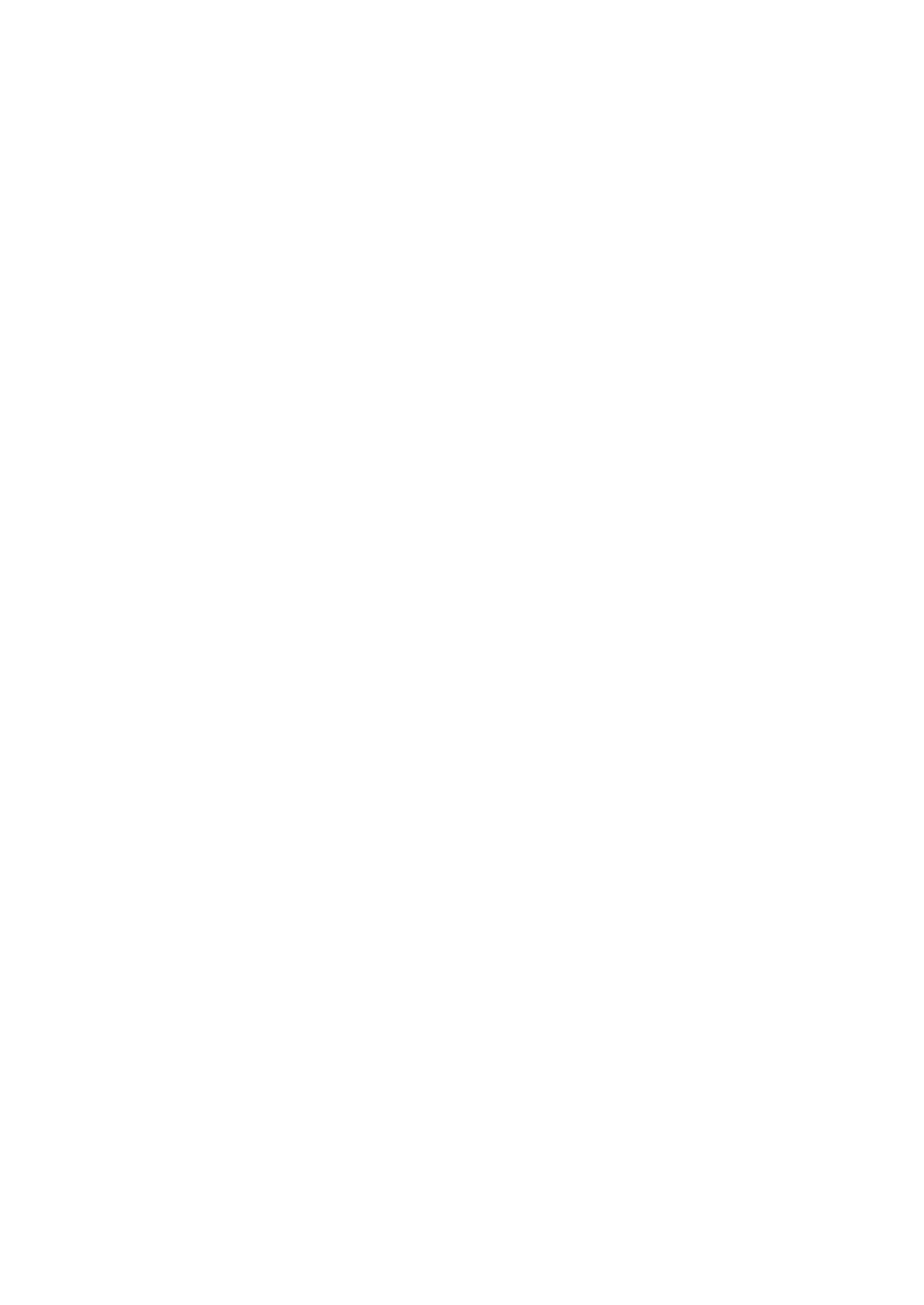## **TABLE OF CONTENTS**

| I.               |                                                                                                                                                       |  |
|------------------|-------------------------------------------------------------------------------------------------------------------------------------------------------|--|
| II.              |                                                                                                                                                       |  |
| A.               |                                                                                                                                                       |  |
| <b>B.</b>        | THE RETROSPECTIVE DUTY ASSESSMENT SYSTEM OF THE UNITED                                                                                                |  |
| III.             |                                                                                                                                                       |  |
| A.               |                                                                                                                                                       |  |
| 1.               |                                                                                                                                                       |  |
| 2.               |                                                                                                                                                       |  |
| 3.               | Section $129(c)(1)$ is Inconsistent with the United States' Obligations Under the<br>AD Agreement, the SCM Agreement, Article VI of the GATT 1994 and |  |
| (a)              |                                                                                                                                                       |  |
| (b)              |                                                                                                                                                       |  |
| $\overline{4}$ . | Section 129(c)(1) Mandates a Violation of the WTO Obligations of the United                                                                           |  |
| 5.               |                                                                                                                                                       |  |
| 6.               | Differences Between Prospective and Retrospective Duty Assessment Systems  15                                                                         |  |
| 7.               | Date of Definitive Duty Determination and Not Date of Entry of Imports is the                                                                         |  |
| 8.               |                                                                                                                                                       |  |
| <b>B.</b>        |                                                                                                                                                       |  |
| 1.               |                                                                                                                                                       |  |
| 2.               |                                                                                                                                                       |  |
| 3.               | Canada Has Failed to Establish that Section 129(c)(1) Mandates Action                                                                                 |  |
| (a)              | Canada Must Establish that Section $129(c)(1)$ Mandates Action that is Inconsistent                                                                   |  |
| (b)              | The Meaning of Section $129(c)(1)$ Is a Factual Question That Must Be Answered by                                                                     |  |
| (c)              |                                                                                                                                                       |  |
| (d)              |                                                                                                                                                       |  |
| 4.               | Section 129(c)(1) Is Consistent with the DSU, Which Requires Prospective<br>Remedies When a Measure is Found Inconsistent with WTO Obligations  20    |  |
| (a)              |                                                                                                                                                       |  |
| (i)              |                                                                                                                                                       |  |
| (ii)             |                                                                                                                                                       |  |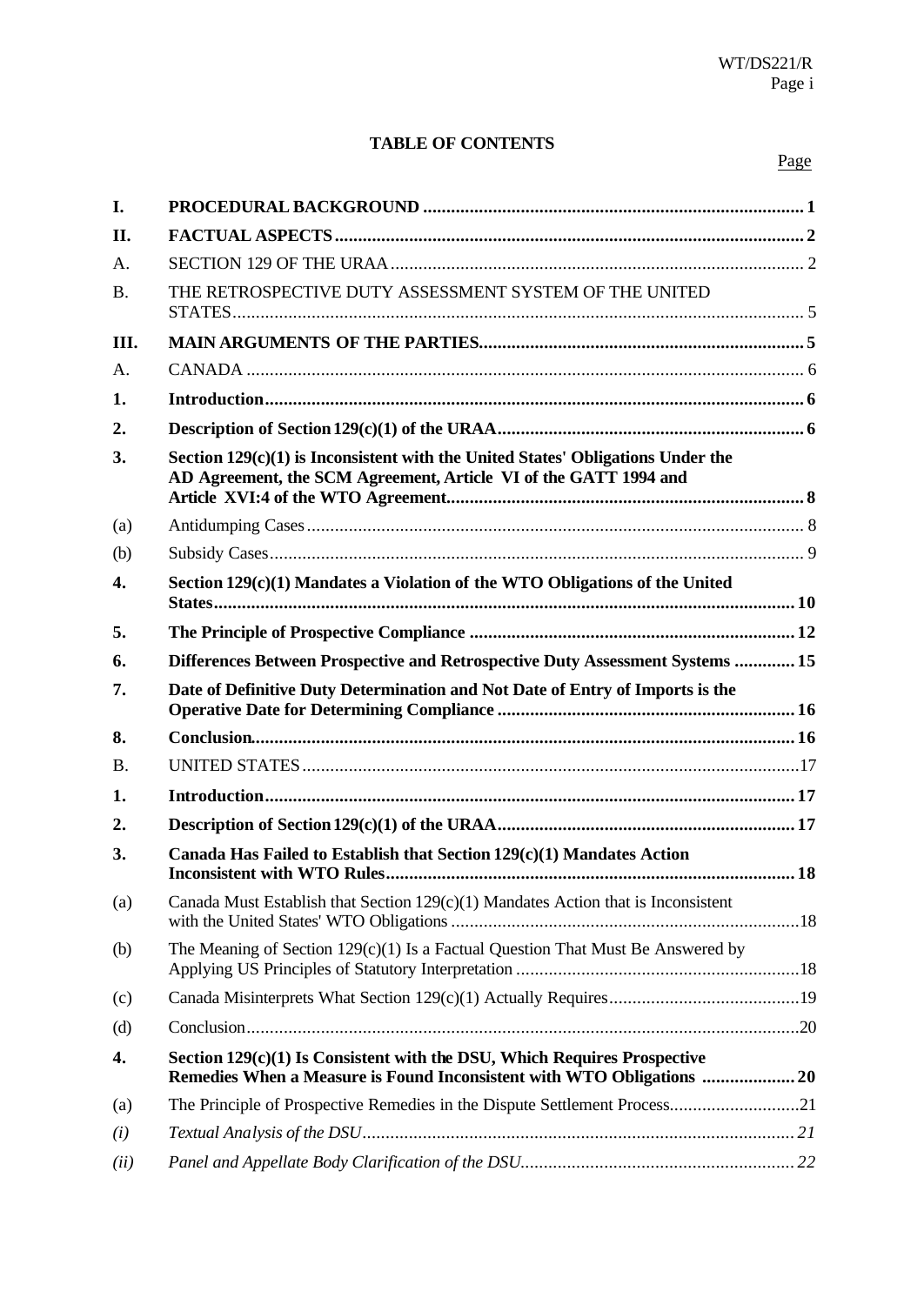| (b)       | The Date of Entry is the Operative Date for Determining whether Relief is                                                                                             |  |
|-----------|-----------------------------------------------------------------------------------------------------------------------------------------------------------------------|--|
| (i)       | Using the Date of Entry as the Basis for Implementation is Consistent with the AD                                                                                     |  |
| (ii)      | Using the Date of Definitive Duty Determination as the Basis for Implementation                                                                                       |  |
| (c)       | There Should be No Distinction Between Members with Retrospective Duty<br>Assessment Systems and Members with Prospective Duty Assessment Systems25                   |  |
| (i)       | Canada's Position is Based on Artificial Distinctions Between Retrospective Duty                                                                                      |  |
| (ii)      | The WTO Obligations that Apply to Members with Retrospective and Prospective                                                                                          |  |
| (iii)     | Canada is Seeking to Create an Obligation for Members with Retrospective Systems<br>to Provide a Retroactive Remedy in Cases Involving Antidumping and Countervailing |  |
| (d)       |                                                                                                                                                                       |  |
| 5.        |                                                                                                                                                                       |  |
| IV.       |                                                                                                                                                                       |  |
| A.        |                                                                                                                                                                       |  |
| 1.        |                                                                                                                                                                       |  |
| 2.        |                                                                                                                                                                       |  |
| <b>B.</b> |                                                                                                                                                                       |  |
| V.        |                                                                                                                                                                       |  |
| А.        |                                                                                                                                                                       |  |
| <b>B.</b> |                                                                                                                                                                       |  |
| 1.        |                                                                                                                                                                       |  |
| 2.        |                                                                                                                                                                       |  |
| C.        |                                                                                                                                                                       |  |
| VI.       |                                                                                                                                                                       |  |
| A.        |                                                                                                                                                                       |  |
| <b>B.</b> | CLAIMS AND ARGUMENTS OF THE PARTIES AND ANALYTICAL                                                                                                                    |  |
| 1.        |                                                                                                                                                                       |  |
| 2.        |                                                                                                                                                                       |  |
| C.        |                                                                                                                                                                       |  |
| 1.        | Actions identified by Canada as required and/or precluded by section 129(c)(1) 40                                                                                     |  |
| 2.        |                                                                                                                                                                       |  |
| (a)       |                                                                                                                                                                       |  |
| (b)       |                                                                                                                                                                       |  |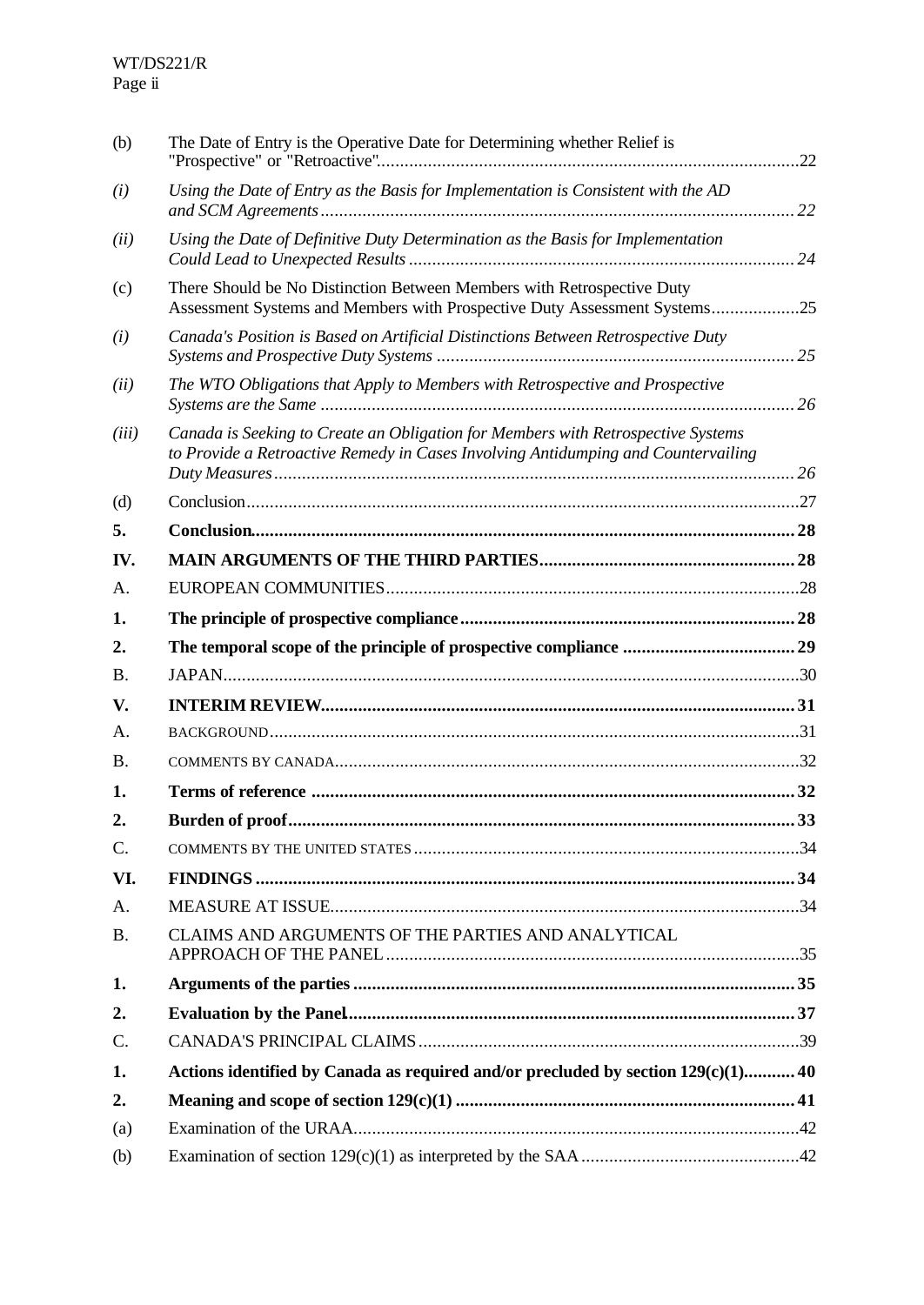| (i)              |                                                                                     |  |
|------------------|-------------------------------------------------------------------------------------|--|
| (ii)             |                                                                                     |  |
| 3.               | Whether section $129(c)(1)$ requires and/or precludes any of the actions identified |  |
| $\overline{4}$ . | Whether section $129(c)(1)$ has the effect of requiring and/or precluding any of    |  |
| (a)              |                                                                                     |  |
| (i)              |                                                                                     |  |
| (ii)             |                                                                                     |  |
|                  |                                                                                     |  |
|                  |                                                                                     |  |
|                  |                                                                                     |  |
| (b)              |                                                                                     |  |
| (i)              |                                                                                     |  |
| (ii)             |                                                                                     |  |
| (c)              |                                                                                     |  |
| (i)              |                                                                                     |  |
| (ii)             |                                                                                     |  |
| (d)              |                                                                                     |  |
| 5.               | Whether section $129(c)(1)$ mandates the United States to take any of the actions   |  |
| 6.               | Whether the actions identified by Canada, if taken or not taken, would infringe     |  |
| 7.               |                                                                                     |  |
| D.               |                                                                                     |  |
| VII.             |                                                                                     |  |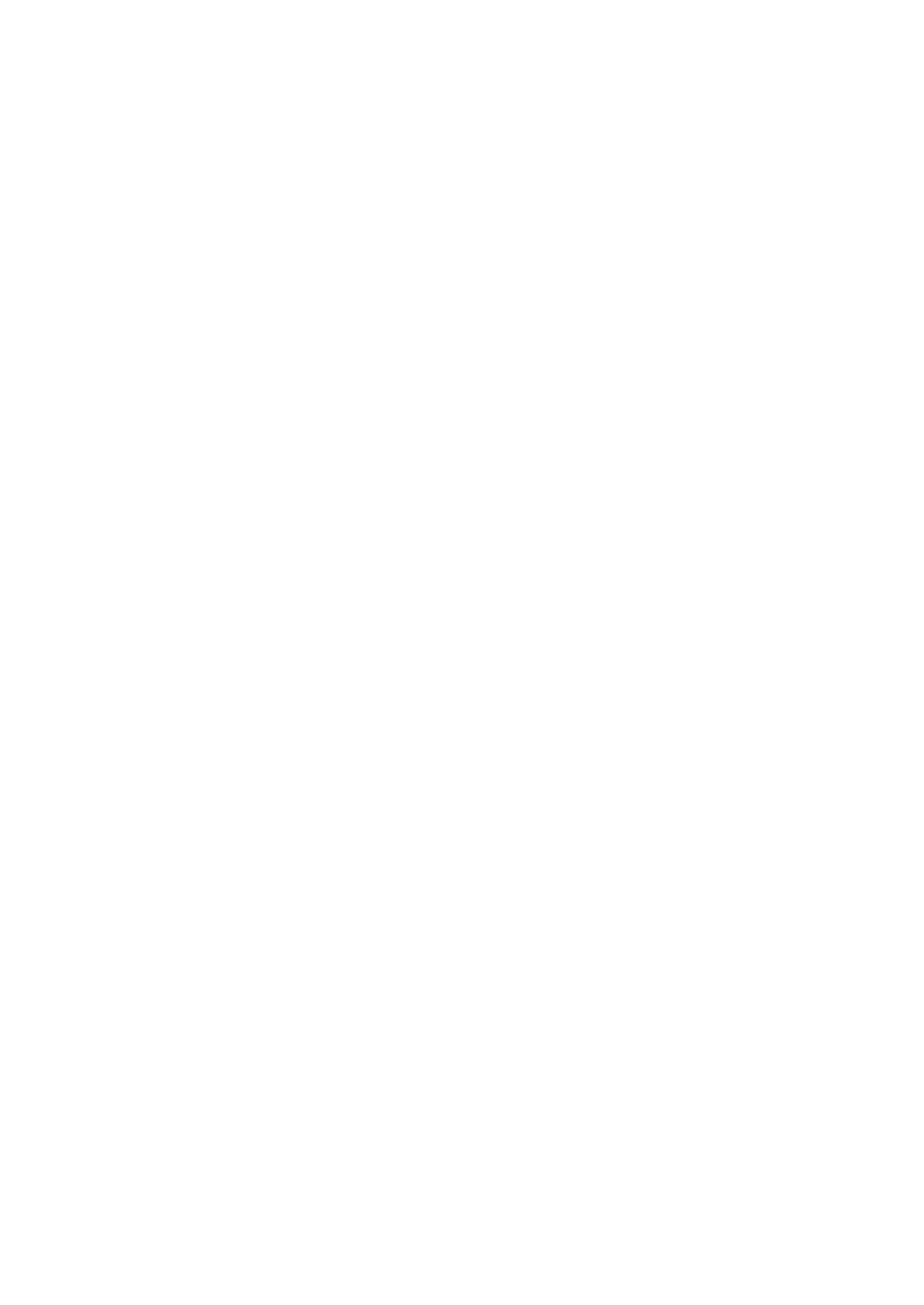## **I. PROCEDURAL BACKGROUND**

1.1 On 17 January 2001 Canada requested consultations with the United States pursuant to Article 4 of the Understanding on Rules and Procedures Governing the Settlement of Disputes (hereafter the "DSU"), Article XXII of the General Agreement on Tariffs and Trade 1994 (hereafter the "GATT 1994"), Article 30 of the Agreement on Subsidies and Countervailing Measures (hereafter the "SCM Agreement") and Article 17 of the Agreement on Implementation of Article VI of the General Agreement on Tariffs and Trade 1994 (hereafter the "AD Agreement") regarding section  $129(c)(1)$  of the US Uruguay Round Agreements Act (hereafter the "URAA")<sup>1</sup> and the Statement of Administrative Action (hereafter the "SAA")<sup>2</sup> accompanying the URAA.<sup>3</sup>

1.2 Consultations were held in Washington, D.C., on 1 March 2001, but did not lead to a mutually satisfactory resolution of the matter.

1.3 On 24 July 2001, Canada requested the Dispute Settlement Body (hereafter the "DSB") to establish a panel pursuant to Articles 4 and 6 of the DSU, Article XXIII of the the GATT 1994, Article 30 of the SCM Agreement and Article 17 of the AD Agreement. Canada's panel request referenced only section  $129(c)(1)$  of the URAA as the measure at issue. Canada claimed that section  $129(c)(1)$  of the URAA is inconsistent with Articles VI:2, VI:3 and VI:6(a) of the the GATT 1994; Articles 10, 19.4, 21.1, 32.1 and 32.5 of the SCM Agreement; Articles 1, 9.3, 11.1, 18.1 and 18.4 of the AD Agreement; Article XVI:4 of the Marrakesh Agreement Establishing the World Trade Organization (hereafter the "WTO Agreement"); and Articles 3.2, 3.7, 19.1, 21.1 and 21.3 of the  $DSU<sup>4</sup>$ 

1.4 At its meeting on 23 August 2001, the DSB established a panel pursuant to the request of Canada, in accordance with Article 6 of the DSU. The panel was established with standard terms of reference. The terms of reference are the following:

To examine, in the light of the relevant provisions of the covered agreements cited by Canada in document WT/DS221/4, the matter referred to the DSB by Canada in that document, and to make such findings as will assist the DSB in making the recommendations or in giving the rulings provided for in those agreements.<sup>5</sup>

1.5 On 30 October 2001 the Panel was constituted as follows:

Chairperson: Ms. Claudia Orozco

Members: Mr. Simon Farbenbloom Mr. Edmond McGovern<sup>6</sup>

1.6 Chile, the European Communities, India and Japan reserved their rights to participate in the panel proceedings as a third party. The European Communities and Japan presented arguments to the Panel.

<sup>&</sup>lt;sup>1</sup> Uruguay Round Agreements Act, Pub. L. No. 103-465, section  $129(c)(1)$ , 108 Stat. 4838, also codified at 19 U.S.C. 3538 (1994).

<sup>&</sup>lt;sup>2</sup> Statement of Administrative Action, in "Message from the President of the United States Transmitting the Uruguay Round Agreement, Texts of Agreements Implementing Bill, Statement of Administrative Action and Required Supporting Statements", H.R. Doc. No. 103-316, Vol. 1, pp. 656 *et seq.*

 $3$  WT/DS221/1.

<sup>4</sup> WT/DS221/4.

 $5$  WT/DS221/5 (referring to WT/DSB/M/108).

<sup>6</sup> *Ibid*.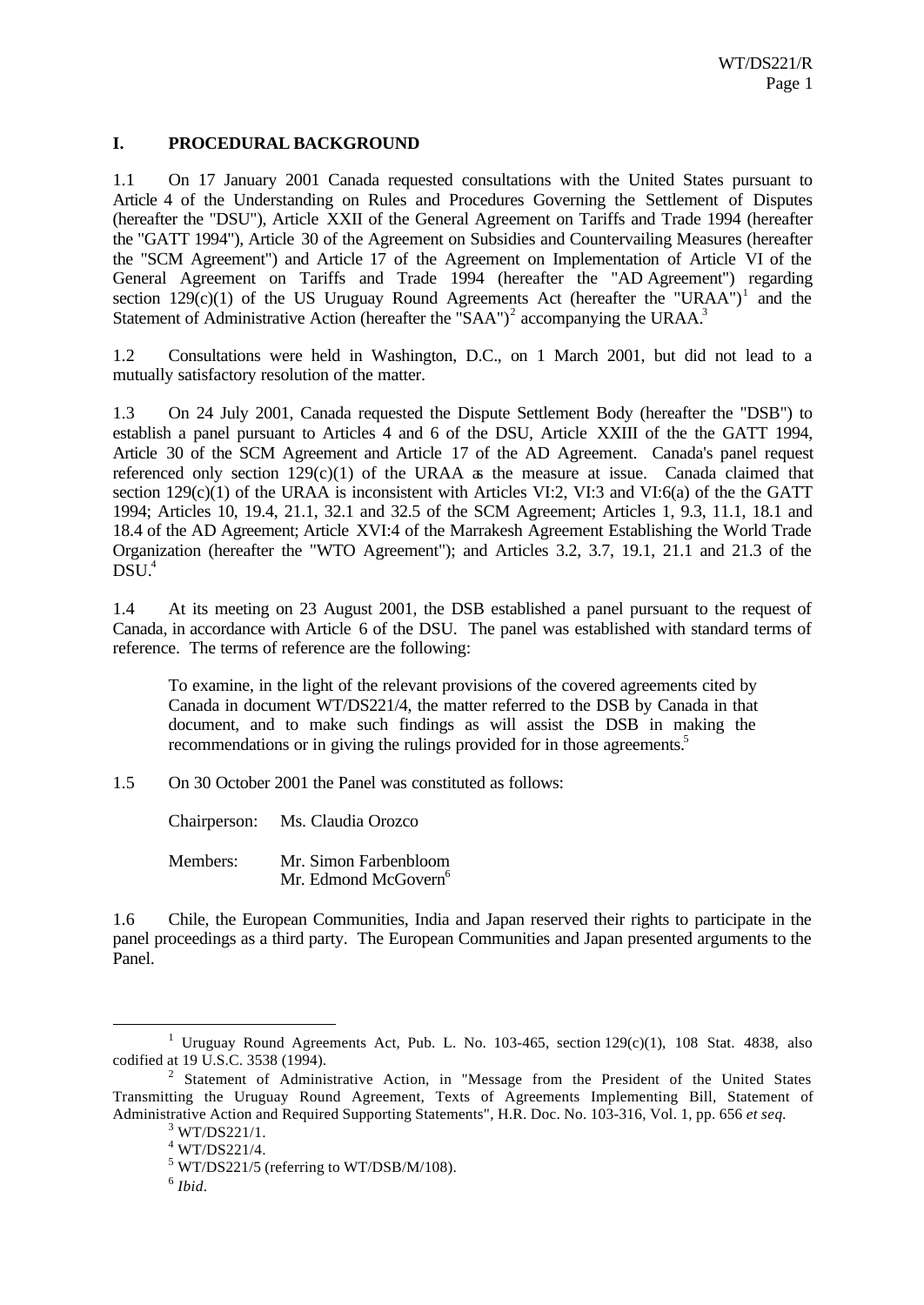l

1.7 The Panel met with the parties on 18 and 19 February 2002 as well as on 26 March 2002. It met with the third parties on 19 February 2002. The Panel issued its interim report to the parties on 22 May 2002. The Panel issued its final report to the parties on 12 June 2002.

## **II. FACTUAL ASPECTS**

2.1 This dispute concerns section 129(c)(1) of the URAA (hereafter "section 129(c)(1)").

2.2 This part of the Panel report reproduces relevant portions of section 129 of the URAA and, because section 129(c)(1) operates in the context of the US system of retrospective assessment of antidumping or countervailing duties, provides a description of the basic features of that system.

#### A. SECTION 129 OF THE URAA

2.3 Section 129 of the URAA is entitled "Administrative Action Following WTO Panel Reports". It has five subsections, *viz*., subsections (a) through (e). Subsections (a) through (d) are reproduced below in relevant part.<sup>7</sup>

## (a) ACTION BY UNITED STATES INTERNATIONAL TRADE COMMISSION.—

(1) ADVISORY REPORT.— If a dispute settlement panel finds in an interim report under Article 15 of the Dispute Settlement Understanding, or the Appellate Body finds in a report under Article 17 of that Understanding, that an action by the International Trade Commission in connection with a particular proceeding is not in conformity with the obligations of the United States under the Antidumping Agreement, the Safeguards Agreement, or the Agreement on Subsidies and Countervailing Measures, the Trade Representative may request the Commission to issue an advisory report on whether title VII of the Tariff Act of 1930 or title II of the Trade Act of 1974, as the case may be, permits the Commission to take steps in connection with the particular proceeding that would render its action not inconsistent with the findings of the panel or the Appellate Body concerning those obligations. The Trade Representative shall notify the congressional committees of such request.

#### […]

(4) COMMISSION DETERMINATION.— Notwithstanding any provision of the Tariff Act of 1930 or title II of the Trade Act of 1974, if a majority of the Commissioners issues an affirmative report under paragraph (1), the Commission, upon the written request of the Trade Representative, shall issue a determination in connection with the particular proceeding that would render the Commission's action described in paragraph (1) not inconsistent with the findings of the panel or Appellate Body. The Commission shall issue its determination not later than 120 days after the request from the Trade Representative is made.

<sup>&</sup>lt;sup>7</sup> Subsection (e) amends section 516A of the Tariff Act of 1930 to provide for judicial review by US courts and NAFTA binational panels of new Title VII determinations made by the US Department of Commerce or the International Trade Commission under section 129 that are implemented.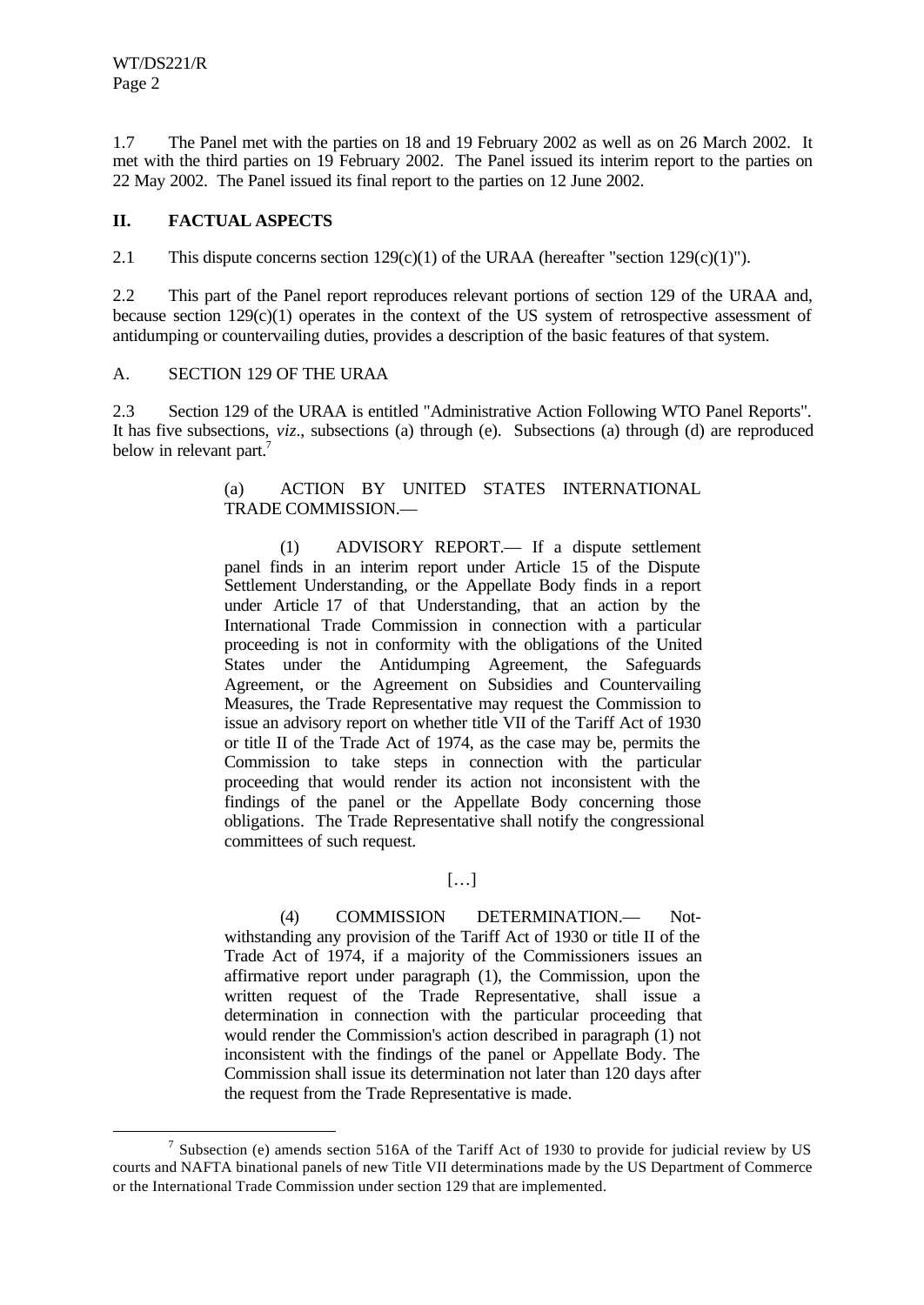(5) CONSULTATIONS ON IMPLEMENTATION OF COMMISSION DETERMINATION.— The Trade Representative shall consult with the congressional committees before the Commission's determination under paragraph (4) is implemented.

(6) REVOCATION OF ORDER.— If, by virtue of the Commission's determination under paragraph (4), an antidumping or countervailing duty order with respect to some or all of the imports that are subject to the action of the Commission described in paragraph (1) is no longer supported by an affirmative Commission determination under title VII of the Tariff Act of 1930 or this subsection, the Trade Representative may, after consulting with the congressional committees under paragraph (5), direct the administering authority to revoke the antidumping or countervailing duty order in whole or in part.

#### $[...]$

## (b) ACTION BY ADMINISTERING AUTHORITY.—

(1) CONSULTATIONS WITH ADMINISTERING AUTHORITY AND CONGRESSIONAL COMMITTEES.— Promptly after a report by a dispute settlement panel or the Appellate Body is issued that contains findings that an action by the administering authority in a proceeding under title VII of the Tariff Act of 1930 is not in conformity with the obligations of the United States under the Antidumping Agreement or the Agreement on Subsidies and Countervailing Measures, the Trade Representative shall consult with the administering authority and the congressional committees on the matter.

(2) DETERMINATION BY ADMINISTERING AUTHORITY.— Notwithstanding any provision of the Tariff Act of 1930, the administering authority shall, within 180 days after receipt of a written request from the Trade Representative, issue a determination in connection with the particular proceeding that would render the administering authority's action described in paragraph (1) not inconsistent with the findings of the panel or the Appellate Body.

(3) CONSULTATIONS BEFORE IMPLE-MENTATION.— Before the administering authority implements any determination under paragraph (2), the Trade Representative shall consult with the administering authority and the congressional committees with respect to such determination.

(4) IMPLEMENTATION OF DETERMINATION.— The Trade Representative may, after consulting with the administering authority and the congressional committees under paragraph (3), direct the administering authority to implement, in whole or in part, the determination made under paragraph (2).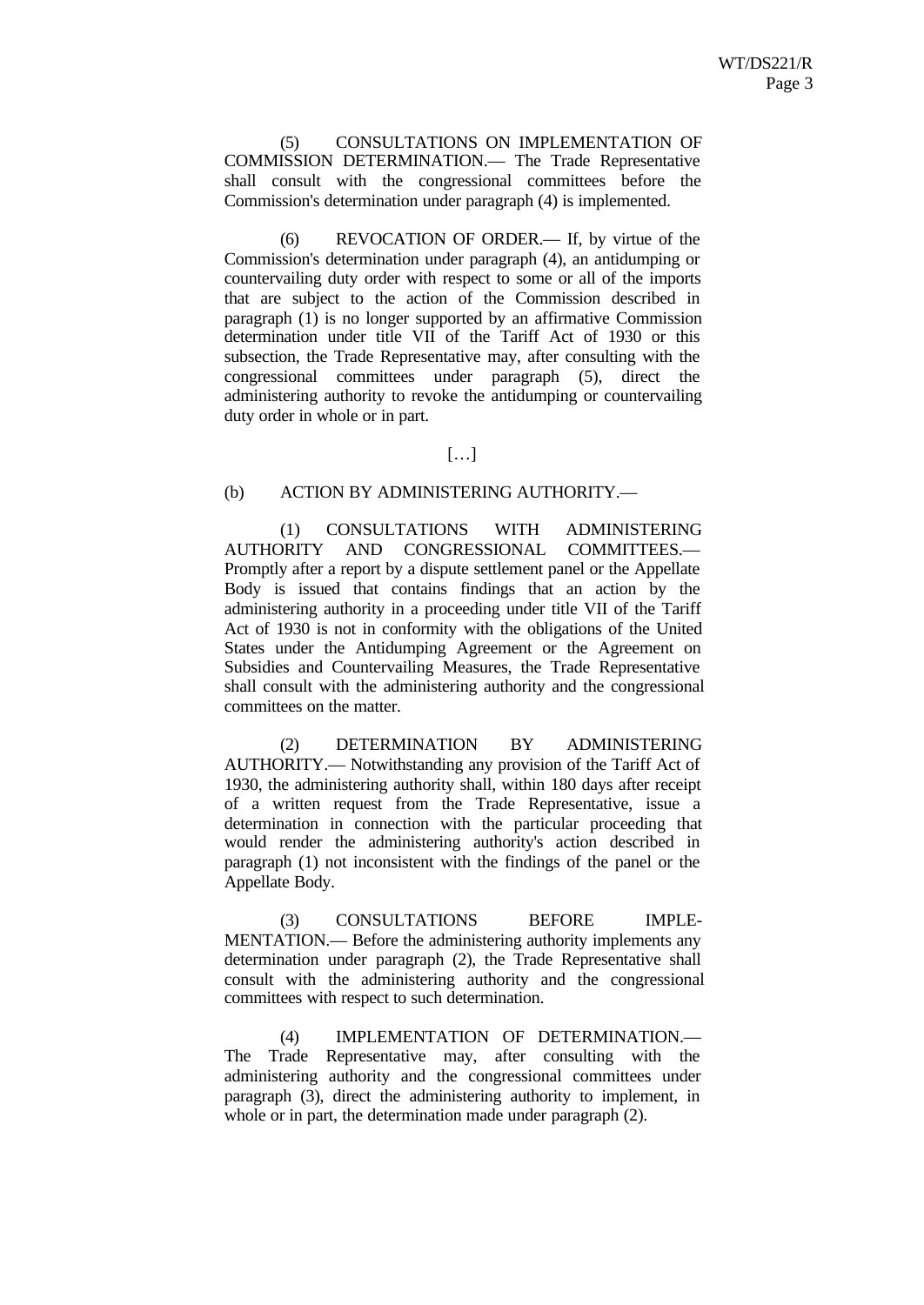l

(c) EFFECTS OF DETERMINATIONS; NOTICE OF IMPLE-MENTATION.—

(1) EFFECTS OF DETERMINATIONS.— Determinations concerning title VII of the Tariff Act of 1930 that are implemented under this section shall apply with respect to unliquidated entries of the subject merchandise (as defined in section 771 of that Act) that are entered, or withdrawn from warehouse, for consumption on or after—

> (A) in the case of a determination by the Commission under subsection (a)(4), the date on which the Trade Representative directs the administering authority under subsection (a)(6) to revoke an order pursuant to that determination, and

> (B) in the case of a determination by the administering authority under subsection (b)(2), the date on which the Trade Representative directs the administering authority under subsection (b)(4) to implement that determination.

#### (2) NOTICE OF IMPLEMENTATION.—

(A) The administering authority shall publish in the Federal Register notice of the implementation of any determination made under this section with respect to title VII of the Tariff Act of 1930.

(B) The Trade Representative shall publish in the Federal Register notice of the implementation of any determination made under this section with respect to title II of the Trade Act of 1974.

(d) OPPORTUNITY FOR COMMENT BY INTERESTED PARTIES.— Prior to issuing a determination under this section, the administering authority or the Commission, as the case may be, shall provide interested parties with an opportunity to submit written comments and, in appropriate cases, may hold a hearing, with respect to the determination.

2.4 Under Section 129, the United States Trade Representative (hereafter the "USTR") may request the US International Trade Commission (hereafter the "ITC") or the US Department of Commerce (hereafter the "Department of Commerce") to take action "not inconsistent" with a panel report only if such action is in accord with US antidumping or countervailing duty law.<sup>9</sup> Section 129 does not apply in cases where implementation of an adverse DSB ruling requires a change in US antidumping or countervailing duty statutes.

 $8$  Uruguay Round Agreements Act, Pub. L. No. 103-465, section 129(a)-(d), 108 Stat. 4836-4838.

<sup>9</sup> See section B.1.(c), third paragraph, of the Statement of Administrative Action, *supra*, p. 1023.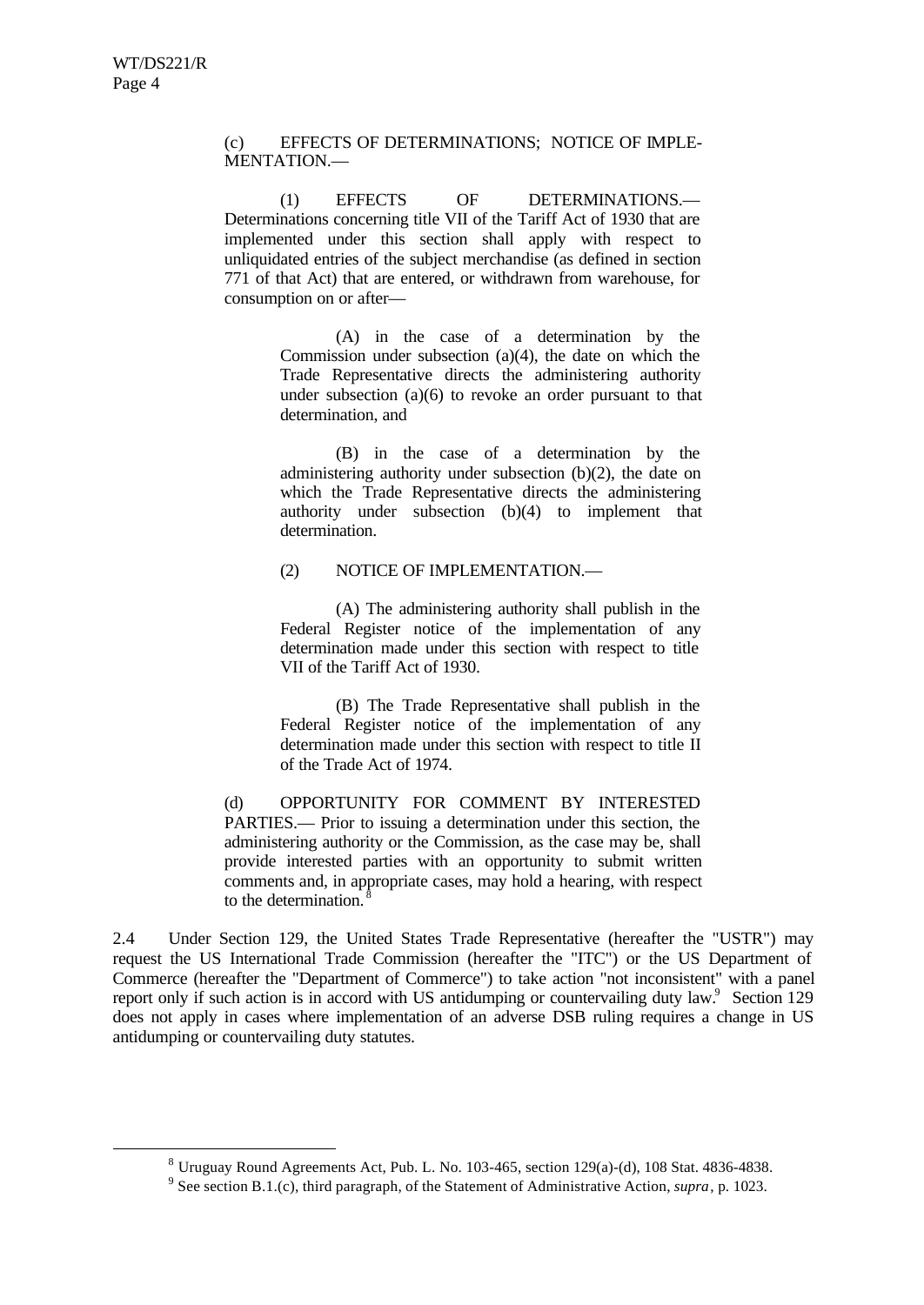### B. THE RETROSPECTIVE DUTY ASSESSMENT SYSTEM OF THE UNITED STATES

2.5 In a US antidumping or countervailing duty investigation, the Department of Commerce determines whether the imports under investigation are being dumped or subsidized and the ITC determines whether the dumped or subsidized imports cause or threaten to cause material injury. If the final determinations of the Department of Commerce and the ITC establish that the imports under investigation are being dumped or subsidized and are causing (or threatening to cause) injury, the Department of Commerce issues an antidumping or countervailing duty order instructing the US Customs Service to (i) assess antidumping or countervailing duties on completion of a future administrative review and (ii) require the payment of a cash deposit of estimated duties on all future entries of the relevant product.<sup>10</sup>

2.6 The United States employs a "retrospective" duty assessment system under which definitive liability for antidumping or countervailing duties is determined after merchandise subject to an antidumping or countervailing duty measure enters the United States. The determination of definitive duty liability is made at the end of "administrative reviews" which are initiated by the Department of Commerce each year on request by an interested party (such as the foreign exporter or the US importer of the imports), beginning one year from the date of the order. In addition to calculating an assessment rate in respect of the entries under review, administrative reviews also determine the cash deposit rates for estimated antidumping or countervailing duties that will be required as a security on future entries, until subsequent administrative reviews are conducted with respect to those entries.

2.7 An administrative review entails a substantive legal and factual analysis of whether imports of the product during the period of review were dumped or subsidized and, if so, to what extent.<sup>11</sup> The facts pertaining to entries during the period under review are investigated for the first time during an administrative review. The law applied in an administrative review is the law as interpreted by the Department of Commerce at the time that it makes its administrative review decision. The Department of Commerce's interpretation of the underlying antidumping or countervailing duty laws or regulations may be different from the interpretation it applied in the original investigation or in previous administrative reviews.

2.8 At the conclusion of the administrative review, the Department of Commerce instructs the US Customs Service to assess definitive antidumping and countervailing duties in accordance with the determination of the Department of Commerce. To the extent that the definitive duties owed are less than the level of the cash deposits paid as security, any excess plus interest is returned to the importer. To the extent that the definitive liability is greater than the cash deposits, the importer must pay that additional amount.

## **III. MAIN ARGUMENTS OF THE PARTIES**

l

3.1 The main arguments, presented by the parties in their written submissions, oral statements, and in their written replies to written questions, are summarized below.

<sup>&</sup>lt;sup>10</sup> See section 351.211 of the Antidumping and Countervailing Duties Regulations, 19 C.F.R. Part 351 (exhibit CDA-5). Normally, if an administrative review is not requested, the Department of Commerce will instruct the US Customs Service to assess antidumping or countervailing duties at rates equal to the cash deposit of estimated antidumping or countervailing duties required on the relevant entries.

 $11$  In administrative reviews, imports covered by the period under review are imports that entered the United States during the 12 to 18 months prior to the initiation of the review. The Department of Commerce does not issue its final determination in the administrative review until 12 to 18 months after the end of the review period.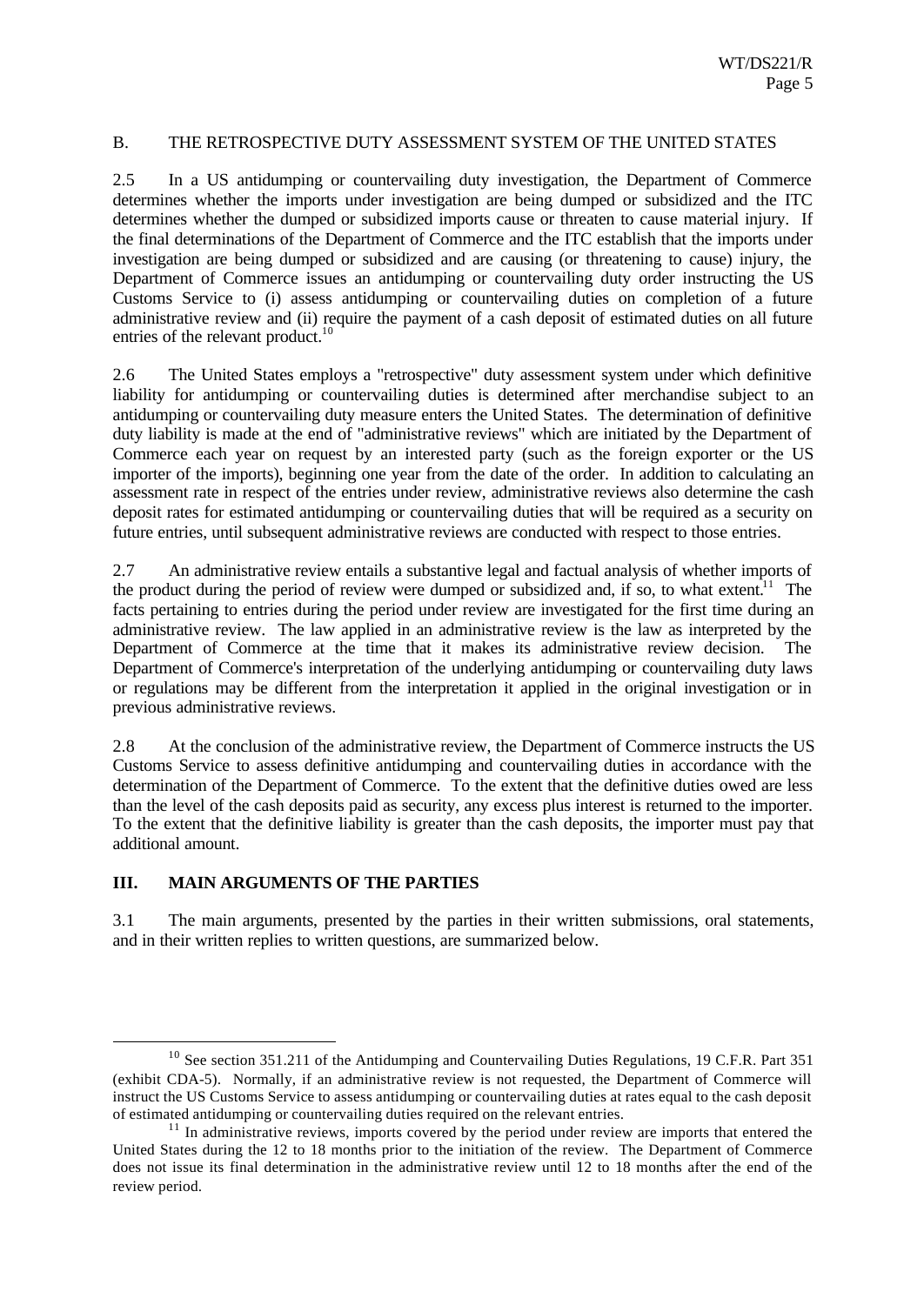## A. CANADA

3.2 This section summarizes the main arguments of **Canada**, i.e., the complaining party in this case.

## **1. Introduction**

3.3 Canada considers that the measure at issue in this dispute  $-$  section 129(c)(1) of the URAA  $$ is inconsistent with the obligations of the United States under Article VI of the GATT 1994, the AD Agreement, the SCM Agreement, and the WTO Agreement.

3.4 The effect of section 129(c)(1) on imports subject to potential duty liability requires an understanding of certain procedural aspects of the US system of antidumping and countervailing duty assessment. Accordingly, Canada first discusses the US duty assessment system in order to provide context for understanding section  $129(c)(1)$ . Canada subsequently addresses the operation and substantive requirements of section  $129(c)(1)$ .

## **2. Description of Section 129(c)(1) of the URAA**

3.5 Section 129 of the URAA sets forth procedures under US law for the United States to comply with adverse DSB rulings concerning its obligations under the Agreement on Safeguards, the AD Agreement and the SCM Agreement in cases in which implementation can be achieved by administrative action without the need for statutory amendment.

3.6 Where a DSB ruling finds that an action by the ITC contravenes the obligations of the United States under the AD Agreement or the SCM Agreement, the USTR, pursuant to section  $129(a)(1)$ , "may request the Commission to issue an advisory report on whether Title VII of the Tariff Act of 1930 […] permits the Commission to take steps […] that would render its action not inconsistent with the findings of the panel or the Appellate Body". If the ITC issues a report confirming that it can rectify its actions in accordance with US law, section 129 then authorizes the USTR to request that the ITC issue a new determination to bring its actions into conformity with the findings of the DSB ruling. Absent such direction from the USTR, the ITC has no independent authority to revise its determination to make it "not inconsistent with" an adverse DSB ruling. In making its new determination, the ITC could (i) issue a new affirmative injury finding, or (ii) issue a new negative injury determination (finding no injury to a domestic industry) depending on which result was required to achieve compliance with the DSB ruling. Where the ITC makes a negative injury finding, under section 129(a)(6) the USTR may direct the Department of Commerce "to revoke the antidumping or countervailing duty order in whole or in part".

3.7 Where the DSB ruling finds that an action by the Department of Commerce is not in conformity with the obligations of the United States under the AD Agreement or the SCM Agreement, the USTR, pursuant to section 129(b)(1), must consult with the Department of Commerce and the relevant congressional committees on the matter. Section 129(b)(2) requires that, upon the request of the USTR, the Department of Commerce shall issue a new, WTO-consistent determination. Thereafter, pursuant to section 129(b)(4), the USTR may direct the Department of Commerce to implement, in whole or in part, its new determination.

3.8 Implementation of the new Department of Commerce antidumping or countervailing duty determination could result in (i) a new affirmative determination, or (ii) revocation of the original order if the Department of Commerce made a finding that there was no dumping or subsidization to support the original order. A new affirmative determination would set a new cash deposit rate for future entries. Revocation of an order would occur where the new determination results in negative findings with respect to dumping or subsidies to be offset. A new order would reflect any new cash deposit rate established.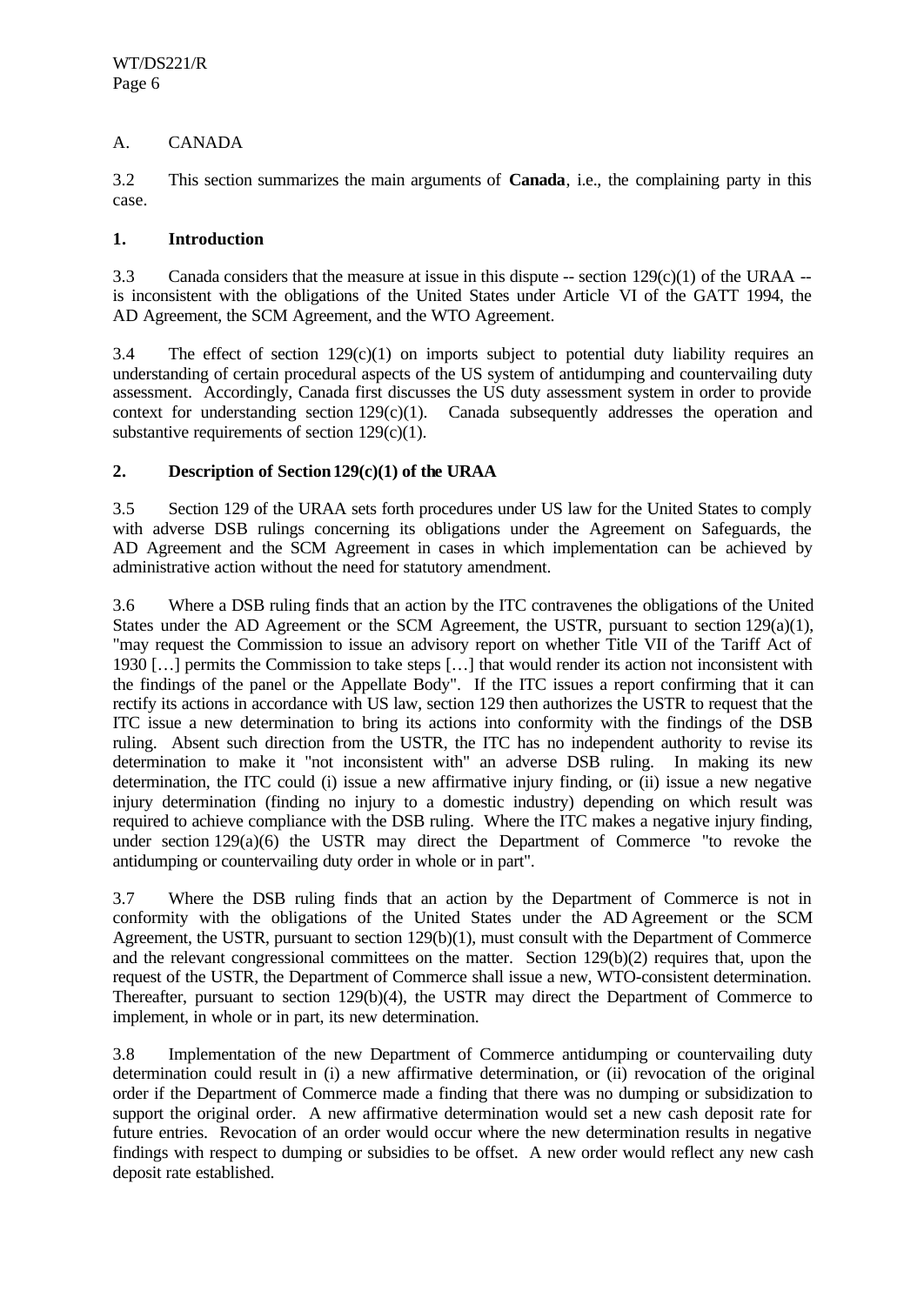3.9 The effect of section  $129(c)(1)$  is that an original order is revoked or amended with respect to new entries imported into the United States on or after the date USTR directs implementation of a new determination (hereafter the "Implementation Date") but not in respect of prior unliquidated entries (that is, imports that entered the United States prior to the date on which the USTR directs implementation of a new determination pursuant to section  $129(a)(6)$  or section  $129(b)(4)$  of the URAA and in respect of which the Department of Commerce has not made a definitive determination of liability for antidumping or countervailing duties and directed the US Customs Service to liquidate those entries). Furthermore, with respect to new affirmative determinations, the new cash deposit rate will only be applied to future entries.

3.10 The Statement of Administrative Action ("SAA"), which accompanies the URAA, explains the result in greater detail. It states:

 $\lbrack\ldots\rbrack$  subsection 129(c)(1) provides that where determinations by the ITC or Commerce are implemented under subsections (a) or (b), such determinations have prospective effect only. That is, they apply to unliquidated entries of merchandise entered, or withdrawn from warehouse, for consumption on or after the date on which the Trade Representative directs implementation. Thus, relief available under subsection  $129(c)(1)$  is distinguishable from relief available in an action brought before a court or a NAFTA binational panel, where, depending on the circumstances of the case, retroactive relief may be available. Under  $129(c)(1)$ , if implementation of a WTO report should result in the revocation of an antidumping or countervailing duty order, entries made prior to the date of Trade Representative's direction would remain subject to potential duty liability."<sup>12</sup>

3.11 The SAA specifically addresses the situation where an antidumping or countervailing duty order is revoked based on a new determination by either the Department of Commerce or the ITC (i.e, based on negative injury, dumping or subsidy findings). It explains that "if implementation of a WTO report should result in the revocation of an […] order, [unliquidated] entries made prior to the date of [the USTR's] direction [to implement] would remain subject to potential duty liability."<sup>13</sup> Thus the SAA confirms that: (1) the administrative review procedure for prior unliquidated entries will continue pursuant to an order that was found not to have been supported by WTO-consistent affirmative determinations of injury, dumping or subsidization and has been revoked; and (2) duty liability for these entries will be determined by the Department of Commerce without regard to the new WTO-consistent determination.

3.12 In some circumstances, following an adverse DSB ruling, the new determination may reflect a revised methodology (e.g., for calculating dumping duties or measuring a subsidy) and a new margin of dumping or rate of subsidy. Unless the final results of an administrative review for prior unliquidated entries establish duty liability at or below the rate established in the new determination, the United States would subject importers to greater liability than would be due under the new determination.

3.13 This necessarily means that the US Customs Service will retain certain cash deposits made by an importer pending an administrative review and that prior unliquidated entries will remain subject to excessive liability in a subsequent administrative review notwithstanding that there is no basis under the AD Agreement or the SCM Agreement for the Department of Commerce to take action against entries based upon an order which has been revoked or amended.

<sup>&</sup>lt;sup>12</sup> Statement of Administrative Action, *supra*, p. 1026 (emphasis added).

<sup>13</sup> *Ibid*.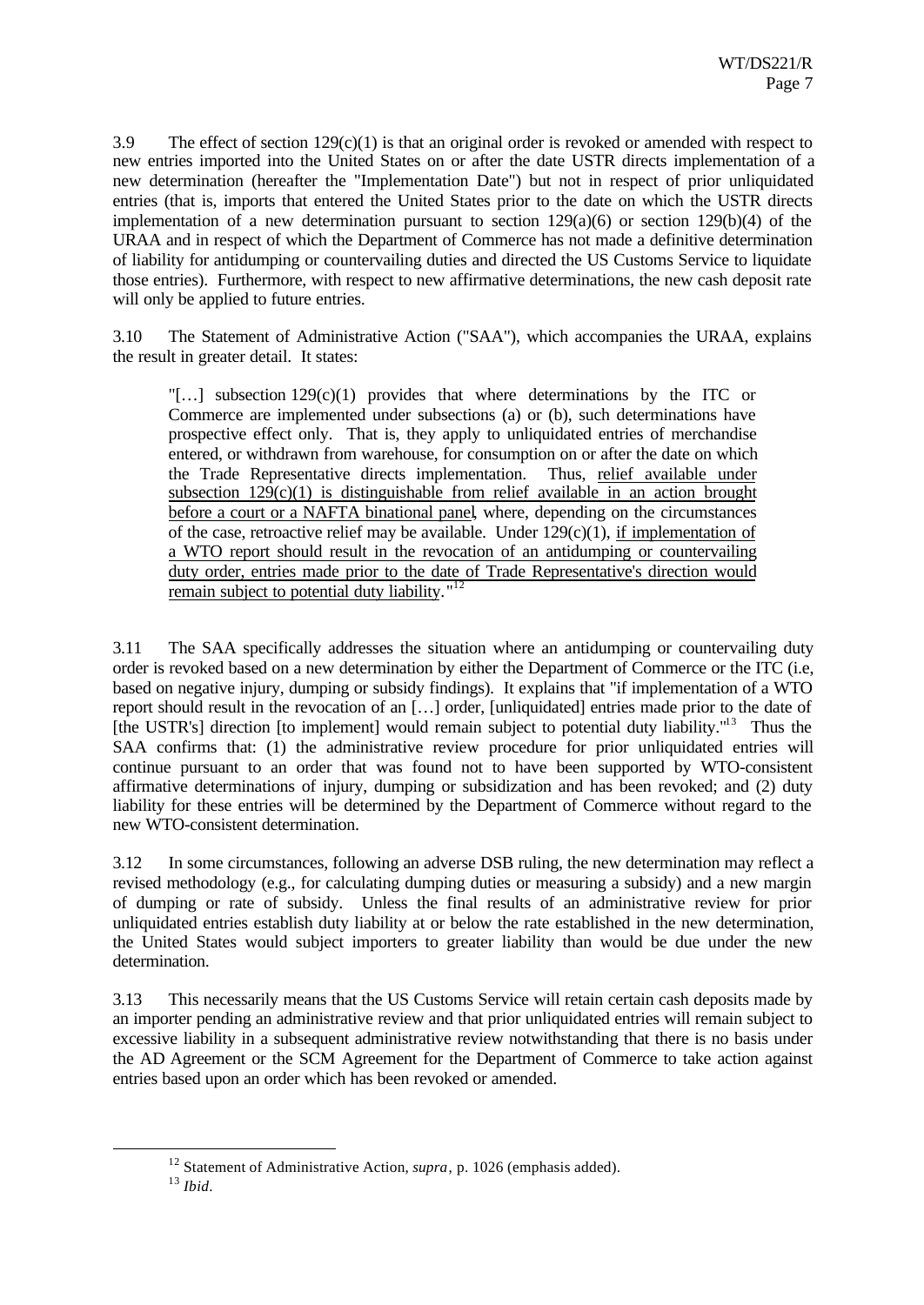## **3. Section 129(c)(1) is Inconsistent with the United States' Obligations Under the AD Agreement, the SCM Agreement, Article VI of the GATT 1994 and Article XVI:4 of the WTO Agreement**

## (a) Antidumping Cases

3.14 Section 129(c)(1) of the URAA violates Articles 1, 9.3, 11.1 and 18.1 of the AD Agreement and Articles VI:2 and VI:6(a) of the GATT 1994 by requiring the Department of Commerce to make administrative review determinations and to assess antidumping duties on prior unliquidated entries after the Implementation Date notwithstanding that the elements needed for the United States to make a finding of injurious dumping and to levy duties as provided in the original determination are no longer present.

3.15 Article VI:2 states that "[i]n order to offset or prevent dumping, a contracting party may levy on any dumped product an anti-dumping duty not greater in amount than the margin of dumping in respect of such product […]". Thus, the imposition of antidumping duties exceeding the margin of dumping is inconsistent with Article VI:2. Article VI:6(a) precludes the levying of antidumping duties absent a determination that the imports concerned cause or threaten to cause material injury or materially retard the establishment of a domestic industry.

3.16 Article 1 of the AD Agreement requires that antidumping measures must meet the dumping and injury conditions of Article VI of the GATT 1994 and must be applied "pursuant to investigations initiated and conducted in accordance with the provisions of this Agreement." Consequently any antidumping duty must only be applied in those circumstances in which injury, dumping and causation determinations necessary to impose that duty are made in accordance with the AD Agreement. This requirement is supported by Article 9.1 of the AD Agreement which states that the "decision whether or not to impose an anti-dumping duty" and the "decision whether the amount of the anti-dumping duty to be imposed shall be the full margin of dumping or less" are left to the discretion of the Member. Article 18.1 states that "[n]o specific action against dumping of exports from another Member can be taken except in accordance with the provisions of the GATT 1994, as interpreted by this Agreement." As Article VI is the only provision in the GATT 1994 that specifically addresses dumping actions, both Articles 1 and 18.1 of the AD Agreement preclude a Member from taking action against dumping except in accordance with Article VI.

3.17 Accordingly, Articles 1 and 18.1 of the AD Agreement and Article VI:2 and VI:6(a) of the GATT 1994, read together with Article 9.1 of the AD Agreement, preclude a Member from (i) applying antidumping duties in the absence of a finding of injurious dumping in accordance with the provisions of the AD Agreement, and (ii) taking action against imports from another Member in an amount in excess of an amount equal to the margin of dumping determined in accordance with the AD Agreement. These provisions are violated by section  $129(c)(1)$  by its requirement of the continued application (to prior unliquidated entries after the Implementation Date) of antidumping duty orders that have been either amended or revoked by the Department of Commerce. Where the Department of Commerce implements a new determination by revoking an order imposing potential duty liability on imports under section 129(a)(6) or under section 129(b)(4), it does so because the ITC made a negative injury determination or the Department of Commerce concluded that no dumping existed. In such circumstances, Articles 1 and 18.1 preclude the United States from applying a duty pursuant to the original determination because the requirements of Article VI:2 and VI:6(a) are not met. Similarly, if the Department of Commerce, in implementing a new determination pursuant to section 129(b)(4), were to amend an order imposing potential duty liability, it would do so because the new determination has established that the margin of dumping is lower or higher than the margin of dumping as established in the original determination. In such a situation, Articles 1 and 18.1 preclude the United States from taking "specific action against dumping" pursuant to the original determination because the requirement in Article VI:2 that the duty not exceed the margin of dumping is not met.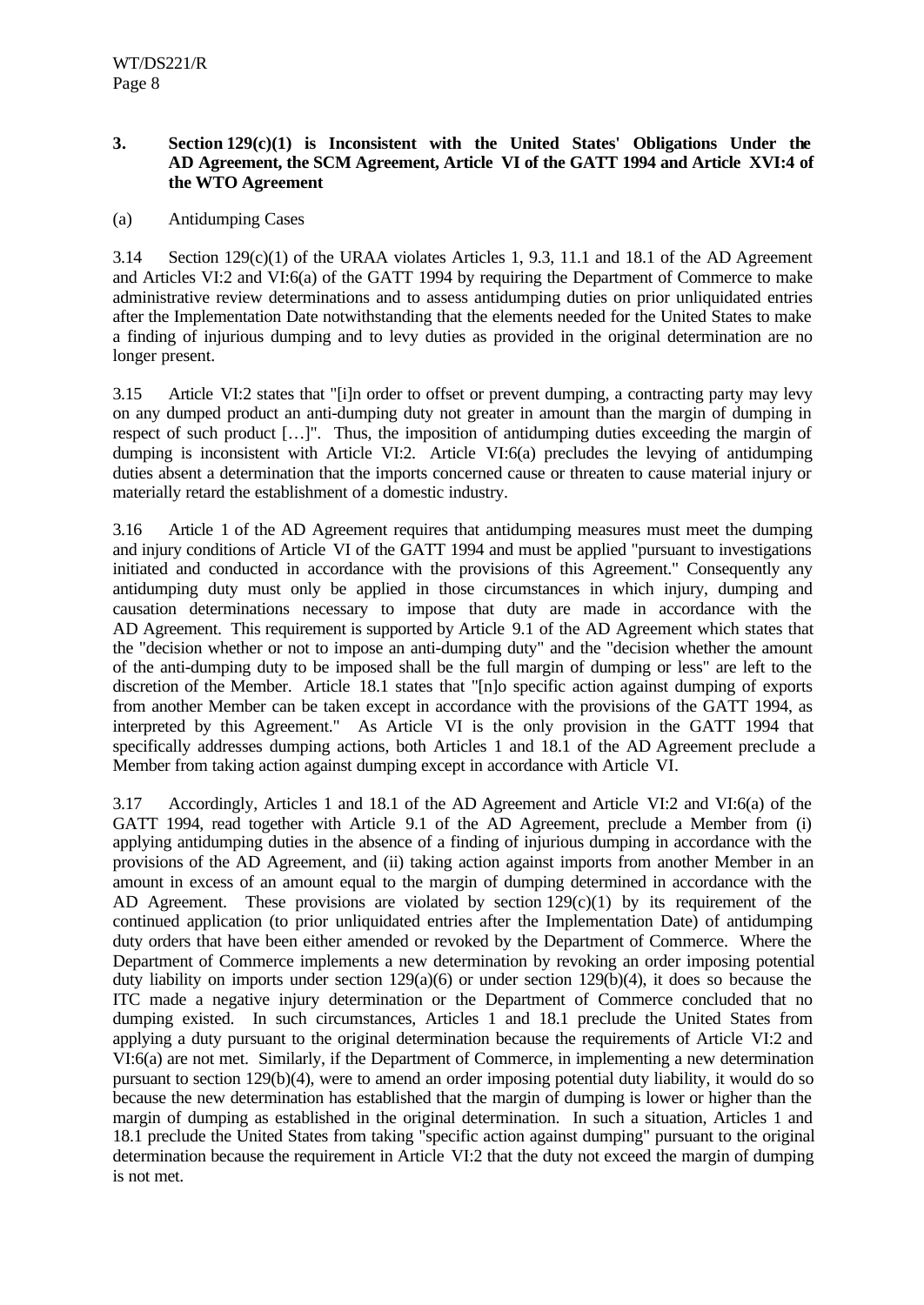3.18 Article 9.3 states in part that "[t]he amount of anti-dumping duty shall not exceed the margin of dumping as established under Article 2" of the AD Agreement. Thus, Members may not impose duties that exceed the margin of dumping.

3.19 Article 11.1 states that "[a]n anti-dumping duty shall remain in force only as long as and to the extent necessary to counteract dumping which is causing injury". Accordingly, unless a Member can establish that the dumping in respect of which the antidumping duty was imposed continues to cause injury, there is no basis for that Member to continue to impose the duty.

#### (b) Subsidy Cases

3.20 Section 129(c)(1) of the URAA also violates Articles 10, 19.4, 21.1 and 32.1 of the SCM Agreement, as well as Articles VI:3 and VI:6(a) of the GATT 1994, by requiring the Department of Commerce to make determinations regarding subsidization and impose final countervailing duties on prior unliquidated entries after the Implementation Date notwithstanding that the elements needed for the United States to make a finding of injurious subsidization and to levy duties as provided for in the original determination are no longer present.

3.21 Article VI:3 of the GATT 1994 provides that "[n]o countervailing duty shall be levied on any product […] in excess of an amount equal to the estimated bounty or subsidy determined to have been granted." Pursuant to Article VI:6(a), a Member shall levy a countervailing duty on imports only if it determines "that the effect of the […] subsidization […] is such as to cause or threaten material injury to an established domestic industry, or is such as to retard materially the establishment of a domestic industry".

3.22 Articles 10 and 32.1 of the SCM Agreement must be read together with Article VI of the GATT 1994. Article 10 of the SCM Agreement provides that "Members shall take all necessary steps to ensure that the imposition of a countervailing duty on any product of the territory of any Member imported into the territory of another Member is in accordance with the provisions of Article VI of the GATT 1994 and the terms of this Agreement […]". Article 32.1 of the SCM Agreement states that "[n]o specific action against a subsidy of another Member can be taken except in accordance with the provisions of the GATT 1994, as interpreted by this Agreement". Thus, Articles 10 and 32.1 of the SCM Agreement and Article VI of the GATT 1994, read together, provide that a Member (i) may only take action if it determines that the effect of subsidization of imports is to cause or threaten to cause material injury to its domestic industry; and (ii) may not take action against imports from another Member in an amount in excess of an amount equal to the subsidy granted to those imports.

3.23 After a Member makes determinations of subsidization and injury, that Member may not levy a countervailing duty in excess of the amount of the subsidy. Article 19.4 of the SCM Agreement states that "[n]o countervailing duty shall be levied on any imported product in excess of the amount of subsidy found to exist, calculated in terms of subsidization per unit of the subsidized and exported product".

3.24 The requirement that the Department of Commerce continue to levy duties pursuant to the original order in administrative reviews also violates Article 21.1 of the SCM Agreement, which provides that "a countervailing duty shall remain in force only as long as and to the extent necessary to counteract subsidization which is causing injury" to a domestic industry. Accordingly, unless a Member can establish that injurious subsidization exists, there is no basis for that Member to continue to impose a duty. In circumstances in which the original order has been revoked, there is no basis on which the Department of Commerce could rule that the continued determinations of subsidization and the assessment of countervailing duties pursuant to that order is necessary, as is required pursuant to Article 21.1 of the SCM Agreement. In other cases, where the Department of Commerce has determined that there is a lower level of subsidization than originally established, section  $129(c)(1)$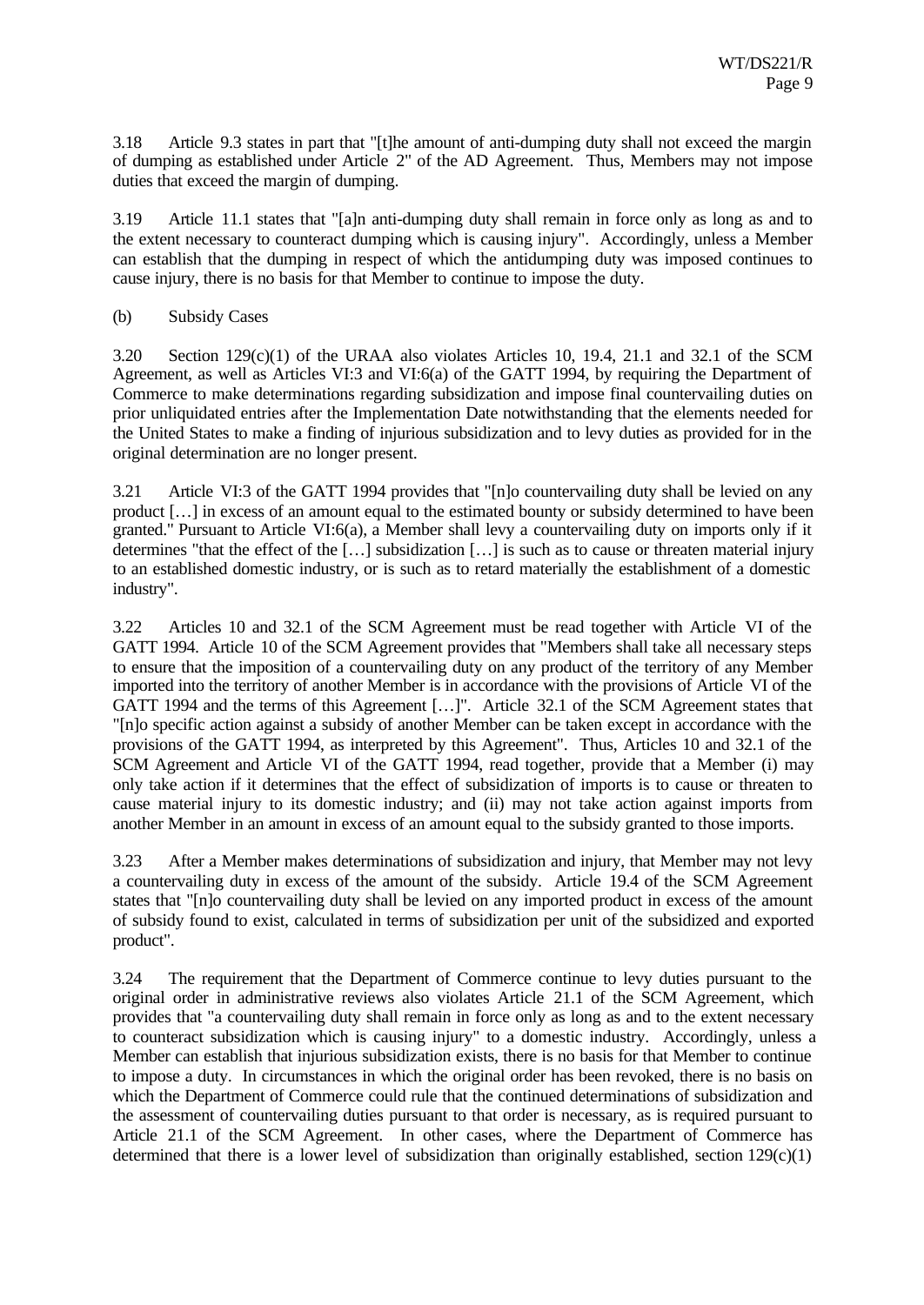l

prevents the Department of Commerce from taking this new determination into account in respect of prior unliquidated entries.

3.25 Given the violations demonstrated by Canada of GATT Article VI and the provisions cited in the AD Agreement and the SCM Agreement, section 129(c)(1) is also inconsistent with Article 18.4 of the AD Agreement, Article 32.5 of the SCM Agreement and Article XVI:4 of the WTO Agreement. These provisions require that a Member's laws be in conformity with its WTO obligations as of the entry into force of the WTO Agreement.

## **4. Section 129(c)(1) Mandates a Violation of the WTO Obligations of the United States**

3.26 In its Second Submission, the United States raised a new defence. The United States claimed that section  $129(c)(1)$  does not mandate a violation of the provisions of the AD Agreement, the SCM Agreement, the GATT 1994 and the WTO Agreement cited by Canada.

3.27 Canada suggests that, even if the Panel were to accept the United States' description of its laws, section 129(c)(1) would continue to mandate that the United States violate its WTO obligations in certain significant circumstances.

3.28 There are four key points that are relevant to the mandatory/discretionary doctrine in WTO and GATT jurisprudence and practice:

- (a) first, a member may challenge another Member's measure "as such", independent of any particular application of that measure;
- (b) second, a measure that is challenged "as such" is not inconsistent with a Member's WTO obligations unless it mandates that the Member take action inconsistent with those obligations;
- (c) third, a Member's measure need not mandate a violation in all circumstances to be inconsistent, as such, with that Member's WTO obligations; rather, it is sufficient that the measure mandate a violation in some circumstances; and
- (d) fourth, where the parties have disputed whether a measure mandates a violation of WTO rules, the practice of WTO panels has been to first determine the Member's obligations under the WTO Agreement and thereafter to determine whether the measure at issue contains sufficient discretion such that a violation of the Member's WTO obligations is not mandated in any circumstances. $14$

3.29 The mandatory nature of section  $129(c)(1)$  can be demonstrated by considering two classes of cases – that is, methodology cases (those cases in which the implementation by the United States of an adverse DSB ruling does not require that the Department of Commerce revoke an antidumping or countervailing duty order but instead requires the Department of Commerce to make some change or amendment, such as a change in its methodology) and revocation cases (cases in which implementation of an adverse DSB ruling requires the Department of Commerce to revoke an antidumping or countervailing duty order).

3.30 Canada notes that the United States has not claimed that section 129(c)(1) would in no circumstances have the effect of precluding its implementation of the DSB ruling with respect to prior unliquidated entries. Indeed, the United States has conceded that prior unliquidated entries are subject

<sup>14</sup> See, for example, Panel Report, *United States - Measures Treating Export Restraints as Subsidies* ("*US - Export Restraints*"), WT/DS194/R, adopted 23 August 2001.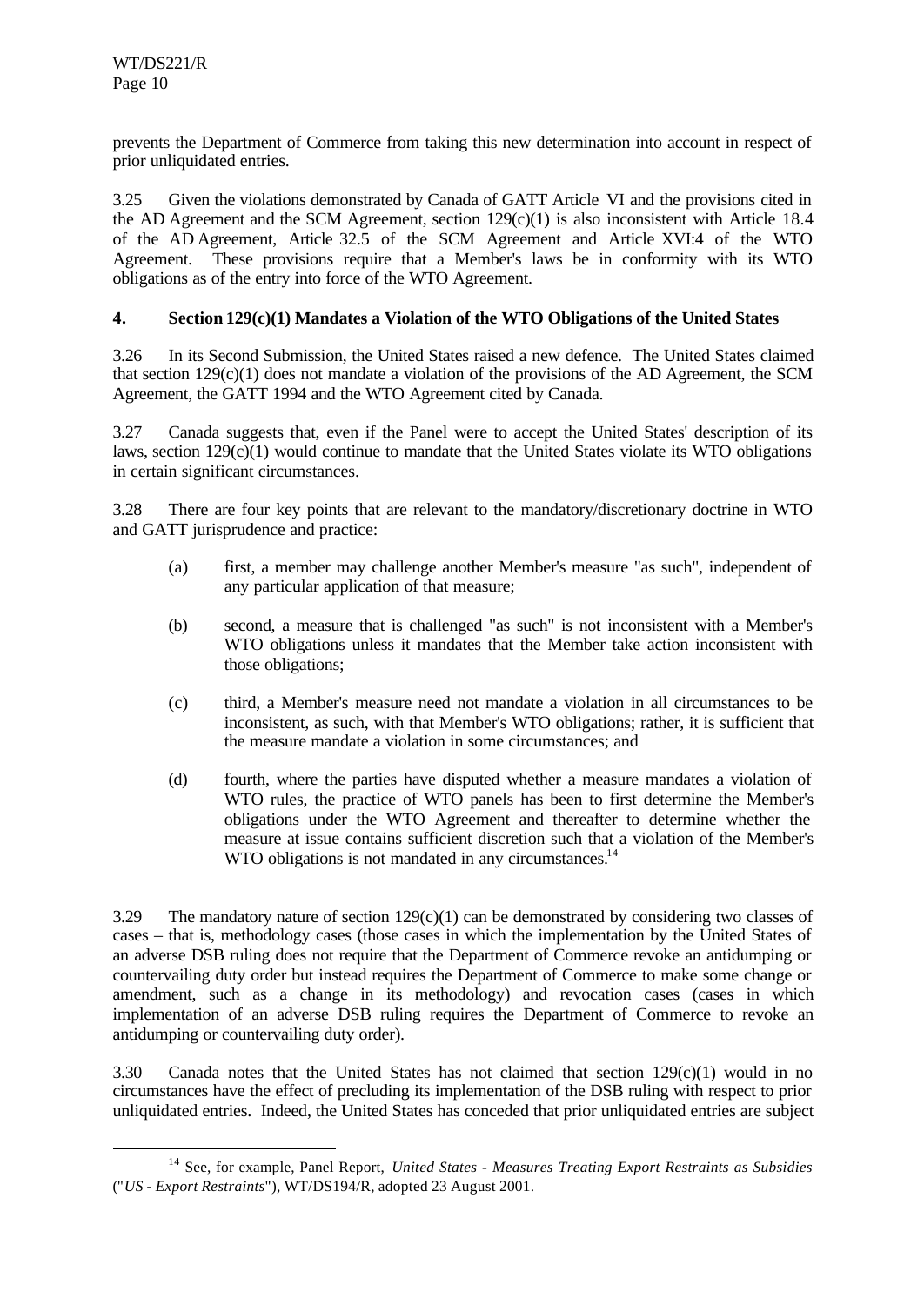to "potential duty liability" notwithstanding the revocation of an antidumping or countervailing duty order with respect to future entries.

3.31 The United States argues that section 129(c)(1) would not preclude the Department of Commerce from making final duty liability determinations in an administrative review on a basis consistent with a DSB ruling in *methodology cases*, even insofar as the determinations would apply to prior unliquidated entries. However, the US claim that the Department of Commerce has "administrative discretion" to change its interpretation is inconsistent with US principles of statutory construction, as well as the wording of the SAA.

3.32 As Canada understands US principles of statutory construction, the issue of whether the limitation in section  $129(c)(1)$  could be nullified or ignored by the Department of Commerce in a subsequent administrative review would ultimately be decided by the US courts, and not by the Department of Commerce. As US courts have explained, a court "cannot presume that Congress intended [one result] with one hand, while reducing it to a veritable nullity with the other". <sup>15</sup> For this reason, US courts would be unlikely to afford deference to the Department of Commerce's interpretation of section  $129(c)(1)$  in a subsequent administrative review. Although "[j]udicial deference to agency [Department of Commerce] interpretation is normally justified by the agency's expertise in the regulated subject matter [if the] issue is a pure question of statutory construction [it is an issue] for the courts to decide".<sup>16</sup>

3.33 The United States also argues that section 129(c)(1) has no effect with regard to any determinations made in another "segment" of the proceeding, particularly the definitive determination of duty liability made following an administrative review. However, this argument is contrary to the US principles of statutory construction.. Section 129(c)(1) states that determinations under section 129 shall apply with respect to entries on or after the Implementation Date. This would appear to preclude the Department of Commerce from taking action after the Implementation Date under section 129 consistent with a new determination in a subsequent separate segment of the proceeding with respect to prior unliquidated entries. Further, this argument is inconsistent with the SAA which states clearly, at page 1026, that the DSB ruling will not be implemented with regard to prior unliquidated entries.

3.34 The Department of Commerce, by complying with an adverse DSB ruling with respect to definitive duty determinations made after the Implementation Date for prior unliquidated entries, would materially undermine the wording in section  $129(c)(1)$  and the SAA, which affirms that determinations to implement DSB rulings have prospective effect only. It seems unlikely that the US Congress would have created the limitation in section  $129(c)(1)$  merely to permit the temporary retention of excess cash deposits that would be returned at the end of the administrative review process. Finally, the US assertion that the Department of Commerce could circumvent the limitation in section  $129(c)(1)$  by using its 'administrative discretion' has not been tested in the US courts or in the Department of Commerce's administrative practice.

<sup>15</sup> *Katie John* v. *United States*, 247 F.3d 1032, 1038 (9th Cir. 2001) ("*Katie John*") citing *Johnson* v. *United States R.R. Retirement Board*, 969 F.2d 1082, 1089 (D.C. Cir. 1992), which found that it was "unreasonable to conclude that Congress meant to create an entitlement with one hand and snatch it away with the other". See also *American Tobacco Co.* v. *Patterson*, 456 US 63, 71 (April 5, 1982) which stated that "[s]tatutes should be interpreted to avoid untenable distinctions and unreasonable results whenever possible".

<sup>16</sup> *Katie John* at 1038 citing *Pension Benefit Guar. Corp.* v. *LTV Corp.*, 496 US 633, 651-2 (1990) which stated that "*[a]gency expertise is one of the principal justifications behind Chevron defence"; <i>INS* v. *Cardoza-Fonseca* 480 US 421, 446 (1987), which stated that the issue "is a pure question of statutory construction for the courts to decide"; *Chevron, U.S.A., Inc.* v. *Natural Resources Defense Council, Inc.*, 467 US 837, 843 n. 9, which stated "[t]he judiciary is the final authority on issues of statutory construction; *Magana-Pizano* v. *INS*, 200 F.3d 603, 611 n. 11 (9<sup>th</sup> Cir. 1999), which stated that "[b]ecause the issue presented is a question of pure law and does not implicate agency expertise in any meaningful way, we need not defer under Chevron […]."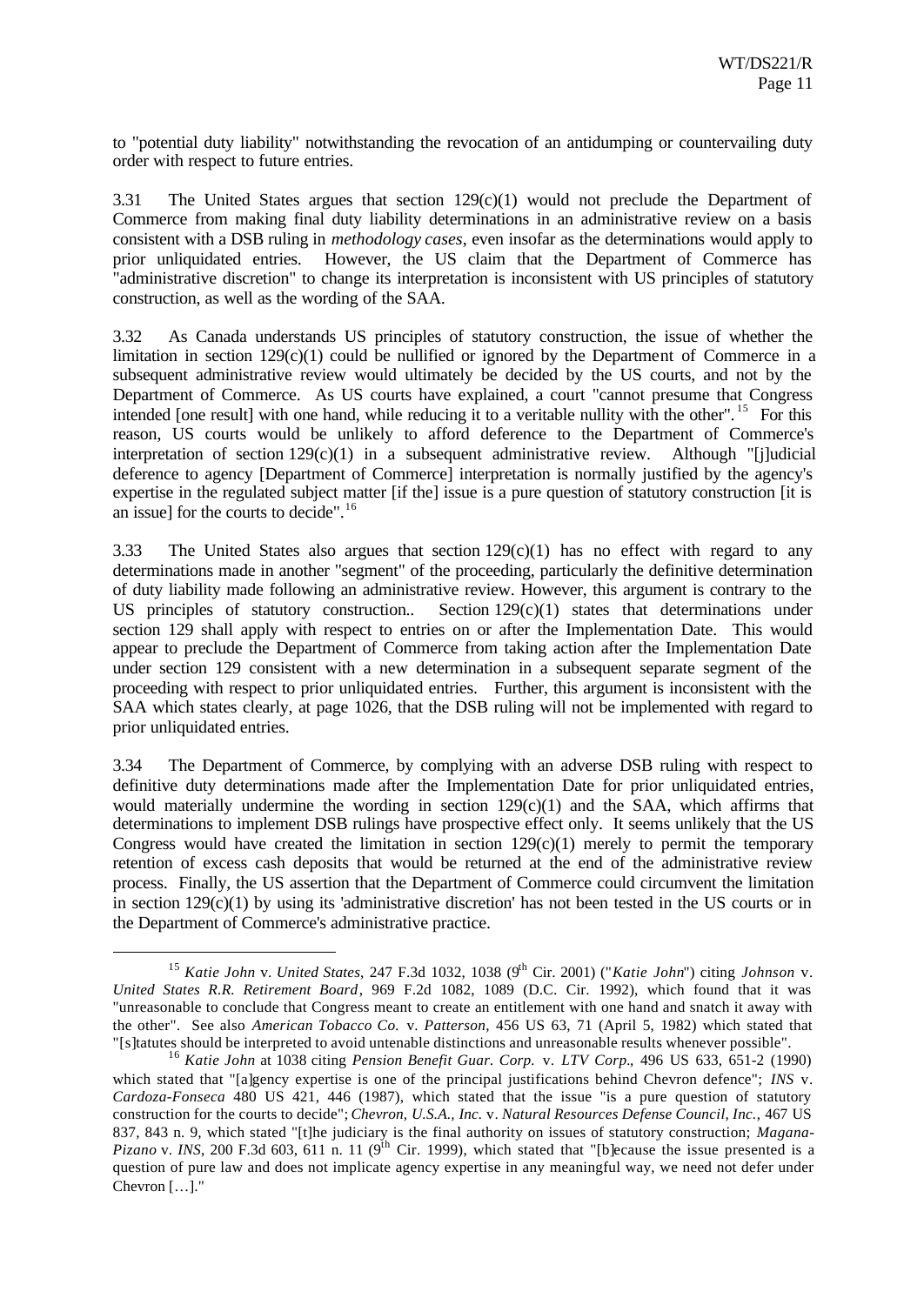3.35 In *revocation cases*, a revocation of an order pursuant to section 129 will apply only to entries imported on or after the Implementation Date. The United States will retain the cash deposits with respect to the prior unliquidated entries, which will continue to be the subject of an administrative review. In conceding these points, the United States nevertheless argued that while the treatment to be accorded to prior unliquidated entries in a subsequent administrative review is uncertain, section 129(c)(1) nonetheless does not mandate treatment inconsistent with the United States' WTO obligations.

3.36 In cases in which compliance with a DSB ruling requires the Department of Commerce to revoke an order, the United States will be acting inconsistently with its WTO obligations by retaining cash deposits and holding administrative reviews of prior unliquidated entries. Further, even if the Department of Commerce, at the conclusion of the administrative review, were to terminate the order and return the cash deposits for entries (which is not provided for under US law), the United States will have acted inconsistently with its obligations under the AD Agreement and the SCM Agreement.

3.37 The United States has effectively conceded that, in cases in which compliance with a DSB ruling results in a new negative injury determination by the ITC, section  $129(c)(1)$  precludes all but the occasional possibility of "accidental compliance". In a negative injury case, the antidumping or countervailing duty order would be revoked for all entries on or after the Implementation Date, but not for prior unliquidated entries. Based on the ITC determination, the Department of Commerce would terminate the order and issue instruction ending the requirement for cash deposits and bonds with respect to future entries but, because of section  $129(c)(1)$ , cash deposits for prior unliquidated entries would be retained. The United States provided no justification for making this distinction in a determination made by the Department of Commerce after the Implementation Date.

3.38 Further, the United States did not claim that section  $129(c)(1)$  would never preclude the Department of Commerce from making determinations in administrative reviews consistently with the DSB ruling. Rather, the United States made a narrower claim that it is not obliged to implement a DSB ruling with respect to substantive duty determinations made after the Implementation Date with respect to prior unliquidated entries and, further, that section  $129(c)(1)$  does not mandate a violation of its WTO obligations.

3.39 However, the US argument that section  $129(c)(1)$  does not mandate violations of its WTO obligations is based on the United States' erroneous interpretation of its WTO obligations. The AD Agreement, the SCM Agreement, the GATT 1994, the WTO Agreement and the DSU do not authorize violations of the sort to which the United States tries to claim a right in defence of section  $129(c)(1)$ . Neither the DSU nor the principle of prospective compliance excuse the United States from complying with an adverse DSB ruling in determining duty liability after the Implementation Date with respect to prior unliquidated entries.

3.40 At most, the United States has asserted that the Department of Commerce might have some flexibility in circumventing the limitation in section  $129(c)(1)$  in certain cases (for example, a change of interpretation of US law for other reasons, such as a direction from a US court). However, even if the Panel were to accept this US argument, section  $129(c)(1)$  still mandates violations of the WTO obligations of the United States by (i) requiring the Department of Commerce to retain cash deposits and to conduct administrative reviews in circumstances inconsistent with the obligations of the United States under the AD Agreement and the SCM Agreement; and (ii) precluding the Department of Commerce from making final duty determinations consistent with the United States' WTO obligations as found by the DSB with respect to prior unliquidated entries.

## **5. The Principle of Prospective Compliance**

3.41 The fundamental issue in this case is what constitutes prospective compliance. Canada and the United States agree on the principle of prospective implementation of DSB rulings, but disagree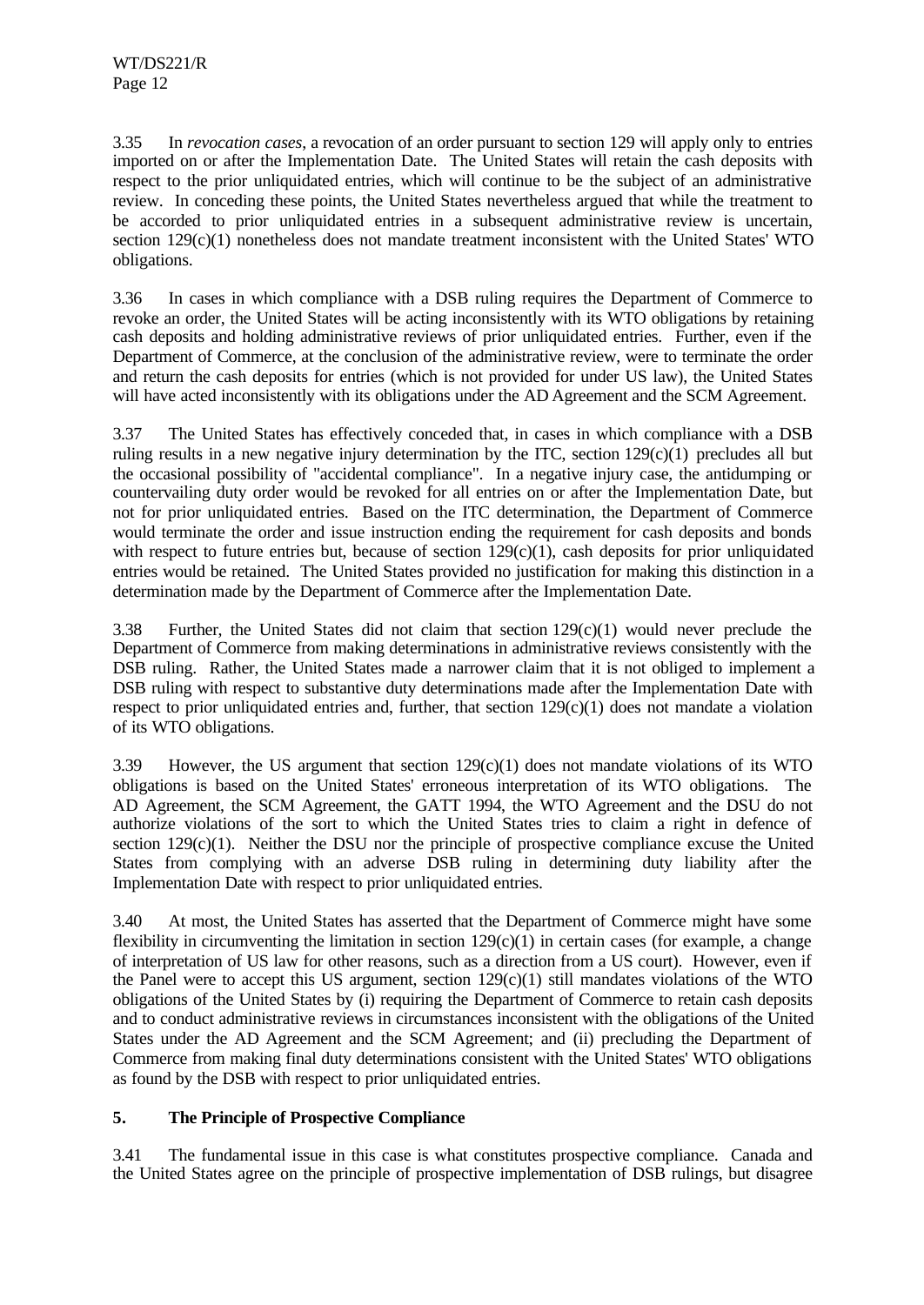on the meaning and application of prospective implementation in this case. In particular, Canada and the United States disagree whether the principle permits a Member to take WTO-inconsistent actions after the Implementation Date.

3.42 Canada is *not* seeking to have the Department of Commerce apply new section 129 determinations to liquidated entries.<sup>17</sup> This would be asking the United States to undo definitive duty determinations; clearly, this would be the retroactive application of an adverse DSB ruling. Rather, Canada considers that the principle of prospective implementation requires that definitive duty determinations made by a Member after the date established under the DSU for implementation of an adverse DSB ruling must be consistent with that ruling.

3.43 The United States argued that it is entitled to make determinations after the Implementation Date on a basis inconsistent with an adverse DSB ruling if those determinations affect prior unliquidated entries. By maintaining that the date of entry governs the application of the new WTOconsistent determinations of the ITC or the Department of Commerce, the United States claims the right to conduct administrative reviews and to make final legal determinations of duty liability for prior unliquidated entries on a WTO-inconsistent basis for months, and perhaps years, after the Implementation Date.

3.44 Canada sees no basis for this in the DSU or in the GATT/WTO tradition of prospective implementation. Section  $129(c)(1)$  prevents the Department of Commerce from applying new section 129 determinations to prior unliquidated entries, which, as discussed above, violates the United States' obligations under Article VI of the the GATT 1994, the AD Agreement and the SCM Agreement, as well as Article XVI:4 of the WTO Agreement.

3.45 In support of its position, the United States relied on various DSU provisions, cases and statements. However, none of these support the US proposition that prospective compliance is defined in terms of date of entry of imports, or the US argument that determinations made by the Department of Commerce after the Implementation Date are excused from compliance with an adverse DSB ruling with respect to prior unliquidated entries.

3.46 The principles enunciated in the report of the Appellate Body in *Brazil – Export Financing Programme for Aircraft – Recourse by Canada to Article 21.5 of the DSU<sup>18</sup>* are relevant. In that proceeding, Brazil argued that it should be free to continue to provide export subsidies on exports of aircraft made after the Implementation Date to the extent that it was implementing legal commitments entered into before the Implementation Date to provide subsidies on exports after the Implementation Date. The Appellate Body clearly stated that the issuance of bonds after the end of the reasonable period of time, on the same terms and conditions which had been previously found inconsistent with the SCM Agreement, was not consistent with Brazil's obligation to withdraw the illegal subsidies.<sup>19</sup>

3.47 In this case, the United States is trying to justify WTO-inconsistent action that it will take after the Implementation Date on grounds that the trade affected by its actions (namely, the prior unliquidated entries) occurs before the Implementation Date. Canada submits that this dispute presents a more serious case of infringement of WTO obligations than in *Brazil –*

 $17$  That is, entries for which, prior to the Implementation Date, the Department of Commerce made definitive duty determinations and instructed the US Customs Service to liquidate.

<sup>18</sup> Appellate Body Report, *Brazil – Export Financing Programme for Aircraft – Recourse by Canada to Article 21.5 of the DSU* ("*Brazil – Aircraft* (*Article 21.5 – Canada*) "), WT/DS46/AB/RW, adopted 4 August 2000, para. 46.

<sup>&</sup>lt;sup>19</sup> The Panel report is also relevant. The Panel stated that "[i]n our view, the obligation to cease performing illegal acts in the future is a fundamentally prospective remedy". See Panel Report, *Brazil – Export Financing Programme for Aircraft – Recourse by Canada to Article 21.5 of the DSU* ("*Brazil – Aircraft (Article 21.5 – Canada)* "), WT/DS46/RW, adopted 4 August 2000, as modified by the Appellate Body Report, WT/DS46/AB/RW, para. 6.15.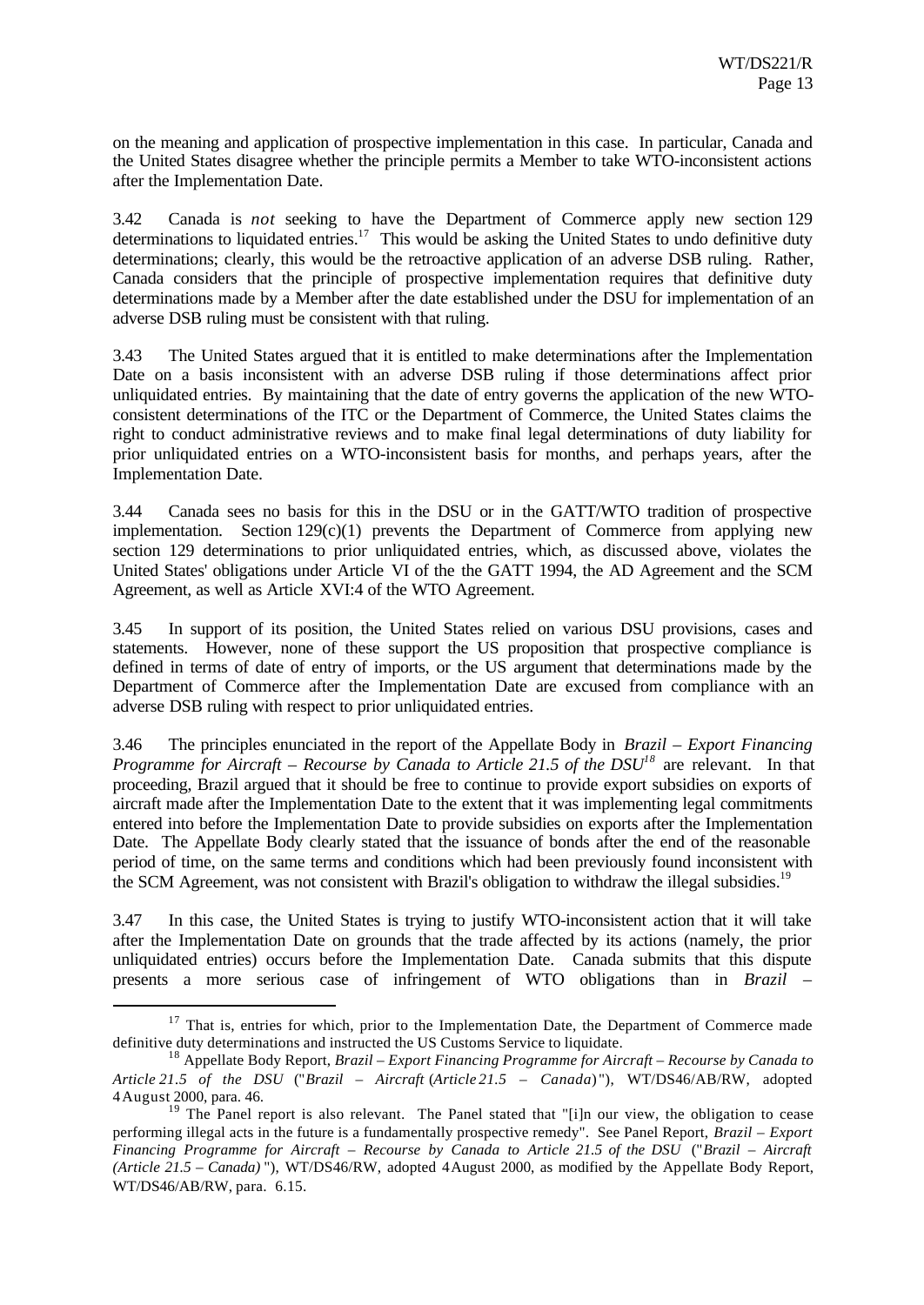l

*Aircraft* (*Article 21.5 – Canada*) because new legal acts by the Department of Commerce and the ITC are at issue. Canada also submits that the reasoning in *Brazil – Aircraft* (*Article 21.5 – Canada*) applies in this case, and that the right claimed by the United States to conduct administrative reviews and make definitive legal determinations after the Implementation Date with respect to prior unliquidated entries has no basis in the WTO Agreement or any of the covered agreements.

3.48 In Canada's view, the principle of prospective implementation does not justify the United States making legal determinations after the Implementation Date on a WTO-inconsistent basis. The logical outcome of prospective implementation of an adverse DSB ruling in a retrospective duty assessment system is for the United States to apply new section 129 determinations to all prior unliquidated entries as well as future entries.

3.49 The principle of prospective implementation does not justify the United States continuing to make definitive duty determinations after the Implementation Date in respect of prior unliquidated entries on a WTO-inconsistent bases for months, or perhaps years, after the date on which it purportedly brought its measure into conformity with its WTO obligations. The United States has attempted to portray itself as the victim in this case. However, the United States is not being deprived of a right under the DSU or any other WTO agreement. Instead, the United States is seeking additional rights not provided in the WTO Agreement or the covered agreements, including the DSU.

3.50 In response to question 71 from the Panel, Canada suggested that the United States cannot apply a WTO-consistent methodology to prior unliquidated entries after the Implementation Date without refunding excess cash deposits. If the United States were to fail to refund excess cash deposits, the United States would violate both its domestic law and its WTO obligations.

3.51 First, under US law, cash deposits are considered as security against the final determination of liability. Where the final duty liability is less than the cash deposit, the difference must be refunded under US law. Sections 1671f and 1673f of the Tariff Act of 1930 provide for the refund of estimated antidumping and countervailing duty deposits which are in excess of the final determined duty liability.

3.52 Second, if the Department of Commerce was able to apply a new, WTO-consistent methodology to prior unliquidated entries which resulted in a final antidumping or countervailing duty that is lower than the cash deposits collected on the prior unliquidated entries, the United States would be required under WTO law to refund the excess cash deposits.<sup>20</sup> If the United States did not refund the excess cash deposits, the United States would violate its WTO obligations, in particular Article VI:2 and Article VI:3 of the GATT 1994, Articles 1 and 18.1 of the AD Agreement and Articles 10, 19.4 and 32.1 of the SCM Agreement.

3.53 Canada recalls that, in its view, the final legal determinations of duty liability established by the Department of Commerce after the Implementation Date must be in conformity with the adverse DSB ruling. The consequence of this is that, once the final amount of duty liability of entries has been established in an administrative review, any excess cash deposits collected in respect of those entries must be refunded by the United States. This is also consistent with the principle of prospective implementation of DSB rulings as applied by the Appellate Body in *Brazil – Aircraft* (*Article 21.5 – Canada*)*.*

3.54 In response to question 74 from the Panel, Canada expressed the view that in certain situations section 129(c)(1) results in the retention by the Department of Commerce of cash deposits for prior unliquidated entries in circumstances in which such retention is not justified in whole or in

<sup>&</sup>lt;sup>20</sup> Canada recalls that it is not persuaded that the Department of Commerce could apply a new, WTOconsistent methodology to prior unliquidated entries in an administrative review held after the Implementation Date.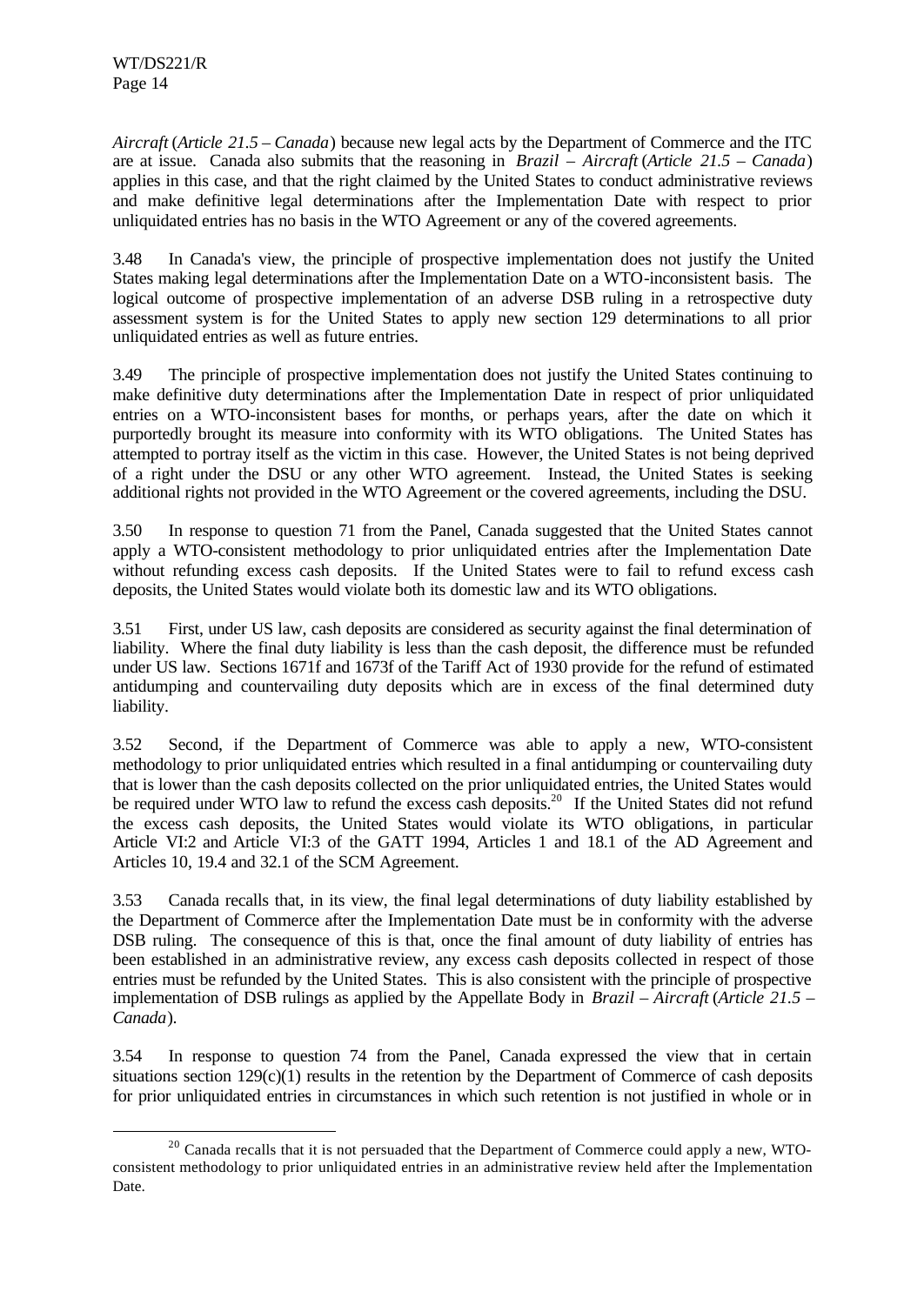part. That is, the operation of section  $129(c)(1)$  results in the retention by the Department of Commerce of cash deposits for prior unliquidated entries notwithstanding that (i) the ITC or the Department of Commerce makes a new determination which results in a revocation of the original antidumping or countervailing duty order, or (ii) the Department of Commerce makes a new determination amending the original antidumping or countervailing duty determination, which may result in a lower final antidumping duty or countervailing duty being assessed against those entries.

## **6. Differences Between Prospective and Retrospective Duty Assessment Systems**

3.55 The United States argued that "[r]ecognizing the date of entry as the controlling date for determining the scope of a Member's implementation obligations in all cases avoids creating differences [between prospective and retrospective duty assessment systems] that are not contemplated in the Agreements".<sup>21</sup> However, Canada notes that the fact that the date of entry is the relevant date under a prospective duty assessment system for the purposes of determining final duty assessment is irrelevant to this case. Under the US retrospective duty assessment system, the end of the administrative review process is the relevant date for the purposes of determining final duty assessment.

3.56 Prospective and retrospective duty assessment systems are different approaches to determining antidumping and countervailing duty liability under the AD Agreement and the SCM Agreement. These differences give rise to certain advantages and disadvantages unique to each system. However, regardless of whether a Member chooses a retrospective or prospective duty assessment system, the Member must abide by its WTO obligations. The provisions of the AD Agreement, the SCM Agreement and the GATT 1994 are equally applicable to retrospective and prospective duty assessment systems. A Member must accept the consequences of whichever duty assessment system it chooses to adopt. A Member cannot argue, as the United States has done, that its retrospective duty assessment system permits it to make final duty determinations without regard to an adverse DSB ruling, in violation of its WTO obligations.

3.57 The United States asserted that Canada was advocating that Members with retrospective duty assessment systems be treated less favourably than Members with prospective duty assessment systems. The United States also stated that Canada was arguing that, unlike Members with retrospective duty assessment systems, "Members with prospective systems do not have an obligation to apply adverse DSB recommendations and rulings when conducting […] reviews of preimplementation entries."<sup>22</sup>

3.58 However, the United States has deliberately misconstrued Canada's argument. Canada is not arguing for a "special rule" in which only a Member with a retrospective duty assessment system must make determinations after the Implementation Date consistent with its WTO obligations. Canada accepts that a Member with a prospective duty assessment system has the same obligation. It is Canada's position that, notwithstanding the temporal differences in the making of substantive duty determinations under a retrospective or a prospective duty assessment system, where a Member has agreed to implement an adverse DSB ruling, it must make all subsequent substantive duty determinations in accordance with that ruling following the expiration of the reasonable period of time. $23$ 

<sup>&</sup>lt;sup>21</sup> US reply to Panel Question 17.

 $22$  US Second Submission, para. 27.

<sup>&</sup>lt;sup>23</sup> Section 76.1 of Canada's Special Import Measures Act (the "SIMA") which provides the authority and procedure for the implementation of adverse DSB rulings, is the Canadian counterpart to section 129 of the URAA. Where section 76.1 of the SIMA has been invoked by Canada to implement a DSB ruling, substantive duty determinations after the expiration of the reasonable period of time would be made in compliance with that ruling.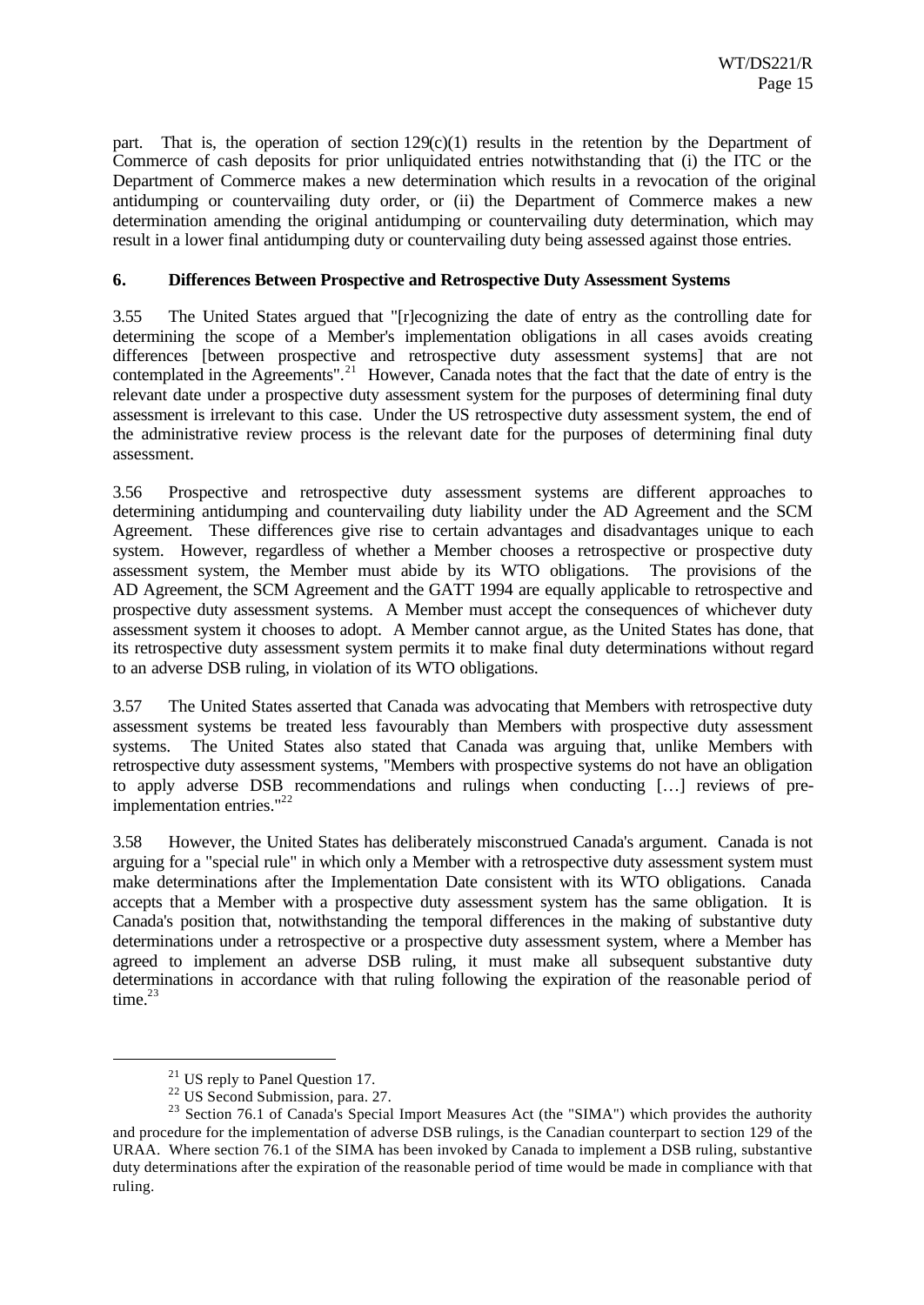3.59 The United States also incorrectly implied that Canada would not implement an adverse DSB ruling in making a duty determination after the expiration of the reasonable period of time.<sup>24</sup> Canada considers that a Member, whether employing a prospective or retrospective duty assessment system, is not required to undo final duty determinations made before the expiration of the reasonable period of time. However, a redetermination made after the Implementation Date must be made in conformity with the DSB ruling notwithstanding that the redetermination would affect entries subject to a final determination made prior to the expiration of the reasonable period of time.<sup>25</sup>

## **7. Date of Definitive Duty Determination and Not Date of Entry of Imports is the Operative Date for Determining Compliance**

3.60 The United States argues that the date of entry of imports -- and not the date of the definitive duty determination -- is the operative date for determining prospective compliance. In essence, the United States argues that, having been found by the DSB to have violated its WTO obligations, it should be allowed to make duty determinations after the Implementation Date in a WTO-inconsistent manner.

3.61 The United States appeared to imply that the Department of Commerce's final determination of duty liability on imports was akin to a clerical act. This argument, however, disregards the importance of the administrative review process, which involves hearings, briefs and legal determinations. First, the law applied by the Department of Commerce in the administrative review process will reflect changes in policies and legal principles between the time of the original entry of imports and the time that the Department of Commerce makes its final definitive duty determination for those imports. Second, the substantive methodology used by the Department of Commerce in making its final definitive duty determination may be quite different from that applied in the original investigation or in previous administrative reviews.

3.62 The United States also attempted to minimize the significance of the legal and factual distinctions between cash deposits and definitive duty determinations.<sup>26</sup> However, under US law, the publication of an antidumping or countervailing duty order is merely the first step toward the final assessment of duties to be collected; the final assessment of those duties takes place in a subsequent administrative review where the final liability for payment of duties is determined and liquidation is carried out. Accordingly, the date of the definitive duty determination -- and not the date of entry of imports -- is the operative date for determining whether a Member with a retrospective duty assessment system has complied with its WTO obligations.

## **8. Conclusion**

l

3.63 Therefore, for the reasons set out above, Canada requests that the Panel:

- (a) find that section  $129(c)(1)$  of the URAA is inconsistent with:
	- $(i)$  Article VI:2, VI:3 and VI:6(a) of the GATT 1994,

<sup>&</sup>lt;sup>24</sup> US Second Submission, para. 26.

<sup>&</sup>lt;sup>25</sup> Canada's obligation under Article 9.3.2 of the AD Agreement to make provision for "prompt refund, upon request, of any duty paid in excess of the margin of dumping" is implemented in sections 57 to 59 of the SIMA. These sections provide for a redetermination of final duty liability so as to ensure that any antidumping or countervailing duty collected on goods does not exceed the actual margin of dumping or amount of subsidization for those goods. Section 60 of the SIMA provides that the "excessive" duty is to be returned forthwith to the importer. Unlike section  $129(c)(1)$  of the URAA, there is nothing in section 76.1 or section 57 to 60 of SIMA to prevent Canada from making a redetermination after the expiration of the reasonable period of time which affects entries that occurred before that date.

<sup>&</sup>lt;sup>26</sup> US reply to Panel Question 15.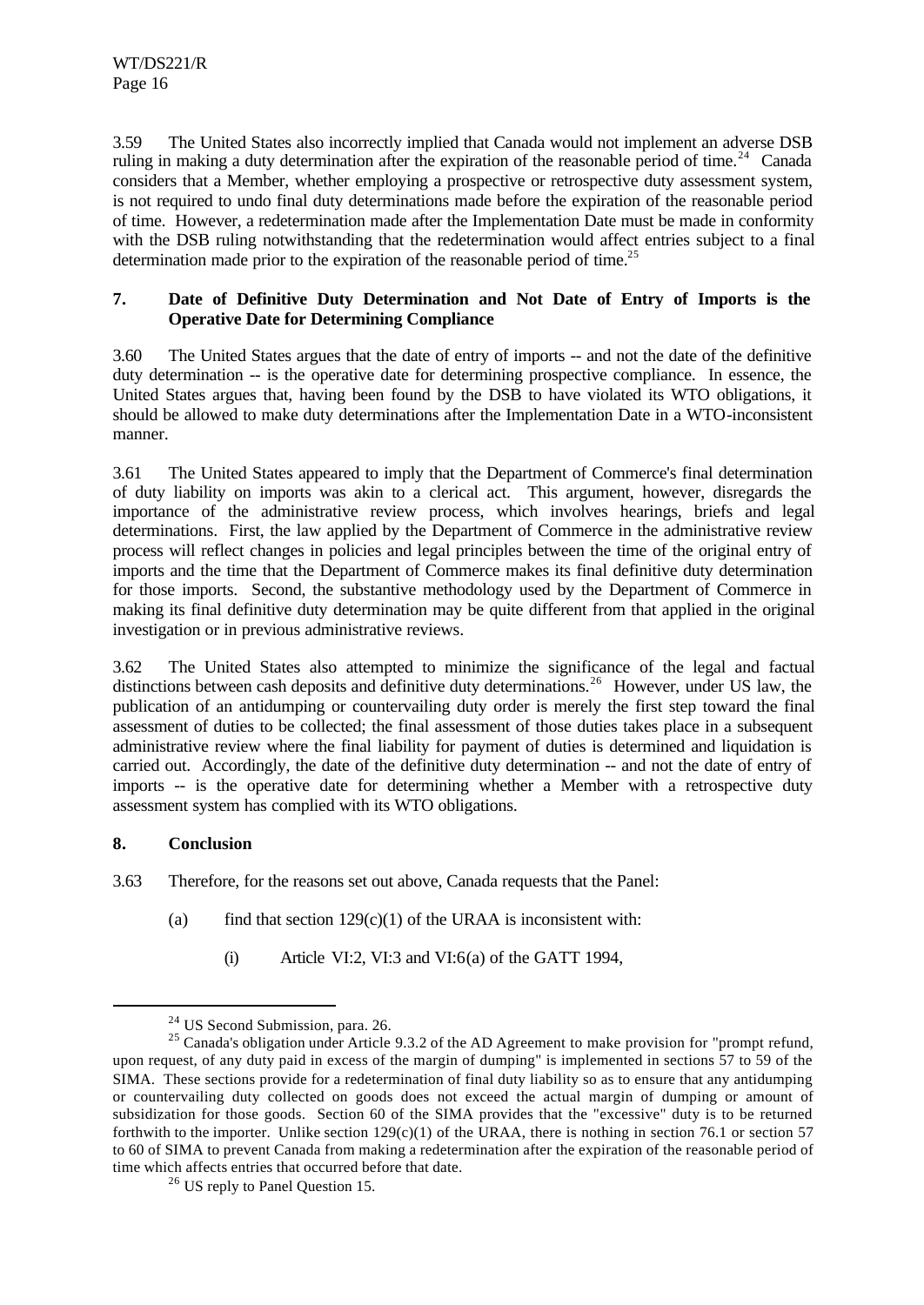- (ii) Articles 1, 9.3, 11.1 and 18.1 and 18.4 of the AD Agreement,
- (iii) Articles 10, 19.4, 21.1, 32.1 and 32.5 of the SCM Agreement, and
- (iv) Article XVI:4 of the WTO Agreement, and
- (b) recommend that the United States bring section  $129(c)(1)$  of the URAA into conformity with the SCM Agreement, the AD Agreement, the GATT 1994, and the WTO Agreement.

## B. UNITED STATES

3.64 This section summarizes the main arguments of the **United States**, i.e., the responding party in this case.

#### **1. Introduction**

3.65 In this dispute, Canada challenges section  $129(c)(1)$  of the URAA as inconsistent with the WTO obligations of the United States. This provision of US law was enacted with the specific purpose of enabling the United States to implement WTO panel or Appellate Body decisions which find that the United States has taken antidumping or countervailing duty actions inconsistent with the AD Agreement or the SCM Agreement. Consistent with well-established GATT and WTO practice, section 129(c)(1) provides for such implementation on a prospective basis.

3.66 Canada is seeking to require the United States to provide retroactive relief in cases involving antidumping and countervailing duty measures, despite the widely accepted principle that the dispute settlement process established in the DSU provides for prospective remedies. It is doing so by attempting to exploit the fact that the United States uses a "retrospective" system for calculating the amount of liability that an importer must pay when it imports merchandise that, at the time of entry, is subject to an antidumping or countervailing duty order.

3.67 Nothing in the text of the WTO agreements requires anything other than prospective implementation of adverse WTO panel or Appellate Body reports (hereafter "adverse WTO reports"). Just as importantly, nothing in the Agreements requires Members to apply adverse WTO reports not only to entries that take place after implementation, but also to entries that took place prior to implementation. Section 129(c)(1) is fully consistent with the WTO obligations of the United States. It ensures implementation of adverse WTO reports on a prospective basis, consistently with the United States' WTO obligations.

3.68 In any event, there is no need for the Panel to determine what constitutes "prospective" implementation in disputes involving antidumping and countervailing duty measures. Regardless of whether there is an obligation to implement adverse WTO reports with respect to entries that occurred prior to implementation, Canada, as the complaining party in this dispute, must establish that section  $129(c)(1)$  would preclude the United States from doing so. Canada has failed to meet its burden of proof.

## **2. Description of Section 129(c)(1) of the URAA**

3.69 As previously noted, section 129 was enacted with the specific purpose of enabling the United States to implement WTO panel or Appellate Body decisions which find that the United States has taken actions inconsistent with the AD Agreement or the SCM Agreement. Section 129 provides the basic legal provisions through which the United States would make and implement new antidumping or countervailing duty determinations consistent with an adverse WTO report.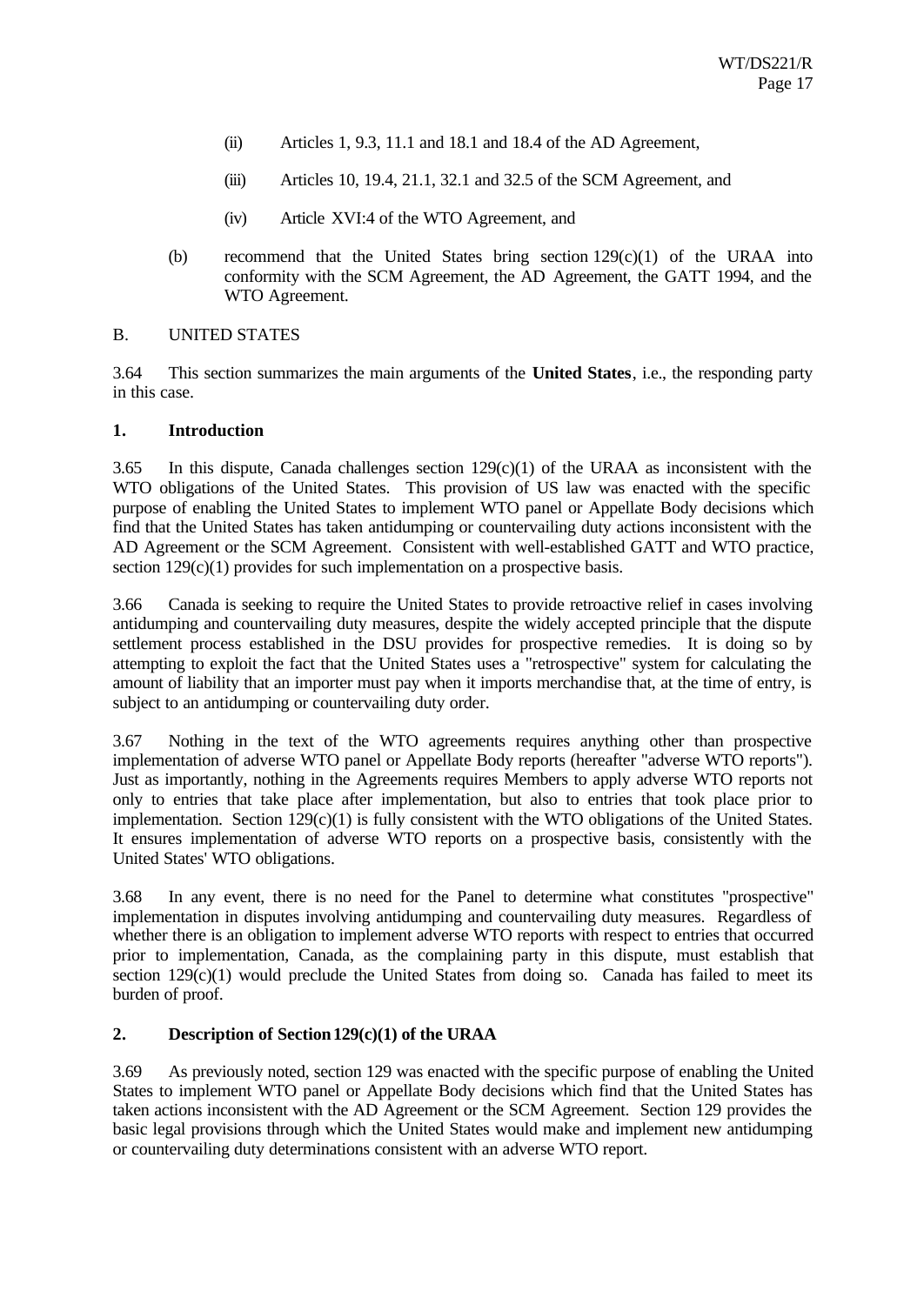l

1.70 Section 129(c)(1), the specific provision that Canada is challenging, provides an effective date for new determinations by the Department of Commerce or the ITC which implement adverse WTO reports. Specifically, section  $129(c)(1)$  provides that such determinations "shall apply with respect to unliquidated entries of the subject merchandise [? ] that are entered, or withdrawn from warehouse, for consumption on or after" the date on which the USTR directs the Department of Commerce to revoke an antidumping or countervailing duty order or implement the new Department of Commerce determination.

## **3. Canada Has Failed to Establish that Section 129(c)(1) Mandates Action Inconsistent with WTO Rules**

(a) Canada Must Establish that Section 129(c)(1) Mandates Action that is Inconsistent with the United States' WTO Obligations

3.71 Canada has challenged section 129(c)(1) "as such." Accordingly, the burden is on Canada to demonstrate that section  $129(c)(1)$  mandates WTO-inconsistent action. If section  $129(c)(1)$  does not mandate such action or preclude WTO-consistent action, there is no need for the Panel to determine the meaning of "prospective" implementation in WTO disputes involving antidumping and countervailing duty measures, because even if Canada is correct in asserting that the legal situation in effect at the time of the "final" determination controls, section  $129(c)(1)$  does not mandate how the Department of Commerce must make such determinations.

3.72 It is well established under GATT and WTO jurisprudence that legislation of a Member violates that Member's WTO obligations only if the legislation *mandates* action that is inconsistent with those obligations or *precludes* action that is consistent with those obligations. If the legislation provides discretion to administrative authorities to act in a WTO-consistent manner, the legislation, as such, does not violate a Member's WTO obligations. The Appellate Body has explained that this concept "was developed by a number of GATT panels as a threshold consideration in determining when legislation as such -- rather than a specific application of that legislation -- was inconsistent with a Contracting Party's GATT 1947 obligations."<sup>27</sup>

3.73 Canada has not identified a scenario, and the United States is not aware of a scenario, particularly in light of this abstract case, in which section  $129(c)(1)$  would mandate WTO-inconsistent action or preclude the United States from acting in a WTO-consistent manner.

(b) The Meaning of Section  $129(c)(1)$  Is a Factual Question That Must Be Answered by Applying US Principles of Statutory Interpretation

3.74 The meaning of section  $129(c)(1)$  as a matter of US law is a factual question that must be answered by applying US principles of statutory construction. In this regard, US courts and agencies must recognize the longstanding and elementary principle of US statutory construction that "an act of Congress ought never to be construed to violate the law of nations if any other possible construction remains".<sup>28</sup> While international obligations cannot override inconsistent requirements of domestic law, "ambiguous statutory provisions […][should] be construed, where possible, to be consistent with international obligations of the United States."<sup>29</sup>

<sup>27</sup> Appellate Body Report, *United States - Anti-Dumping Act of 1916* ("*US – 1916 Act*"), WT/DS136/AB/R, WT/DS162/AB/R, adopted 26 September 2000, para. 88.

<sup>28</sup> *Murray v. Schooner Charming Betsy*, 6 U.S. (2 Cranch) 64, 118 (1804).

<sup>&</sup>lt;sup>29</sup> Restatement (Third) of the Foreign Relations Law of the United States, § 114 (1987).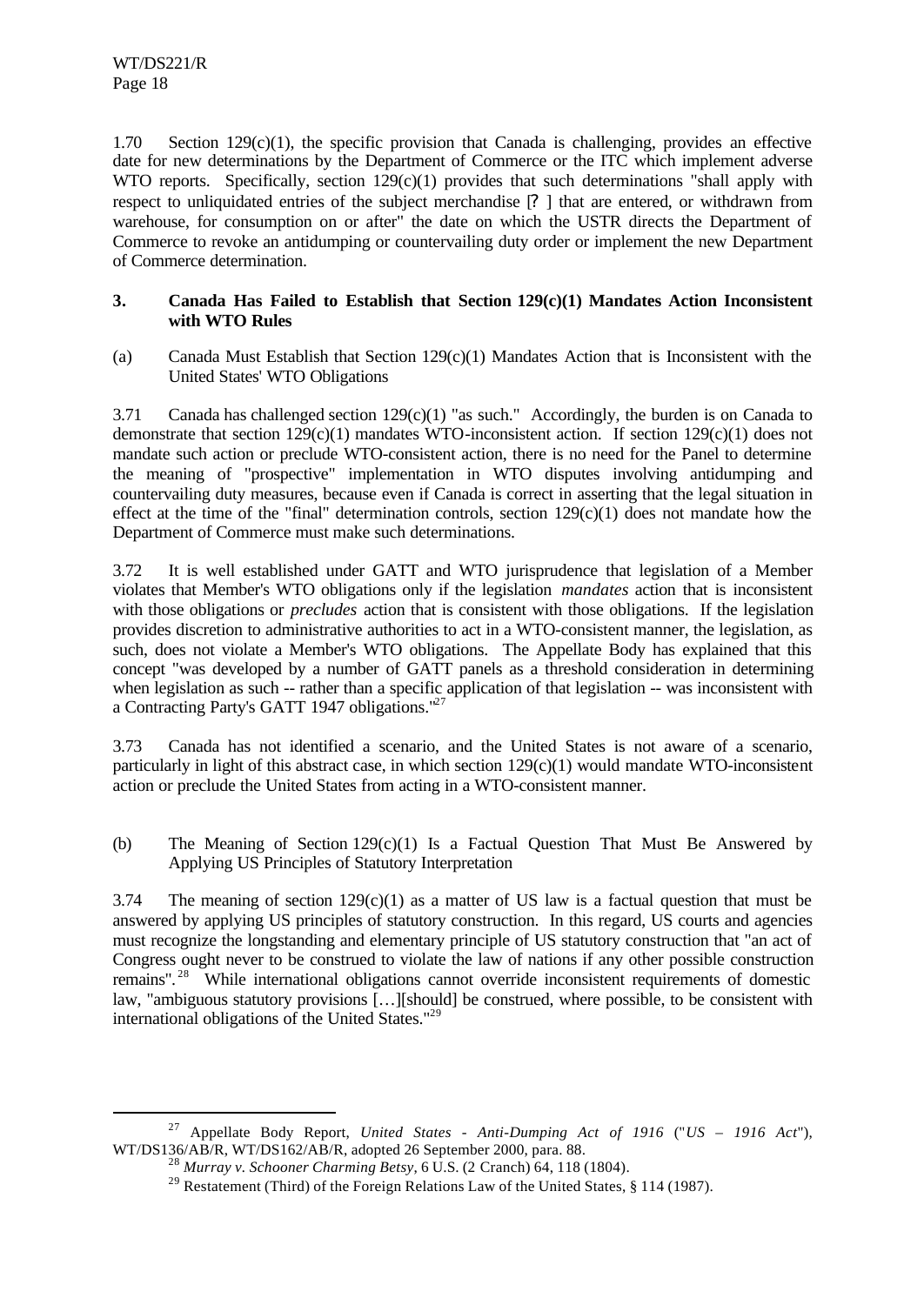## (c) Canada Misinterprets What Section 129(c)(1) Actually Requires

3.75 Canada has failed to establish a *prima facie* case that section 129(c)(1) mandates action inconsistent with the AD Agreement, the SCM Agreement, or the GATT 1994, or precludes action consistent with those provisions.

3.76 Canada's failure to meet its burden of proof arises from its misinterpretation of the term "determination" as that term is used in section 129(c)(1). When the term is properly understood, it becomes clear that section 129(c)(1) only addresses the application of the *particular determination issued under the authority of section*  $129(c)(1)$  to entries made after the date of implementation, and only with respect to that particular segment of the proceeding.<sup>30</sup> Section 129(c)(1) does not address what actions the Department of Commerce may or may not take in a *separate* determination in a *separate* segment of the proceeding, and thus does not mandate that the Department of Commerce take (or preclude it from taking) any particular action in any separate segment of the proceeding. This point applies in both of the scenarios that Canada has identified -- "methodology" cases and "revocation" cases.

3.77 This point can be illustrated in "*methodology*" cases by considering a situation where a Member challenges a final dumping determination in an investigation. If a challenge to such a determination were successful, the Department of Commerce would make the necessary changes in its methodologies and issue a new, WTO-consistent determination. It would then apply that new determination by setting a new cash deposit rate, which would apply to all entries that took place on or after the implementation date. It is this new determination that is the "determination" referenced in section  $129(c)(1)$ .

3.78 If a company were then to request an administrative review of what Canada terms "prior unliquidated entries," the Department of Commerce would conduct the administrative review and issue a new determination in that segment of the proceeding. Since the administrative review determination would not be the "determination implemented under section  $129(c)(1)$ ," nothing in section  $129(c)(1)$  would preclude the Department of Commerce from applying its new, WTOconsistent methodologies in the administrative review. Canada is simply wrong, as a matter of fact, to claim that section 129(c)(1) would preclude the Department of Commerce from doing so.

3.79 The Department of Commerce has the authority to alter its statutory interpretations or its methodologies used to implement those interpretations, provided that it gives a reasonable explanation for doing so.<sup>31</sup> In an administrative review, the Department of Commerce would have the authority to alter its statutory interpretation or methodology from one announced prior to the implementation of the WTO panel report, and use the same, WTO-consistent interpretation or methodology adopted in the section 129 determination.<sup>32</sup> This would not, however, be an application of the section 129 determination to what Canada has termed "prior unliquidated entries."

<sup>&</sup>lt;sup>30</sup> Section 351.102 of the Department of Commerce's regulations defines a segment of a proceeding as follows:

<sup>(1)</sup> *In general.* An antidumping or countervailing duty proceeding consists of one or more *segments*. "Segment of a proceeding" or "segment of the proceeding" refers to a portion of the proceeding that is reviewable under section 516A of the Act.

<sup>(2)</sup> *Examples*. An antidumping or countervailing duty investigation or a review of an order or suspended investigation, or a scope inquiry under § 351.225, each would constitute a segment of a proceeding.

<sup>31</sup> See *INS v. Yang*, 519 U.S. 26, 32 (1996); *Atchison, Topeka & Santa Fe Ry v. Wichita Board of Trade*, 412 U.S. 800, 808 (1973); *British Steel, PLC v. United States*, 127 F.3d 1471, 1475 (Fed. Cir. 1997).

 $3<sup>2</sup>$  Where the international obligations of the United States have been clarified, for example through the adoption by the DSB of rulings and recommendations in a WTO panel or Appellate Body report involving a US methodology, the *Charming Betsy* principle, that "an act of Congress ought never to be construed to violate the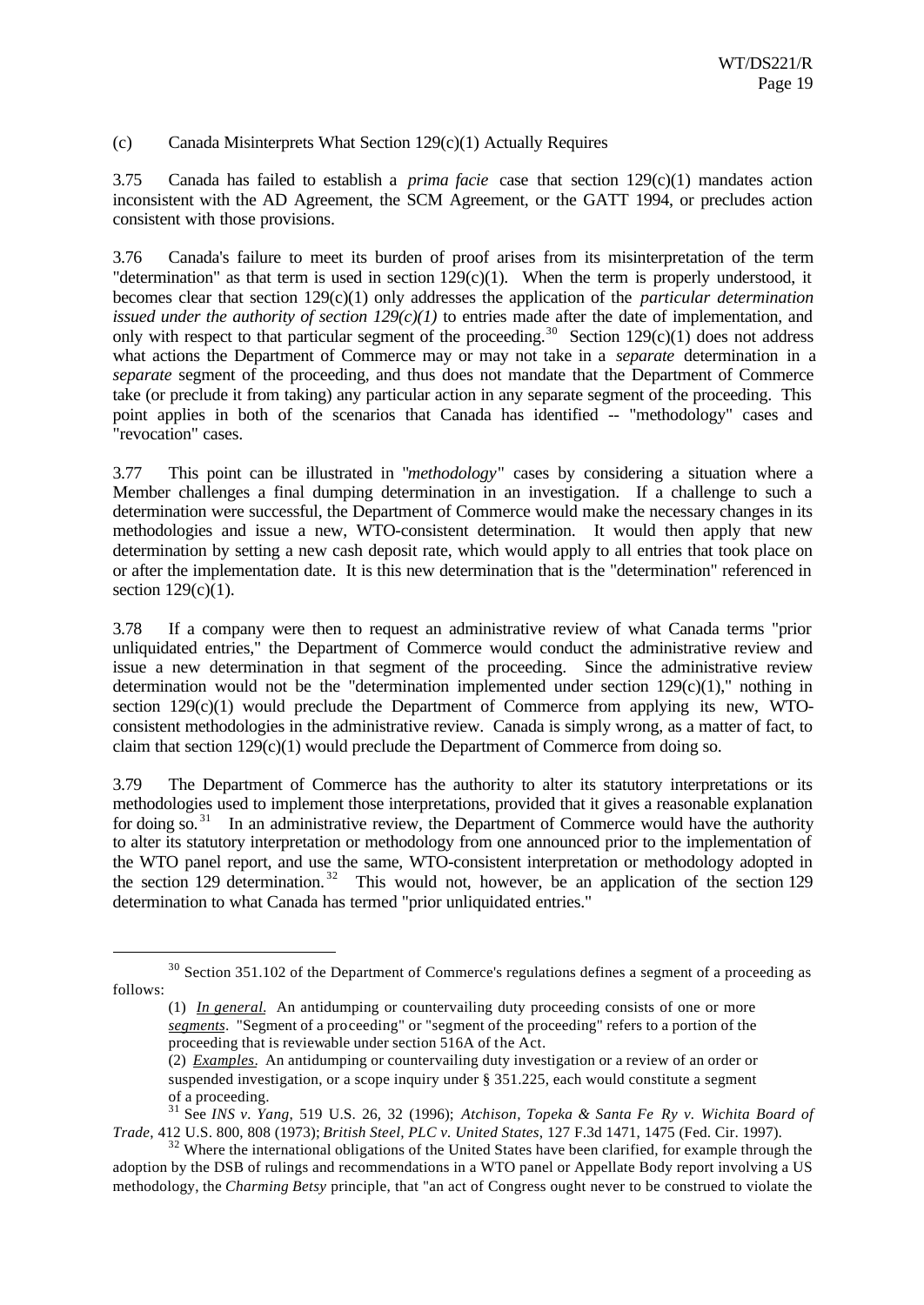3.80 Canada concedes that US administering authorities have the legal ability to change their interpretations or applications of statutes and regulations from one review to another and even that the Department of Commerce could do so in response to a WTO report that did not involve the United States as a party. Canada concludes, however, by stating that the Department of Commerce's ability to alter its interpretations "cannot override a statutory limitation such as section  $129(c)(1)$ ."<sup>33</sup> Canada did not identify any statutory or other basis in support of its assertions that a determination implemented under section  $129(c)(1)$  limits the Department of Commerce's discretion in any other segment of the proceeding.

3.81 Indeed, section B.1.c.(2) of the SAA specifically notes that "it may be possible to implement the WTO report recommendations *in a future administrative review* under section 751 of the Tariff Act [...]". (emphasis added.) This language demonstrates the error in Canada's assertions that section 129(c)(1) would preclude the Department of Commerce from applying a WTO-consistent methodology to what they term "prior unliquidated entries" in a subsequent administrative review.

3.82 Similarly, if the United States were to implement an adverse WTO report by *revoking* an antidumping or countervailing duty order, section  $129(c)(1)$  would ensure that the revocation would apply to all entries which took place on or after the date of revocation of the order, so the Department of Commerce would instruct the US Customs Service to stop requiring cash deposits as of that date. In any subsequent administrative review, the Department of Commerce would need to decide what to do with respect to entries that took place prior to the date of revocation.

3.83 Canada has not challenged an actual application of section  $129(c)(1)$  in such a scenario, and the Department of Commerce has not addressed such a scenario to date. The only impact of section  $129(c)(1)$ , however, is that the Department of Commerce would not determine the fate of those entries *in the revocation determination itself*. Section 129(c)(1) does not require the Department of Commerce to apply duties to those entries, it does not limit the Department of Commerce's discretion in deciding how to administer the law in separate proceedings with respect to those entries, it does not limit judicial review of the results of those separate proceedings, and it does not limit the Department of Commerce's obligation to implement the results of any such judicial proceedings. Even taking into account the language in the SAA, the most that can be said is that such entries would "remain subject to potential duty liability." Neither section 129(c)(1) itself, nor the provision as interpreted in light of the SAA, mandates any particular treatment of such entries in a separate segment of the proceeding.

(d) Conclusion

l

3.84 In view of the above, the United States considers that Canada has failed to establish that section  $129(c)(1)$  mandates a breach of any of the provisions of the AD Agreement, the SCM Agreement, or the GATT 1994 that Canada cites or precludes the United States from acting consistently with those provisions.

## **4. Section 129(c)(1) Is Consistent with the DSU, Which Requires Prospective Remedies When a Measure is Found Inconsistent with WTO Obligations**

3.85 Even if section  $129(c)(1)$  did mandate how the Department of Commerce is to treat what Canada terms "prior unliquidated entries," section 129(c)(1) would not breach the WTO obligations of the United States, because the DSU provides for prospective implementation of adverse WTO reports,

law of nations if any other possible construction remains," might be relied upon by the Department of Commerce as a reasonable explanation for a change in its methodology in an administrative review determination distinct from a section 129 determination.

<sup>&</sup>lt;sup>33</sup> Canada's reply to Panel Question 70.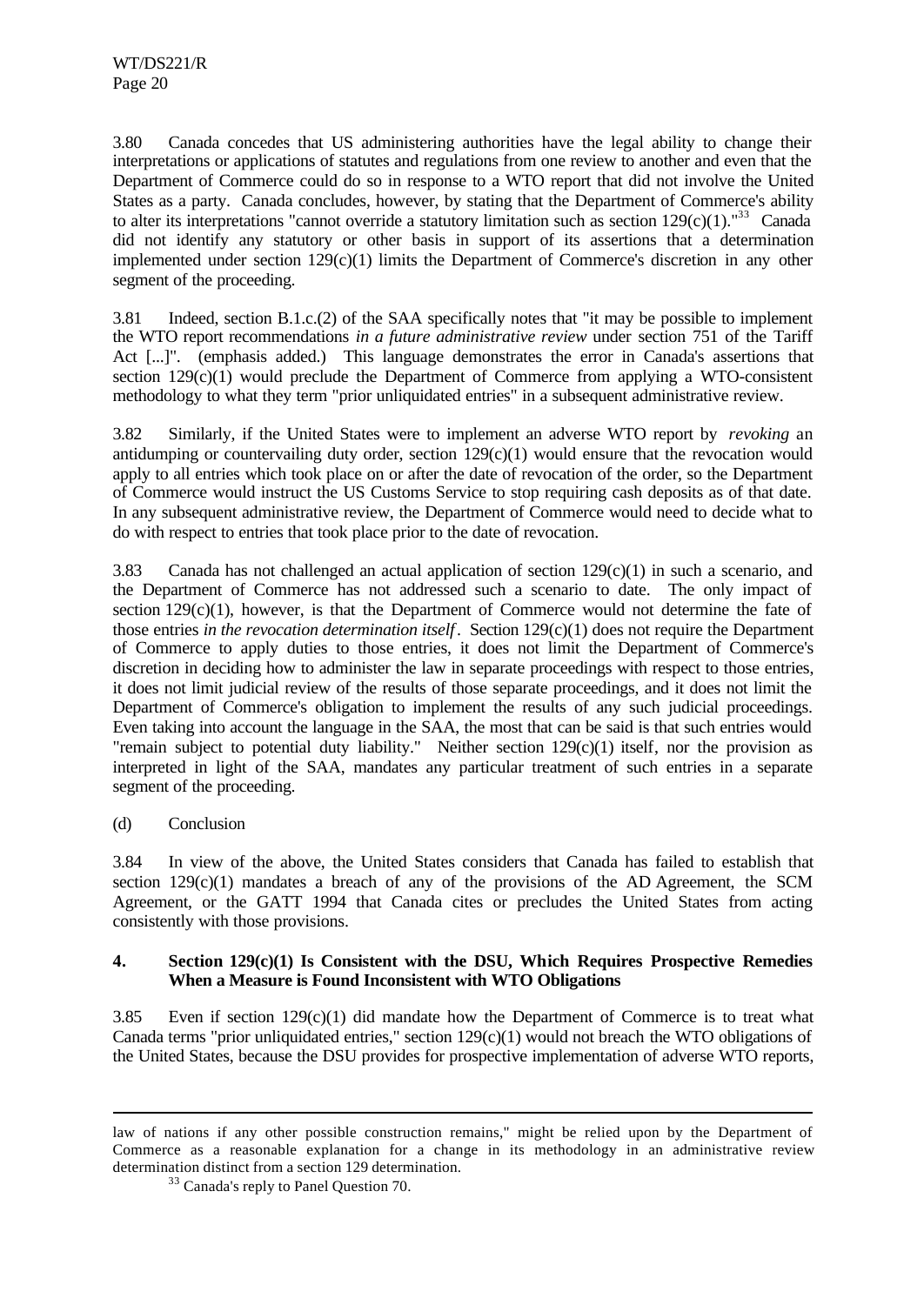and Members are under no obligation to implement such reports with respect to pre-implementation entries.

(a) The Principle of Prospective Remedies in the Dispute Settlement Process

3.86 Canada fails to address the obligations imposed by the DSU, having abandoned all DSU claims raised in its panel request. Canada's decision to abandon these claims is not surprising, given that an examination of these provisions reinforces the prospective nature of WTO remedies. The fact that Canada has made no claim under the DSU should be sufficient for the Panel to find that they have failed to make a *prima facie* case.

## *(i) Textual Analysis of the DSU*

l

3.87 Language used throughout the DSU demonstrates that when a Member's measure has been found to be inconsistent with a WTO Agreement, the Member's obligation extends only to providing prospective relief, and not to remedying past transgressions. For example, under Article 19.1 of the DSU, when it has found a measure to be inconsistent with a Member's WTO obligations a panel or the Appellate Body "shall recommend that the Member concerned *bring the measure into conformity with that Agreement*." The ordinary meaning of the term "bring" is to "[p]roduce as a consequence," or "cause to become."<sup>34</sup> These definitions give a clear indication of future action, supporting the conclusion that the obligation of a Member whose measure has been found inconsistent with a WTO agreement is to ensure that the measure is removed or altered in a prospective manner, not to provide retroactive relief.

3.88 Article 3.7 of the DSU also supports the conclusion that the obligation to implement DSB recommendations is prospective in nature. Article 3.7 states, "In the absence of a mutually agreed solution, the first objective of the dispute settlement mechanism is usually to secure the withdrawal of the measures concerned if these are found to be inconsistent with the provisions of any of the covered agreements." The focus of WTO dispute settlement is on withdrawal of the *measure*, and not on providing compensation for the measure's past existence.

3.89 In a WTO case challenging an antidumping or countervailing duty measure, the measure in question is a border measure. Accordingly, revoking a WTO-inconsistent antidumping or countervailing duty measure prospectively will constitute "withdrawal" of the measure within the meaning of Article 3.7 of the DSU.

3.90 Article 21.3 of the DSU provides further support for this conclusion. Under Article 21.3, when immediate compliance is impracticable, Members shall have a reasonable period of time in which to bring their measure into conformity with their WTO obligations. Nothing in Article 21.3 suggests that Members are obliged, during the course of the reasonable period of time, to suspend application of the offending measure, much less to provide relief for past effects. Rather, in the case of antidumping and countervailing duty measures, entries that take place during the reasonable period of time may continue to be liable for the payment of duties.

3.91 Articles 22.1 and 22.2 of the DSU confirm not only that a Member may maintain the WTO-inconsistent measure until the end of the reasonable period of time for implementation, but also that neither compensation nor the suspension of concessions or other obligations are available to the complaining Member until the conclusion of that reasonable period of time. Thus, the DSU imposes no obligation on Members to cease application of the WTO-inconsistent measure on entries occurring prior to the end of the reasonable period of time.

<sup>&</sup>lt;sup>34</sup> The New Shorter Oxford English Dictionary, Clarendon Press, Oxford, 1993.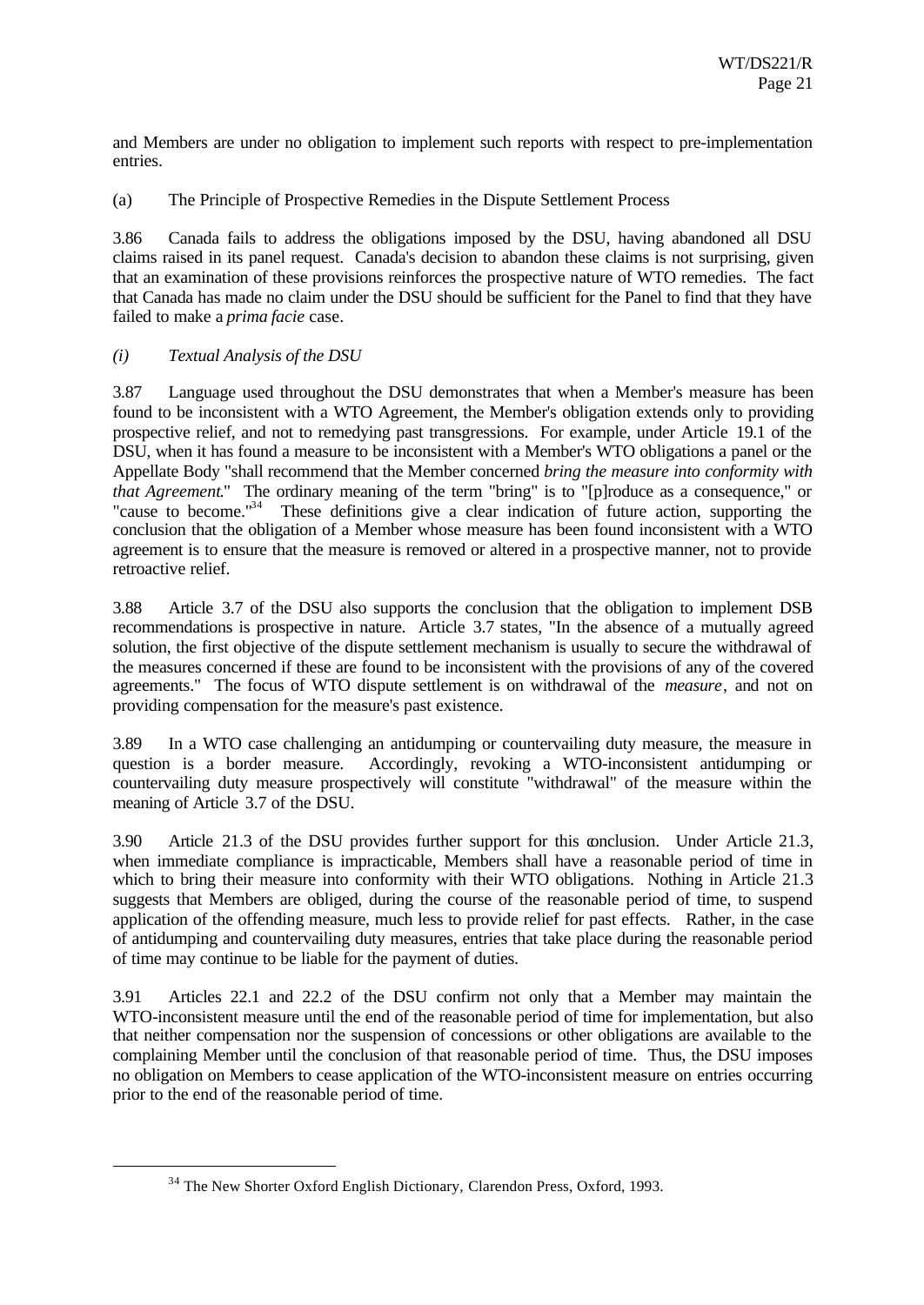## *(ii) Panel and Appellate Body Clarification of the DSU*

3.92 WTO panel reports addressing the implementation obligations of Members following an adverse WTO report confirm that such decisions be implemented in a prospective manner. In *European Communities – Regime for the Importation, Sale and Distribution of Bananas – Recourse to Article 21.5 of the DSU by Ecuador*<sup>35</sup>, the panel discussed the prospective nature of the recommendations a panel or the Appellate Body can make under the DSU, stating, "we do not imply that the EC is under an obligation to remedy past discrimination." Rather, the principle of Article 3.7 of the DSU "requires compliance *ex nunc* as of the expiry of the reasonable period of time for compliance with the recommendations and rulings adopted by the DSB." In identifying three possible methods by which the European Communities could bring the measure into conformity, none of them involved providing a remedy for past transgressions.<sup>36</sup>

3.93 When panels and the Appellate Body have been asked to make recommendations for retroactive relief, they have rejected those requests, recognizing that a Member's obligation under the DSU is to provide prospective relief in the form of withdrawing a measure inconsistent with a WTO agreement, or bringing that measure into conformity with the agreement by the end of the reasonable period of time. In the six years of dispute settlement under the WTO agreements, no panel or the Appellate Body has ever suggested that bringing a WTO-inconsistent antidumping or countervailing duty measure into conformity with a Member's WTO obligations requires the refund of antidumping or countervailing duties collected on merchandise that entered prior to the date of implementation.

3.94 Canada's views on prospective application have been consistent with this view that the DSU only provides for prospective relief. Consistent with the concerns raised by many other Members, Canada has asserted that if Members' obligations under the DSU were to be retroactive, the language would have been explicit because "it was a significant departure from previous practice  $[\dots]$ ."

3.95 This case is about the dispute settlement system. The fact that Canada has made no claim under the DSU is very telling; it highlights Canada's desire to avoid the well-accepted principle that the DSU does not require retroactive remedies. Section  $129(c)(1)$  ensures that adverse WTO decisions will be implemented, in a prospective manner, in accordance with the requirements of the DSU.

- (b) The Date of Entry is the Operative Date for Determining whether Relief is "Prospective" or "Retroactive"
- *(i) Using the Date of Entry as the Basis for Implementation is Consistent with the AD and SCM Agreements*

3.96 This case revolves around what it means to implement an adverse WTO report in a prospective manner. In the context of an antidumping or countervailing duty measure, "prospective" implementation requires a Member to ensure that the new determination applies to all merchandise that enters for consumption on or after the date of implementation. This conclusion flows from the fact that it is the legal regime in effect on the date of entry which determines whether particular entries are liable for antidumping and countervailing duties. The fact that pre-implementation entries may remain unliquidated after the date of implementation -- due to domestic litigation or any other reason -- does not overcome the fact that a Member is under no obligation to implement with respect to such entries.

<sup>35</sup> Panel Report*, European Communities – Regime for the Importation, Sale and Distribution of Bananas* – *Recourse to Article 21.5 of the DSU by Ecuador* ("*EC – Bananas III* (*Article 21.5 – Ecuador*) "), WT/DS27/RW/ECU, adopted 6 May 1999, para. 6.105.

<sup>36</sup> *Ibid*., paras. 6.155-6.158.

<sup>&</sup>lt;sup>37</sup> Minutes of DSB Meeting of 11 February 2000, WT/DSB/M/75, p. 8.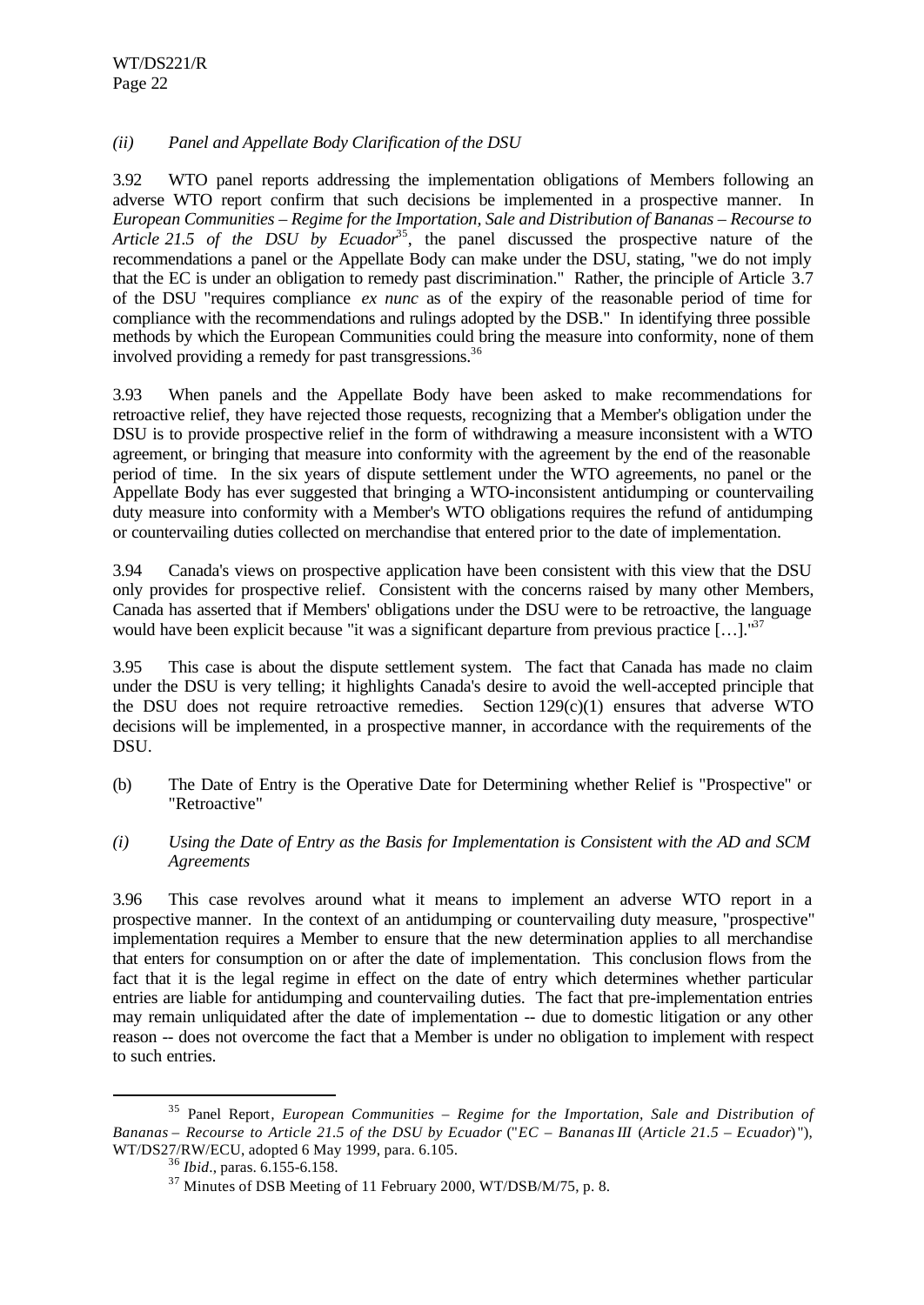3.97 Using the date of entry as the basis for implementation is consistent with the basic manner in which the AD and SCM Agreements operate. Throughout those agreements, the critical factor for determining whether particular entries are subject to the assessment of antidumping or countervailing duties is the date of entry.

3.98 For example, Article 10.1 of the AD Agreement states that provisional measures and antidumping duties shall only be applied to "products which **enter for consumption** after the time" when the provisional or final decision enters into force, subject to certain exceptions.<sup>38</sup> Similarly, Article 8.6 of the AD Agreement states that if an exporter violates an undertaking, duties may be assessed on products "**entered for consumption** not more than 90 days before the application of ... provisional measures, except that any such retroactive assessment shall not apply to imports **entered** before the violation of the undertaking.<sup>139</sup> In addition, Article 10.6 of the AD Agreement states that when certain criteria are met, "[a] definitive anti-dumping duty may be levied on products which were **entered for consumption** not more than 90 days prior to the date of application of provisional measures [...]."<sup>40</sup> However, under Article 10.8, "[n]o duties shall be levied retroactively pursuant to paragraph 6 on products **entered for consumption** prior to the date of initiation of the investigation."<sup>41</sup> Whenever the AD Agreement specifies an applicable date for an action, the scope of applicability is based on entries occurring on or after that date.

3.99 Canada has not identified anything in Articles 1, 9.3 and 18.1 of the AD Agreement, or Articles VI:2 and VI:6(a) of GATT 1994, that requires the implementation of adverse WTO reports with respect to entries that occurred prior to the end of the reasonable period of time and the date on which the measure was brought into conformity with the WTO.

3.100 Furthermore, section 129(c)(1) of the URAA implements adverse WTO reports in a way that ensures compliance with Articles 10 and 32.1 of the SCM Agreement, and Articles VI:3 and VI:6(a) of GATT 1994. First, where the implementation of an adverse WTO report results in a determination that the amount of the subsidy is less than originally determined, section  $129(c)(1)$  of the URAA ensures that all entries that take place on or after the date of implementation will be subject to the revised cash deposit rate established in the new determination. Similarly, when the implementation of an adverse WTO report results in a negative injury determination or a finding that there was no subsidization during the original period of investigation, the countervailing duty order will be revoked with respect to all entries that take place on or after the date of implementation. Section  $129(c)(1)$  of the URAA ensures that such adverse WTO reports will be implemented, in a prospective manner, in accordance with the requirements of the DSU. Canada has failed to make even a *prima facie* case that the WTO Agreements require Members to implement adverse WTO reports regarding antidumping or countervailing duty measures with respect to entries that have occurred prior to the conclusion of the reasonable period of time for implementation.

3.101 Canada's claim that section 129(c)(1) is inconsistent with Article 11.1 of the AD Agreement and Article 21.1 of the SCM Agreement is similarly without basis. As their titles and context make clear, the purpose of the two articles is to provide for the periodic review of antidumping and countervailing duty orders and price undertakings to determine whether they remain necessary to offset injurious dumping or subsidization. They do not cover administrative reviews conducted to determine the amount of final antidumping or countervailing duty liability on past entries. Footnote 21 of the AD Agreement makes this point clear by specifically differentiating between reviews to determine the amount of final antidumping liability, which are conducted pursuant to Article 9.3 of the AD Agreement, and reviews conducted pursuant to Article 11. Neither Article 11 of the

<sup>&</sup>lt;sup>38</sup> Emphasis added. See also Article 20.1 of the SCM Agreement, containing virtually identical language which applies to countervailing duty investigations.

 $\overrightarrow{B}$  Emphasis added. The equivalent provision in the SCM Agreement is Article 18.6.

<sup>&</sup>lt;sup>40</sup> Emphasis added. See also Article 20.6 of the SCM Agreement.

<sup>&</sup>lt;sup>41</sup> Emphasis added.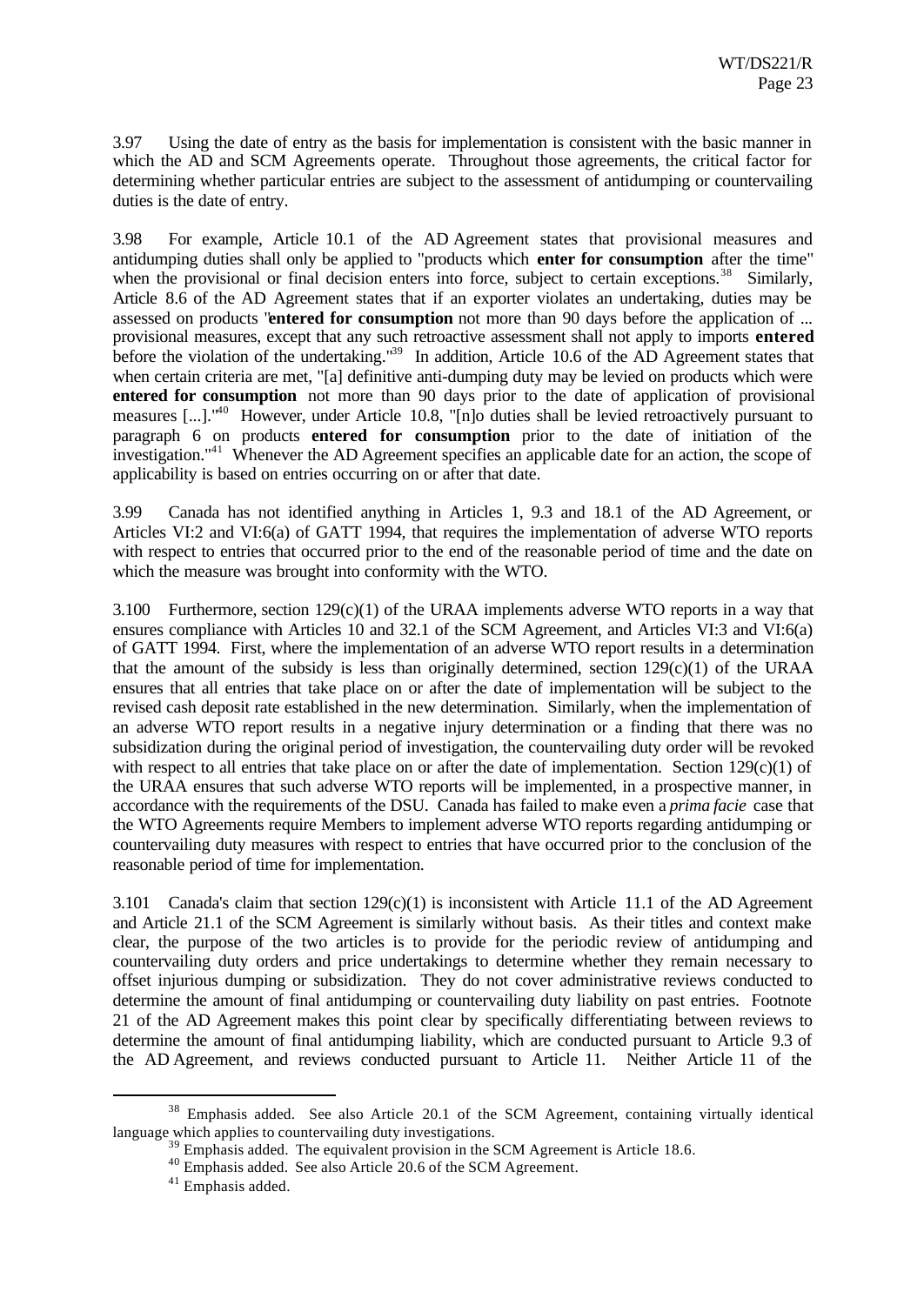AD Agreement nor Article 21.1 of the SCM Agreement has any bearing whatsoever on the extent of a Member's obligation to bring a WTO-inconsistent measure into conformity with an adverse WTO report.

3.102 A recent Appellate Body report, *United States – Definitive Safeguard Measures on Imports of Circular Welded Carbon Quality Line Pipe from Korea*, <sup>42</sup> also provides support for the idea that the critical issue is date of entry. In the aptly numbered paragraph 129 of that report, the Appellate Body stated that "a duty [...] does not need actually to be enforced and collected to be 'applied' to a product. In our view, duties are 'applied against a *product*' when a Member imposes conditions under which that product can enter that Member's market [...]." Thus, when the Appellate Body analyzed when a duty is "applied," it focused not on what might occur at the time of enforcement or collection, but on the conditions that imports would face at the border.

## *(ii) Using the Date of Definitive Duty Determination as the Basis for Implementation Could Lead to Unexpected Results*

3.103 The United States considers that the scope of a Member's implementation obligations is governed by the situation in effect at the time of entry. If Canada is correct in arguing that the Member's obligation depends upon the legal rights in effect on the date that the final duty liability is determined (and not on the date of entry), then a Member that has received DSB authorization to suspend concessions would be permitted to do so with respect to unliquidated, pre-authorization entries.

3.104 On this point, however, Canada's argument conflicts with the reasoning of the panel in the United States – Import Measures on Certain Products from the European Communities case.<sup>43</sup> That panel stated that suspending concessions on pre-authorization entries would constitute a retroactive remedy at odds with GATT and WTO practice. Further, the panel stated, "the applicable tariff (the applicable WTO obligation, the applicable law for that purpose), must be the one in force on the day of importation, the day the tariff is applied."<sup>44</sup> For the panel, the date of entry controlled whether the remedy was prospective or retroactive. Canada's attempt to distinguish the panel report on *US – Certain EC Products* on the basis of when the "rate of duty is fixed" misses the point,<sup>45</sup> since its argument implies that a Member that "fixes" the rate of duty at some point after the date of entry could, in fact, suspend concessions on unliquidated, pre-authorization entries.

3.105 Moreover, Canada's position makes it necessary to define when a Member "imposes" or "assesses" or "levies" duties. But interpreting the Agreements as creating distinct rights and obligations depending on when a Member "assesses" or "levies" duties could lead to unexpected results.

3.106 For example, Article 17.4 of the AD Agreement states that a matter may be referred to the DSB only when "final action has been taken by the administering authority of the importing Member to levy definitive anti-dumping duties or accept price undertakings [...]." Canada has argued at various points in this dispute that the term "levy" does not apply "to the imposition of potential liability in a Member using a retrospective system" and that the Department of Commerce does not make its final duty determinations until the end of administrative reviews. If the Panel were to adopt Canada's interpretation, then under the terms of Article 17.4, a panel would not have jurisdiction to review the final results of an antidumping investigation conducted by a Member with a retrospective

<sup>42</sup> Appellate Body Report, *United States – Definitive Safeguard Measures on Imports of Circular Welded Carbon Quality Line Pipe from Korea* ("*US – Line Pipe*"), WT/DS202/AB/R, adopted 8 March 2002.

<sup>43</sup> Panel Report, *United States – Import Measures on Certain Products from the European Communities* ("*US – Certain EC Products*"), WT/DS165/R and Add.1, adopted 10 January 2001, as modified by the Appellate Body Report, WT/DS165/AB/R.

<sup>44</sup> Panel Report, *US – Certain EC Products*, *supra*, para. 6.77.

<sup>45</sup> Canada's reply to Panel Question 37.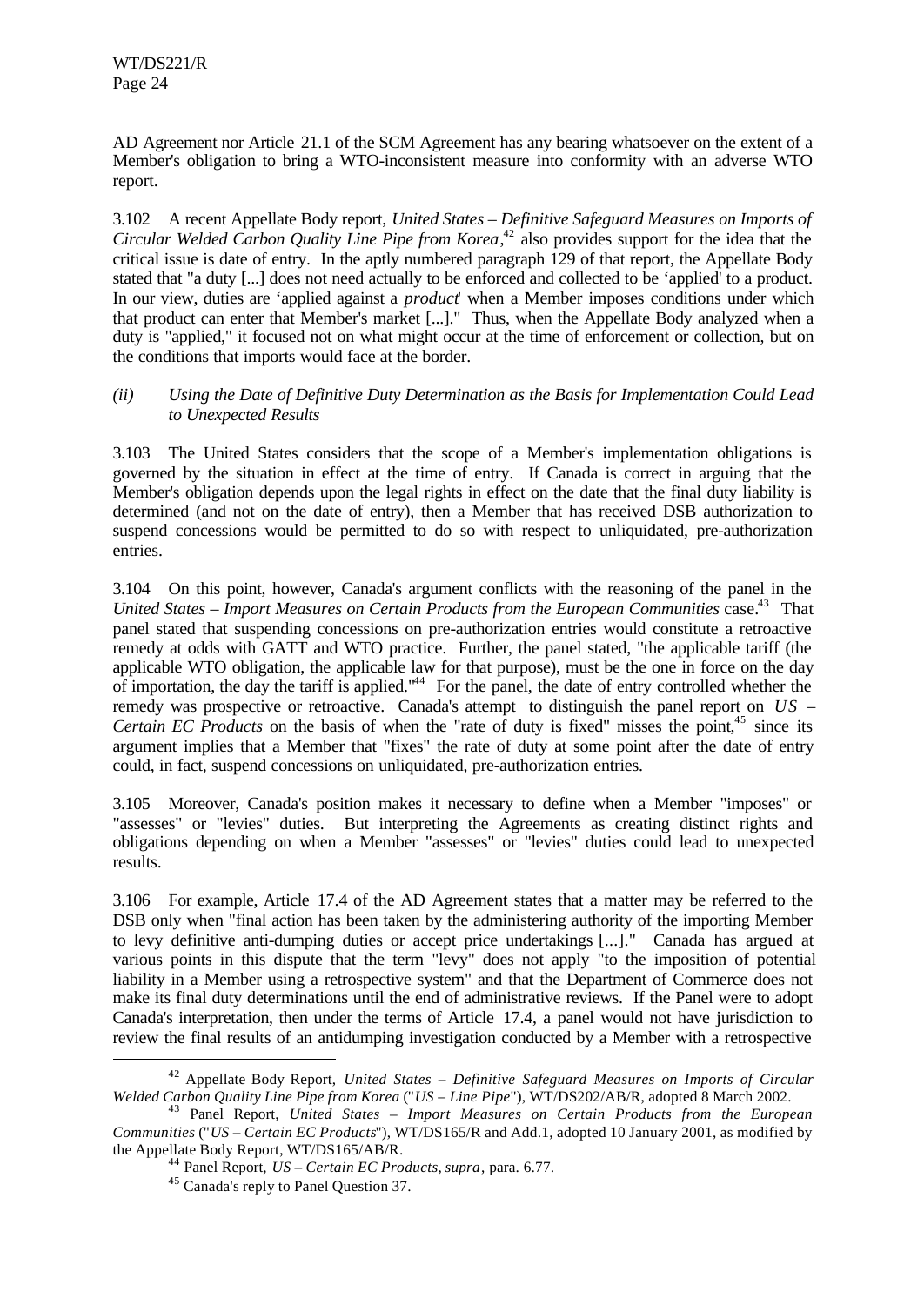system. If a Member believed that its exporters were subject to a WTO-inconsistent antidumping investigation, the Member would need to wait to bring a challenge until the end of an administrative review, normally more than two years after the completion of the investigation.

3.107 The need to precisely define when a Member "imposes" or "assesses" or "levies" duties arises from Canada's attempt to make the time of the "final" determination relevant to determining the scope of a Member's implementation obligations. When it is properly recognized that date of entry controls under both prospective and retrospective systems, these terms, and the distinctions between them, become irrelevant to this dispute.

- (c) There Should be No Distinction Between Members with Retrospective Duty Assessment Systems and Members with Prospective Duty Assessment Systems
- *(i) Canada's Position is Based on Artificial Distinctions Between Retrospective Duty Systems and Prospective Duty Systems*

3.108 Canada and the United States agree that for Members with prospective systems, the date of entry controls for purposes of determining what constitutes "prospective" implementation of an adverse WTO report. Canada and the United States disagree, however, on whether that same date also controls for Members with retrospective systems. Although the United States believes the date of entry controls in all situations, Canada claims the date of entry is irrelevant in determining "prospective" implementation in retrospective systems. Canada's position is premised on a false factual distinction between retrospective and prospective systems, and Canada has failed to provide a textual basis for its position.

3.109 Canada attempts to build its legal arguments around the concept of "finality"; however, Canada employs inconsistent definitions of finality in order to create artificial distinctions between retrospective and prospective systems. When Canada's labels are set aside, the similarities between the two duty assessment systems are striking and in both cases, the liability for antidumping or countervailing duties arises at the border, at the time of entry.

3.110 For instance, under the Canadian prospective system, if an adverse WTO report results in a determination that there was no dumping or subsidization in a particular case, the determination implementing the adverse WTO report is deemed by law to be a termination of the investigation.<sup>46</sup> While Canadian law allows for the cessation of the collection of duties if this occurs, it does not appear to provide for the refund of duties incurred on entries that took place before the date of implementation.  $47$  Thus, the outcomes under the two systems are essentially the same.

3.111 Furthermore, even under Canada's prospective duty assessment system, the determination of duty liability is not final on the date of entry. Assessment does not occur until 30 days after the date of entry. Further, the duty on the entry is subject to redetermination based upon an importer's request within 90 days of the entry. In addition, for up to two years after the date of entry, Canada may redetermine the normal value, the export price, or the amount of subsidy associated with any imported product. Judicial review may further extend these periods. Consequently, even under Canada's prospective system, a number of determinations may be made after implementation regarding preimplementation entries.

<sup>46</sup> Article 76.1(5)(b) of Canada's Special Import Measures Act ("SIMA").

 $47$  Articles 9.21 and 76.1 of the SIMA.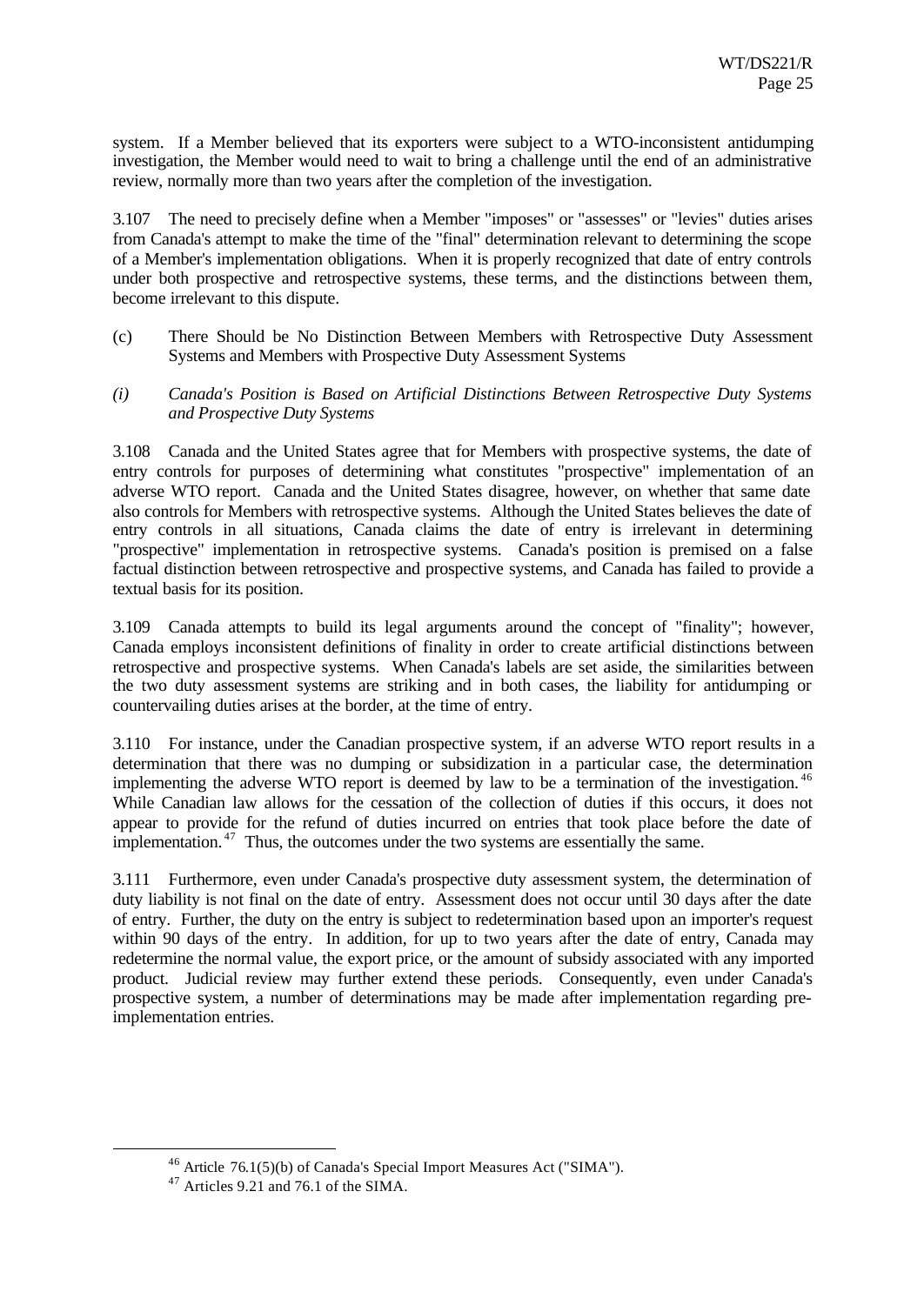l

#### *(ii) The WTO Obligations that Apply to Members with Retrospective and Prospective Systems are the Same*

3.112 There is no evidence in the text of the AD Agreement or the SCM Agreement that the rules are intended to promote or create advantages or disadvantages for one type of system over the other. The DSU provides only for prospective remedies. Regardless of whether a Member utilizes a retrospective or prospective system of duty assessment, the date of entry is the controlling issue for determining whether the implementation obligations apply to a particular entry. A Member's obligation is to remove or modify the border measure (the antidumping or countervailing duty measure) with respect to all entries made on or after the date set for implementation.

3.113 Notwithstanding this, Canada is attempting to establish a different and higher level of obligation for Members with retrospective duty assessment systems than for Members with prospective duty assessment systems, based on nothing more than an arbitrary, form over substance, description of when duties are purportedly "final" under the two systems.

3.114 More specifically, Canada is seeking to draw a line between reviews conducted pursuant to Article 9.3.1 of the AD Agreement (in retrospective systems) and reviews conducted pursuant to Article 9.3.2 of the AD Agreement (in prospective systems). In essence, Canada is arguing that Members with retrospective duty assessment systems have an obligation to apply adverse DSB recommendations and rulings when conducting Article 9.3.1 reviews of pre-implementation entries, while Members with prospective systems do not have an obligation to apply adverse DSB recommendations and rulings when conducting Article 9.3.2 reviews of pre-implementation entries. In actuality, neither Member has such an obligation, because the date of entry determines what constitutes "prospective" implementation in both systems.

3.115 The inconsistency in Canada's claims is further evidenced in Canada's position with respect to judicial review. As the United States has noted, Members are obligated to maintain judicial, arbitral or administrative tribunals to review administrative actions. Canada would appear to be arguing that an administrative determination by a Member with a retrospective system of duty assessment is somehow less final, when subject to judicial review, than a comparable administrative determination by a Member with a prospective system of duty assessment, when subject to judicial review. Canada has not explained how the same terms regarding judicial review in Article 13 of the AD Agreement and Article 23 of the SCM Agreement must be read to create such disparate results between Members with retrospective duty assessment systems and Members with prospective duty assessment systems.

*(iii) Canada is Seeking to Create an Obligation for Members with Retrospective Systems to Provide a Retroactive Remedy in Cases Involving Antidumping and Countervailing Duty Measures*

3.116 Canada has argued repeatedly during this dispute that its arguments do not amount to a claim for retroactive relief in cases involving antidumping and countervailing duty measures because it is only asking the United States to make its decisions *after* the implementation date in accordance with adverse WTO reports, even if those decisions relate to pre-implementation entries. Canada has sought to distinguish the obligations applying to Members with prospective systems by claiming that those Members assess and collect duties at the time of entry, so that there are no decisions "after" the reasonable period of time that need to be made.<sup>48</sup> In Canada's view, a Member would only violate WTO rules if it were to make a WTO-inconsistent decision *after* the reasonable period of time.

<sup>&</sup>lt;sup>48</sup> Canada's position appears to be that even though the completion of the refund proceeding or judicial review might occur as long as two or more years after the end of the reasonable period of time, Members with prospective systems would not be obligated to apply the new, WTO-consistent methodology in that refund proceeding because the entry occurred prior to the end of the reasonable period of time. Canada was unable to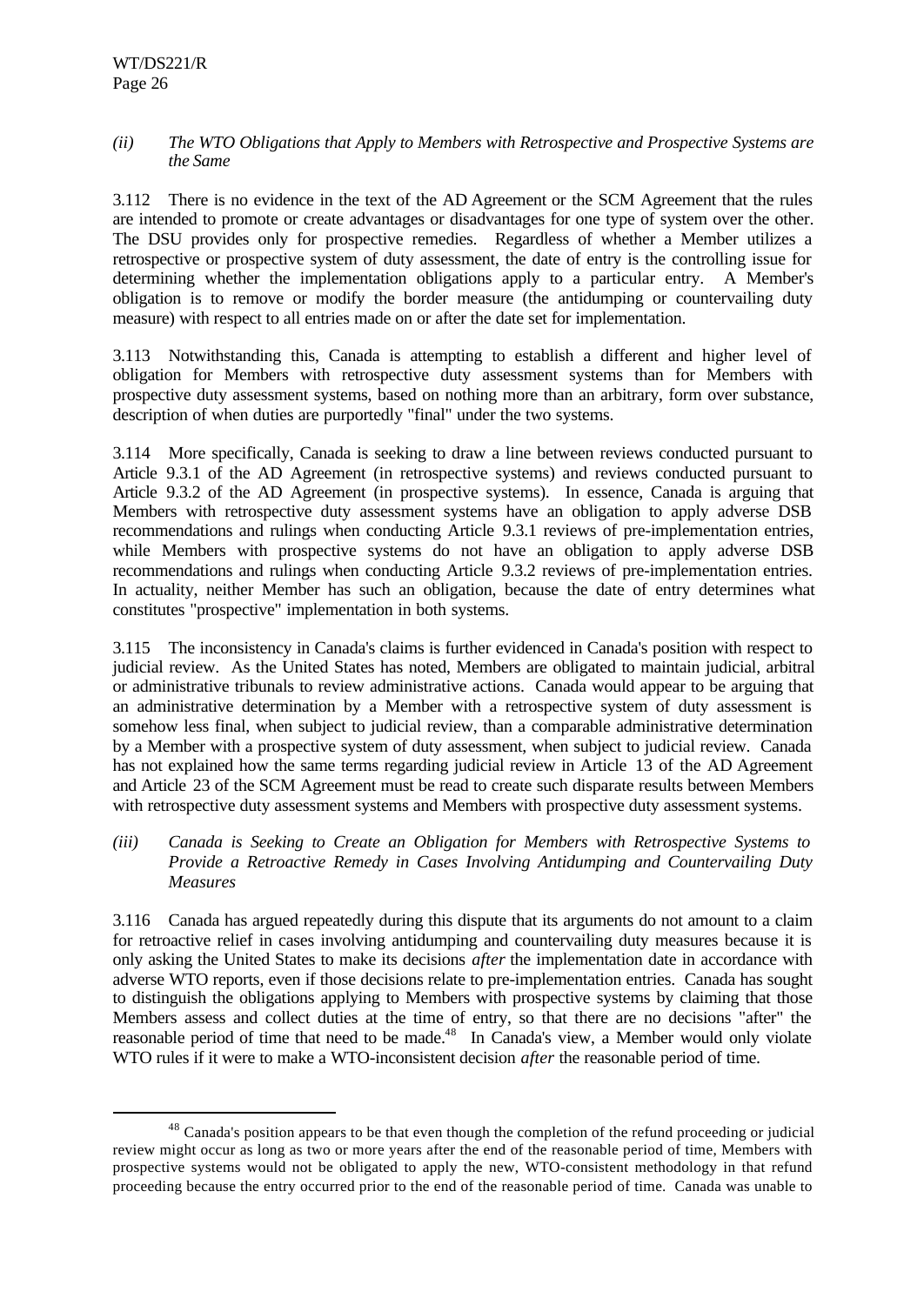3.117 However, in the United States' view, by attempting to have adverse DSB recommendations and rulings apply to pre-implementation entries, Canada *is* seeking a retroactive remedy. If the Members had wanted to provide for the applicability of implementation actions to pre-implementation entries, they would have explicitly provided for that in the DSU or elsewhere in the WTO Agreements -- through language explicitly providing for either retroactive or injunctive relief. They did not do so. Instead, what the Members agreed to was a reasonable period of time in which to bring inconsistent measures into conformity with a Member's WTO obligations, and, as discussed above, no consequences for maintaining the inconsistent measures in the interim period. Adopting Canada's position and thereby modifying this agreement would be inconsistent with Article 3.2 of the DSU since it would add to the rights and obligations provided in the WTO Agreements.

3.118 What is more, Canada has argued that the United States would be required to return cash deposits collected in respect of what Canada terms "prior unliquidated entries."<sup>49</sup> Thus, Canada believes that Members with retrospective systems are not only under an obligation to ensure that all future (post-implementation) actions conform to WTO rules; they are also under an obligation to undo *past* (pre-implementation) actions.

3.119 By making an issue of the effect that implementation has on prior unliquidated entries, Canada is ignoring the international obligation -- which is to bring the border measure into conformity with the agreement -- and instead, is trying to create a new obligation for Members to provide redress or compensation to private parties within their own jurisdictions. There is no basis in the WTO agreements for such an obligation. To require refunds of cash deposits collected on entries prior to the end of the reasonable period of time would be to require retroactive relief, inconsistent with GATT/WTO practice.

3.120 In addition, under the logic that Canada has applied to prospective systems, if a Member with a retrospective system took *no* action with respect to cash deposits after the implementation date, there would be no possibility of a WTO violation. Canada has failed even to attempt to explain how an obligation not to take WTO-inconsistent action after the implementation date can somehow be transformed into an affirmative obligation to *take* a certain action -- namely, refunding cash deposits collected before the implementation date -- when that "obligation" appears nowhere in the AD Agreement, the SCM Agreement, the GATT 1994, or the DSU.

3.121 Moreover, to read such an obligation into the agreements could have serious consequences for other Members. In the *Guatemala Cement* dispute, Guatemala argued that the panel should not order the refund of past duties, stating, "[I]f a panel were to suggest a retroactive remedy, this could interfere directly with the sovereignty of a Member by establishing a domestic right of action where there had been none previously."<sup>50</sup>

#### (d) Conclusion

l

3.122 Nothing in the text of the WTO agreements requires anything other than prospective implementation of adverse WTO reports. Just as importantly, nothing in the agreements requires Members to apply adverse WTO reports not only to entries that take place after implementation, but also to entries that took place prior to implementation. Without a basis to assert that implementation decisions must apply in any way but prospectively -- i.e*.*, to new entries only -- Canada's specific claims of violation under Articles 1, 9.3, 11.1 and 18.1 of the AD Agreement; Articles 10, 19.4, 21.1

point to any textual basis for its belief that the implementation obligations of Members with prospective systems differ from those of Members with retrospective systems.

<sup>49</sup> Canada's reply to Panel Question 32.

<sup>50</sup> Panel Report, *Guatemala – Anti-Dumping Investigation Regarding Portland Cement from Mexico* ("*Guatemala – Cement I* "), WT/DS60/R, adopted 25 November 1998, as modified by the Appellate Body Report, WT/DS60/AB/R, DSR 1998:IX, 3797.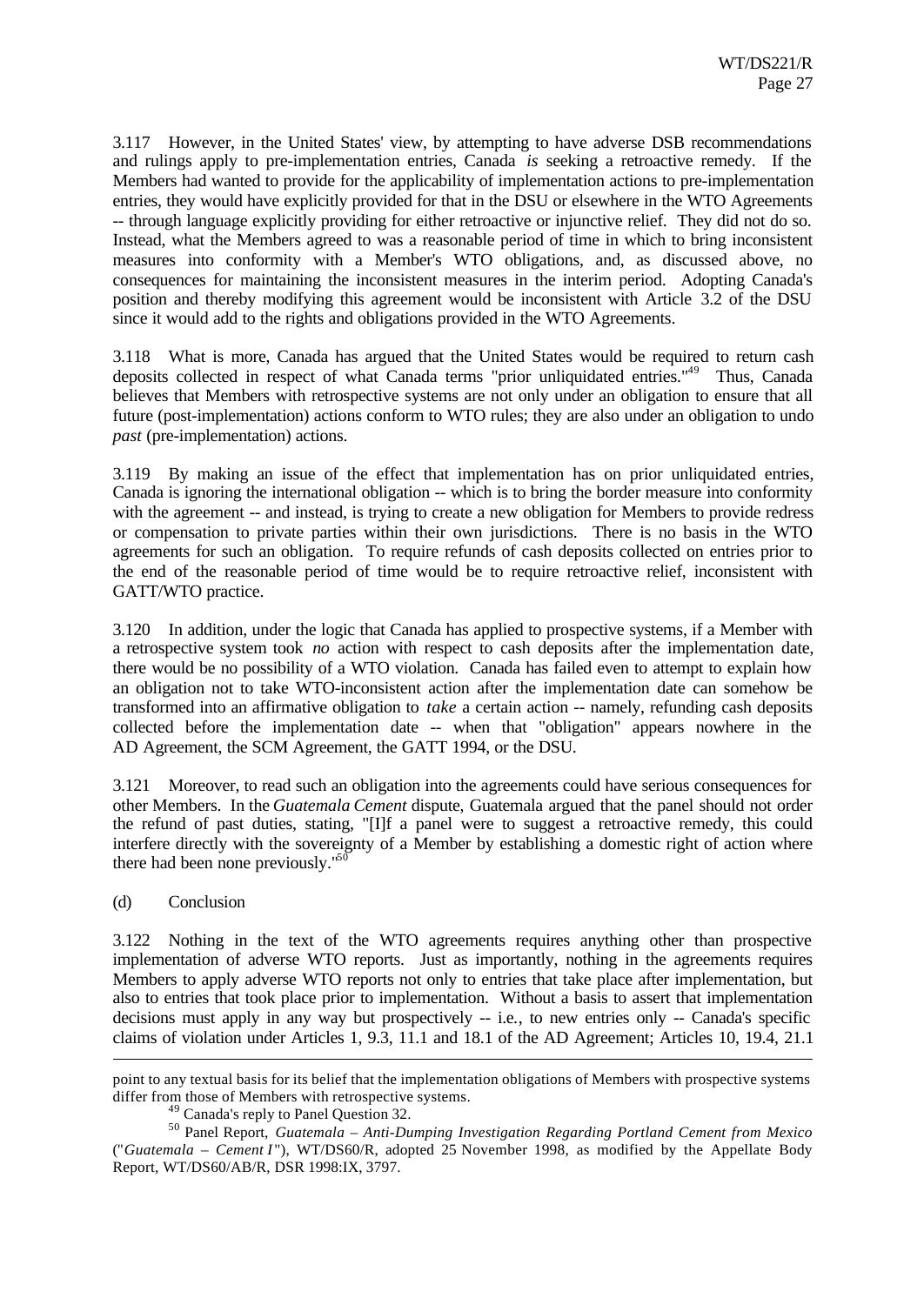and 32.1 of the SCM Agreement; and Articles VI:2, VI:3 and VI:6(a) of the GATT 1994 are inapposite. Section  $129(c)(1)$  is fully consistent with the aforementioned WTO obligations of the United States. It ensures implementation of adverse WTO reports on a prospective basis, consistently with the United States' aforementioned WTO obligations.

3.123 Canada can only establish that the United States has breached the obligations of Article 18.4 of the AD Agreement, Article 32.5 of the SCM Agreement, and Article XVI:4 of the WTO Agreement to the extent that it establishes that section  $129(c)(1)$  is inconsistent with the other WTO obligations that it invokes in support of its complaint. For the reasons described above, section  $129(c)(1)$  is consistent with those other WTO obligations of the United States and, therefore, there is no breach of Article 18.4 of the AD Agreement, Article 32.5 of the SCM Agreement, or Article XVI:4 of the WTO Agreement.

## **5. Conclusion**

l

3.124 For the foregoing reasons, the United States requests that the Panel find that Canada has failed to establish that section  $129(c)(1)$  is inconsistent with Articles VI:2, VI:3, VI:6(a) of the GATT 1994, Articles 1, 9.3, 11.1, 18.1 and 18.4 of the AD Agreement, Articles 10, 19.4, 21.1, 32.1 and 32.5 of the SCM Agreement, and Article XVI:4 of the WTO Agreement.

## **IV. MAIN ARGUMENTS OF THE THIRD PARTIES**

4.1 The main arguments of those third parties to these proceedings which have made submissions to the Panel, i.e., the European Communities and Japan, are as follows:

## A. EUROPEAN COMMUNITIES

4.2 This section summarizes the main arguments of the **European Communities**.

## **1. The principle of prospective compliance**

4.3 Canada's claim is based on the assumption that WTO Members have to apply compliance measures to all subsequent legal acts irrespective of the date of importation. In this context, the European Communities recalls that in the past numerous GATT and WTO panels were faced with requests by the complainant to recommend a reimbursement of anti-dumping and countervailing duties. This was never granted. What is more, Article 19.1 of the DSU does not contain an obligation of WTO Members to apply compliance measures to entries before the implementation date.

4.4 The WTO dispute settlement system follows the principle of non-retroactivity of remedies. Thus, the DSU does not impose an obligation of Members to remedy past or consummated violations, but requires prospective compliance. This is clearly reflected in the wording of Article 19.1 of the DSU which imposes an obligation to "*bring* the measure into conformity with" the covered agreements. Several panels have confirmed this principle. $51$ 

4.5 Moreover, Articles 19 and 21 of the DSU reflect the principle of "minimum interference" in the choice of compliance measures by Members concerned.

4.6 The principle of prospective compliance is further corroborated by the concept of a reasonable period of time for implementation. Article 21.3 of the DSU implies that the obligation to comply does not embrace goods that entered before the expiry of the reasonable period of time. This is also clearly reflected in the wording of Article 22.2 of the DSU, which refers to the obligation of a

<sup>51</sup> Panel Report, *US – Certain EC Products*, *supra*, para. 6.106; Panel Report, *EC – Bananas III* (*Article 21.5 – Ecuador*), *supra*, para 6.105.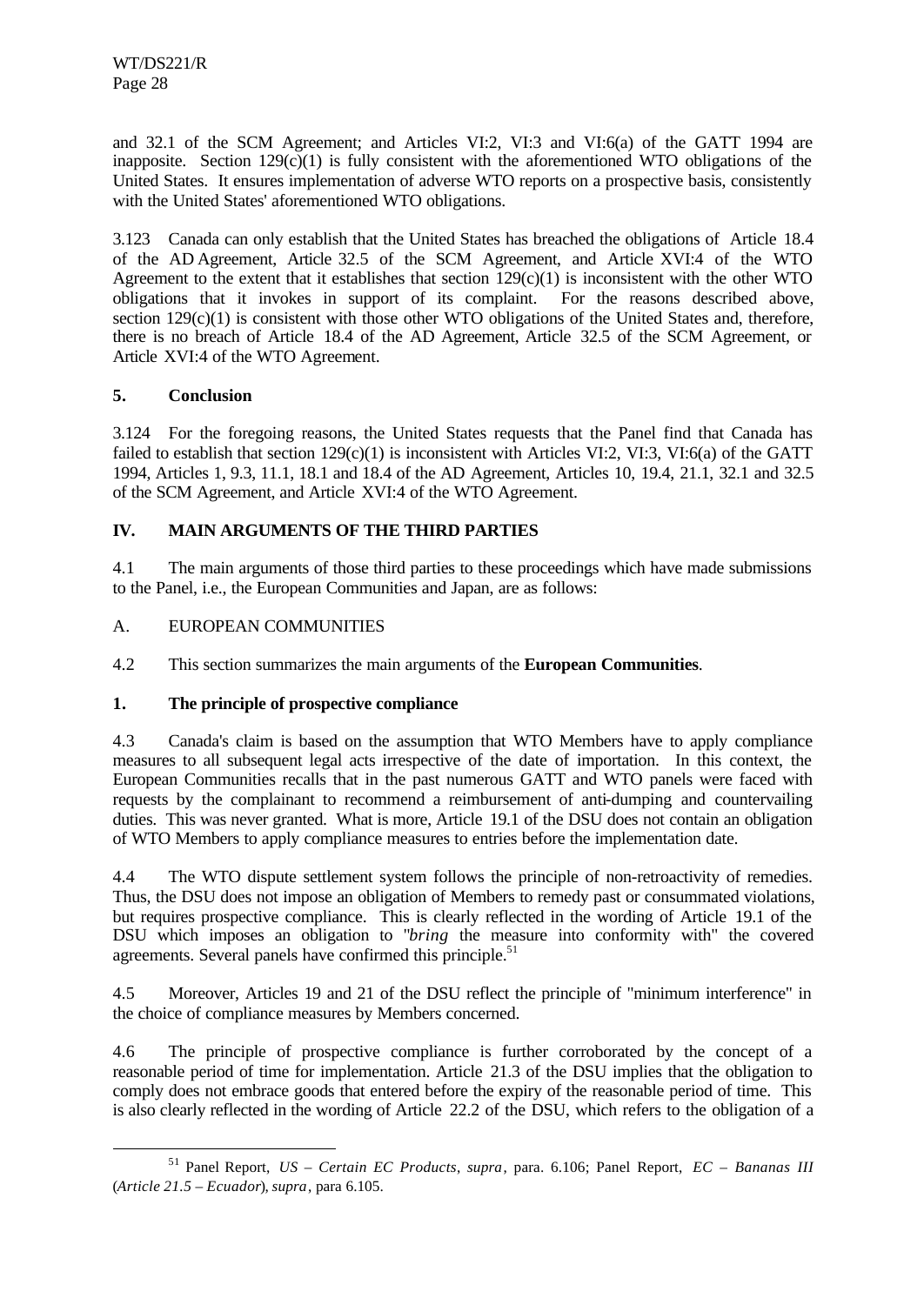Member "to bring the measure found to be inconsistent with a covered agreement into compliance therewith […] within the reasonable period of time."

4.7 In addition, Article 3.2 of the DSU clarifies that the fundamental purpose of the WTO dispute settlement system is to provide "security and predictability to the multilateral trading system". Thus, WTO remedies shall ensure market opportunities for the future rather than providing reparation or compensation in the public international law sense. Members are not required to erase the consequences of an illegal measure occurring before the end of the reasonable period of time.

#### **2. The temporal scope of the principle of prospective compliance**

4.8 The European Communities notes that the date of entry serves as reference point for most of the substantive obligations of WTO Members. Thus, the obligation not to subject imported products to duties and other charges in excess of the bound rates under the relevant Schedule of tariff concessions relates to the time of importation, Articles II:1(b) and II:1(c) of the GATT 1994. This is further supported by the *Kyoto International Convention on the Simplification and Harmonization of Customs Procedures* and the *tempus regit actum* rule under public international law.

4.9 Similarly, the text of Article VI of the GATT 1994 suggests that the obligation not to impose an anti-dumping or countervailing duty contrary to the conditions set by WTO law, relates to the date of entry. Article VI:6(a) of the GATT 1994 clarifies the *ratione temporis* of this rule by stating in relevant part "no contracting party shall levy any anti-dumping or countervailing duty on the importation of any product […]."

4.10 The preposition "on" textually implies not only a local but also a temporal element. Thus, Article VI:6(a) of the GATT 1994 does not simply refer to a "border measure". This can be derived from the Appellate Body report in *United States – Anti-Dumping Act of 1916* where the Appellate Body decided that criminal and civil remedies constitute "specific action against dumping" and fall, therefore, within the scope of Article VI of the GATT 1994.

4.11 This understanding would not be contradicted by the term "levy" in Article VI:6(a) of the GATT 1994. Even if the term "levy" were to be interpreted according to footnote 12 of the AD Agreement and footnote 51 of the SCM Agreement this does not entail that the duty must be levied, i.e. assessed and collected, at the time of importation. Rather, it means that the dutiable event is the moment of importation. The relevant point in time is when the obligation to pay a duty arises and not when the duty is levied. In this regard Article 10.1 of the Anti-Dumping Agreement provides that an anti-dumping duty shall only be applied to products, which enter for consumption after the imposition of the measure.

4.12 In this context, the European Communities would also refer to the transparency provisions under WTO law, which provide that a measure must be published in advance before the importation date. This demonstrates that the WTO obligations relate to the point of importation. The transparency provisions would be undermined if the temporal aspect were disregarded.

4.13 On the basis of these fundamental principles of WTO law the date of entry should be the general reference point to determine the temporal scope of the obligation to comply with a DSB ruling under Article 19.1 of the DSU.

4.14 The European Communities notes Canada's argument that Article 9.3 of the AD Agreement would require the United States to apply its revised methodology during administrative reviews following implementation whatever the date of importation. The European Communities does not take a position on this argument.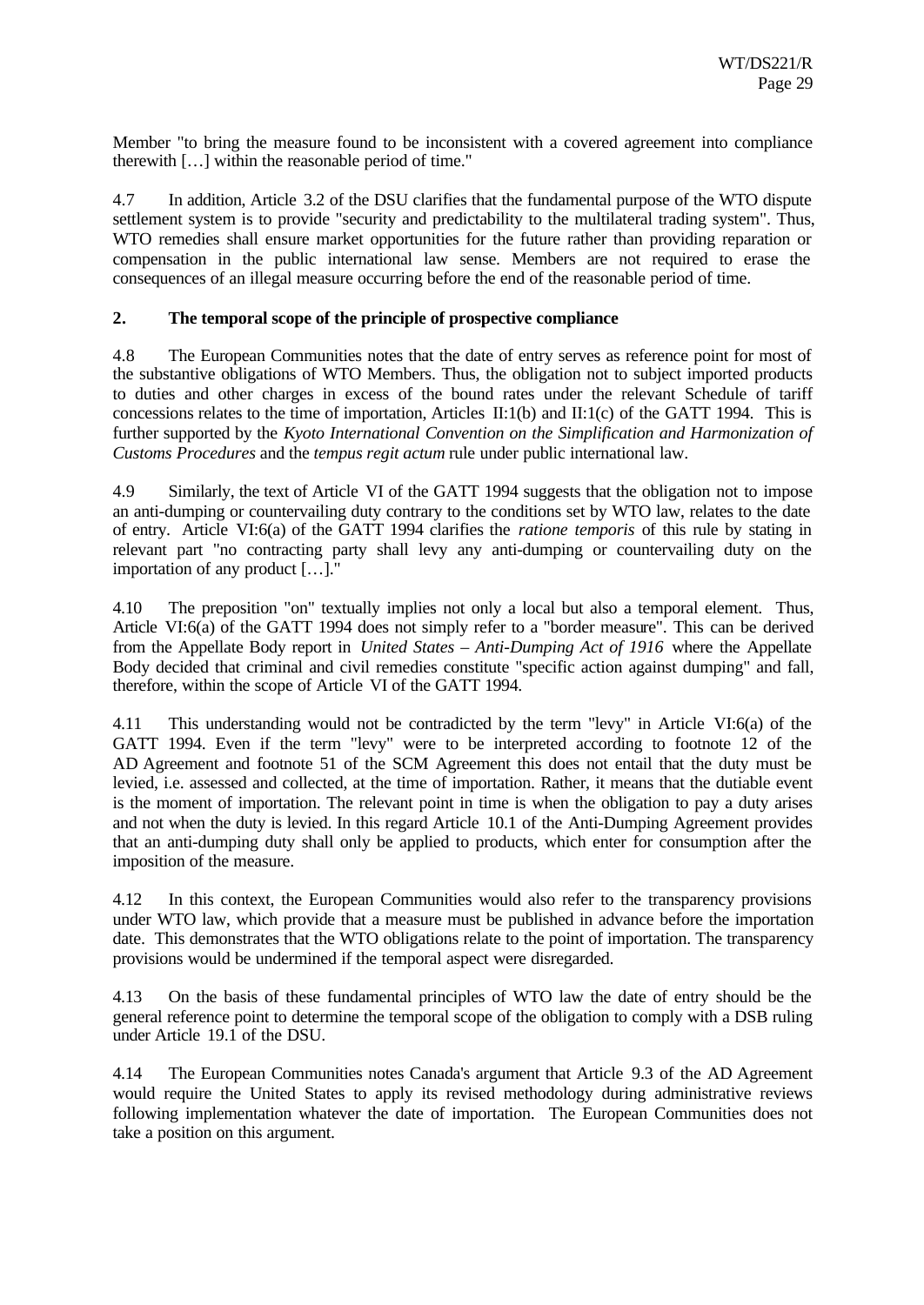## B. JAPAN

l

4.15 This section summarizes the main arguments of **Japan**.

4.16 Japan generally agrees with Canada that section 129(c)(1) raises significant systemic concerns. AD and CVD measures (as well as safeguard measures) should be temporary measures, applied to provide domestic industries relief from imports under specifically defined circumstances. Although these measures are permitted under the WTO Agreements, these measures also stand the greatest chance of being abused by overzealous authorities. As such, the application of such measures must be carefully supervised by the Members, through such mechanism as the Dispute Settlement Body so as to ensure that sanctioned forms of trade protection, like AD and CVD measures, are applied only when authorized by the relevant WTO agreements.

4.17 For the dispute settlement system to work effectively, recommendations or rulings of the DSB must be given effect. Once the DSB ruling is adopted by the Dispute Settlement Body, it is final and must be observed per Article 21.3 of the DSU. Either immediately following the DSB ruling or following the expiry date of the reasonable period of time decided in accordance with Article 21.3 of the DSU, any imposition by the United States of AD and CVD duties -- including those on entries that are yet to be liquidated after the United States Trade Representative directs implementation of a new determination pursuant to section  $129(a)(6)$  and section  $129(b)(4)$  of the URAA -- must be consistent with the DSB ruling.

4.18 In this case, the unique features of the US AD and CVD laws create an unusual situation. By using a retrospective system that allows entries to take place based on estimated duties, and only later determining the actual duties owed, the United States effectively defers its decision on the application of duties. Section 129(c)(1) singled out DSB rulings for different treatment from the ordinary liquidation procedures. If a DSB ruling declares the duties to be improper, section  $129(c)(1)$  requires that WTO-inconsistent treatment be applied to prior unliquidated entries even after the United States Trade Representative directs the administering authority to apply revised anti-dumping or countervailing duty.

4.19 The United States may not hide behind the unique legal system it has adopted. Under the US system, the US authorities can change the estimated duties however they want -- after all, they are not yet final under the US legal system -- but they must ignore any decision by the WTO with regard to prior unliquidated entries. Section  $129(c)(1)$  affirmatively bars the authorities from considering at all such decisions.

4.20 At great length the United States argues that the remedy under the WTO dispute settlement system should be of prospective nature and not retrospective, in its attempt to mis-characterise Canada's argument. Canada's argument, however, does not go that far as making any general statement about retrospective remedy, nor does Japan's. More specifically, Canada clarifies in footnote 25 of its submission that "the actions at issue in this dispute are those taken by the United States after the date it implements any measure to bring itself into conformity with the findings in a WTO Report*.*" Hence it is clear that neither Canada nor Japan argues for retroactive application, or reversal of past actions.

4.21 In this connection, the United States misunderstands Japan's statement on the *Australia – Automotive Leather II* (*Article 21.5 – US*) case at the Dispute Settlement Body.<sup>52</sup> The issue at the

<sup>52</sup> US First Submission, para.39 and footnote 38. Japan stated at the meeting of the Dispute Settlement Body on 11 February 2000:

<sup>&</sup>quot;The representative of Japan said that the Panel Report had dealt with very important legal issues. The most important issue was the interpretation of the phrase "withdraw the subsidy" in Article 4.7 of the SCM Agreement. Although the parties concerned had argued that an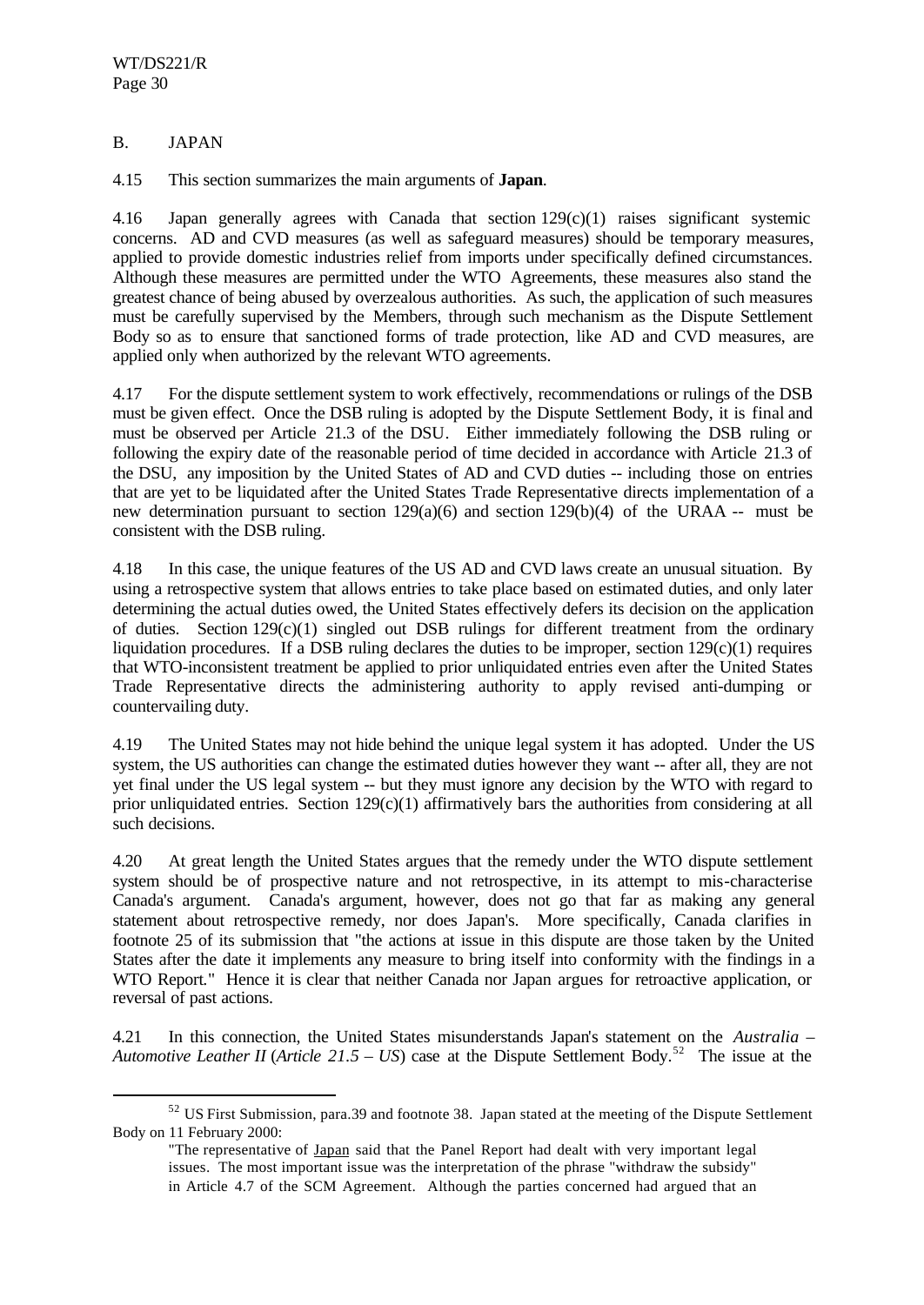DSB meeting was the Panel report recommending repayment of a WTO-inconsistent subsidy. Japan opposed to the report because the Panel recommended the reversal of past actions that had already been finalised, as against the actions yet to be finalised. The prior unliquidated entries that Canada identified in this dispute are those that are pending the finalisation of dumping duty, to be collected at the time of liquidation. Thus, it is inapposite to draw an analogy between the two cases.

4.22 The Unites States also dismisses as irrelevant a reference Canada makes to the system of applying revised anti-dumping margins under the US domestic judicial review and NAFTA. In Japan's view, however, the legal significance of Canada's reference lies not in the difference in time periods for which the revised dumping margins are to be applied under respective regimes, but in the very fact that the United States deliberately chose to frame the language of section 129(c)(1) so as to exclude the application of revised dumping margin to the entries of subject imports that remain unliquidated even after the issuance of a directive by the Untied States Trade Representative when those entries entered the United States before the issuance of the directive. Canada's claim is on the applicability of DSB rulings to liquidation decisions taking place after the United States Trade Representative has issued the directive, after the reasonable period of time during which the United States is entitled to maintaining WTO-inconsistent measure, has expired. The question of retroactive application could arise only with regard to an action that has already taken place prior to the expiry of the reasonable period of time, which is not at issue here.

4.23 Japan believes Canada has raised serious questions about the consistency of section 129(c)(1) with US obligations under the WTO Agreements. Japan urges the Panel to give this important dispute the detailed attention it deserves. To the extent section  $129(c)(1)$  violates US WTO obligations, the Panel should not hesitate to so find and to urge the United States to repeal the WTO-inconsistent aspects of section  $129(c)(1)$ .

#### **V. INTERIM REVIEW**<sup>53</sup>

#### A. BACKGROUND

l

5.1 In letters dated 29 May 2002, Canada and the United States requested an interim review by the Panel of certain aspects of the interim report issued to the parties on 22 May 2002. Neither party requested an interim review meeting. As agreed by the Panel, both parties were permitted to submit further comments on the other party's interim review requests. The United States submitted further comments on 4 June 2002.

interpretation of Article 4.7 of the SCM Agreement which would allow a retroactive remedy was inconsistent with the relevant DSU provisions and customary practice under the GATT 1947 and the WTO, the Panel had rejected this argument and had concluded that the recommendation to "withdraw the subsidy" was not limited to prospective action only but might **encompass repayment of the prohibited subsidy**. It had further concluded that full repayment in this case was necessary in order to resolve this dispute. This interpretation developed by the Panel would have a significant impact on implementation of other subsidyrelated disputes. Japan shared the view that the retroactive remedy was inconsistent with the relevant provisions of the DSU and the customary practice under the GATT 1947 and the WTO." (emphasis added)

Minutes of DSB Meeting of 11 February 2000, WT/DSB/M/75, p. 7.

<sup>&</sup>lt;sup>53</sup> Pursuant to Article 15.3 of the DSU, the findings of the final panel report shall include a discussion of the arguments made at the interim review stage. This Section of the Panel report is therefore part of the Panel's findings.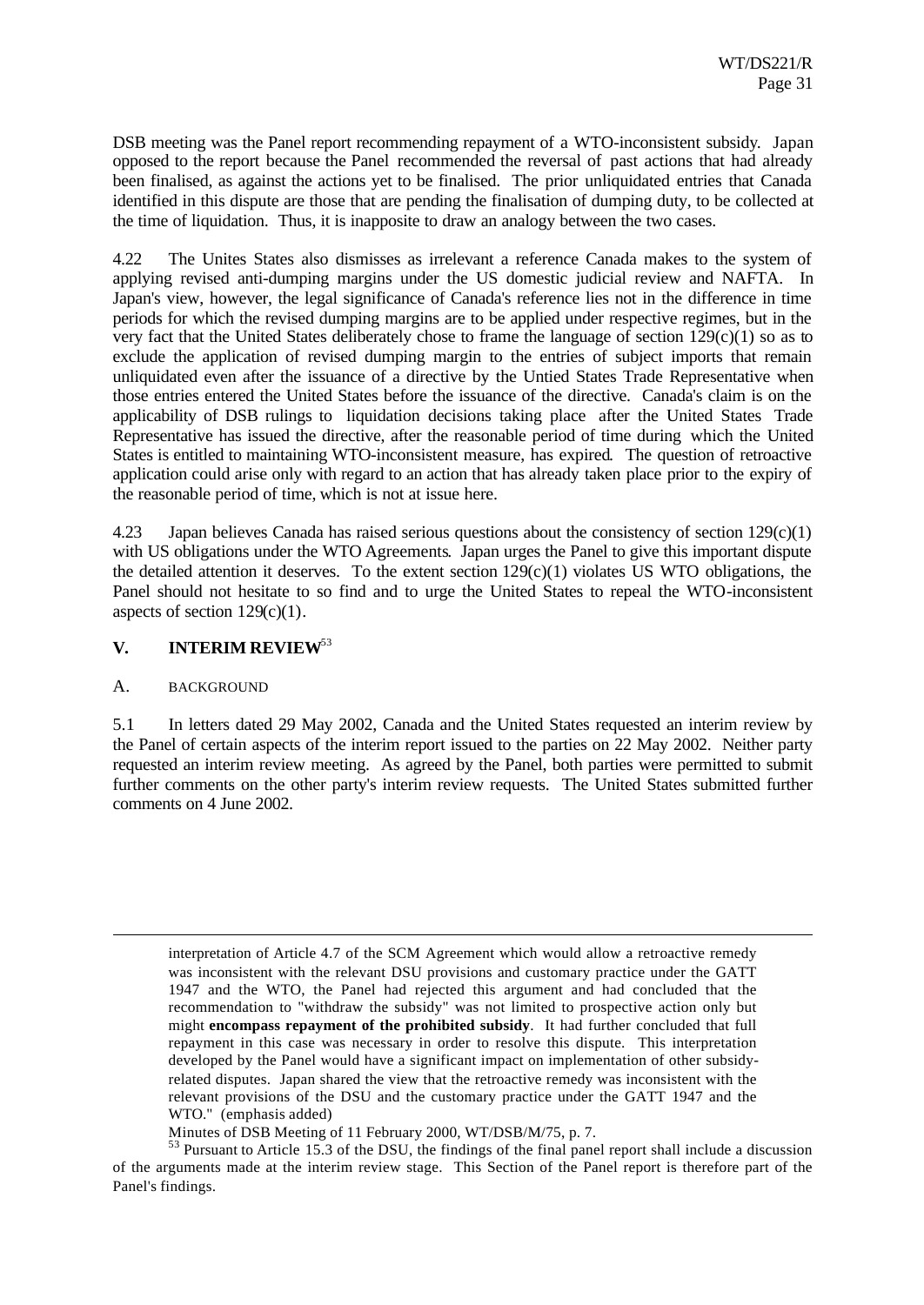## B. COMMENTS BY CANADA

#### **1. Terms of reference**

5.2 **Canada** considers that the Panel misconstrued its terms of reference. Canada argues that, in interpreting its terms of reference, the Panel unduly restricted its analysis of the effect of section 129(c)(1) to preclude any analysis of other provisions of US law.<sup>54</sup> In Canada's view, the terms of reference do not preclude the Panel from considering the provisions of title VII of the Tariff Act of 1930. According to Canada, the United States argued before the Panel that, notwithstanding that section 129 determinations cannot apply to "prior unliquidated entries", the Department of Commerce has other authority under title VII of the Tariff Act of 1930 to take any necessary actions with respect to such entries. Canada considers that this argument was raised by the United States as an affirmative defence and that it is, therefore, not relevant whether the authority relied on by the United States was within the Panel's terms of reference. Canada further submits that it was unnecessary, as a matter of WTO law, for Canada to have included the provisions of title VII of the Tariff Act of 1930 in the terms of reference of the Panel since Canada identified the provision of US law -- namely, section  $129(c)(1)$  -- that prevents the Department of Commerce from taking the actions needed to apply section 129 determinations to "prior unliquidated entries" in accordance with the WTO obligations of the United States.

5.3 The **United States** responds that Canada's objections rest on a faulty premise. According to the United States, Canada incorrectly assumes that it had met its initial burden of demonstrating that section  $129(c)(1)$  operated in the manner it had alleged. The United States considers that since the Panel found that, as a matter of US law, section  $129(c)(1)$  does not have the effect of requiring or precluding any of the actions identified by Canada, Canada failed to meet its initial burden. In the view of the United States, the issue of whether the United States relied on an "affirmative defence" does not, therefore, arise. The United States also notes that the Panel acted properly in not examining other potential "measures" that Canada did not include in its panel request.

5.4 The **Panel** does not agree with Canada that it has misconstrued its terms of reference. Indeed, in its interim review comments, Canada itself acknowledges that it has included section 129(c)(1) in the Panel's terms of reference, but not the provisions of title VII of the Tariff Act of 1930.<sup>55</sup> We see no need, therefore, to reconsider our finding that the only measure that is within our terms of reference is section  $129(c)(1)$ .<sup>56</sup>

5.5 Canada argues that the Panel's terms of reference do not preclude the Panel from "considering" or "analysing" the provisions of title VII of the Tariff Act of 1930 as part of its assessment of the WTO-consistency of section  $129(c)(1)$ . We agree and note that neither in footnote 123 nor elsewhere in our findings did we state that our terms of reference preclude us from doing so. As a matter of avoiding any misunderstanding in this regard, we made minor drafting changes to the last sentence of footnote 123, and also the last sentence of the similar footnote 112.

5.6 As an additional matter, we note that neither footnote 123 nor any other statement in our findings should be taken to mean that we somehow failed to "consider" or "analyse" title VII of the Tariff Act of 1930 or other relevant provisions of US law in determining the WTO-consistency of section  $129(c)(1)$ . In fact, we have carefully considered and analysed all relevant provisions of US law brought to the attention of the Panel by Canada and the United States. As part of that analysis, we

<sup>54</sup> Canada cites footnote 123, *infra*, as an example.

<sup>55</sup> See, *supra*, para. 5.2 (last sentence).

<sup>56</sup> See, *infra*, para. 6.5.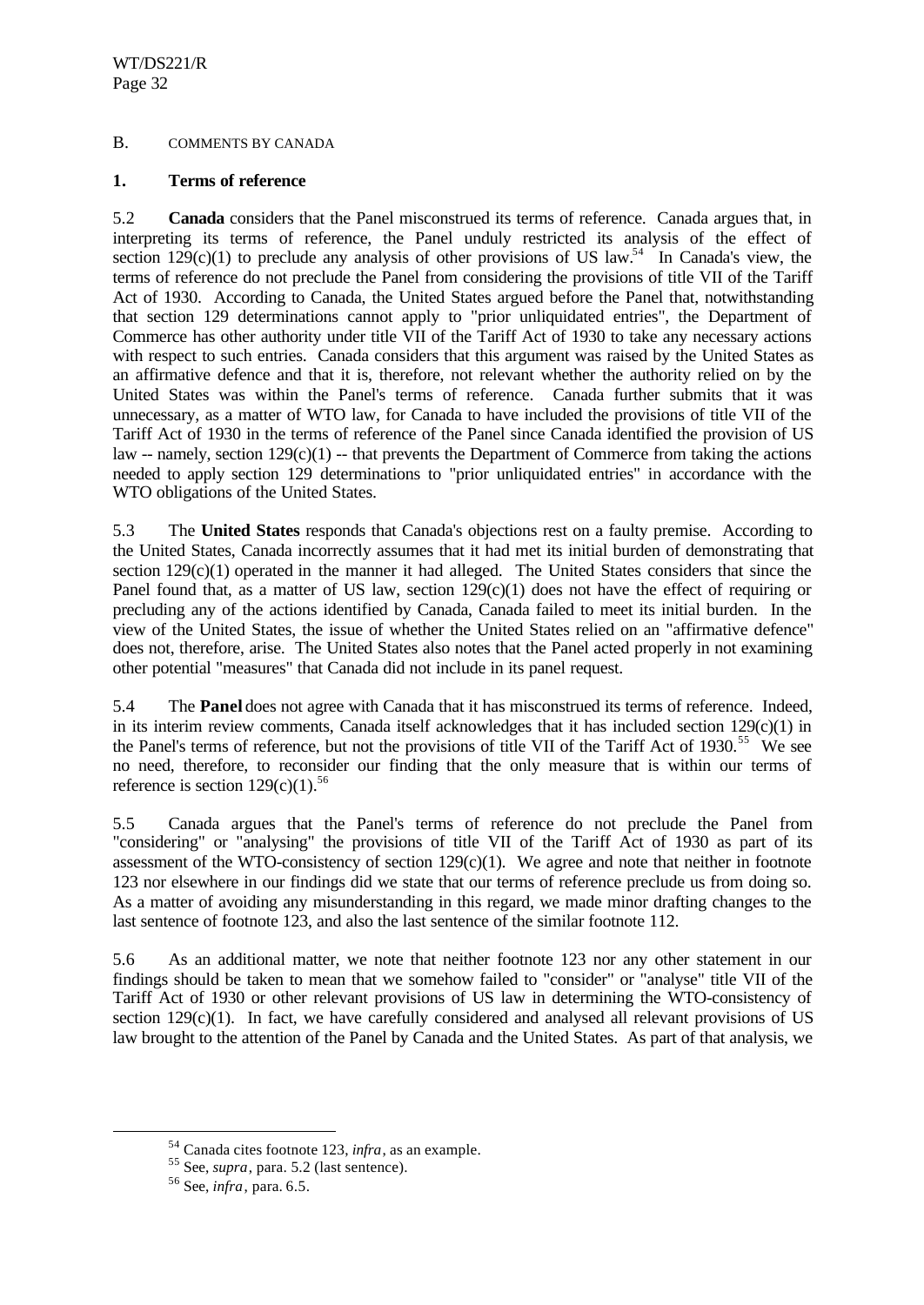have also considered the relationship between title VII of the Tariff Act of 1930 and section 129(c)(1). This is apparent both from the questions we put to the parties<sup>57</sup> and from our findings<sup>58</sup>.

5.7 Our analysis of section  $129(c)(1)$  -- including its effect -- was done taking into account all provisions of US law referred to by the parties. This allowed us to understand the meaning and operation of section  $129(c)(1)$ . Nonetheless, it does not follow that all the provisions of US law that are relevant to the Panel's analysis of section 129 become part of the terms of reference of the Panel. The only measure included in our terms of reference is section  $129(c)(1)$ . Consequently, we can only determine the WTO-consistency of *that* measure.

5.8 Accordingly, with the exception of the minor changes we made to footnotes 123 and 112, we did not modify our findings in response to Canada's arguments regarding our interpretation of the terms of reference.

## **2. Burden of proof**

l

5.9 **Canada** asserts that the Panel misapplied the burden of proof. According to Canada, once Canada had shown that section 129 prevents the Department of Commerce from applying determinations implemented under section 129 to "prior unliquidated entries", it was for the United States to claim and demonstrate that it had some other authority whereby it could take any necessary actions with respect to "prior unliquidated entries". Although Canada accepts that it was up to Canada to demonstrate that section 129 mandates the United States to take WTO-inconsistent action or not to take action which is required by its WTO obligations, in Canada's view, this obligation cannot extend so far as to require it to carry the burden of disproving the effect of measures other than the measure about which it has complained. Canada notes, in this regard, that since the United States raised the affirmative defence that measures other than section 129 would permit the Department of Commerce to take the necessary actions with regard to "prior unliquidated entries", it was for the United States -- and not Canada -- to discharge the burden of proving the effect of those measures.

5.10 The **United States** responds that if Canada believes that a particular measure of a WTO Member "as such" fails to meet an alleged obligation to implement adverse WTO reports with respect to what Canada terms "prior unliquidated entries", the burden is on Canada to establish that the measure mandates action inconsistent with that alleged obligation. According to the United States, Canada failed to meet this burden with respect to section 129(c)(1). In the view of the United States, the issue of whether the United States relied on an "affirmative defence" and whether the Panel misapplied the burden of proof does not, therefore, arise.

5.11 The **Panel** is unable to agree with Canada's assertion that it has misapplied the burden of proof in this case. As we have stated at para. 6.23 below, it was for Canada to demonstrate, *inter alia*, that section  $129(c)(1)$  mandates the United States to take or not take the action identified by Canada. Contrary to what Canada would have the Panel believe, however, Canada cannot discharge that burden merely by demonstrating that determinations made and implemented under section 129 are not applicable to "prior unliquidated entries". As is clear from our findings, the fact that section 129 determinations do not apply to "prior unliquidated entries" does not, in itself, establish that section 129(c)(1) requires (or has the effect of requiring) any of the actions listed in para. 6.31 or precludes (or has the effect of precluding) any of the actions listed in para. 6.32.<sup>59</sup> As a result, on a correct application of the burden of proof, the burden of proof did *not* shift to the United States, as Canada suggests, once Canada had shown that section 129 determinations do not apply to "prior unliquidated entries".

<sup>57</sup> E.g., Panel Questions 3, 5, 6, 20, 21, 42, 84, 91, 93 and 94.

<sup>58</sup> See, e.g., paras. 2.5-2.8, 6.50 and accompanying footnote, 6.69 and accompanying footnote, 6.70-6.71 and 6.84 and accompanying footnote.

<sup>59</sup> See, *infra*, in particular paras. 6.55, 6.68-6.69 and 6.83-6.84.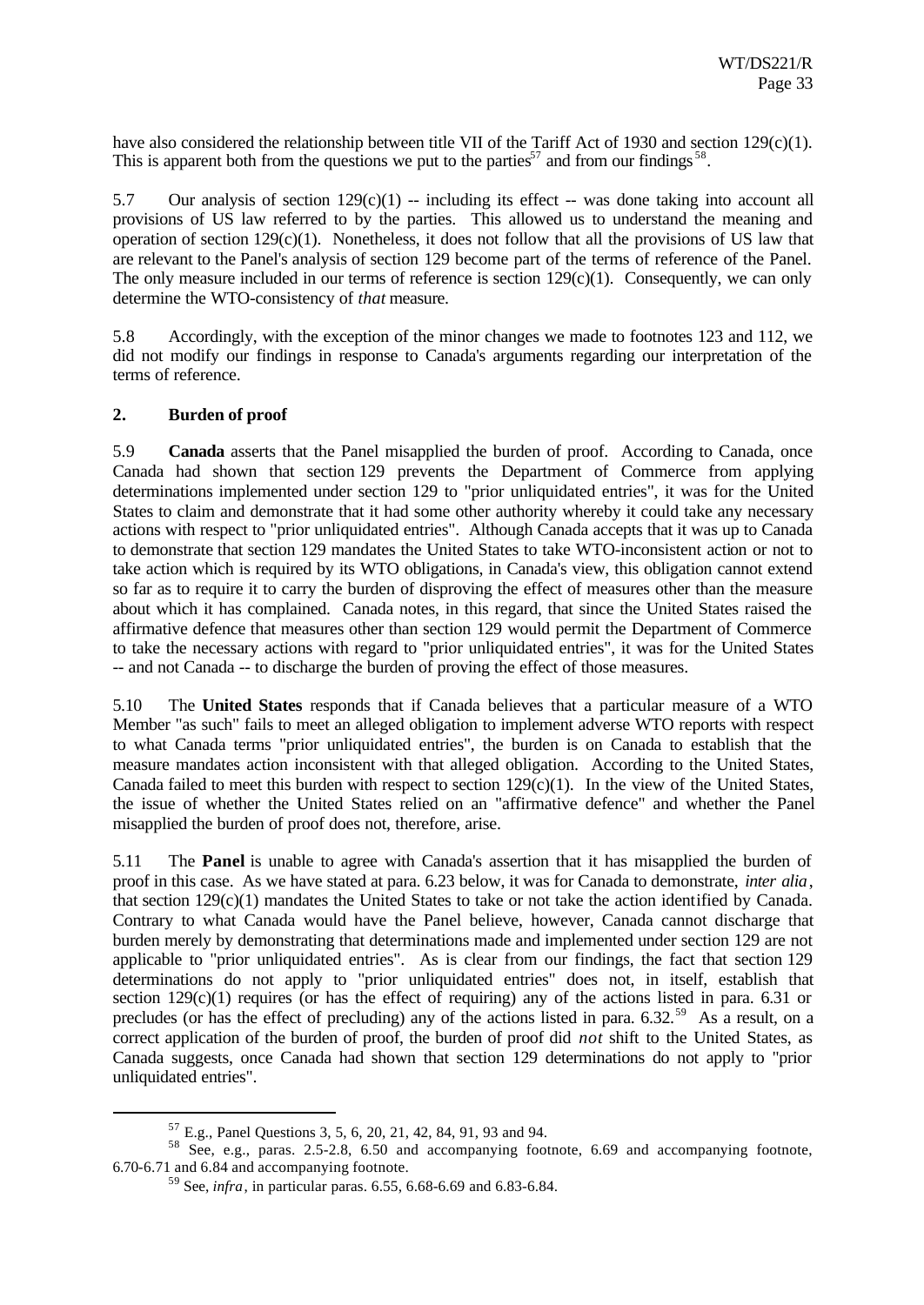5.12 Canada's additional argument that the Panel inappropriately required Canada to carry the burden of disproving the effect of measures about which Canada did not complain is misplaced. Canada did not identify a single paragraph in our findings to support this assertion. In fact, it could not do so, as our findings make it clear that we required Canada to prove the effect of section 129(c)(1), and not to disprove the effect of measures about which Canada did not complain.<sup>6</sup>

5.13 In the light of the foregoing considerations, we are not convinced that there is a need to change our findings in response to Canada's arguments regarding our application of the burden of proof. We should note, however, that our review of the relevant parts of our findings resulted in a minor drafting change at para. 6.73.

- C. COMMENTS BY THE UNITED STATES
- 5.14 All of the comments submitted by the **United States** related to typographical errors.
- 5.15 The **Panel** made appropriate corrections.

## **VI. FINDINGS**

l

- A. MEASURE AT ISSUE
- 6.1 The **Panel** recalls that its terms of reference are as follows:

To examine, in the light of the relevant provisions of the covered agreements cited by Canada in document WT/DS221/4, the matter referred to the DSB by Canada in that document, and to make such findings as will assist the DSB in making the recommendations or in giving the rulings provided for in those agreements.<sup>61</sup>

6.2 Document WT/DS221/4 is Canada's request for the establishment of a panel in this case. It states that "[t]he measure at issue is section  $129(c)(1)$  of the URAA (19 USC §3538(c)(1))". Document WT/DS221/4 does not "specifically identify" any other measure.<sup>62</sup>

6.3 Throughout these proceedings, Canada never argued that it was making legal claims in respect of a measure or measures other than section  $129(c)(1)$ . Indeed, in its very first submission to the Panel, Canada confirmed that "[a]t issue in this dispute is section 129(c)(1) of the *Uruguay Round Agreements Act* [...]".<sup>63</sup>

6.4 We note that, in the course of these proceedings, Canada made numerous references to the provisions of title VII of the United States Tariff Act of 1930, as amended.<sup>64</sup> However, Canada has not argued that title VII of the Tariff Act of 1930 or any of its sections was itself a measure within this Panel's terms of reference. As a result, we need not examine whether the relationship between title

<sup>60</sup> See, *infra*, paras. 6.23, 6.70 and 6.85.

 $61$  WT/DS221/5 (referring to WT/DSB/M/108).

<sup>62</sup> Appellate Body Report, *Guatemala – Anti-Dumping Investigation Regarding Portland Cement from Mexico* ("*Guatemala – Cement I* "), WT/DS60/AB/R, adopted 25 November 1998, para. 86.

 $3$  Canada's First Submission, para. 1. We note that, in its request for consultations, Canada stated that "[t]hese consultations concern Section  $129(c)(1)$  of the Uruguay Round Agreements Act (the URAA) and the Statement of Administrative Action accompanying the URAA (at page 1026)". See WT/DS221/1. However, Canada's subsequent panel request does not reference the Statement of Administrative Action as a measure which is being challenged in addition to section  $129(c)(1)$ .

<sup>64</sup> Title VII of the Tariff Act of 1930, codified at 19 U.S.C. §§ 1671 *et seq*.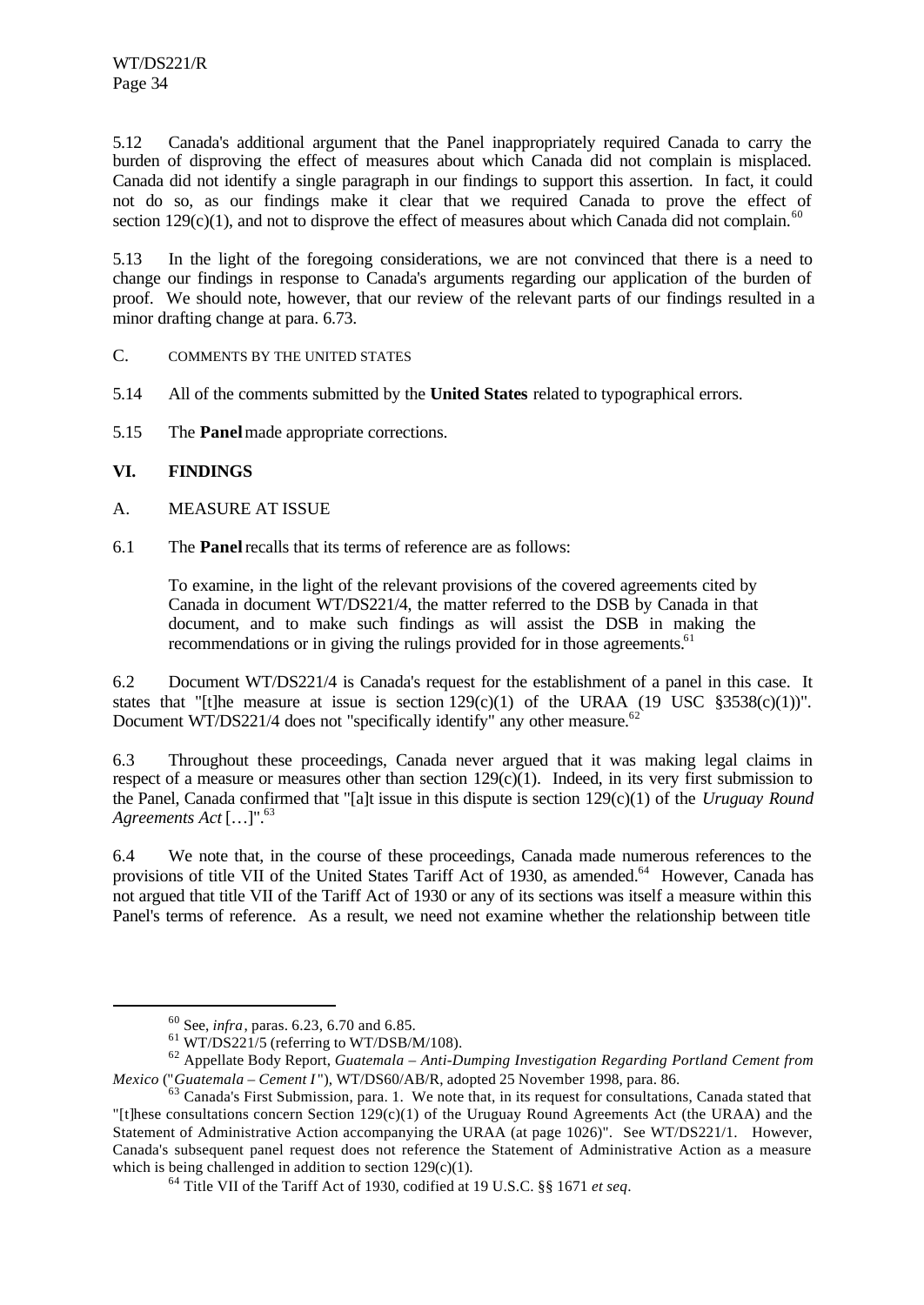VII of the Tariff Act of 1930 and section  $129(c)(1)$  is such that title VII, or any of its individual sections, could be considered to be "included" in our terms of reference.<sup>65</sup>

6.5 In the light of the above, we conclude that the only measure that is within this Panel's terms of reference is section 129 $(c)(1)$ . Accordingly, we will examine whether section 129 $(c)(1)$ , taken alone, is inconsistent with the WTO provisions invoked by Canada.

#### B. CLAIMS AND ARGUMENTS OF THE PARTIES AND ANALYTICAL APPROACH OF THE PANEL

## **1. Arguments of the parties**

l

6.6 According to **Canada**, section 129(c)(1) provides that a new antidumping or countervailing duty determination made by the Department of Commerce or the ITC to bring a previous antidumping, countervailing duty or injury determination into conformity with an adverse WTO panel or Appellate Body report applies only to imports that enter the United States on or after the date that the USTR directs implementation of the new determination. In Canada's view, section  $129(c)(1)$ implies that imports that entered the United States *prior to* that date, and that are subject to an order imposing potential liability for the payment of antidumping or countervailing duties, remain subject to future administrative review determinations and definitive duty assessment without regard to the new determination made by the Department of Commerce or the ITC and any consequent revocation or amendment of the original order.

6.7 Canada refers to the latter type of imports as "*prior unliquidated entries*", since those imports entered the United States prior to the date on which the USTR directs implementation of a new determination pursuant to section  $129(a)(6)$  and section  $129(b)(4)$  and remain unliquidated (that is, the definitive duty, if any, to be levied on the imports remains undetermined) on that date. For the purposes of this dispute, Canada is assuming that the USTR directs the Department of Commerce or the ITC to implement an adverse DSB ruling at the end of the reasonable period of time accorded to a Member pursuant to Article 21.3 of the DSU. Canada refers to that date as the "*implementation date*".

6.8 Canada considers that where an order imposing duty liability on imports has been revoked or amended under section  $129(c)(1)$  in response to an adverse WTO ruling, there is no legal basis in the AD Agreement, the SCM Agreement or the GATT 1994 for the United States to conduct administrative reviews and to assess definitive antidumping or countervailing duties with respect to "prior unliquidated entries" without regard to the new determination made by the ITC or the Department of Commerce pursuant to section 129 and the revocation or amendment of the original order. Canada further argues that there is no legal basis in the AD Agreement, the SCM Agreement or the GATT 1994 for the United States to retain cash deposits collected in respect of "prior unliquidated entries" pending the determination of definitive duty liability for those entries, to the extent that these cash deposits were made pursuant to the original order, which has been revoked or amended only with respect to entries that entered the United States on or after the implementation date.

6.9 Canada asserts that section  $129(c)(1)$  requires the Department of Commerce, in determining whether to retain cash deposits previously collected on "prior unliquidated entries" and whether to conduct administrative reviews and assess duties with respect to such entries, to disregard (i) the new

 $65$  We note that there may be circumstances in which a measure that is not specifically identified in a panel request may nevertheless be considered to be "included" in a measure that *is* specifically identified, if such a measure is "subsidiary or closely related" to the measure that is referenced in the panel request. See Panel Report, *Japan – Measures Affecting Consumer Photographic Film and Paper* ("*Japan – Film*"), WT/DS44/R, adopted 22 April 1998, DSR 1998:IV, 1179, para. 10.8. However, as already pointed out, Canada did not assert before us that title VII of the Tariff Act of 1930 or any of its sections should be considered to be "included" in Canada's references, in its panel request and elsewhere, to section 129(c)(1).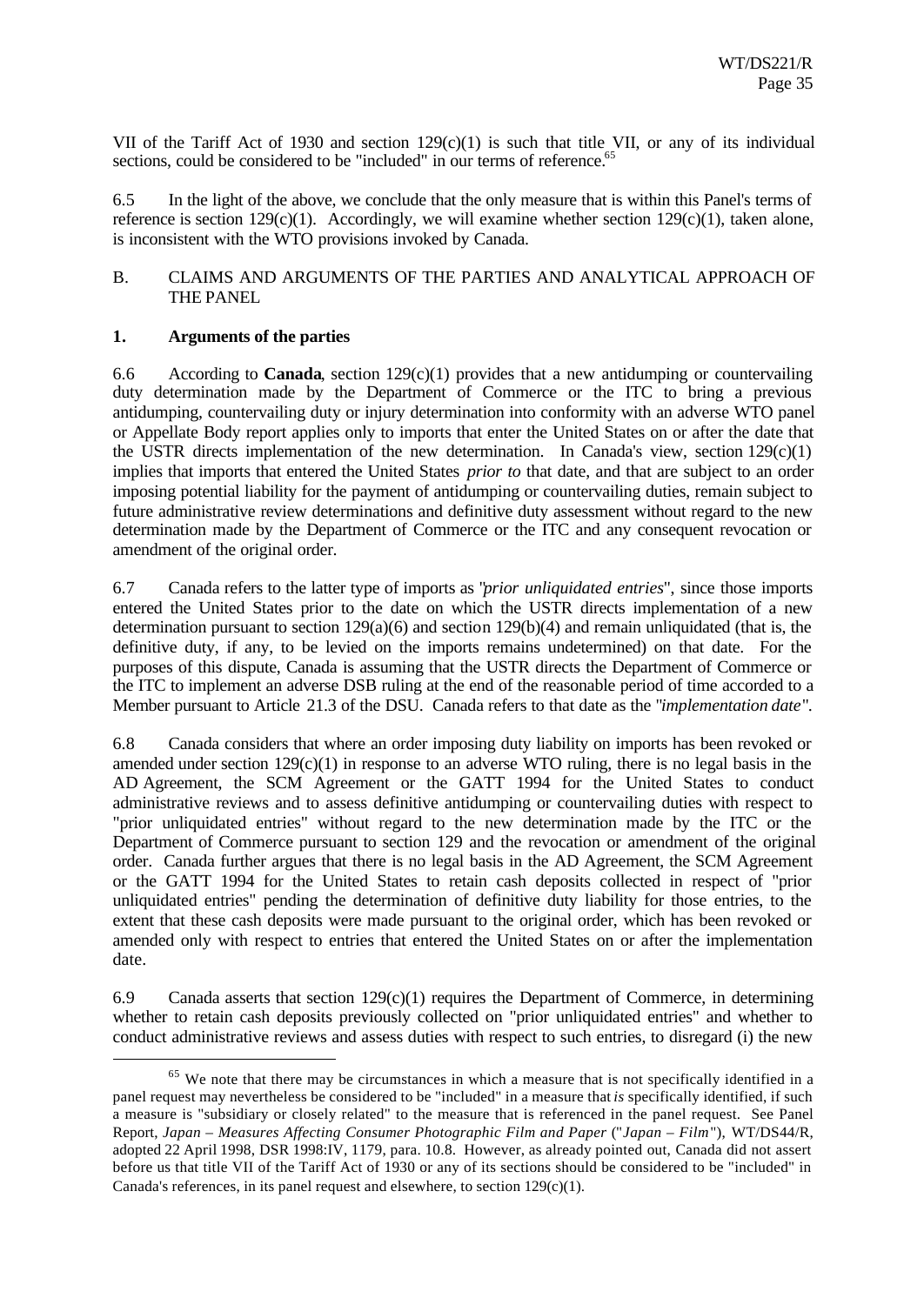determination made by the ITC or the Department of Commerce pursuant to paragraphs (a)(6) and (b)(4) of section 129, and (ii) any revocation or amendment of the original order. Canada submits that where a new determination results in a negative finding of injury, a negative finding of dumping or subsidization, or a reduction in the dumping or subsidization margin, and the Department of Commerce, as a result of section 129(c)(1), subsequently retains cash deposits previously collected in respect of "prior unliquidated entries", conducts an administrative review of "prior unliquidated entries" or assesses definitive antidumping or countervailing duties with respect to such entries without taking into account the new determination and the adverse DSB ruling, the Department of Commerce is acting inconsistently with the obligations of the United States under the AD Agreement, the SCM Agreement or the GATT 1994.

6.10 Specifically, Canada claims that section  $129(c)(1)$  is inconsistent with:

- (a) Article VI:2, VI:3 and VI:6(a) of the GATT 1994;
- (b) Articles 1, 9.3, 11.1 and 18.1 of the AD Agreement; and
- (c) Articles 10, 19.4, 21.1 and 32.1 of the SCM Agreement.

6.11 Canada further submits that, in view of the fact that section  $129(c)(1)$  is inconsistent, in its view, with the aforementioned provisions of the AD Agreement, the SCM Agreement and the GATT 1994, section 129(c)(1) is also inconsistent with Article 18.4 of the AD Agreement, Article 32.5 of the SCM Agreement and Article XVI:4 of the WTO Agreement, because these provisions require that a Member's laws be in conformity with its WTO obligations as of the entry into force of the WTO Agreement.

6.12 Canada considers that, in making the above claims, Canada is not seeking retroactive application of adverse DSB rulings. Whereas Canada considers that the DSU contemplates prospective implementation of adverse DSB rulings, in its view, the principle of prospective implementation does not justify the United States making legal determinations with respect to "prior unliquidated entries" after the implementation date on a WTO-inconsistent basis. Canada submits that the logical outcome of prospective implementation of an adverse DSB ruling in a retrospective duty assessment system is for the United States to apply new determinations implemented under section 129 to "prior unliquidated entries" as well as future entries. Canada emphasizes that it is not seeking to have the United States apply such determinations to entries which were liquidated *before* the implementation date. In Canada's view, to do so would amount to a retroactive application of an adverse DSB ruling.

6.13 The **United States** argues that Canada has failed to establish that section 129(c)(1) is inconsistent with Articles VI:2, VI:3, and VI:6(a) of the GATT 1994, Articles 1, 9.3, 11.1, 18.1 and 18.4 of the AD Agreement, Articles 10, 19.4, 21.1, 32.1 and 32.5 of the SCM Agreement, and Article XVI:4 of the WTO Agreement.

6.14 The United States considers that any discussion of whether section  $129(c)(1)$  is inconsistent with the WTO obligations of the United States must start with an understanding of the obligations that the DSU imposes with respect to implementing adverse WTO reports. The United States submits, in this regard, that the DSU creates an obligation on the part of a Member whose measure has been found to be WTO-inconsistent to bring that measure into conformity in a prospective manner. In the view of the United States, prospective implementation in a case involving an antidumping or countervailing duty measure requires a Member to ensure that a new, WTO-consistent antidumping or countervailing duty determination applies to all merchandise that enters for consumption on or after the date of implementation.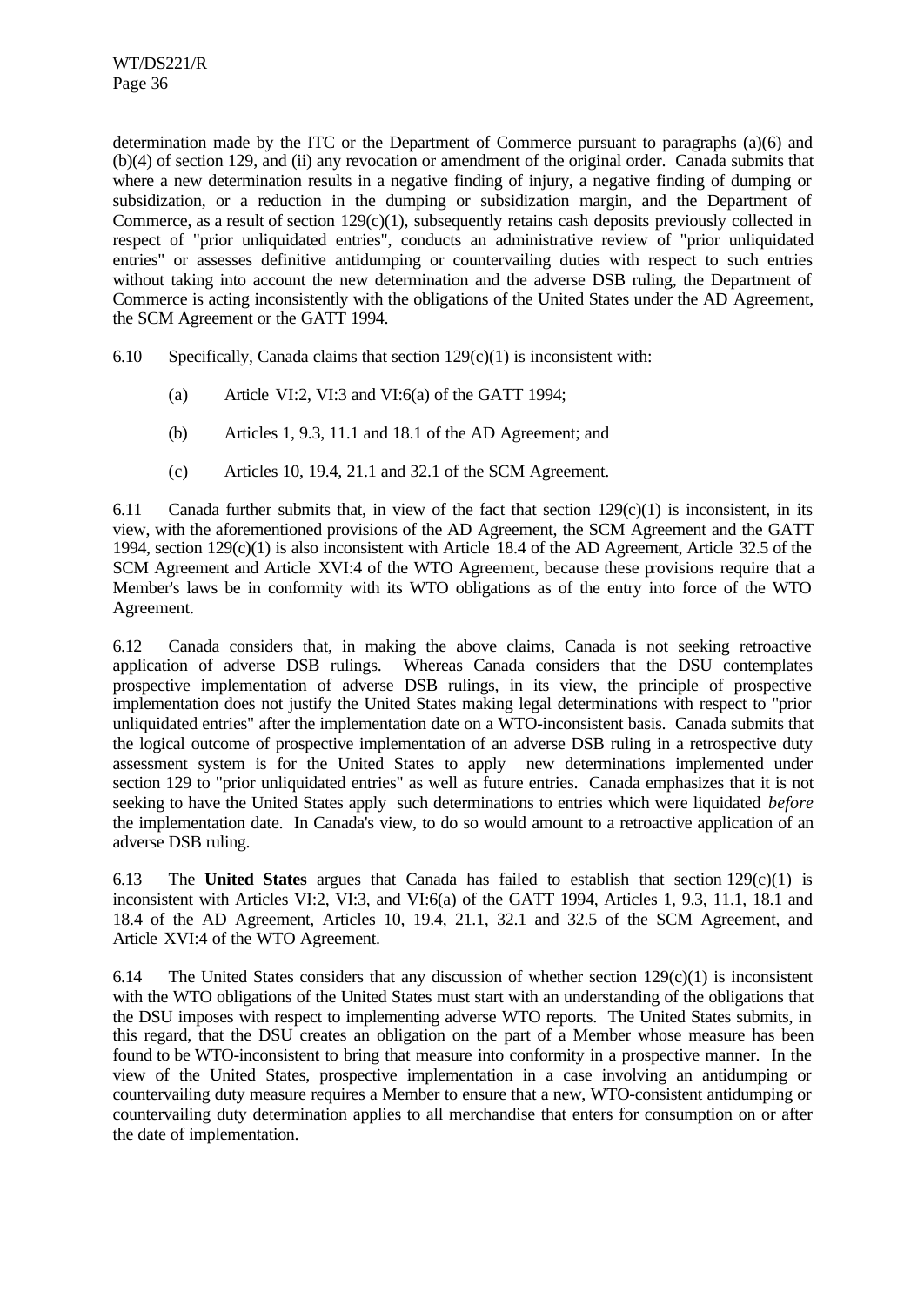6.15 The United States asserts that there is no requirement to apply a new, WTO-consistent antidumping or countervailing duty determination to "prior unliquidated entries". The United States submits that, pursuant to Article 21 of the DSU, there is no obligation to cease or otherwise suspend a WTO-inconsistent measure with respect to its impact on entries that take place during the reasonable period of time. In the view of the United States, neither the AD Agreement, nor the SCM Agreement or the GATT 1994 addresses the timing of the implementation of adverse WTO reports. The United States adds that, to the extent that those agreements refer to effective dates for any purpose, those effective dates are based on the date of entry. The United States submits that using the date of entry as the basis for implementation is, therefore, consistent with the basic manner in which the AD Agreement and the SCM Agreement operate.

6.16 Regarding section 129 $(c)(1)$ , the United States argues that that provision specifies that a new, WTO-consistent determination which the USTR directs the Department of Commerce to implement will be effective as to all entries that occur on or after the date of implementation. The United States submits that, with that action, the United States will have met its obligations in respect of the implementation of an adverse WTO report, because all entries occurring on or after the date of implementation would enter and be treated in accordance with the WTO report. The United States considers, therefore, that section  $129(c)(1)$  is not inconsistent with Articles VI:2, VI:3, and VI:6(a) of the GATT 1994, Articles 1, 9.3, 11.1 and 18.1 of the AD Agreement, Articles 10, 19.4, 21.1 and 32.1 of the SCM Agreement.

6.17 The United States contends that Canada can only establish that section  $129(c)(1)$  is inconsistent with Article 18.4 of the AD Agreement, Article 32.5 of the SCM Agreement and Article XVI:4 of the WTO Agreement to the extent that it establishes that section  $129(c)(1)$  is inconsistent with the other WTO obligations relied on by Canada. Since the United States is of the view that section 129(c)(1) does not contravene any of those other WTO obligations, it considers that section 129(c)(1) does not infringe Article 18.4 of the AD Agreement, Article 32.5 of the SCM Agreement or Article XVI:4 of the WTO Agreement.

6.18 The United States further argues that, in any event, Canada must establish that section  $129(c)(1)$  mandates action that is inconsistent with the WTO obligations of the United States or that it precludes action that is consistent with those obligations. The United States submits that if section 129(c)(1) does not mandate or preclude any of the actions identified by Canada, then Canada's claims must fail, regardless of what it means to implement a new antidumping or countervailing duty determination in a WTO-consistent manner.

6.19 According to the United States, section  $129(c)(1)$  only addresses the application of a new, WTO-consistent determination to entries made on or after the date of implementation. In the view of the United States, section 129(c)(1) does not mandate that the Department of Commerce take, or preclude Commerce from taking, any particular action with respect to "prior unliquidated entries" in a separate segment of an antidumping or countervailing duty proceeding, such as in a separate administrative review. The United States submits that Canada has, therefore, failed to demonstrate that section 129(c)(1) mandates WTO-inconsistent action or precludes WTO-consistent action and that, as a consequence, Canada's claims must fail.

## **2. Evaluation by the Panel**

l

6.20 The **Panel** notes that Canada has made claims of violation under Articles VI:2, VI:3 and VI:6(a) of the GATT 1994; Articles 1, 9.3, 11.1 and 18.1 of the AD Agreement; and Articles 10, 19.4, 21.1 and 32.1 of the SCM Agreement. It has also made claims under Article 18.4 of the AD Agreement, Article 32.5 of the SCM Agreement and Article XVI:4 of the WTO Agreement.<sup>66</sup>

<sup>66</sup> Canada has not pursued its claims under the DSU before the Panel.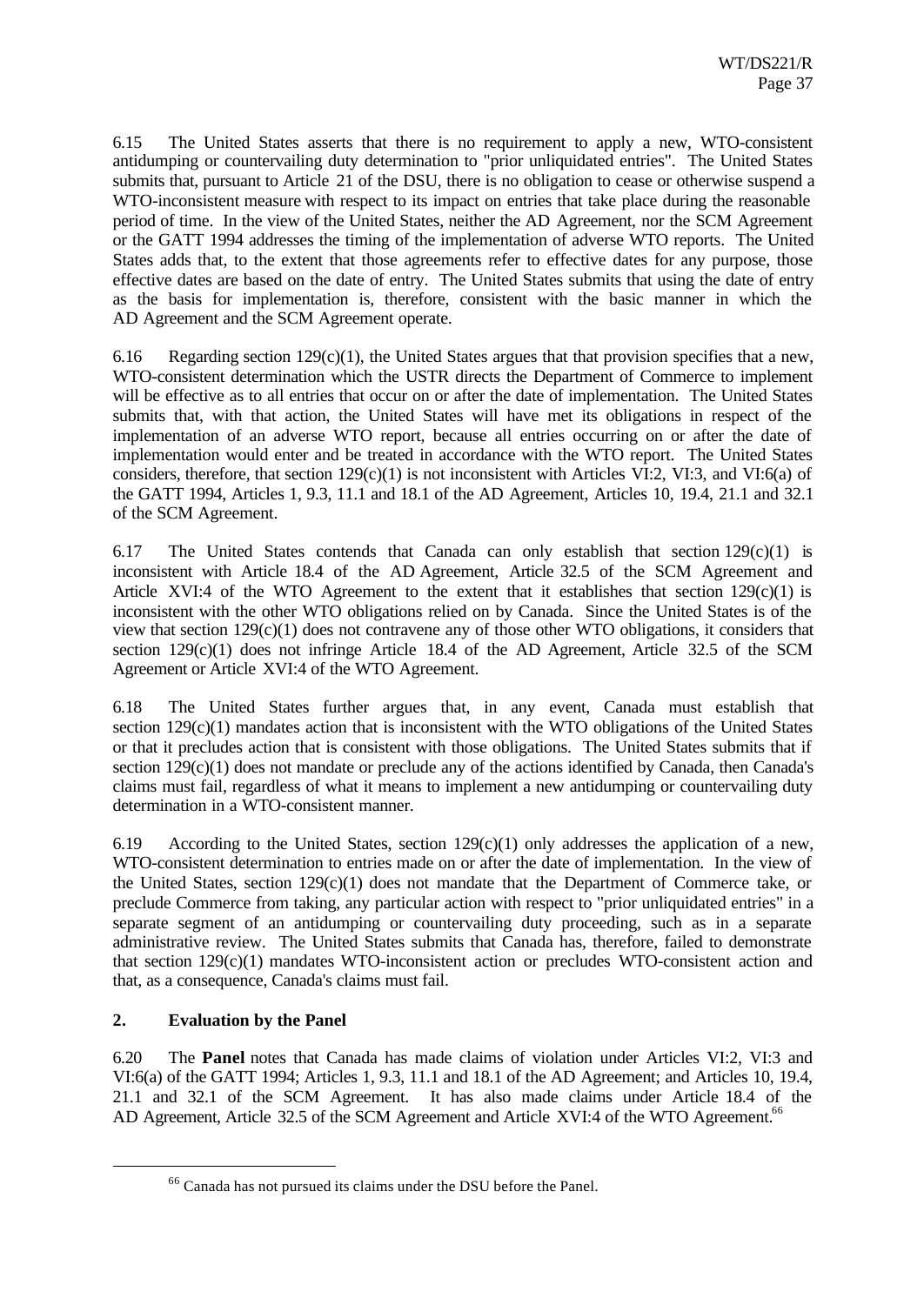l

6.21 Canada argues that section  $129(c)(1)$  is inconsistent with Article 18.4 of the AD Agreement, Article 32.5 of the SCM Agreement and Article XVI:4 of the WTO Agreement because it is inconsistent with the other WTO provisions invoked by Canada.<sup>67</sup> Accordingly, it is clear from Canada's arguments that the success of these claims depends on that of its first group of claims. For this reason, we will refer to the first group of claims as "principal claims" and to the second as "consequential claims".<sup>68</sup> Our findings will address Canada's principal claims first.

6.22 As concerns Canada's principal claims, we note that Canada in this case is challenging section  $129(c)(1)$  "as such", that is to say independently of a particular application of section  $129(c)(1)$ . It is clear to us that a Member may challenge, and a WTO panel rule against, a statutory provision of another Member "as such" (for example, section  $129(c)(1)$ ), provided the statutory provision "mandates" the Member either to take action which is inconsistent with its WTO obligations<sup>69</sup> or not take action which is required by its WTO obligations<sup>70</sup>. In accordance with the normal WTO rules on the allocation of the burden of proof, it is up to the complaining Member to demonstrate that a challenged measure mandates another Member to take WTO-inconsistent action or not to take action which is required by its WTO obligations.<sup>71</sup>

6.23 In the light of the foregoing, it will be clear that Canada's principal claims will be sustained only if Canada succeeds in establishing that section  $129(c)(1)$  mandates the United States to take action which is inconsistent with the WTO provisions which form the basis for those claims or mandates the United States not to take action which is required by those WTO provisions. In other words, for Canada to discharge its burden with respect to its principal claims, it must demonstrate both of two elements: *first*, that section 129(c)(1) mandates that the United States take or not take the action identified by Canada, and *second* that this mandated behaviour is inconsistent with the WTO provisions that it has invoked.

6.24 We consider that the issue of whether section  $129(c)(1)$  mandates the United States to take certain action or not to take certain action is distinct from the issue of whether such behaviour would be inconsistent with the WTO provisions relied on by Canada. As a result, those two issues appear to us to be capable of independent examination.

6.25 We think that we need not address both of the aforementioned issues if we find that Canada has failed to meet its burden with respect to either one of them. As for the sequence in which we will

<sup>67</sup> Canada's First Submission, paras. 80 and 84; Canada's First Oral Statement, paras. 28-29.

<sup>68</sup> We note that the explicit characterization of Canada's claims as either "principal" or "consequential" is ours and that Canada has not used these terms.

<sup>69</sup> Appellate Body Report, *United States – Anti-Dumping Act of 1916* ("*US – 1916 Act* "), WT/DS136/AB/R, WT/DS162/AB/R, adopted 26 September 2000, paras. 88-89. We note that both parties agree that the issue of whether section  $129(c)(1)$  is a mandatory or discretionary provision is relevant to this dispute.

<sup>70</sup> Both parties agree that a statutory provision may be challenged "as such" not only if it mandates WTO-inconsistent action, but also if it "precludes" action that is required by WTO rules. Canada's Second Oral Statement, para. 17; US Second Submission, para. 7. We understand the parties to this dispute to use the term "preclude" in the sense of "mandate not to". Whereas we are aware that another panel spoke of statutory provisions "precluding WTO-consistency" which could, as such, violate WTO provisions (see Panel Report. *United States – Sections 301-310 of the Trade Act of 1974* ("*US – Section 301 Trade Act* "), WT/DS152/R, adopted 27 January 2000, footnote 675), we will, in the interests of clarity, use the expression "mandate not to" rather than "preclude".

<sup>71</sup> Appellate Body Report, *US – 1916 Act*, *supra*, paras. 96-97; Panel Report, *Brazil – Export Financing Programme for Aircraft – Second Recourse by Canada to Article 21.5 of the DSU* ("*Brazil – Aircraft (Article 21.5 – Canada II)* "), WT/DS46/RW/2, adopted 23 August 2001, para. 5.50.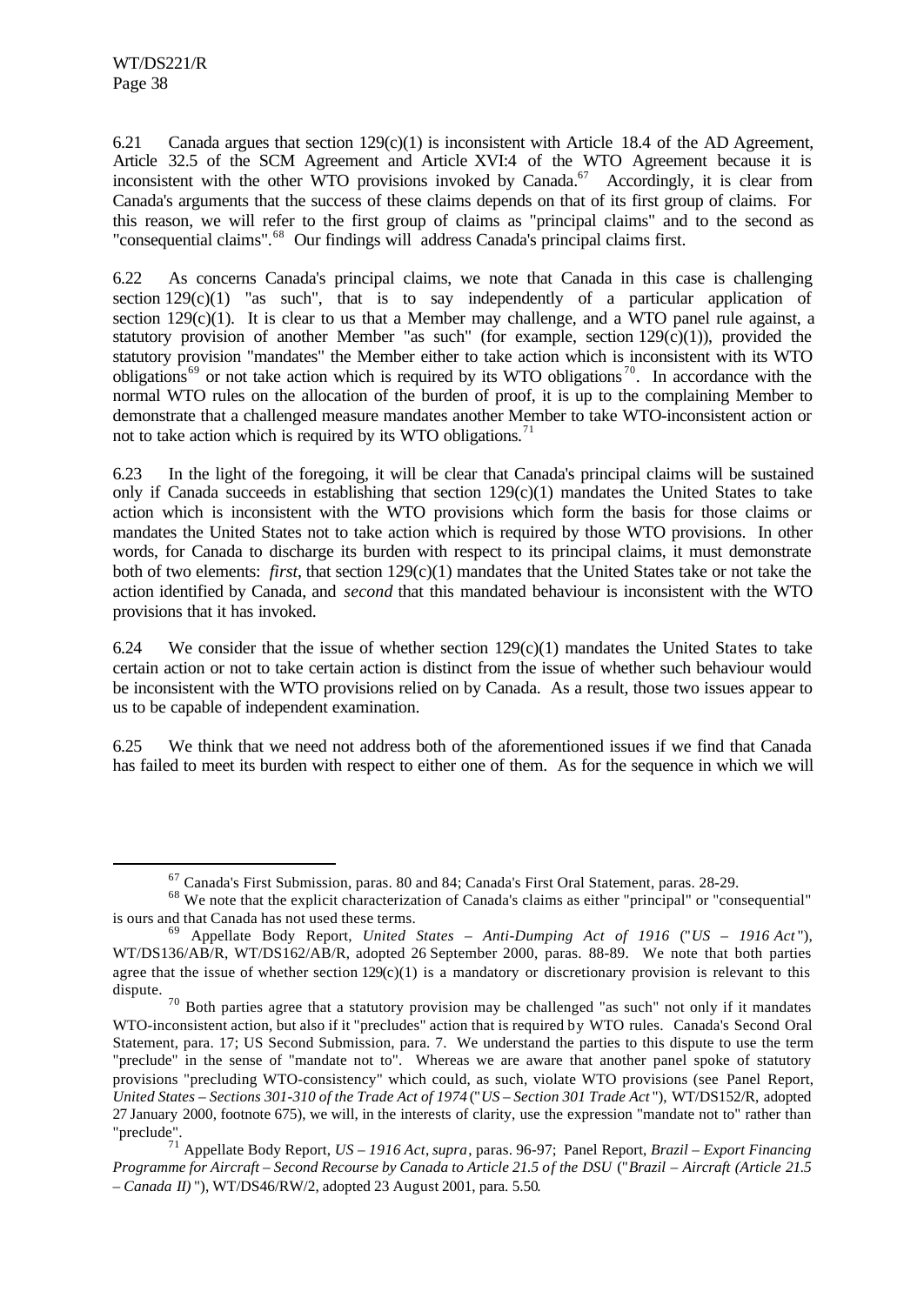address those issues, we find it appropriate, in the circumstances of this case, to analyse first whether section 129(c)(1) mandates the United States to take specified action or not to take specified action.<sup>72</sup>

6.26 With these considerations in mind, we now turn to analyse Canada's principal claims.

#### C. CANADA'SPRINCIPAL CLAIMS

l

6.27 In this Section, the **Panel** will address Canada's principal claims in respect of section 129(c)(1), i.e., Canada's claims under Articles VI:2, VI:3 and VI:6(a) of the GATT 1994; Articles 1, 9.3, 11.1 and 18.1 of the AD Agreement; and Artic les 10, 19.4, 21.1 and 32.1 of the SCM Agreement.

6.28 As a preliminary matter, we note that an assessment of whether section  $129(c)(1)$  is inconsistent with any of the aforementioned WTO provisions will inevitably involve us in a close examination of the meaning and scope of that section. It should be recalled, in this regard, that panels are entitled (indeed, even obliged) to conduct a detailed examination of the domestic law of a Member, to the extent that doing so is necessary for the purposes of determining the WTO-conformity of that Member's domestic law.<sup>73</sup> For the purposes of such an examination, the meaning and scope of relevant provisions of domestic law are questions of fact.<sup>74</sup>

6.29 Our analysis of Canada's principal claims is structured in accordance with these principles governing a panel's assessment of a Member's domestic law. We first identify the various actions which, in Canada's view, are "required" or "precluded" by section  $129(c)(1)$  and, if taken (in cases where they are required) or not taken (in cases where they are precluded), would result in violations of the WTO provisions invoked by Canada. We will then turn to ascertain the meaning and scope of section 129(c)(1). Next, we will examine, based on our understanding of section 129(c)(1), whether Canada has established, as a matter of US law, that section  $129(c)(1)$  requires and/or precludes any of the actions it has identified. Thereafter, we will proceed to assess whether Canada has established, as a matter of WTO law, that section  $129(c)(1)$  "mandates" the United States to take any of the actions identified by Canada and/or "mandates" the United States not to take any of the actions identified by

<sup>72</sup> We note that the Panel in *United States - Measures Treating Exports Restraints as Subsidies* first considered whether certain action was in conformity with WTO requirements and only then addressed whether the measure at issue mandated such action. See Panel Report, *United States – Measures Treating Export Restraints as Subsidies* ("*US – Export Restraints*"), WT/DS194/R and Corr.2, adopted 23 August 2001, para. 8.14. In the circumstances of the case at hand, where there is a major *factual* dispute regarding whether section  $129(c)(1)$  requires and/or precludes certain action, we think that a panel is of most assistance to the DSB if it examines the factual issues first. Moreover, we do not see how addressing first whether certain actions identified by Canada would contravene particular WTO provisions would facilitate our assessment of whether section 129(c)(1) mandates the United States to take certain action or not to take certain action. Finally, we have taken into account the fact that, in the present case, our ultimate conclusions with respect to Canada's claims would not differ depending on the order of analysis we decided to follow.

<sup>73</sup> Appellate Body Report, *United States – Section 211 Omnibus Appropriations Act of 1998* ("*US –* Section 211 Appropriations Act"), WT/DS176/AB/R, adopted 1February 2002, para. 105; Appellate Body Report, *United States – Anti-Dumping Measures on Certain Hot-Rolled Steel Products from Japan* ("*US – Hot-Rolled Steel* "), WT/DS184/AB/R, adopted 23 August 2001, para. 200; Appellate Body Report, *India – Patent Protection for Pharmaceutical and Agricultural Chemical Products* ("*India – Patents (US)* "), WT/DS50/AB/R, adopted 16 January 1998, DSR 1998:I, 9, para. 66; Panel Report, *United States – Anti-Dumping Act of 1916 – Complaint by the European Communities* ("*US – 1916 Act (EC)* "), WT/DS136/R and Corr.1, adopted 26 September 2000, as upheld by the Appellate Body Report, WT/DS136/AB/R, WT/DS162/AB/R, para. 6.51; *United States – Anti-Dumping Act of 1916 – Complaint by Japan* ("*US – 1916 Act (Japan)* "), WT/DS162/R and Add.1, adopted 26 September 2000, as upheld by the Appellate Body Report, WT/DS136/AB/R, WT/DS162/AB/R, para. 6.50.

<sup>74</sup> Panel Report, *US - Section 301 Trade Act*, *supra*, para. 7.18.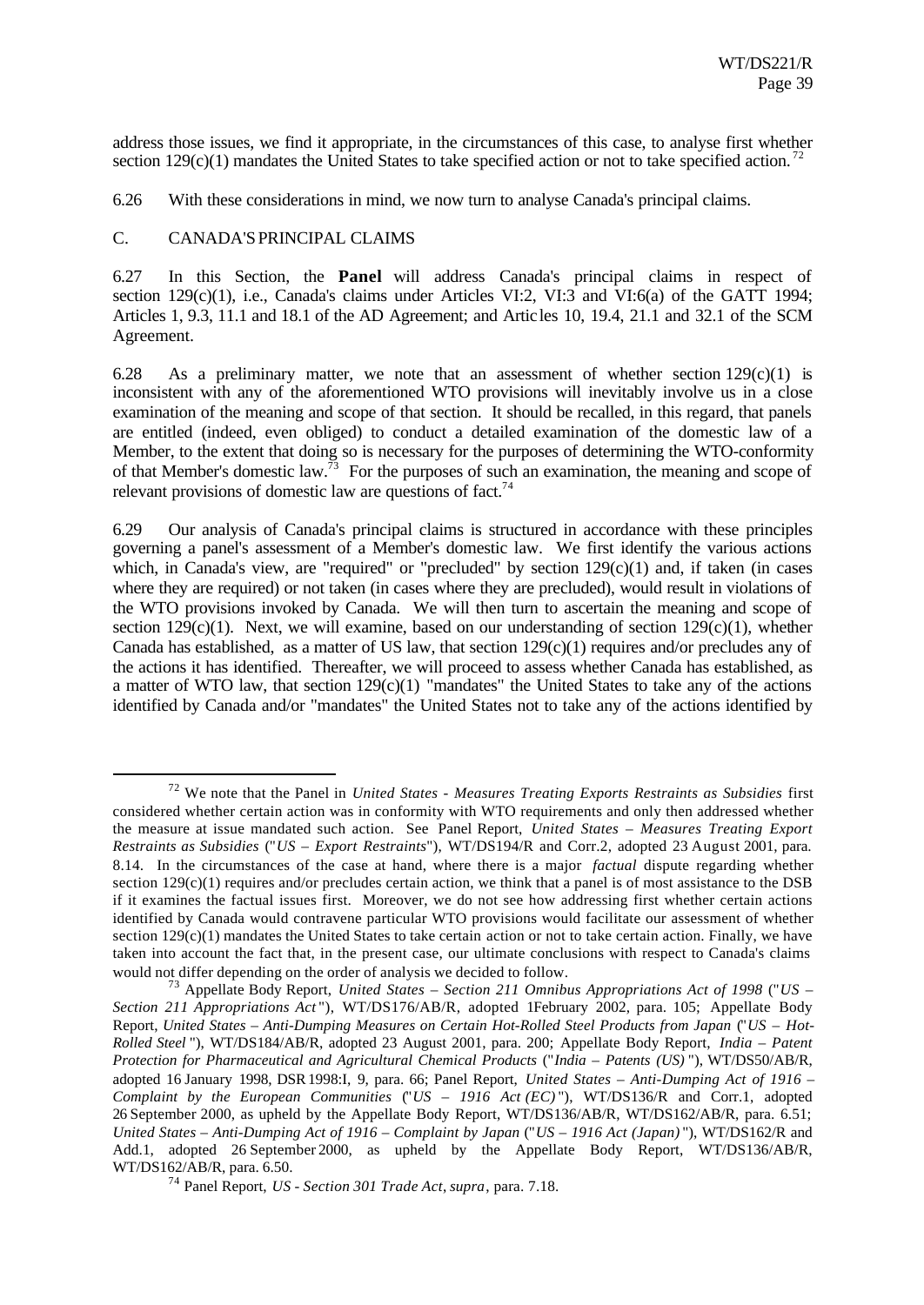l

Canada.<sup>75</sup> Finally, if section 129(c)(1) mandates the United States to take any of the actions identified by Canada and/or mandates the United States not to take any of those actions, we will examine whether the United States would be in breach of the WTO provisions invoked by Canada if it were to take any of those actions (in cases where it is mandated to do so) or were not to take any of them (in cases where it is mandated not to do so).

## **1. Actions identified by Canada as required and/or precluded by section 129(c)(1)**

6.30 As noted, the **Panel** begins its analysis of Canada's principal claims by identifying first the actions which Canada alleges are "required" or "precluded" by section  $129(c)(1)$  and which, in its view, would give rise to violations of the WTO provisions it has identified.

6.31 First of all, Canada asserts that section 129(c)(1) "requires", or has the effect of "requiring", the Department of Commerce:

- (a) to *conduct administrative reviews* with respect to "prior unliquidated entries"<sup>76</sup> after the implementation date pursuant to an antidumping or countervailing duty order found by the DSB to be WTO-inconsistent<sup>77</sup>;
- (b) to *make administrative review determinations regarding dumping or subsidization* with respect to "prior unliquidated entries" after the implementation date pursuant to an antidumping or countervailing duty order found by the DSB to be  $WTO-inconsistent^{78};$
- (c) to *assess definitive antidumping or countervailing duties* with respect to "prior unliquidated entries" after the implementation date pursuant to an antidumping or countervailing duty order found by the DSB to be WTO-inconsistent<sup>79</sup>; and

 $75$  We consider, in the circumstances of this case, that if Canada does not succeed in demonstrating, as a factual matter, that section  $129(c)(1)$  "requires" (or has the effect of requiring) or "precludes" (or has the effect of precluding) any of the actions identified by it, Canada will not have established, as a matter of WTO law, that section  $129(c)(1)$  "mandates" the United States to take any of those actions or "mandates" the United States not to take any of those actions.

 $76$  Here and hereafter, we will use the term "prior unliquidated entries" in the sense ascribed to it by Canada. See, *supra*, para. 6.7. Unlike Canada, however, we will put the term in inverted commas to reflect the fact that it is not used in relevant US laws or regulations. See US replies to Panel Questions 5 and 20.

<sup>&</sup>lt;sup>77</sup> E.g., Canada's reply to Panel Question 74(b); Canada's Second Oral Statement, paras. 35 and 53; Canada's Second Submission, para. 32; Canada's reply to Panel Question 31. Canada considers that, after the implementation date, administrative reviews for "prior unliquidated entries" are, under WTO law, either: (i) not to be conducted in cases in which the ITC or the Department of Commerce makes a section 129 determination which results in the revocation of the original antidumping or countervailing duty order, or (ii) to be conducted on the basis of a section 129 determination by the Department of Commerce in cases in which such a determination does not result in the revocation of the original antidumping or countervailing duty order but may result in a lower definitive antidumping or countervailing duty being assessed on "prior unliquidated entries".

 $^{78}$  E.g., Canada's First Submission, paras. 33, 42 and 54.

 $79$  E.g., Canada's First Submission, paras. 33, 42 and 54. We note that Canada also asserts that section  $129(c)(1)$  requires the Department of Commerce to "make definitive duty determinations" with respect to "prior unliquidated entries". See Canada's Second Submission, para. 4. It appears to us that Canada's reference to the "making of definitive duty determinations" is a reference to the levying or assessment of definitive antidumping or countervailing duties. See Canada's reply to Panel Question 7. We further note that Canada has used, but not explained, the expression "definitive legal determinations of duty liability". See Canada's Second Submission, paras. 42 and 44. In the absence of any elaboration by Canada, we will not assume that the expression "definitive legal determinations of duty liability" covers any aspect of section 129(c)(1) that would not already be covered by Canada's broad reference to the actions identified in subparagraphs 6.31(b) and (c) above.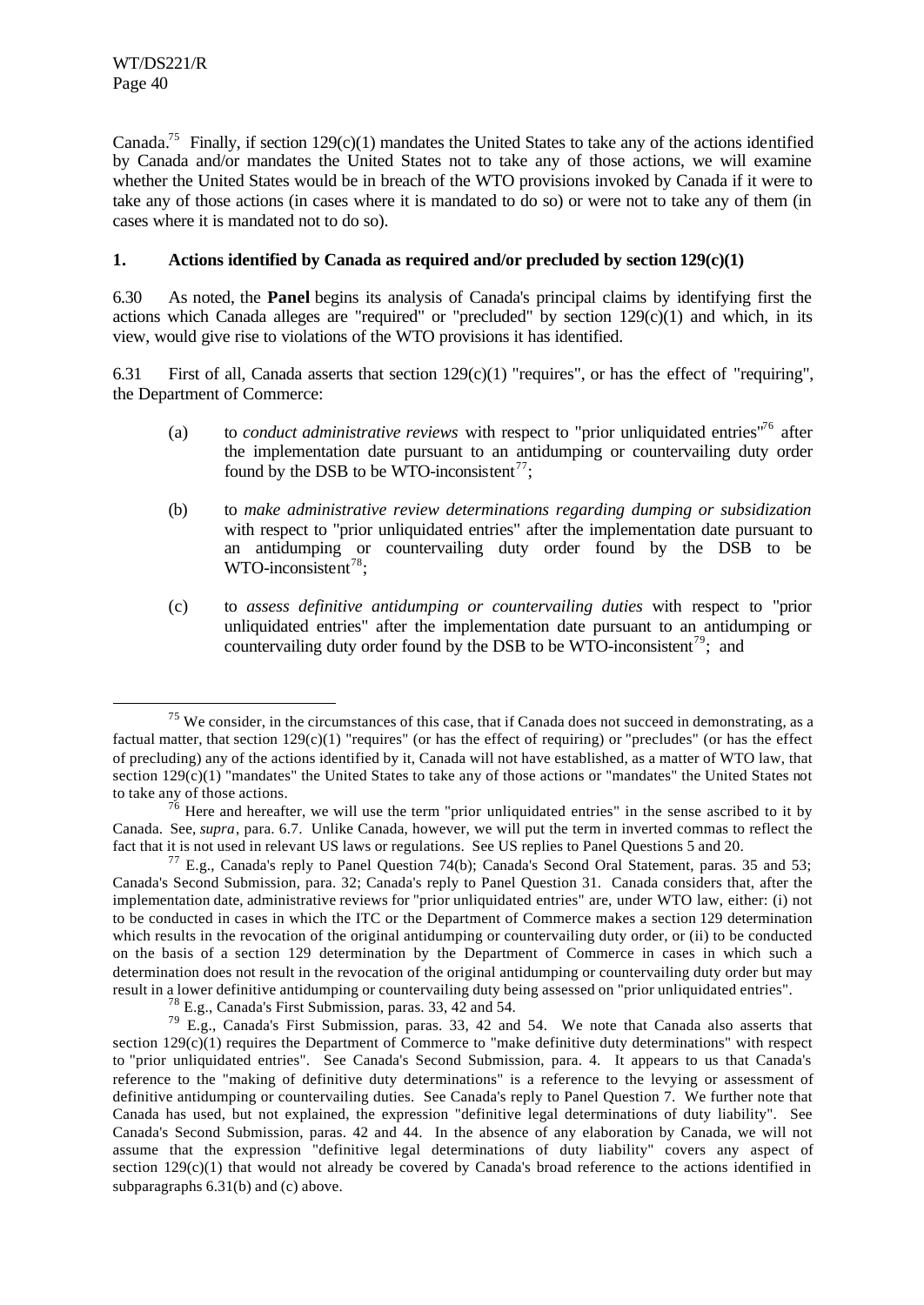(d) to *retain cash deposits* in respect of "prior unliquidated entries" after the implementation date at a level found by the DSB to be WTO-inconsistent.<sup>80</sup>

6.32 Canada alleges, furthermore, that section 129(c)(1), by "precluding" particular actions, infringes the WTO provisions identified by Canada. Specifically, Canada asserts that section  $129(c)(1)$  "precludes", or has the effect of "precluding", the Department of Commerce from:

- (a) *making administrative review determinations regarding dumping or subsidization* with respect to "prior unliquidated entries" after the implementation date in a manner that is consistent with an adverse DSB ruling $81$ ;
- (b) *assessing definitive antidumping or countervailing duties* with respect to "prior unliquidated entries" after the implementation date in a manner that is consistent with an adverse DSB ruling<sup>82</sup>; and
- (c) *refunding*, after the implementation date, *cash deposits* collected on "prior unliquidated entries" pursuant to an antidumping or countervailing duty order found by the DSB to be WTO-inconsistent.<sup>83</sup>

6.33 Having identified the actions which Canada alleges are either required or precluded by section  $129(c)(1)$ , we can now proceed to examine whether section  $129(c)(1)$  in fact requires (or has the effect of requiring) and/or precludes (or has the effect of precluding) any of those actions. $\delta$ 

#### **2. Meaning and scope of section 129(c)(1)**

l

6.34 In order to determine whether section 129(c)(1) requires (or has the effect of requiring) and/or precludes (or has the effect of precluding) any of the actions specified by Canada, the **Panel** must first make a detailed examination of the meaning and scope of section  $129(c)(1)$ .

<sup>80</sup> E.g., Canada's reply to Panel Question 74(a); Canada's Second Oral Statement, para. 35; Canada's Second Submission, para. 32. In Canada's view, the retention, after the implementation date, of cash deposits collected on "prior unliquidated entries" is not justified in whole or in part in cases in which: (i) the ITC or the Department of Commerce makes a section 129 determination which results in the revocation of the original antidumping or countervailing duty order, or (ii) the Department of Commerce makes a section 129 determination which may result in a lower definitive antidumping or countervailing duty being assessed on "prior unliquidated entries".

<sup>81</sup> E.g., Canada's Second Oral Statement, para. 34; Canada's First Oral Statement, paras. 20-21.

<sup>&</sup>lt;sup>82</sup> E.g., Canada's Second Oral Statement, paras. 34-35; Canada's Second Submission, paras. 8 and 14; Canada's First Oral Statement, paras. 20-21.

<sup>&</sup>lt;sup>83</sup> E.g., Canada's replies to Panel Questions 71 and 80. According to Canada, after the implementation date, cash deposits collected on "prior unliquidated entries" must be refunded in whole or in part in cases in which: (i) the ITC or the Department of Commerce makes a section 129 determination which results in the revocation of the original antidumping or countervailing duty order, or (ii) the Department of Commerce makes a section 129 determination which may result in a lower definitive antidumping or countervailing duty being assessed on "prior unliquidated entries".

 $84$  We note that the United States has argued, in response to a question from the Panel, that the issue of the conduct, after the implementation date, of administrative reviews concerning "prior unliquidated entries" and the issue of the retention, after the implementation date, of cash deposits collected on such entries are not within the Panel's terms of reference. In support of this view, the United States states that section  $129(c)(1)$  does not address either of these issues and that Canada's misunderstanding of what section 129(c)(1) allegedly requires cannot bring within the Panel's terms of reference measures which Canada did not identify in its panel request. See US reply to Panel Question 74. We do not consider that the issues in question are outside our terms of reference. Canada's assertions regarding the conduct of administrative reviews and the retention of cash deposits are clearly related to section  $129(c)(1)$ , i.e., the measure at issue in this case. In such circumstances, we do not think that the mere fact that Canada may be mistaken in its understanding of what action section 129(c)(1) requires bars us from addressing Canada's assertions.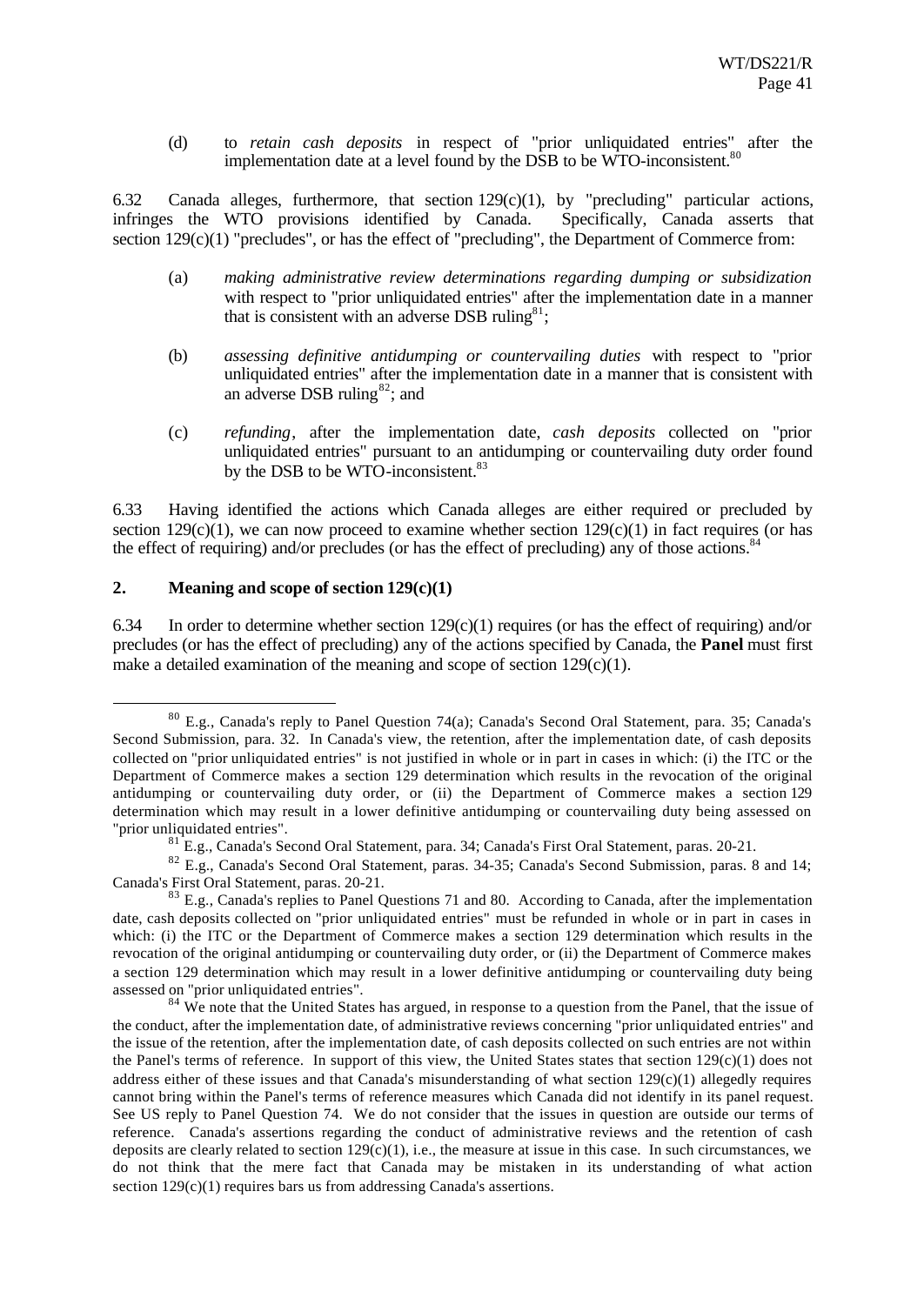(a) Examination of the URAA

6.35 Consistently with the parties' submissions, our examination of section  $129(c)(1)$  will address both the text of section  $129(c)(1)$  and relevant portions of the Statement of Administrative Action (the "SAA") accompanying the URAA. $85$ 

6.36 With respect to the relationship between section  $129(c)(1)$  and the SAA, we note Canada's statement that:

> The SAA sets forth the authoritative interpretation of the URAA and the US Administration's obligations in implementing the URAA, as agreed between the US Administration and the US Congress. Congress approved the SAA in section 101 of the URAA and provided, in section 102 of the URAA, that "[t]he statement of administrative action approved by the Congress under section 101(a) shall be regarded as an authoritative expression by the United States concerning the interpretation and application of the Uruguay Round Agreements and this Act in any judicial proceeding in which a question arises concerning such interpretation or application".<sup>86</sup>

6.37 The United States has raised no objections to Canada's statement on the relationship between the SAA and the URAA. $87$  We therefore adopt it for the purposes of our analysis in this case.<sup>88</sup>

6.38 Accordingly, in our examination of section  $129(c)(1)$ , we must be mindful of the legal status of the SAA in US law and take account of its content. This said, two caveats should be noted. *First*, it should be remembered that section  $129(c)(1)$  is to be interpreted in the light of the SAA, and not the other way round.<sup>89</sup> Second, it should be recalled that, even though the SAA is intended to shed light on the meaning of the various provisions of the URAA, the statements contained in the SAA may, themselves, be open to interpretation.

(b) Examination of section 129(c)(1) as interpreted by the SAA

6.39 Section 129(c)(1) reads:

l

(1) EFFECTS OF DETERMINATIONS.— Determinations concerning title VII of the Tariff Act of 1930 that are implemented under this section shall apply with respect to unliquidated entries of the subject merchandise (as defined in section 771 of that Act) that are entered, or withdrawn from warehouse, for consumption on or after—

> (A) in the case of a determination by the Commission under subsection (a)(4), the date on which the Trade Representative directs the administering authority

 $85$  We note that, in addition to being consistent with the parties' submissions, our approach to examining US statutory law is consistent with that of previous panels. See Panel Reports on *US – 1916 Act (EC)*, *supra*, para. 6.101; *US – 1916 Act (Japan)*, *supra*, para. 6.112; *US - Export Restraints*, *supra* , paras. 8.88 *et seq*.; *US - Section 301 Trade Act*, *supra*, paras. 7.31 and 7.98.

 $86$  Uruguay Round Agreements Act, Pub. L. No. 103-465, sections 101 and 102, 108 Stat. 4814-4819.

<sup>&</sup>lt;sup>87</sup> US reply to Panel Question 45.

<sup>88</sup> Canada's statement on the legal status of the SAA is consistent with the findings of the Panel in *US - Export Restraints*. See Panel Report, *US - Export Restraints, supra*, paras. 8.93-8.100.

<sup>89</sup> The Panel in *US - Export Restraints* found that the SAA has no operational life or status independently of the statute. See Panel Report, *US - Export Restraints, supra*, para. 8.99.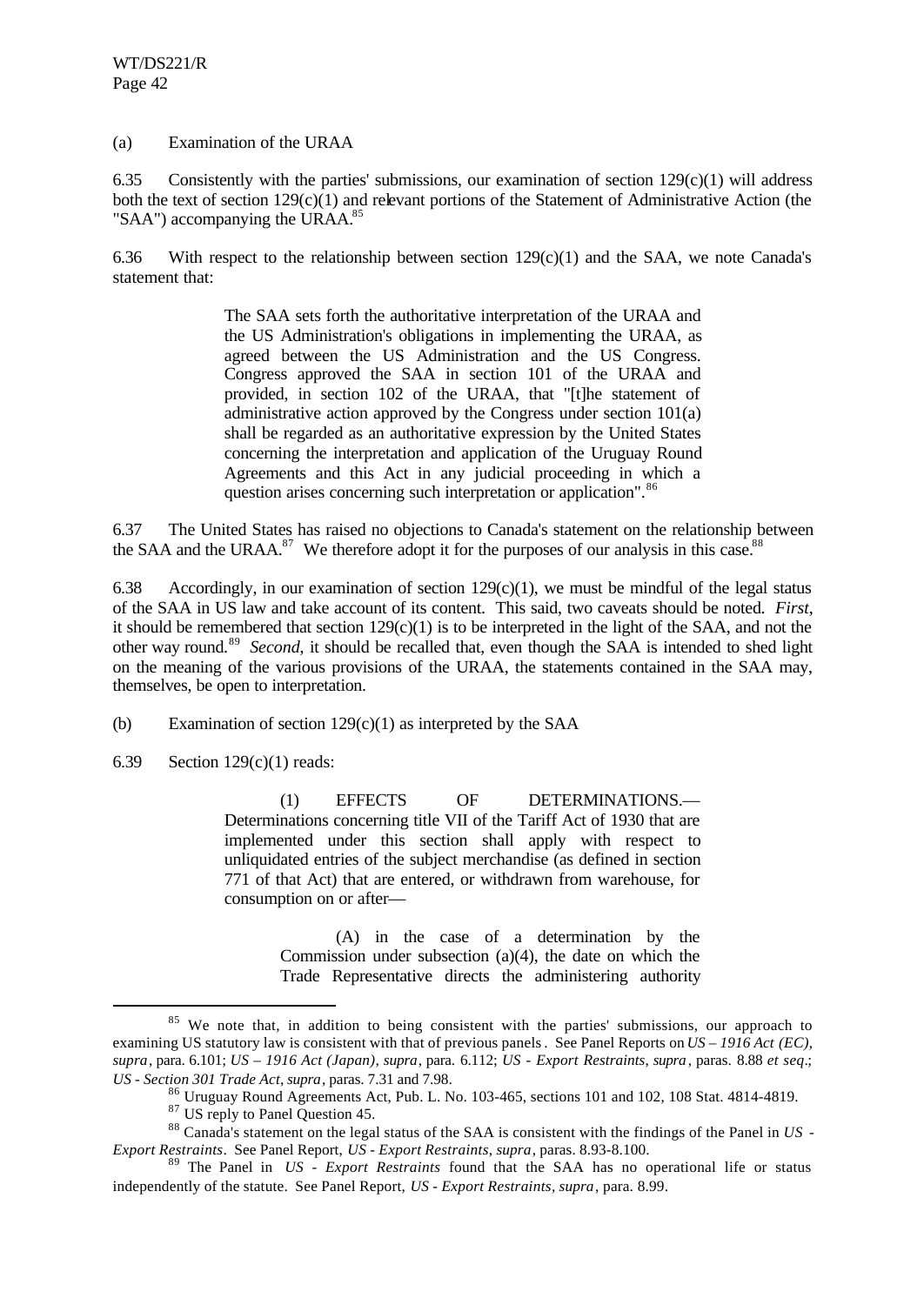under subsection (a)(6) to revoke an order pursuant to that determination, and

 (B) in the case of a determination by the administering authority under subsection (b)(2), the date on which the Trade Representative directs the administering authority under subsection (b)(4) to implement that determination.

6.40 The SAA, in the first paragraph of section B.1.c.(3), contains the following statement regarding section  $129(c)(1)$ :

> Consistent with the principle that GATT panel recommendations apply only prospectively, subsection  $129(c)(1)$ provides that where determinations by the ITC or Commerce are implemented under subsections (a) or (b), such determinations have prospective effect only. That is, they apply to unliquidated entries of merchandise entered, or withdrawn from warehouse, for consumption on or after the date on which the Trade Representative directs implementation. Thus, relief available under subsection  $129(c)(1)$  is distinguishable from relief available in an action brought before a court or a NAFTA binational panel, where, depending on the circumstances of the case, retroactive relief may be available. Under  $129(c)(1)$ , if implementation of a WTO report should result in the revocation of an antidumping or countervailing duty order, entries made prior to the date of Trade Representative's direction would remain subject to potential duty liability.<sup>90</sup>

#### *(i) Arguments of the parties*

l

6.41 **Canada** argues that, pursuant to section 129(c)(1), the Department of Commerce can only apply a new WTO-consistent determination made by the Department under section 129(b)(4) or the ITC under section  $129(a)(6)$  to imports that enter the United States after the Implementation date. Canada considers that the words of section  $129(c)(1)$  that limit application of a new, WTO-consistent determination to future entries, have the effect of precluding such application to "prior unliquidated entries". According to Canada, the use of the word "after" in section  $129(c)(1)$  excludes any interpretation that would allow the Department of Commerce to apply the new determination to "prior unliquidated entries". Thus, in Canada's view, section  $129(c)(1)$  directs itself to "prior unliquidated entries" by negative implication.

6.42 The **United States** points out that section 129(c)(1) does not contain any language addressing what Canada terms "prior unliquidated entries". The United States argues that section 129(c)(1) only addresses the treatment of entries that take place on or after the date of implementation, and even then, only addresses the application of the particular determination issued under section 129 to those entries. The United States states that the consequence of this is that the treatment of "prior unliquidated entries" would not be determined in a section 129 determination. Rather, the United States argues, the treatment of "prior unliquidated entries" would be determined in a separate proceeding.

 $90$  SAA, section B.1.c.(3), first paragraph, p. 1026.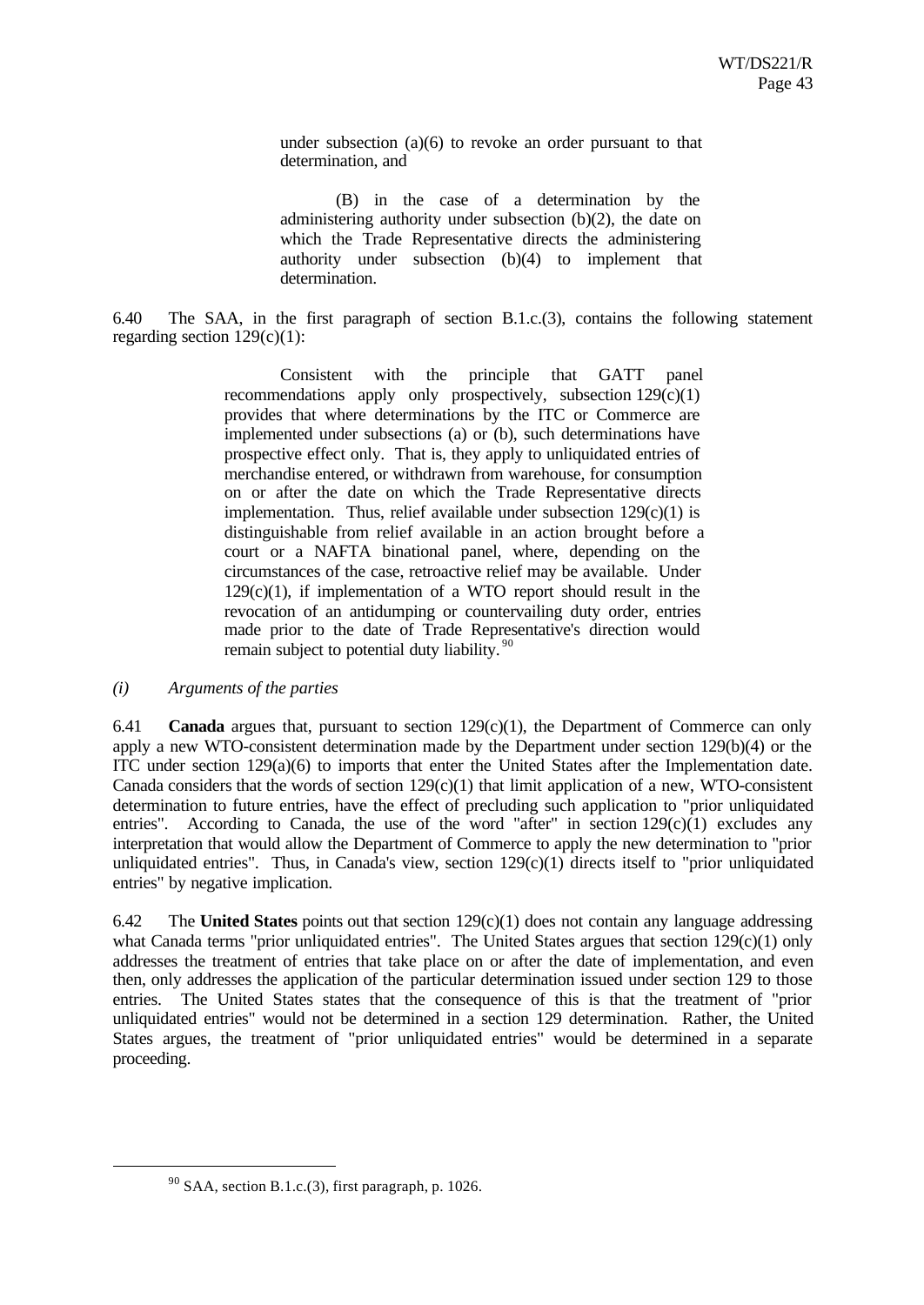l

## *(ii) Evaluation by the Panel*

6.43 The **Panel** recalls that section 129(c)(1) provides that "[d]eterminations concerning title VII of the Tariff Act of 1930" that are "implemented" under "this section" "shall apply with respect to unliquidated entries of the subject merchandise […] that are entered […] on or after" the date on which the USTR (i) directs revocation of an antidumping or countervailing duty order pursuant to such determinations or (ii) directs implementation of such determinations in cases where those determinations result in the setting of a new cash deposit rate.

6.44 We begin our examination of section  $129(c)(1)$  by considering the phrase "[d]eterminations concerning title VII of the Tariff Act of 1930 that are implemented under this section". First of all, like the parties, we understand the term "this section" as used in the aforementioned phrase to refer to section 129 as a whole. The context of section  $129(c)(1)$  supports this reading. As Canada points out, when a reference in section 129 is not to the section as a whole, but to a section within section 129, the terms "subsection" or "paragraph" are normally used. $91$ 

6.45 As concerns the term "[d]eterminations concerning title VII of the Tariff Act of 1930", we concur with the parties that it limits the scope of section  $129(c)(1)$  to determinations which are made under section 129 and pertain to dumping, subsidization and injury. As an initial matter, we note that title VII of the Tariff Act of 1930 contains the antidumping and countervailing duty provisions of US law. Further, it appears to us that the qualifying words "concerning title VII of the Tariff Act of 1930" are used in section  $129(c)(1)$  in order to make it clear that section  $129(c)(1)$  applies to antidumping and countervailing duty determinations, but not to safeguards determinations, which are contemplated in subsection 129(a). Since the issuance of antidumping and countervailing duty determinations is dealt with in subsections  $129(a)(4)$  and  $129(b)(2)$ , we consider that the term "[d]eterminations concerning title VII of the Tariff Act of 1930" as it appears in section  $129(c)(1)$ should be understood to refer to antidumping and countervailing duty determinations which have been made under those subsections.

6.46 Finally, with respect to the term "implemented", we agree with the parties that this term limits the application of section  $129(c)(1)$  to those determinations which are given legal effect. As the United States has explained, in instances where a new determination under section 129 would not change the antidumping or countervailing duty measure in place, it may not be necessary to give a new determination legal effect. Subsections 129(a)(6) and 129(b)(4) would appear to confirm that the USTR has the authority, but is not obligated to implement determinations made under section 129.  $\frac{92}{5}$ 

6.47 In the light of the above, we find that the phrase "?d?eterminations concerning title VII of the Tariff Act of 1930 that are implemented under this section" refers to antidumping and countervailing duty determinations made under subsections 129(a)(4) and 129(b)(2) (hereafter "section 129 determinations") and implemented under subsections 129(a)(6) and 129(b)(4). With this in mind, we now turn to examine the remainder of section  $129(c)(1)$ .

6.48 Pursuant to section  $129(c)(1)$ , a section 129 determination that is implemented "shall apply with respect to unliquidated entries of the subject merchandise ?...? that are entered ?...? on or after" the date on which the USTR directs revocation of an antidumping or countervailing duty order pursuant to the section 129 determination (as contemplated in section  $129(c)(1)(A)$ ) or directs implementation of the section 129 determination (as contemplated in section  $129(c)(1)(B)$ ). Thus, it

<sup>&</sup>lt;sup>91</sup> E.g., section 129(c)(1)(A) ("subsection") and section 129(a)(2) ("paragraph").

 $92$  We find confirmation for our reading of the term "implemented" in the first paragraph of section B.1.c.(2) of the SAA ("The Trade Representative may decline to request implementation of [a section 129] determination.") and section B.1.c.(5) of the SAA ("Section 129 determinations that are not implemented will not be subject to judicial or binational panel review […]"). See SAA, *supra*, pp. 1025 and 1026.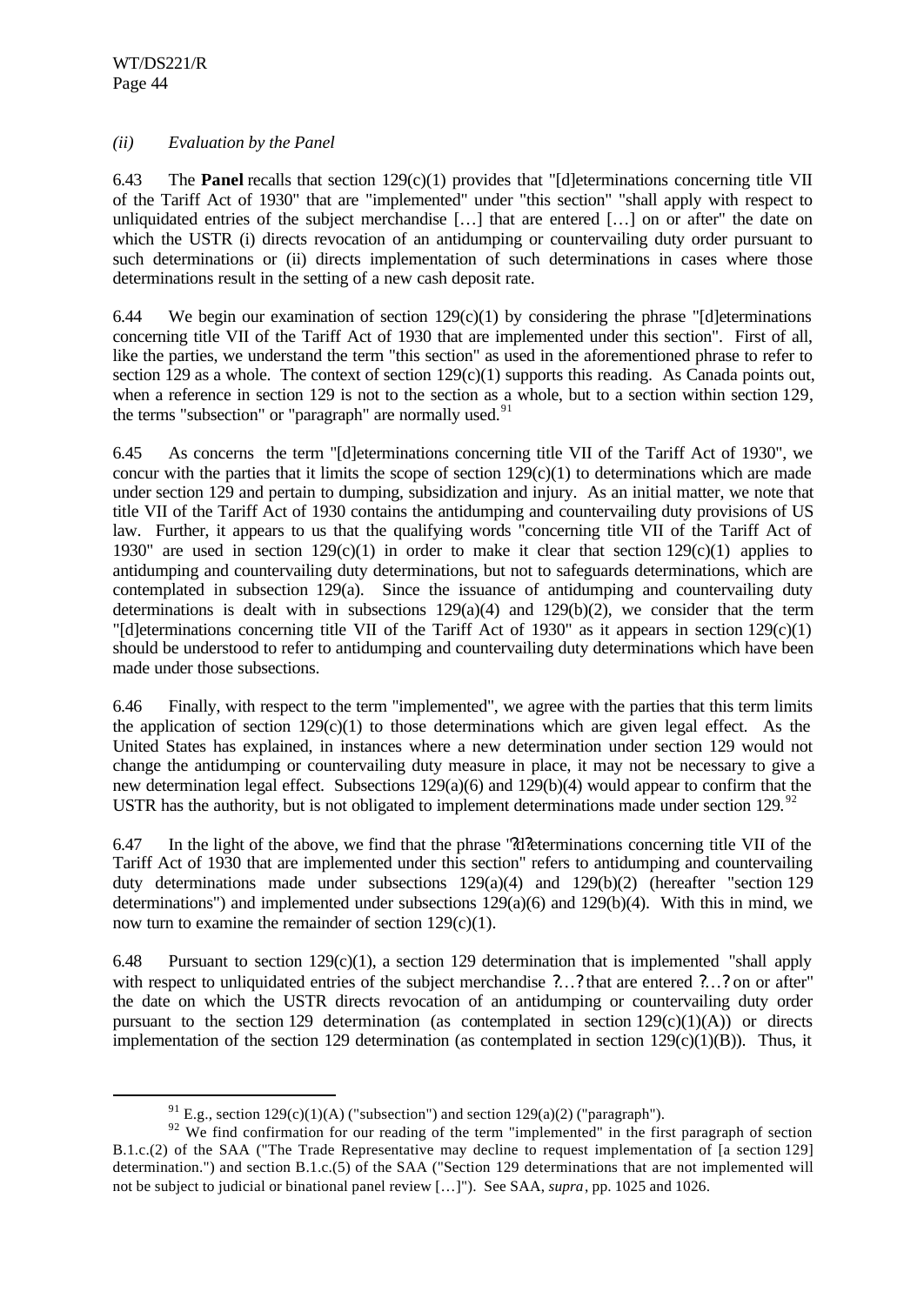is clear to us that whenever a section 129 determination is implemented, it applies to entries<sup>93</sup> that take place *on or after* the date of implementation.<sup>94</sup>

6.49 We further find, and the parties agree, that the language of section  $129(c)(1)$  -- "shall apply to ?…? entries ?…? that are entered ?…? *on or after* ?the date of implementation?" (emphasis added) - necessarily implies that a section 129 determination that is implemented does not apply to entries that took place *before* the date of implementation, i.e., to what Canada terms "prior unliquidated entries".<sup>95</sup>

6.50 Our reading of the text of section  $129(c)(1)$  is not contradicted by either the context or purpose of section 129(c)(1). As regards the context of section 129(c)(1), we are not aware of anything in the provisions of section 129 as a whole, the URAA or title VII of the Tariff Act of 1930 which would support a different reading of the terms of section  $129(c)(1)$ .<sup>96</sup>

6.51 Regarding the purpose of section  $129(c)(1)$ , the United States submits, and Canada does not dispute, that section  $129(c)(1)$  has the "purpose of providing the effective date for new, WTOconsistent ?Department of? Commerce or ITC determinations that USTR directs ?the Department of? Commerce to implement". <sup>97</sup> We agree and note that, on our reading, section 129(c)(1) fully effects that purpose.<sup>98</sup>

6.52 As for the purpose of section 129 as a whole, we share the US view that section 129 as a whole is intended "to provide a basis in domestic law for ?the Department of? Commerce and the International Trade Commission to reconsider and revise final determinations so as to be consistent

<sup>97</sup> US reply to Panel Question 7.

l

<sup>98</sup> We find support for the United States' view in the title of section  $129(c)(1)$  ("Effects of Determinations") as well as the second paragraph of section B.1.c.(3) of the SAA, which talks about the "effective date of an implemented [section 129] determination". See SAA, *supra*, p. 1025.

 $93$  Here and hereafter, we employ the term "entries" as a shorthand expression for "entries of the subject" merchandise", as stated in section  $129(c)(1)$ . In other words, the term "entries", as used in our findings, refers to entries which are subject to a particular antidumping or countervailing duty order. We understand the term "entries" as it appears in Canada's term "prior unliquidated entries" in the same sense.

<sup>&</sup>lt;sup>94</sup> Under the terms of section 129(c)(1), a section 129 determination that is implemented also applies to entries that are "withdrawn from warehouse" for consumption on or after the date on which the USTR directs implementation of that determination. The parties' submissions did not specifically address this aspect of section 129(c)(1). See Canada's First Submission, paras. 5 and 26; US First Submission, para. 14. Consistently with the parties' submissions, in our examination of section  $129(c)(1)$  we will make no further mention of the fact that section 129(c)(1) covers entries that are withdrawn from warehouse on or after the implementation date.

<sup>&</sup>lt;sup>95</sup> This is consistent with the first paragraph of section B.1.c.(3) of the SAA ("?Section 129 determinations? have prospective effect only. That is, they apply to unliquidated entries of merchandise entered ?…? for consumption on or after the date on which the Trade Representative directs implementation."). See SAA, *supra*, p. 1026.

<sup>&</sup>lt;sup>96</sup> Canada has contrasted section 129(c)(1) with section 516a of the Tariff Act of 1930. According to Canada, section 516a provides that in instances where a final decision by a US court or NAFTA Chapter Nineteen Binational Panel overturns a decision of the Department of Commerce or ITC in whole or in part, "prior unliquidated entries" are liquidated in accordance with the court or panel decision. See Canada's reply to Panel Question 3; 19 U.S.C. § 1516a(c)(1) of the Tariff Act of 1930. We see no need to examine section 516a further, as Canada does not argue that, in view of section 516a, section  $129(c)(1)$  should be read in such a way that section 129 determinations would apply also to "prior unliquidated entries". Indeed, the first paragraph of section B.1.c.(3) of the SAA confirms that section  $129(c)(1)$  is intended to provide for a different result from the one envisaged in cases of judicial review by US courts or NAFTA panels ("[Section 129] determinations have prospective effect only. […] Thus, relief available under subsection 129(c)(1) is distinguishable from relief available in an action brought before a court or a NAFTA binational panel, where, depending on the circumstances of the case, retroactive relief may be available."). See SAA, *supra*, p. 1026.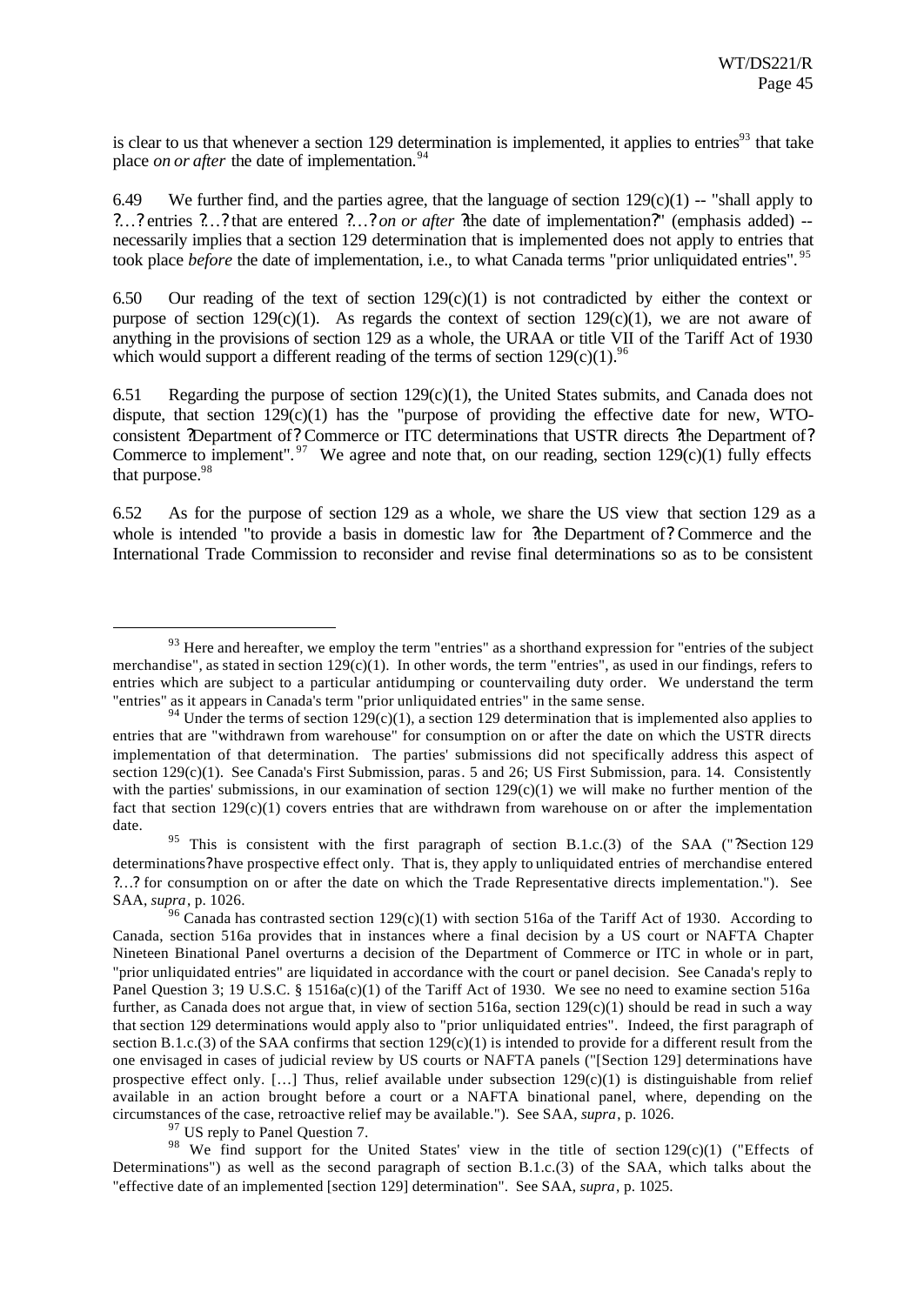l

with adverse WTO reports and for USTR to direct implementation of those determinations".<sup>99</sup> It should be recalled, in this regard, that, in the view of the United States, there is no obligation under WTO law to implement adverse DSB rulings with respect to "prior unliquidated entries".<sup>100</sup> Section  $129(c)(1)$ , as we understand it, is consistent with this view, inasmuch as it does not provide for the application of section 129 determinations to "prior unliquidated entries". In that sense, we think that our reading of section  $129(c)(1)$  is not contradicted by the purpose of section 129 as a whole.

6.53 Based on the foregoing considerations, we conclude that only determinations made and implemented under section 129 are within the scope of section  $129(c)(1)$  and that such determinations are not applicable to "prior unliquidated entries".

## **3. Whether section 129(c)(1) requires and/or precludes any of the actions identified by Canada**

6.54 The **Panel** will now proceed to assess whether section  $129(c)(1)$ , as understood by the Panel, supports Canada's assertions that, with respect to "prior unliquidated entries", section  $129(c)(1)$ "requires" the United States to take the actions listed in para. 6.31 and that it "precludes" the United States from taking the actions listed in para. 6.32.

6.55 We recall, in this regard, that section  $129(c)(1)$ , on its face, does not address entries that took place *before* the implementation date, i.e., "prior unliquidated entries". Section 129(c)(1) only speaks to entries that take place *on or after* the implementation date. It is clear to us, therefore, that section  $129(c)(1)$  does not, by its express terms, require or preclude any particular action with respect to "prior unliquidated entries". We consider that the above-quoted paragraph of the SAA -- i.e., the first paragraph of section B.1.c.(3) -- supports our view.<sup>101</sup>

6.56 Therefore, we conclude that Canada has not succeeded in establishing that, with respect to "prior unliquidated entries", the express terms of section 129(c)(1), read in the light of the SAA,

<sup>&</sup>lt;sup>99</sup> US reply to Panel Question 4. We note that Canada has stated along very similar lines that " ?s?ection 129 provides for the issuance of a new antidumping or countervailing duty determination by the Department of Commerce or a new injury determination by the ITC to ensure that the new determination is 'not inconsistent with' the United States' obligations under the AD Agreement or the SCM Agreement". See Canada's First Submission, para. 4. We further note that these statements are supported by the provisions of subsections (a)(1),  $(a)(4)$ ,  $(a)(6)$ ,  $(b)(1)$ ,  $(b)(2)$  and  $(b)(4)$  of section 129. Finally, we note that the first paragraph of section B.1.c. of the SAA confirms our understanding of the purpose of section 129 ("Section 129 […] establishes a procedure by which the Administration may obtain advice it requires to determine its response to an adverse WTO panel or Appellate Body report concerning U.S. obligations under the Agreement on Safeguards, Antidumping, or Subsidies and Countervailing Measures. Section 129 also establishes a mechanism that permits the agencies concerned […] to issue a second determination, where such action is appropriate, to respond to the recommendations in a WTO panel or Appellate Body report."). See SAA, *supra*, p. 1022.

 $100$  We have no reason to doubt that the United States adhered to the same interpretation of WTO law when section 129 was enacted. The first paragraph of section B.1.c.(3) of the SAA in fact confirms that the United States did not consider that it was obligated to implement with respect to "prior unliquidated entries" ("Consistent with the principle that GATT panel recommendations apply only prospectively, subsection  $129(c)(1)$  provides that where determinations by the ITC or Commerce are implemented under subsections (a) or (b), such determinations have prospective effect only. That is, they apply to unliquidated merchandise entered […] for consumption on or after the date on which the [USTR] directs implementation [of a section 129 determination]."). See SAA, *supra*, p. 1025.

<sup>&</sup>lt;sup>101</sup> The SAA paragraph in question is reproduced at para. 6.40 above. Since we will provide a detailed analysis of the first paragraph of section B.1.c.(3) of the SAA in Subsection C.4.(b) below, we do not offer any discussion of the relevant SAA paragraph at this point. We further note that the evidence before us relating to the application of section  $129(c)(1)$  to date does not support Canada's view that section  $129(c)(1)$  requires and/or precludes any of the actions which it has identified. See, *infra*, Subsection C.4.(c).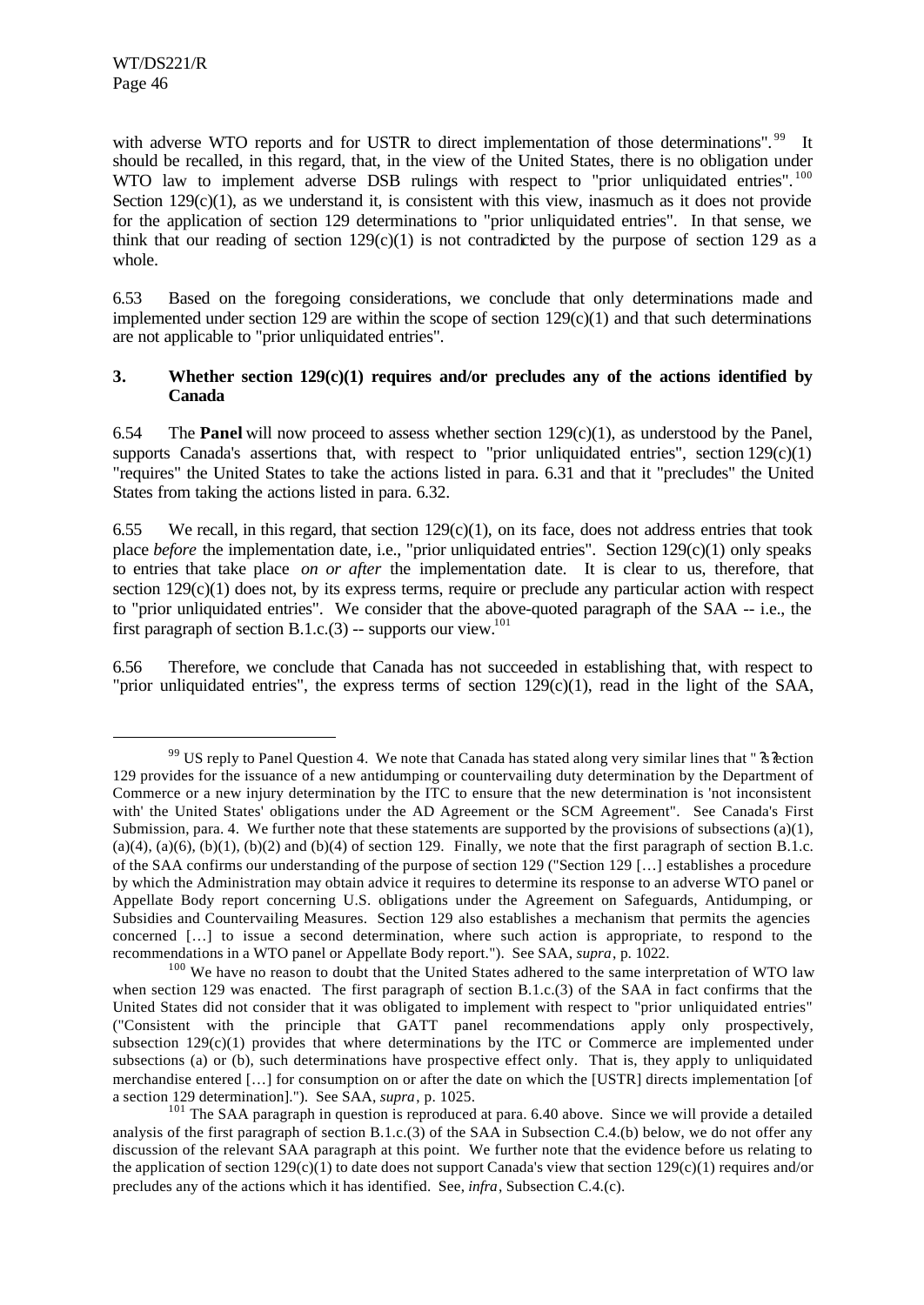require the Department of Commerce to take any of the actions listed in para. 6.31 above or preclude the Department of Commerce from taking any of the actions listed in para. 6.32 above.

## **4. Whether section 129(c)(1) has the effect of requiring and/or precluding any of the actions identified by Canada**

6.57 The **Panel** next turns to consider Canada's additional assertions that section 129(c)(1) has the *effect* of requiring the Department of Commerce to take specified actions with respect to "prior unliquidated entries" and that section 129(c)(1) has the *effect* of precluding the Department of Commerce from taking specified actions with respect to such entries.<sup>10</sup>

6.58 We will first examine the arguments of the parties relating to section 129(c)(1) as enacted. After that, we will consider the parties' arguments concerning relevant portions of the SAA. We wish to be clear that we assess these arguments separately for convenience of analysis only. As we have noted, section  $129(c)(1)$  must be read together with the SAA.<sup>103</sup> Accordingly, we will not reach any conclusions regarding Canada's assertions that section  $129(c)(1)$  has the effect of requiring and precluding certain actions until after we have taken into account relevant parts of the SAA. Our conclusions regarding the assertions in question will, as a result, be based on section  $129(c)(1)$  as interpreted by the SAA, rather than on section 129(c)(1) read in isolation. Moreover, before reaching any conclusions regarding Canada's assertions, we will also address the application of section  $129(c)(1)$  to date.

## (a) Section  $129(c)(1)$  as enacted

6.59 As noted above, under this subheading, the **Panel** will describe and analyse the arguments of the parties which relate to section  $129(c)(1)$  as enacted. For the reasons set forth in the previous paragraph, our findings under this subheading will be provisional.

#### *(i) Arguments of the parties*

6.60 **Canada** considers that the effect of section 129(c)(1) is broader than just the immediate determinations made under section 129. Canada submits that a US court would find that the language of section  $129(c)(1)$  has the effect of precluding the Department of Commerce from applying a new, WTO-consistent determination to "prior unliquidated entries" because otherwise the express limitation to future entries contained in section 129(c)(1) would be meaningless. Canada argues that the wording in section 129(c)(1) would be materially undermined if section 129(c)(1) were interpreted to allow the Department of Commerce to take action to comply with an adverse DSB ruling with respect to "prior unliquidated entries".

6.61 The **United States** argues that section 129(c)(1) does not address what actions the Department of Commerce may or may not take in a *separate* determination in a *separate* "segment" of the same proceeding (e.g., any separate administrative review of the same antidumping or countervailing duty order).<sup>104</sup> According to the United States, a determination made in a distinct segment of the same proceeding would not, therefore, be subject to section  $129(c)(1)$ .

<sup>102</sup> For a description of the actions specified by Canada see, *supra*, paras. 6.31 and 6.32.

<sup>103</sup> See, *supra*, para. 6.38.

<sup>&</sup>lt;sup>104</sup> The United States notes that section 351.102 of the regulations of the Department of Commerce defines a "segment" of a proceeding as follows:

<sup>(1)</sup> *In general.* An antidumping or countervailing duty proceeding consists of one or more segments. "Segment of a proceeding" or "segment of the proceeding" refers to a portion of the proceeding that is reviewable under section 516A of the Act.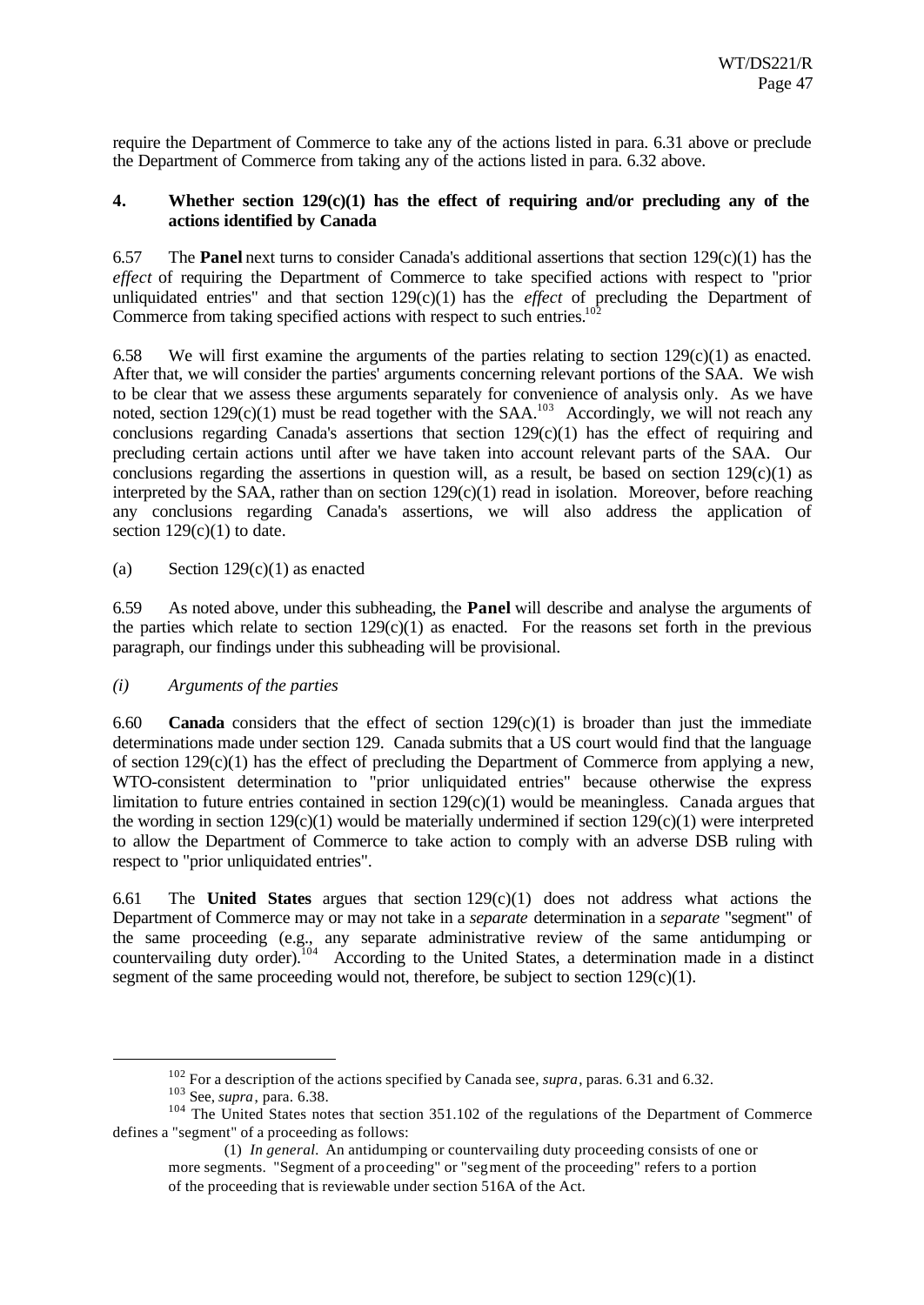l

6.62 This can be illustrated, in the view of the United States, by considering two scenarios identified by Canada in the course of the proceedings. Under the *first scenario* (which concerns what Canada terms "*methodology cases*"), the challenged determination is a final dumping determination in an investigation. The United States notes that if the challenge were successful, the Department of Commerce may be able to implement the adverse DSB ruling by making changes in its methodologies and issue a new, WTO-consistent determination under section 129. That determination would be applied to all entries that took place on or after the implementation date. The United States further notes that, if a company subsequently requested an administrative review of "prior unliquidated entries", the Department of Commerce would conduct the administrative review of those entries and issue a determination in that segment of the proceeding. According to the United States, because the administrative review determination would not be the determination implemented under section 129, nothing in section  $129(c)(1)$  would preclude Commerce from applying a WTO-consistent methodology developed in the section 129 determination in that administrative review (i.e., in another segment of the same proceeding).  $^{105}$ 

6.63 The *second scenario* addressed by the United States involves what Canada describes as a "*revocation case*", i.e., a situation where a WTO challenge results in the revocation of an antidumping or countervailing duty order because the new, WTO-consistent determination issued under section 129 results in a finding of no injury, no dumping or no subsidization. The United States notes that, under the terms of section  $129(c)(1)$ , the revocation would apply to all entries taking place on or after the date of implementation. With respect to the treatment of "prior unliquidated entries" in such a situation, the United States notes that it is not clear which of a number of options the Department of Commerce would pursue, as the Department has not faced such a situation to date. The United States submits, however, that section  $129(c)(1)$  would not mandate any particular treatment of "prior unliquidated entries" in such situations. The United States points out, in particular, that section  $129(c)(1)$  does not require the United States to apply duties to those entries, does not limit the discretion of the Department of Commerce in deciding how to interpret and apply the antidumping and countervailing duty laws in separate segments of the proceedings with respect to those entries, does not limit judicial review of the results of those separate proceedings, and does not limit the obligation of the Department of Commerce to implement the results of any such judicial proceedings.

6.64 **Canada** submits that the US assertion that, in *methodology cases*, the Department of Commerce could "circumvent" the limitation in section  $129(c)(1)$  with respect to "prior unliquidated" entries" in cases where implementation of a DSB ruling requires the Department of Commerce to change its interpretation of the law or its methodology is untested in the administrative practice of the Department of Commerce or in US courts. Canada further argues that the US assertion goes against US principles of statutory construction. Canada notes, in this respect, that the US assertion implies that section  $129(c)(1)$  would have no effect other than to prevent the refund of unjustifiable cash deposits on "prior unliquidated entries" while leaving the Department of Commerce free to make definitive duty determinations for such entries in administrative reviews in a WTO-consistent manner. Canada considers it unlikely that the US Congress would have created the limitation in section  $129(c)(1)$  merely to permit temporary retention of excessive cash deposits that would be

<sup>(2)</sup> *Examples*. An antidumping or countervailing duty investigation or a review of an order or suspended investigation, or a scope inquiry under § 351.225, each would constitute a segment of a proceeding. (19 C.F.R. 351.102 (2000))

<sup>&</sup>lt;sup>105</sup> The United States points out, in this regard, that, in the administrative review pursuant to section 751 of the Tariff Act of 1930, the Department of Commerce would have the legal authority to alter its statutory interpretation or methodology from one announced prior to the implementation of the DSB ruling, provided that it gives a reasonable explanation for doing so. In support of this contention, the United States refers to *INS v. Yang*, 519 U.S. 26, 32 (1996); *Atchison, Topeka & Santa Fe Ry v. Wichita Board of Trade*, 412 U.S. 800, 808 (1973); *British Steel, PLC v. United States*, 127 F.3d 1471, 1475 (Fed. Cir. 1997). According to the United States, the so-called *Charming Betsy* doctrine could be relied on by the Department of Commerce as a reasonable explanation for its change in interpretation or methodology in the administrative review determination.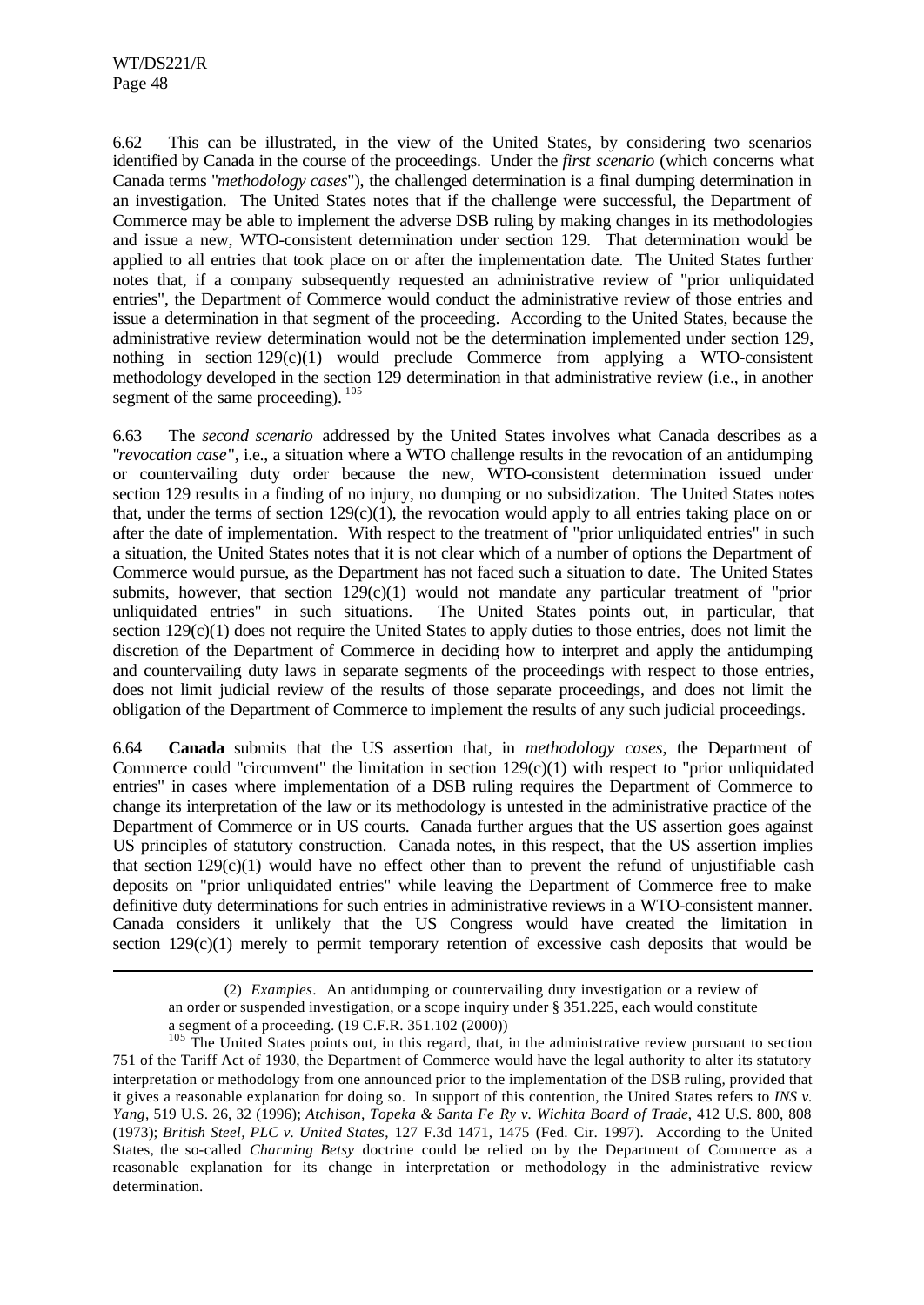returned at the end of the administrative reviews. Canada points out, in this regard, that US jurisprudence establishes that a court "cannot presume that Congress intended [one result] with one hand, while reducing it to a veritable nullity with the other".<sup>106</sup>

6.65 Regarding *revocation cases*, Canada argues that, at least with respect to cases in which an antidumping or countervailing duty order was revoked as a result of a new no-injury determination by the ITC, the Department of Commerce, because of section  $129(c)(1)$ , would have to retain cash deposits on "prior unliquidated entries", conduct an administrative review and levy definitive duties with regard to such entries. In Canada's view, the Department of Commerce would have no legal authority or administrative discretion to decline to assess definitive duties on such entries, as it could not disregard the original injury finding, which would remain in effect as a matter of US law with respect to "prior unliquidated entries" notwithstanding the new no-injury determination by the ITC.<sup>107</sup> For Canada it is clear that it is because of section  $129(c)(1)$  that the Department of Commerce would retain cash deposits, conduct administrative reviews and assess definitive duties in such situations. Canada submits, in this respect, that if there were no section  $129(c)(1)$ , then a negative injury finding by the ITC and the revocation of an antidumping or countervailing duty order under section 129 would apply to all unliquidated entries, including "prior unliquidated entries". Canada notes that, in such circumstances, cash deposits would be returned to importers, and the Department of Commerce would neither conduct an administrative review nor assess definitive duties.

#### *(ii) Evaluation by the Panel*

6.66 Since the parties have discussed the issue of whether section  $129(c)(1)$  has the effect of requiring and/or precluding certain actions with respect to "prior unliquidated entries" on the basis of two scenarios identified by Canada, the **Panel**, too, will conduct its analysis on that basis. For ease of reference, we will adopt Canada's terminology and refer to those scenarios as the "methodology cases" and the "revocation cases", respectively.<sup>1</sup>

#### Methodology cases

l

6.67 We first consider the operation of section  $129(c)(1)$  in methodology cases. Methodology cases are cases in which the section 129 determination does not result in the revocation of the original antidumping or countervailing duty order, but instead results in a new margin of dumping or a new countervailable subsidy rate. Such an outcome may be due, for instance, to the application of a new, WTO-consistent methodology or a new, WTO-consistent interpretation of US antidumping or countervailing duty laws.<sup>109</sup> If the USTR directs implementation of a section 129 determination of the aforementioned type, that determination would be applied, pursuant to section  $129(c)(1)$ , to all entries

<sup>&</sup>lt;sup>106</sup> Canada's quotation is taken from *Katie John v. United States*, 247 F.3d 1032, 1038 (9<sup>th</sup> Cir. 2001) citing *Johnson* v. *United States R.R. Retirement Board*, 969 F.2d 1082, 1089 (D.C. Cir. 1992), which found that it was "unreasonable to conclude that Congress meant to create an entitlement with one hand and snatch it away with the other". Canada further references *American Tobacco Co.* v. *Patterson*, 456 U.S. 63, 71 (April 5, 1982) which stated that "[s]tatutes should be interpreted to avoid untenable distinctions and unreasonable results whenever possible".

<sup>107</sup> Canada notes that it could be different only where a decision by a US court resulted in the revocation of the original antidumping or countervailing duty order for reasons of US law.

<sup>&</sup>lt;sup>108</sup> Canada's Second Oral Statement, para. 19; Canada's reply to Panel Question 81(a).

<sup>&</sup>lt;sup>109</sup> In their argumentation, the parties have primarily discussed cases in which a section 129 determination is based on a new methodology rather than on a revised statutory interpretation. Accordingly, our analysis similarly focuses on methodology cases.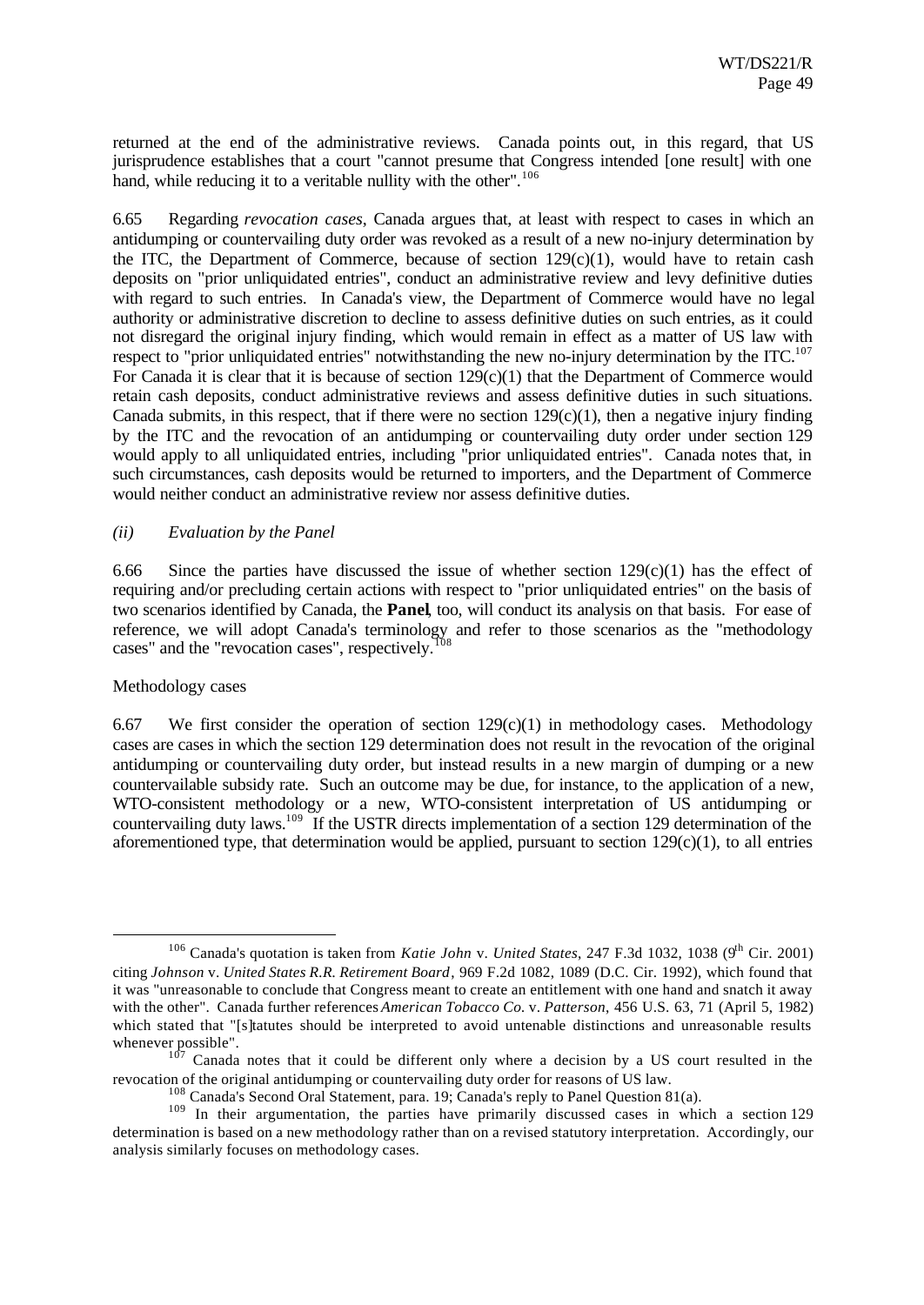that take place on or after the implementation date.<sup>110</sup> As a practical matter, the section 129 determination would be applied by setting a new cash deposit rate for such entries.<sup>111</sup>

6.68 Turning now to Canada's assertions regarding the "effect" of section 129(c)(1) *vis-à-vis* "prior unliquidated entries", we begin our analysis by considering what would be the impact on "prior unliquidated entries" of a section 129 determination which establishes a new dumping margin or a new countervailable subsidy rate. As we understand it, since a section 129 determination of this type would not be applicable to "prior unliquidated entries", that determination, as such, would not have an impact on such entries. In other words, we think it can be inferred from the fact that a section 129 determination which establishes a new dumping margin or a new countervailable subsidy rate is inapplicable to "prior unliquidated entries" that the Department of Commerce would *not* be required, because of section 129(c)(1), to refund excessive cash deposits previously collected on "prior unliquidated entries" or to make determinations regarding dumping or subsidization and assess definitive antidumping or countervailing duties with respect to such entries on the basis of the new, WTO-consistent methodology.

6.69 Conversely, we think it can *not* be inferred from the mere fact that a section 129 determination which establishes a new dumping margin or a new countervailable subsidy rate is inapplicable to "prior unliquidated entries" that the Department of Commerce would be required to retain excessive cash deposits collected on such entries or would be precluded from refunding such cash deposits. Nor does it follow from the fact that a section 129 determination does not apply to "prior unliquidated entries" that the Department of Commerce would be required to make administrative review determinations regarding dumping or subsidization and assess definitive antidumping or countervailing duties with respect to "prior unliquidated entries" on the basis of the previous, WTO-inconsistent methodology, or would be precluded from making such determinations and assessing definitive duties with respect to such entries on the basis of the new, WTO-consistent methodology. <sup>112</sup>

6.70 Canada nevertheless seeks to convince us that section  $129(c)(1)$ , by itself, has the effect, in methodology cases, of requiring or precluding the above-mentioned actions with respect to "prior unliquidated entries". Canada's arguments in support of its position on this point are explained most clearly in response to an assertion made by the United States. Accordingly, our analysis of Canada's arguments will focus on the evidence and arguments presented by Canada in response to the US assertion.<sup>113</sup> The assertion in question is to the effect that, notwithstanding section 129(c)(1), the Department of Commerce would have the legal authority, in methodology cases, to make determinations regarding dumping or subsidization and assess definitive antidumping or

<sup>&</sup>lt;sup>110</sup> We recall that we have found at para. 6.53, *supra*, that, pursuant to section 129(c)(1), section 129 determinations do not apply to "prior unliquidated entries".

<sup>&</sup>lt;sup>111</sup> US Second Submission, para. 17.

<sup>&</sup>lt;sup>112</sup> It might of course be the case that, because section  $129(c)(1)$  limits the application of section 129 determinations to entries that take place on or after the implementation date, "prior unliquidated entries" would remain subject to other provisions of US antidumping or countervailing duty laws which might, for instance, *require* the Department of Commerce to assess definitive antidumping or countervailing duties with respect to "prior unliquidated entries" on the basis of the old, WTO-inconsistent methodology or might *preclude* the Department of Commerce from assessing such duties with respect to such entries on the basis of the new, WTOconsistent methodology. However, in such instances, it would not be because of section  $129(c)(1)$  that the Department of Commerce would be required to take, or be precluded from taking, such action with respect to "prior unliquidated entries", but because of those other provisions of US law. Since the only measure before us is section 129(c)(1), we are not called on to make findings regarding whether any other provisions of US law would require the United States to take any of the actions which Canada has identified and considers contrary to WOWD  $\frac{W}{113}$ 

<sup>113</sup> This should not be construed to mean that the Panel has not carefully considered all arguments presented by Canada in the course of these proceedings.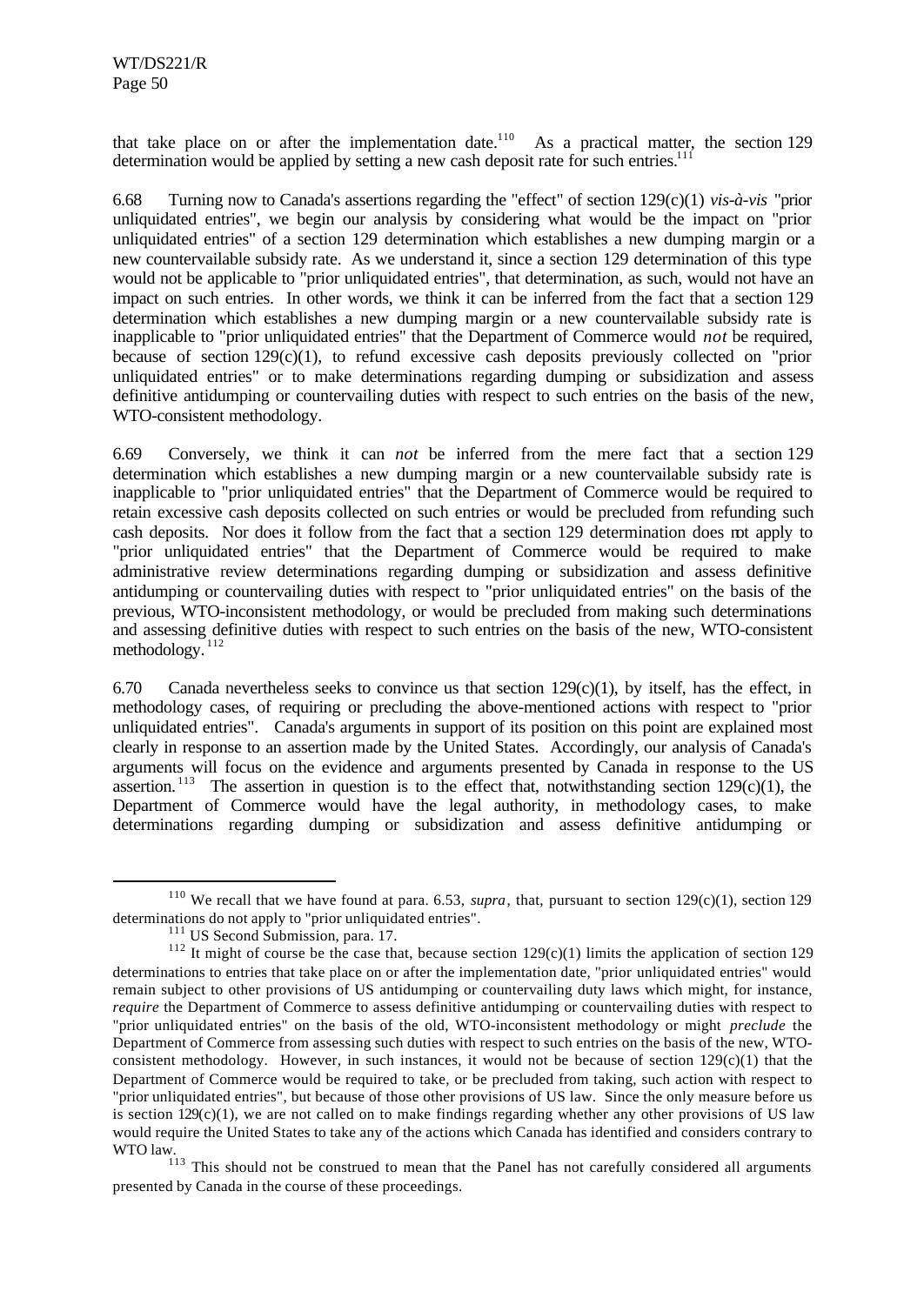countervailing duties with respect to "prior unliquidated entries" in an administrative review on the basis of a new, WTO-consistent methodology developed in a section 129 determination.<sup>114</sup>

6.71 Canada argues, first of all, that if the Department of Commerce were to make definitive duty determinations with respect to "prior unliquidated entries" in an administrative review on the basis of a new, WTO-consistent methodology, it would "circumvent" the limitation in section  $129(c)(1)$  or "materially undermine" the effect of the wording in section  $129(c)(1)$ . We are not persuaded by this argument. As we have stated above, by its terms, section  $129(c)(1)$  only addresses the application of section 129 determinations. Section 129(c)(1) does not speak to the application to "prior unliquidated entries" of *separate determinations* made in *separate segments* of the same proceeding<sup>115</sup> and *under separate provisions* of US antidumping or countervailing duty laws, such as administrative review determinations. Accordingly, we see no basis for concluding that the language used in section  $129(c)(1)$ , by itself, has the effect of precluding the Department of Commerce from making definitive duty determinations in an administrative review with respect to "prior unliquidated entries" on the basis of a methodology developed in a section 129 determination.

6.72 What is more, we find convincing the argument of the United States that a distinction is to be drawn between the section 129 determination, which, e.g., establishes a particular dumping margin or countervailable subsidy rate, and the methodologies developed and applied in a section 129 determination.<sup>116</sup> As we understand the terms of section 129(c)(1), they limit the application of section 129 determinations to entries that take place on or after the implementation date. We see nothing in section  $129(c)(1)$  which would similarly limit the use of methodologies developed and applied in a section 129 determination to such entries. Thus, section  $129(c)(1)$  does not have the effect of precluding the application of methodologies developed in a section 129 determination in administrative reviews of "prior unliquidated entries".

6.73 Finally, we note that, in the hypothetical circumstances under consideration, what the Department of Commerce would be applying in an administrative review of "prior unliquidated entries" is a methodology developed in a section 129 determination, and not the section 129 determination *itself*. As a consequence, we are not convinced that, in such a situation, the Department of Commerce would be considered by a US court to be applying a section 129 determination to "prior unliquidated entries" in circumvention of the provisions of section 129(c)(1). Nor do we think that the Department of Commerce could be said to be applying a section 129 determination *in effect*. As the United States has pointed out, the Department of Commerce would be applying the section 129 methodology to the facts established in the administrative review proceedings. It would not be applying the section 129 methodology to the facts developed in the original segment of the proceedings which was challenged at the  $WTO$ .<sup>117</sup> We are not persuaded, therefore, that section  $129(c)(1)$  has the effect of precluding the Department of Commerce from utilizing a methodology adopted in a section 129 determination in a separate segment of the proceeding, i.e., in an administrative review concerning "prior unliquidated entries".

6.74 Canada further argues that section 129(c)(1) has the effect of precluding the Department of Commerce from making definitive duty determinations with respect to "prior unliquidated entries" in an administrative review on the basis of a WTO-consistent methodology, because, under US principles of statutory construction, it must not be presumed that the US Congress intended for the

<sup>&</sup>lt;sup>114</sup> Consistently with our terms of reference, we refrain from making findings regarding whether the United States is correct in asserting that the Department of Commerce would, as a matter of US law, have the legal authority to make administrative review determinations with respect to "prior unliquidated entries" on the basis of a new, WTO-consistent methodology.

<sup>115</sup> For an explanation of the concept of "segment", see, *supra*, footnote 104.

<sup>&</sup>lt;sup>116</sup> US reply to Panel Question 92(b).

 $117$  US reply to Panel Question 92(c).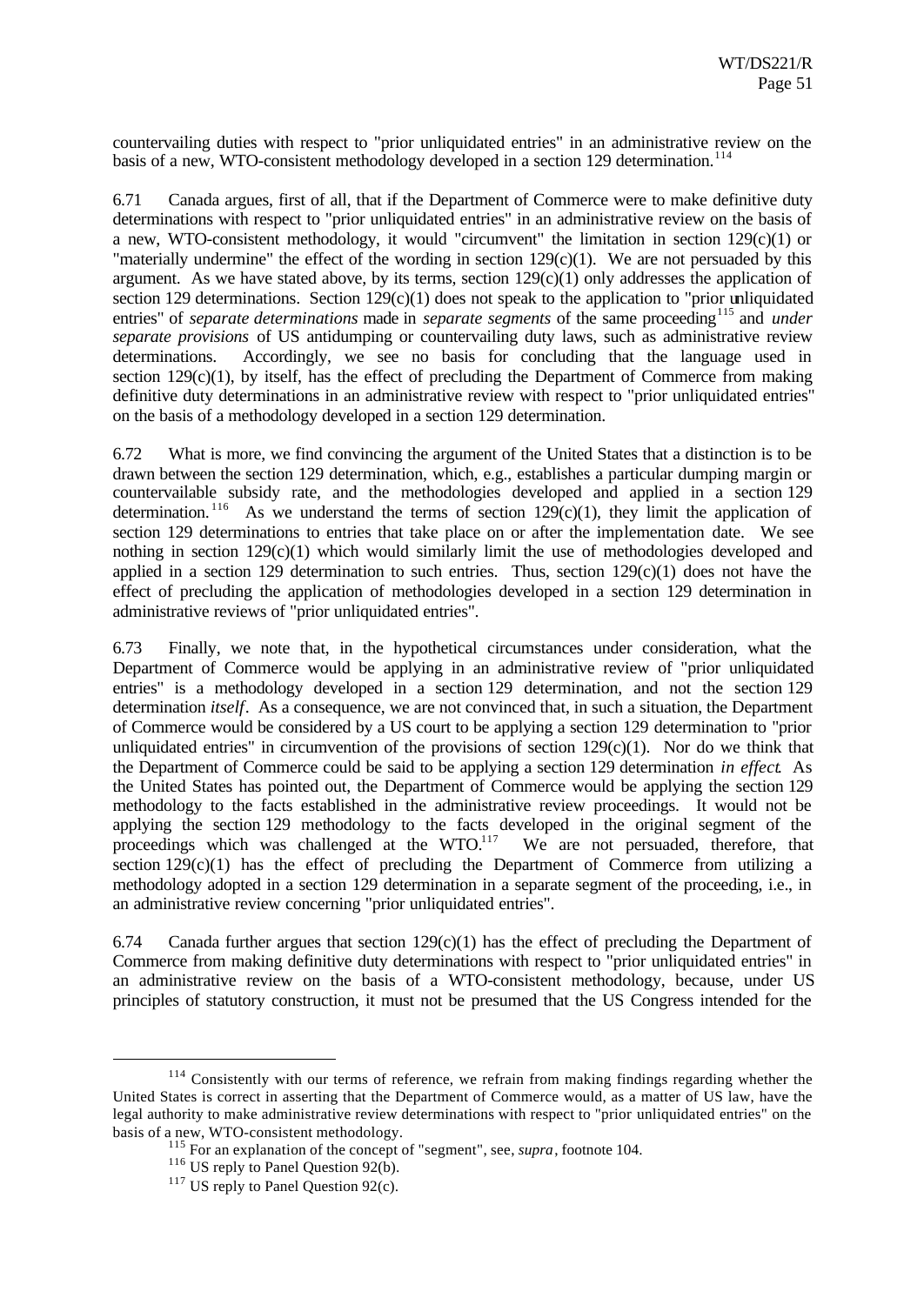l

results which it sought to achieve to be reduced to a veritable nullity.<sup>118</sup> More specifically, Canada submits that it is unlikely that the US Congress enacted the limitation in section  $129(c)(1)$  merely to permit the Department of Commerce to retain excessive cash deposits collected on "prior unliquidated entries" and to return them at the end of the administrative review proceedings concerning those entries.

6.75 We do not find this argument on statutory construction convincing. Section  $129(c)(1)$  fulfils its limited purpose of providing an effective date for the application of section 129 determinations that are implemented regardless of whether a methodology developed in a section 129 determination is used in an administrative review of "prior unliquidated entries". Moreover, regardless of whether a methodology developed in a section 129 determination is used in an administrative review of "prior unliquidated entries", section 129(c)(1) ensures that section 129 determinations are only applied to entries that occur on or after the implementation date. We are, therefore, not persuaded that a US court would interpret section  $129(c)(1)$  to preclude the Department of Commerce from using a methodology developed in a section 129 determination in an administrative review of "prior unliquidated entries" on the grounds that, on any other interpretation, it would become meaningless and devoid of any useful effect.

6.76 As regards Canada's reliance on the likely intent of the US Congress, it would seem to be reasonable to assume, as Canada does, that the US Congress did *not* enact section 129(c)(1) "to permit temporary retention of excessive cash deposits" collected on "prior unliquidated entries". In our view, the US Congress enacted section  $129(c)(1)$  to ensure compliance with adverse DSB rulings only with respect to entries that take place *on or after* the implementation date. It did so apparently in the belief that there was no requirement under WTO law to implement an adverse DSB ruling with respect to "prior unliquidated entries". Contrary to what Canada's argument suggests, however, the fact that the US Congress sought to ensure compliance only with respect to post-implementation entries does not necessarily imply that the US Congress sought to *preclude* compliance with respect to "prior unliquidated entries". Indeed, such an assumption strikes us as rather implausible. We think it more likely that the US Congress simply did not seek to *ensure* compliance with respect to "prior unliquidated entries". In any event, we note that, other than the SAA (which, as we will see below, does not support Canada's position), Canada has provided no evidence regarding the legislative history of section 129. For these reasons, we do not consider that a US court would interpret section  $129(c)(1)$  to preclude the Department of Commerce from making administrative review determinations with respect to "prior unliquidated entries" consistently with an adverse DSB ruling.

6.77 In the light of the above considerations, we provisionally find that Canada has not succeeded in establishing that, in methodology cases, section  $129(c)(1)$ , by itself, has the effect of precluding the Department of Commerce from making administrative review determinations regarding dumping or subsidization and assessing definitive antidumping or countervailing duties with respect to "prior unliquidated entries" on the basis of a new, WTO-consistent methodology developed in a section 129 determination. Based also on the above considerations, we provisionally find that the evidence and arguments presented by Canada are, likewise, insufficient to establish that, in methodology cases, section  $129(c)(1)$ , by itself, has the effect of requiring the Department of Commerce to make administrative review determinations regarding dumping or subsidization and assess definitive antidumping or countervailing duties with respect to "prior unliquidated entries" on the basis of a methodology found by the DSB to be WTO-inconsistent. $119$ 

<sup>118</sup> For Canada's references to relevant US jurisprudence, see, *supra*, footnote 106.

<sup>&</sup>lt;sup>119</sup> We note Canada's assertion that, in cases where a section 129 determination is based on a revised statutory interpretation rather than a new methodology, section  $129(c)(1)$  constrains the discretion the Department of Commerce would otherwise have to interpret the law in a manner consistent with an adverse DSB ruling. We do not find this assertion persuasive. There is no need to address this issue at length, as our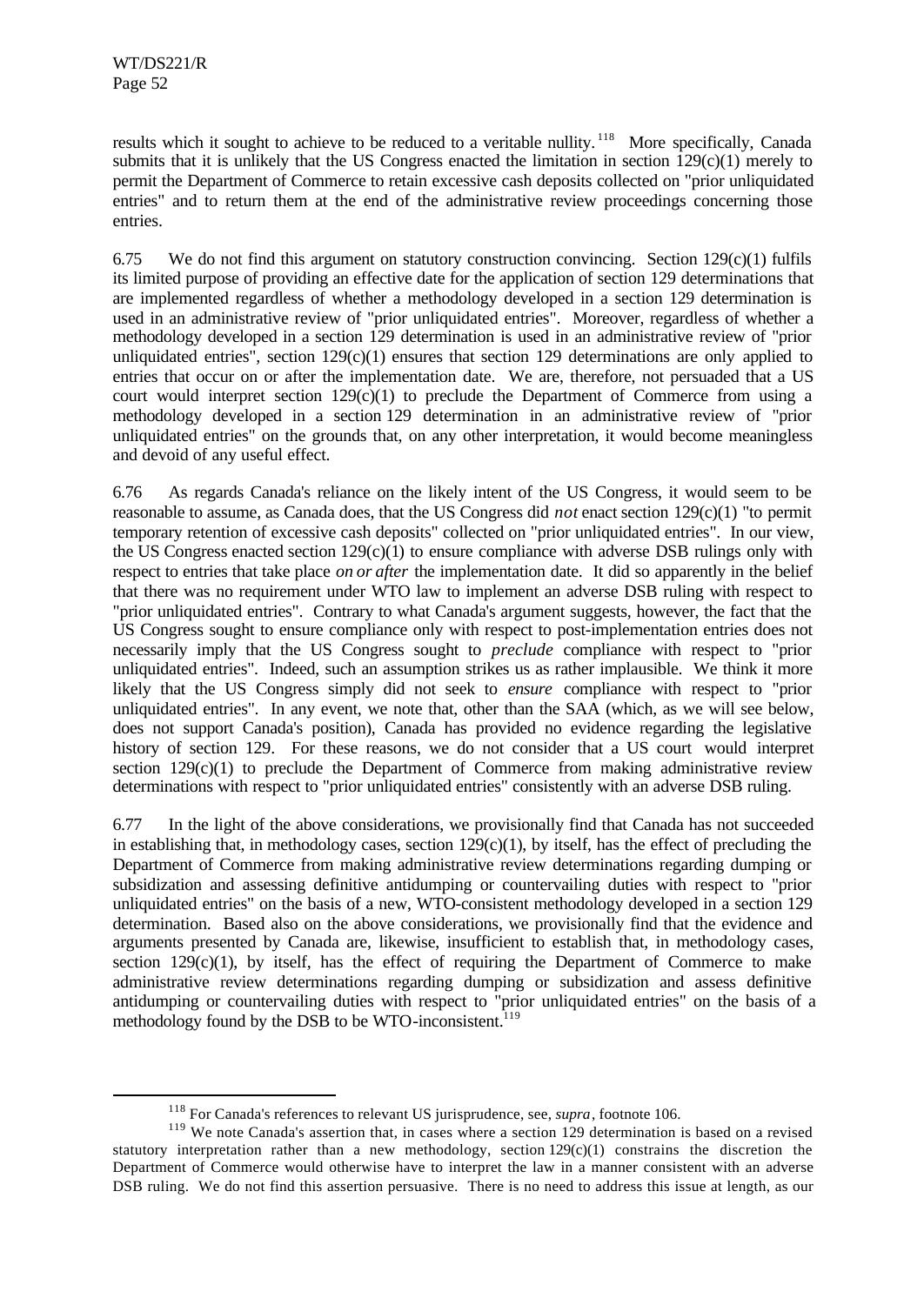6.78 We consider, next, whether Canada has succeeded in establishing any of its other assertions regarding the effect of section 129(c)(1) in methodology cases, i.e., Canada's assertion that section  $129(c)(1)$ , by itself, has the effect (i) of requiring the Department of Commerce to retain excessive cash deposits collected on "prior unliquidated entries", (ii) of precluding the Department of Commerce from returning such cash deposits and (iii) of requiring the Department of Commerce to conduct administrative reviews with respect to such entries on the basis of a methodology found by the DSB to be WTO-inconsistent.

6.79 In support of these assertions, Canada has not offered evidence or arguments different from, or additional to, the evidence and arguments adduced by it in connection with its assertions regarding administrative review determinations. We have found the evidence and arguments adduced by Canada in connection with its assertions regarding administrative review determinations to be insufficient to sustain those assertions. In our assessment, the evidence and arguments in question are also insufficient to sustain Canada's assertions in respect of cash deposits and the conduct of administrative reviews.

6.80 In particular, we do not think that if the Department of Commerce did *not* retain excessive cash deposits collected on "prior unliquidated entries" or did *not* conduct administrative reviews with respect to such entries on the basis of the methodology found by the DSB to be WTO-inconsistent, it would be "circumventing" the limitation in section  $129(c)(1)$  or "materially undermining" the effect of the wording in section  $129(c)(1)$ .<sup>120</sup> As we have pointed out above, section  $129(c)(1)$  only addresses the application of section 129 determinations. It does not require or preclude any particular actions with respect to "prior unliquidated entries" in a separate segment of the same proceeding. Nor do we consider that if the Department of Commerce did *not* retain excessive cash deposits collected on "prior unliquidated entries" or did *not* conduct administrative reviews with respect to such entries based on the WTO-inconsistent methodology, it would render section 129(c)(1) ineffective or would be acting inconsistently with the likely intent of the US Congress. The return of excessive cash deposits collected on "prior unliquidated entries" or the conduct of administrative reviews with respect to such entries on the basis of a WTO-consistent methodology developed in a section 129 determination would not make the provisions of section  $129(c)(1)$  meaningless. Moreover, such actions would not, in our view, be inconsistent with the likely intent of the US Congress in enacting section  $129(c)(1)$ , *viz.*, to ensure implementation of an adverse DSB ruling only with respect to postimplementation entries.

6.81 Accordingly, we provisionally find that Canada has failed to demonstrate that section  $129(c)(1)$ , by itself, has the effect, in methodology cases, of requiring the Department of Commerce to retain excessive cash deposits collected on "prior unliquidated entries" or of precluding the Department of Commerce from returning such cash deposits, or of requiring the Department of Commerce to conduct administrative reviews for "prior unliquidated entries" on the basis of a methodology found by the DSB to be WTO-inconsistent.

#### Revocation cases

l

6.82 As stated above, as part of our assessment of Canada's reading of section 129(c)(1), we also need to consider the other cases specifically addressed by Canada, i.e., revocation cases. Revocation cases are cases in which the section 129 determination results in the revocation of the original antidumping or countervailing duty order. An antidumping or countervailing duty order would be

findings regarding "methodology cases" and the reasoning supporting them are applicable, *mutatis mutandis*, also to "interpretation cases". We refer, in particular, to paras. 6.69 and 6.71-6.76 above.

 $120 \text{ It should be recalled here that we are not called on, in this case, to make findings regarding whether }$ provisions of US law other than section  $129(c)(1)$  would preclude the Department of Commerce from returning excessive cash deposits collected on "prior unliquidated entries" or require it to conduct administrative reviews with respect to such entries on a basis found by the DSB to be WTO-inconsistent.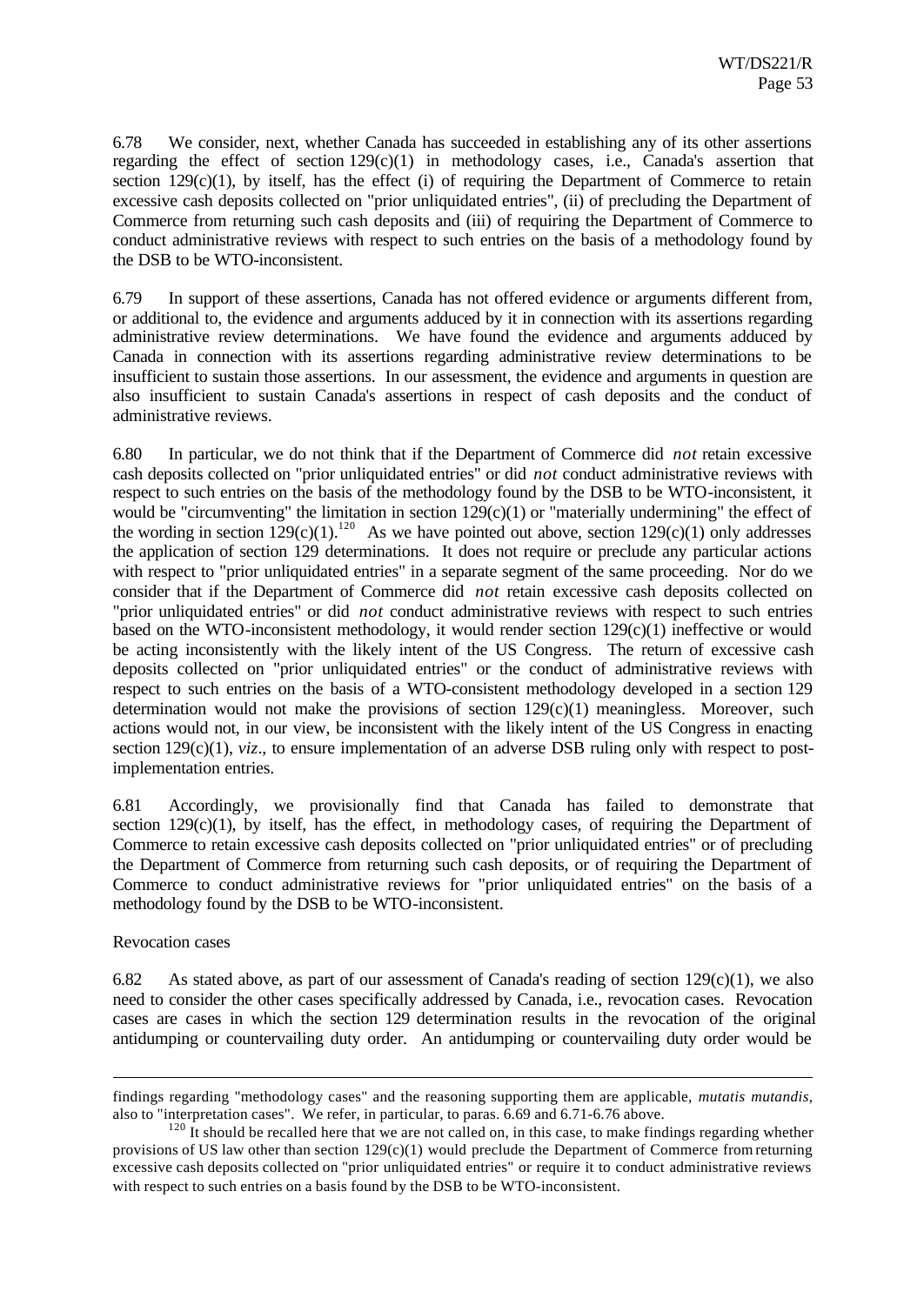revoked if a section 129 determination established that there was no dumping, no subsidization or no injury. Pursuant to section  $129(c)(1)$ , the revocation of a WTO-inconsistent antidumping or countervailing duty order would apply to all entries that take place on or after the implementation date.<sup>121</sup> We are led to understand that, in practice, this would mean that, as of the implementation date, cash deposits would no longer be required on new entries.<sup>122</sup>

6.83 Turning now to Canada's assertions regarding the "effect" of section 129(c)(1) *vis-à-vis* "prior unliquidated entries", we begin our analysis by considering what would be the impact on "prior unliquidated entries" of a section 129 determination which results in the revocation of an antidumping or countervailing duty order. As we see it, since, pursuant to section  $129(c)(1)$ , a section 129 determination of this type would not be applicable to "prior unliquidated entries", that determination, as such, would not have an impact on "prior unliquidated entries". In other words, we think it can be inferred from the fact that a revocation of an antidumping or countervailing duty order would apply only with respect to post-implementation entries that the Department of Commerce would *not* be required, because of section 129(c)(1), to refund cash deposits previously collected on "prior unliquidated entries" on the basis of the WTO-inconsistent antidumping or countervailing duty order, to decline to conduct administrative reviews for such entries, to decline to make determinations regarding dumping or subsidization with respect such entries on the basis of the WTO-inconsistent antidumping or countervailing duty order or to decline to assess definitive antidumping or countervailing duties with respect to such entries on the basis of the WTO-inconsistent antidumping or countervailing duty order.

6.84 Conversely, we think it can *not* be inferred from the mere fact that a revocation is inapplicable to "prior unliquidated entries" that the Department of Commerce would be required to retain cash deposits collected on such entries on the basis of the WTO-inconsistent antidumping or countervailing duty order or would be precluded from refunding such cash deposits. Nor does it follow from the fact that a revocation does not apply to "prior unliquidated entries" that the Department of Commerce would be required to conduct administrative reviews for such entries. Nor does the non-application of a revocation to "prior unliquidated entries" necessarily imply that the Department of Commerce would be required to make administrative review determinations regarding dumping or subsidization and assess definitive antidumping or countervailing duties with respect to "prior unliquidated entries" on the basis of the WTO-inconsistent antidumping or countervailing duty order, or would be precluded from making such determinations and assessing definitive duties with respect to such entries in a manner consistent with WTO requirements. <sup>123</sup>

6.85 Canada nevertheless seeks to convince us that section  $129(c)(1)$ , by itself, has the effect, in revocation cases, of precluding the Department of Commerce from (i) returning cash deposits collected on "prior unliquidated entries" on the basis of the WTO-inconsistent antidumping or countervailing duty order, (ii) declining to conduct an administrative review for such entries and (iii)

<sup>&</sup>lt;sup>121</sup> We note that it is not in dispute that a revocation would not apply to "prior unliquidated entries". See Canada's Second Oral Statement, para. 26; US Second Submission, para. 19; US reply to Panel Question 46.

<sup>&</sup>lt;sup>122</sup> US Second Submission, para. 19.

<sup>&</sup>lt;sup>123</sup> As we have noted above with respect to methodology cases, it might be the case that, because section  $129(c)(1)$  limits the application of a revocation to entries that take place after the implementation date, "prior unliquidated entries" would remain subject to other provisions of US antidumping or countervailing duty laws which might, for instance, *require* the Department of Commerce to assess definitive antidumping or countervailing duties with respect to "prior unliquidated entries" on the basis of the old, WTO-inconsistent antidumping or countervailing duty order or might *preclude* the Department of Commerce from declining to assess such duties with respect to such entries. However, in such instances, it would not be because of section  $129(c)(1)$  that the Department of Commerce would be required to take, or be precluded from taking, such action with respect to "prior unliquidated entries", but because of those other provisions of US law. Since the measure before us is section  $129(c)(1)$ , we are not called on to make findings regarding whether any other provisions of US law would require the United States to take any of the actions which Canada has identified and considers contrary to WTO law.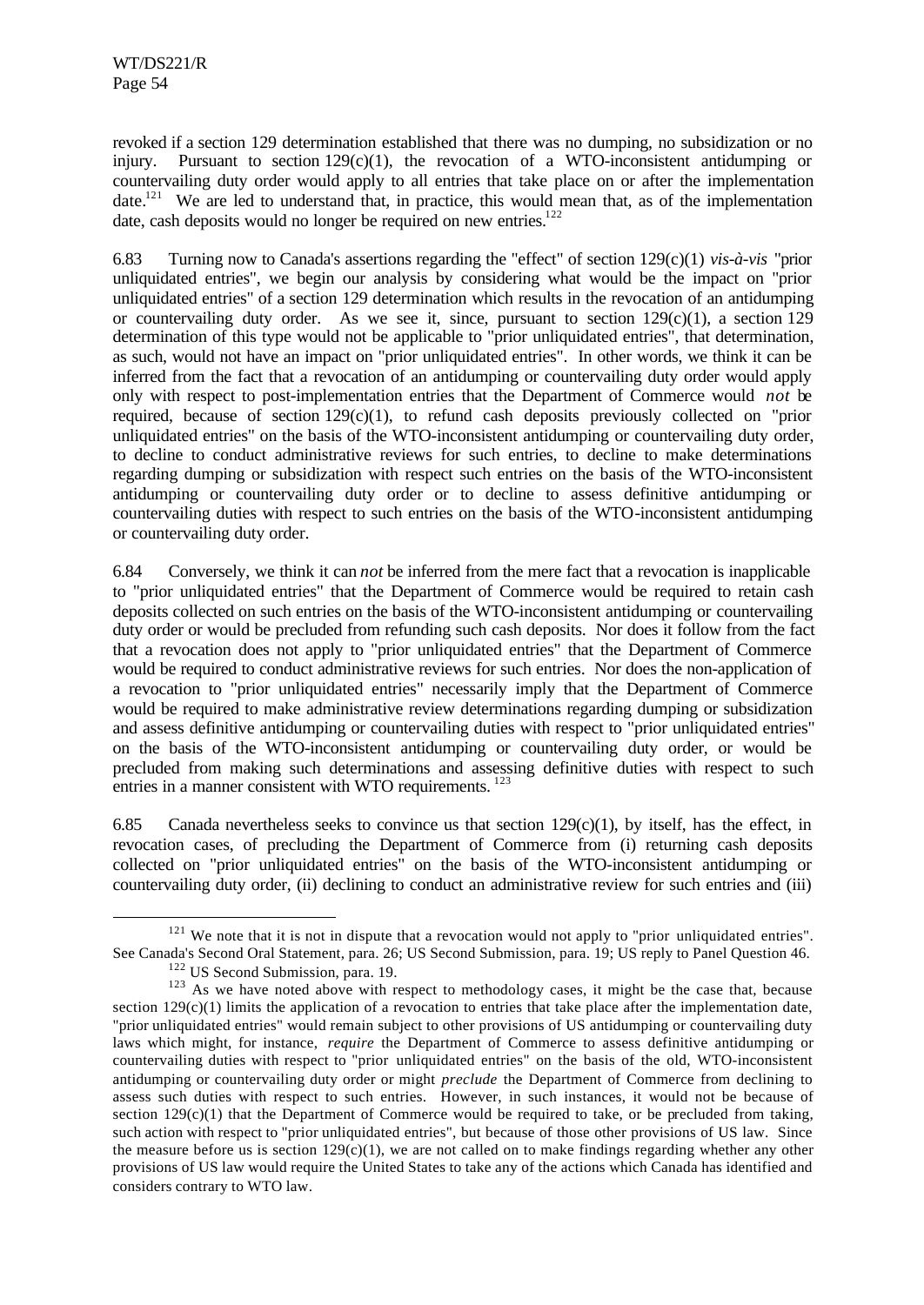declining to make administrative review determinations with respect to such entries on the basis of the WTO-inconsistent antidumping or countervailing duty order. In support of this assertion, Canada argues that, but for the existence of section  $129(c)(1)$ , the revocation of an antidumping or countervailing duty order would apply not only to entries that occur on or after the implementation date, but also to "prior unliquidated entries". According to Canada, the Department of Commerce would then be required to return cash deposits collected on "prior unliquidated entries" on the basis of the WTO-inconsistent order, and could neither conduct administrative reviews for such entries nor assess duties on such entries.

6.86 The premise of Canada's argument, as we understand it, is that, if there were no section  $129(c)(1)$ , a section 129 determination which was implemented, including one which results in the revocation of an antidumping or countervailing duty order, would apply to all unliquidated entries, i.e., "prior unliquidated entries" and future entries.<sup>124</sup> We are not convinced of the validity and relevance of Canada's premise. Indeed, if there were no section  $129(c)(1)$ , there would be no effective date for the application of section 129 determinations which the USTR directs to implement. In this regard, it seems to us that the very existence of section  $129(c)(1)$  suggests that it may be necessary, for the purposes of US law, to provide for an effective date for the application of section 129 determinations. In fact, the United States has specifically stated that, in the absence of section 129(c)(1), it would be necessary to establish an effective date for determinations implemented under section  $129$ <sup>125</sup> Canada has offered nothing in rebuttal of this argument.

6.87 Even disregarding the issue of the effective date and accepting that, in the absence of section 129(c)(1), a revocation would apply to "prior unliquidated entries" as well, we fail to see how this would demonstrate that section  $129(c)(1)$  has the effect of precluding the Department of Commerce from returning cash deposits on "prior unliquidated entries", declining to hold administrative reviews for such entries and declining to assess duties with respect to such entries.

6.88 Indeed, if there were no section  $129(c)(1)$  and a provision like section  $129(c)(1)$  was subsequently enacted, the consequence of this would be that section 129 determinations would not apply to "prior unliquidated entries". As we have said, this would mean that the Department of Commerce would then not be required, as a matter of US law, to return cash deposits collected on such entries based on the WTO-inconsistent antidumping or countervailing duty order, to decline to hold administrative reviews for such entries and to decline to assess duties with respect to such entries on the basis of the WTO-inconsistent order. Moreover, as we have also observed, it would not follow from the fact that a revocation would then be inapplicable to "prior unliquidated entries" that the Department of Commerce could not return cash deposits collected on "prior unliquidated entries", could not decline to hold administrative reviews with respect to such entries and could not decline to assess duties with respect to such entries.

6.89 Other than the evidence and arguments we have previously considered in the context of methodology cases, Canada has offered no specific arguments or evidence in support of its assertion that the enactment of section 129(c)(1) would nevertheless have the effect, in revocation cases, of precluding any of the actions mentioned in the previous paragraph. Whilst we consider that the evidence and arguments adduced by Canada in the context of methodology cases are applicable, *mutatis mutandis*, in the context of revocation cases as well, it should be recalled that we have found the evidence and arguments in question to be insufficient to sustain Canada's assertions in the context of methodology cases. We see no basis for considering that, notwithstanding this finding, the same evidence and arguments support Canada's assertions in the context of revocation cases.

6.90 In particular, if the Department of Commerce, in revocation cases, did *not* retain cash deposits collected on "prior unliquidated entries" on the basis of the WTO-inconsistent antidumping or

<sup>&</sup>lt;sup>124</sup> Canada's reply to Panel Question 6.

 $125$  US reply to Panel Question 6.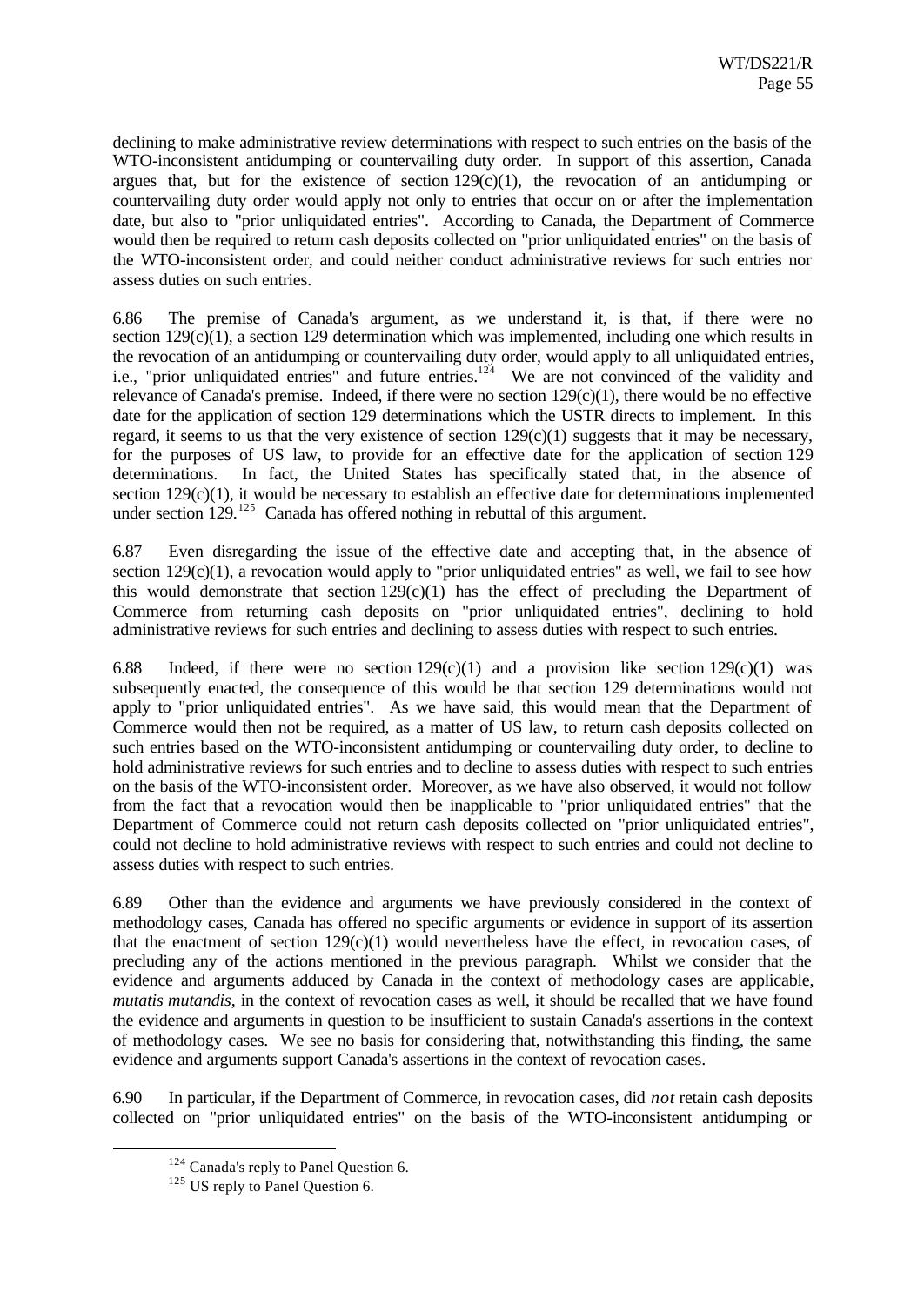countervailing duty order, did *not* conduct administrative reviews with respect to such entries or did *not* assess definitive antidumping or countervailing duties with respect to such entries, it would not, in our view, be "circumventing" the limitation in section 129(c)(1) or "materially undermining" the effect of the wording in section  $129(c)(1)$ .<sup>126</sup> Section  $129(c)(1)$  only addresses the application of section 129 determinations. It does not require or preclude any particular actions with respect to "prior unliquidated entries" in a separate segment of the same proceeding. Nor do we consider that if the Department of Commerce did *not* retain cash deposits collected on "prior unliquidated entries" on the basis of the WTO-inconsistent order, did *not* conduct administrative reviews with respect to such entries or did *not* assess duties with respect to such entries, it would render section 129(c)(1) ineffective or meaningless. Furthermore, the return of cash deposits collected on "prior unliquidated entries", the absence of administrative reviews with respect to such entries or the non-assessment of definitive duties with respect to such entries would not, in our view, be inconsistent with the likely intent of the US Congress in enacting section 129(c)(1), *viz*., to ensure implementation of an adverse DSB ruling only with respect to post-implementation entries.

6.91 In the light of the foregoing considerations, we provisionally find that Canada has failed to establish that, in revocation cases, section  $129(c)(1)$ , by itself, has the effect of precluding the Department of Commerce from returning cash deposits collected on "prior unliquidated entries" based on the WTO-inconsistent antidumping or countervailing duty order, declining to hold administrative reviews for such entries or declining to assess duties with respect to such entries. Based also on the above considerations, we provisionally find that the evidence and arguments presented by Canada are, likewise, insufficient to establish that, in revocation cases, section  $129(c)(1)$  has the effect of requiring the Department of Commerce to retain cash deposits collected on "prior unliquidated entries" based on the WTO-inconsistent antidumping or countervailing duty order, conduct an administrative review for such entries or make administrative review determinations with respect to such entries on the basis of the WTO-inconsistent order.

## Conclusion

l

6.92 As we have noted at para. 6.59, our findings at this stage of our examination are provisional. As a result, we do not, at this point, offer any conclusions regarding whether Canada has succeeded in demonstrating that, with respect to "prior unliquidated entries", section 129(c)(1) has the effect of requiring and/or precluding any of the actions identified by Canada.

6.93 With the above provisional findings in mind, we can proceed to consider whether the SAA supports Canada's assertions regarding the "effects" of section  $129(c)(1)$ .

(b) Statement of Administrative Action

6.94 For the purposes of examining whether the SAA supports Canada's assertions regarding the "effects" of section  $129(c)(1)$ , it is well once again to set out in full the portion of the SAA which both parties consider to be relevant to the Panel's examination of section 129(c)(1). The portion in question -- the first paragraph of section B.1.c.(3) of the SAA -- reads as follows:

> Consistent with the principle that GATT panel recommendations apply only prospectively, subsection  $129(c)(1)$ provides that where determinations by the ITC or Commerce are implemented under subsections (a) or (b), such determinations have

<sup>&</sup>lt;sup>126</sup> We once again note that we are not called on, in this case, to make findings regarding whether provisions of US law other than section 129(c)(1) would preclude the Department of Commerce from returning cash deposits collected on "prior unliquidated entries" on the basis of the WTO-inconsistent antidumping or countervailing duty order, from declining to conduct administrative reviews with respect to such entries or from declining to assess duties with respect to such entries on the basis of the WTO-inconsistent order.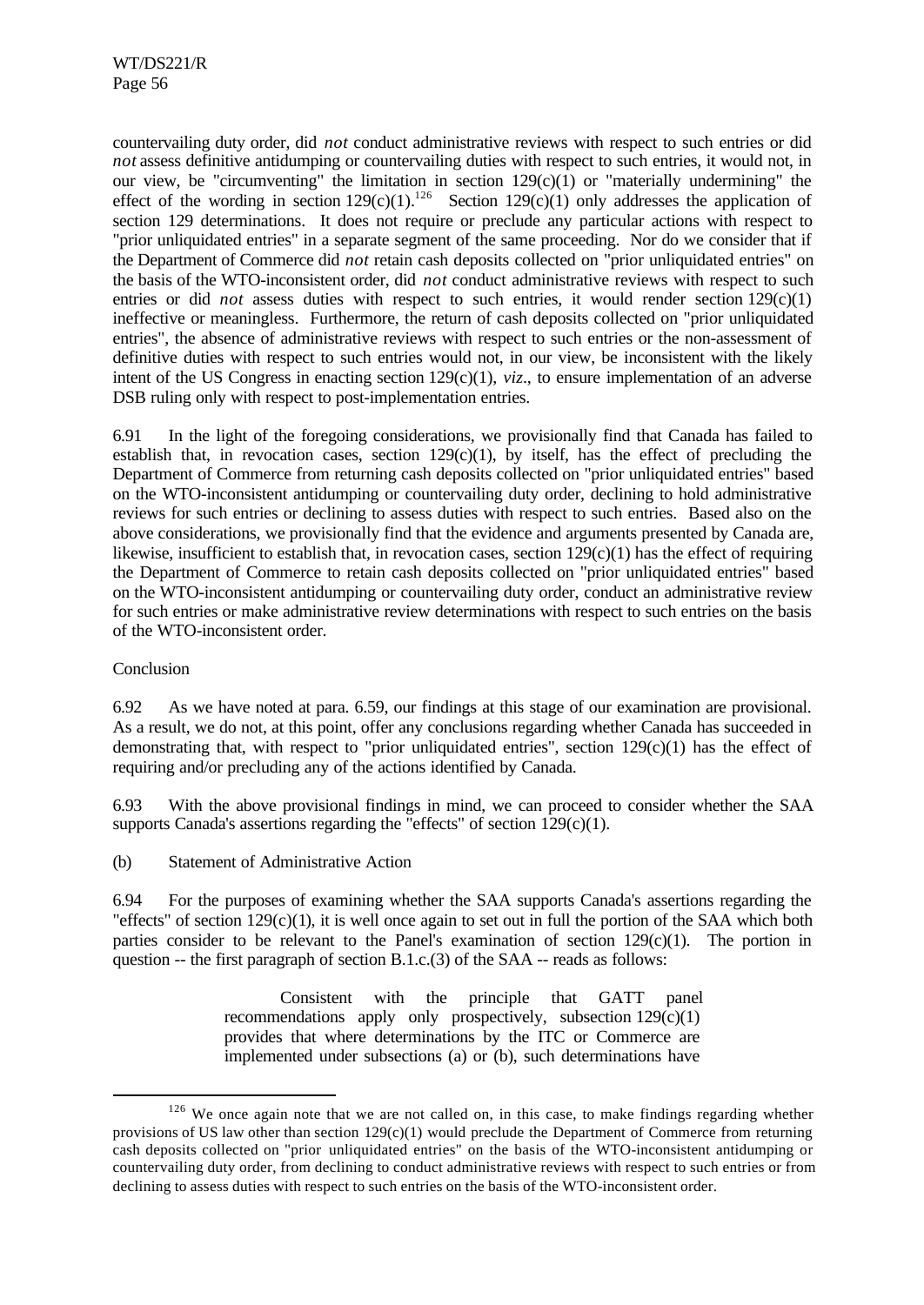prospective effect only. That is, they apply to unliquidated entries of merchandise entered, or withdrawn from warehouse, for consumption on or after the date on which the Trade Representative directs implementation. Thus, relief available under subsection  $129(c)(1)$  is distinguishable from relief available in an action brought before a court or a NAFTA binational panel, where, depending on the circumstances of the case, retroactive relief may be available. Under  $129(c)(1)$ , if implementation of a WTO report should result in the revocation of an antidumping or countervailing duty order, entries made prior to the date of Trade Representative's direction would remain subject to potential duty liability.  $127$ 

#### *(i) Arguments of the parties*

6.95 **Canada** submits that this statement confirms its interpretation of section 129(c)(1). Canada notes that the SAA specifically addresses the situation where an antidumping or countervailing duty order is revoked based on a new determination by the Department of Commerce or the ITC. Canada recalls that the SAA specifically states that, in such situations, "[unliquidated] entries made prior to the date of [USTR's] direction [to implement] would remain subject to potential duty liability". Canada further recalls that, in the US duty assessment system, definitive duty liability for imports subject to an antidumping or countervailing duty order is determined in an administrative review proceeding. In Canada's view, the aforementioned sentence therefore confirms that (1) the administrative review procedure for "prior unliquidated entries" will continue pursuant to an order that was found to be WTO-inconsistent and (2) the definitive duty liability for such entries will be determined by the Department of Commerce without regard to the new, WTO-consistent determination.

6.96 Canada also argues that it is clear from the SAA that implementation of an adverse DSB ruling is contemplated exclusively with respect to entries after the Implementation date. Canada recalls that the referenced passage of the SAA specifically states that determinations to implement DSB rulings apply to "unliquidated entries of merchandise entered, or withdrawn from warehouse, for consumption on or after the date on which the Trade Representative directs implementation". Canada further points out that the SAA, in the portion at issue, states that "relief available under subsection 129(c)(1) is distinguishable from relief available in an action brought before a court or a NAFTA binational panel, where, depending on the circumstances of the case, retroactive relief may be available". Canada notes, in this regard, that there is no mention in the SAA that such "retroactive relief" would be available in conjunction with administrative review determinations. Indeed, according to Canada, it would be inconsistent with the SAA if the Department of Commerce were to implement an adverse DSB ruling in respect of "prior unliquidated entries" in subsequent administrative reviews. In Canada's view, section  $129(c)(1)$  is, therefore, intended to have legal effect in administrative reviews of "prior unliquidated entries".

6.97 The **United States** disagrees with Canada regarding its interpretation of the language in the SAA to the effect that "prior unliquidated entries" would "remain subject to potential duty liability" in cases where an antidumping or countervailing duty order is revoked based on a new section 129 determination. The United States does not consider that this language supports Canada's assertion that section  $129(c)(1)$  mandates WTO-inconsistent action. The United States argues that section 129(c)(1) does not mandate or preclude any particular treatment of "prior unliquidated entries". According to the United States, the aforementioned language in the SAA does not change this fact. The United States considers that the language in question simply reflects the fact that a section 129 determination itself would not resolve whether "prior unliquidated entries" would be subject to definitive duty liability. Moreover, the United States notes that, in any event, all that the

 $127$  SAA, section B.1.c.(3), first paragraph, p. 1026.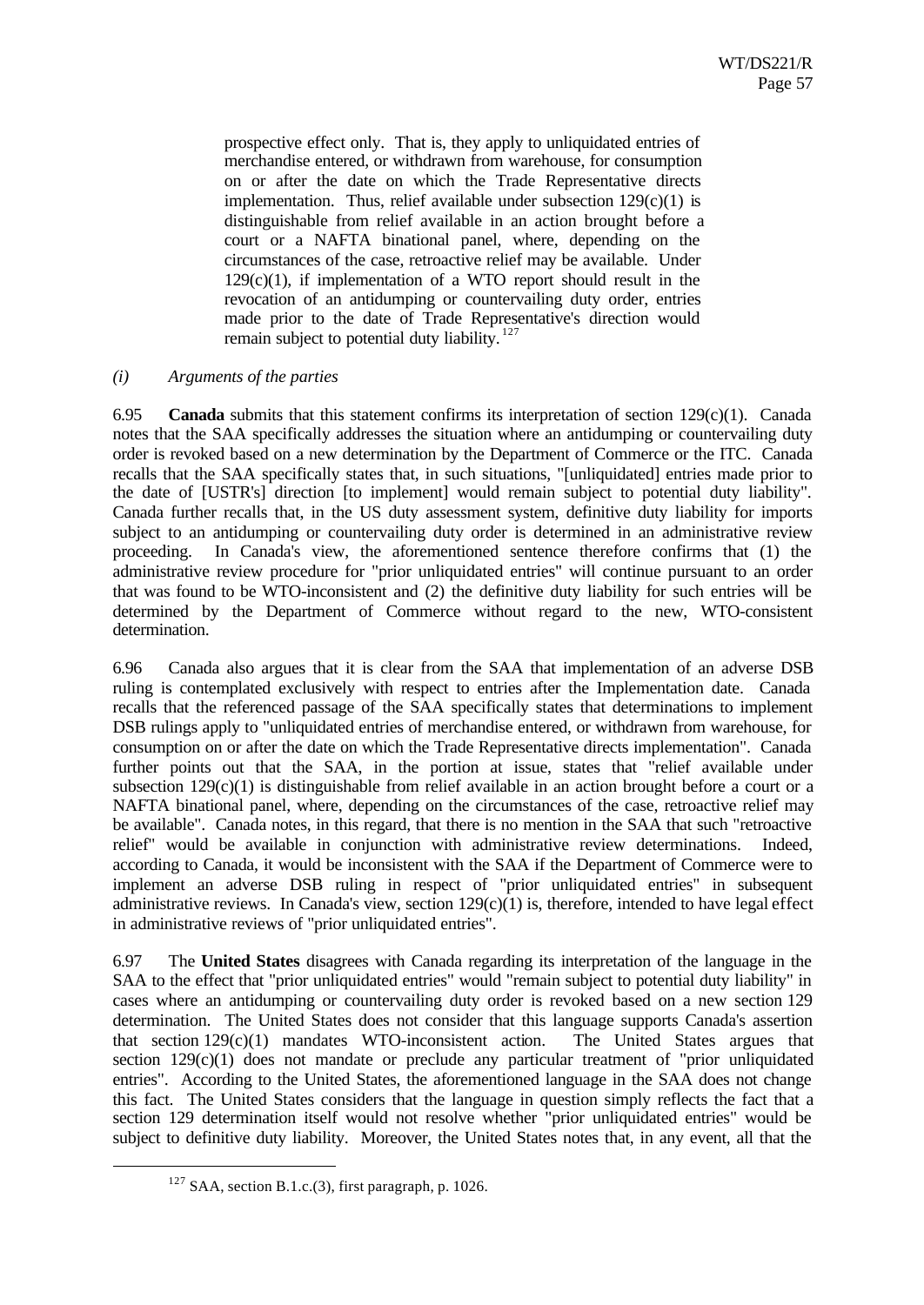SAA states is that "prior unliquidated entries" would "remain subject to potential duty liability". The United States points out that the SAA does not say that the Department of Commerce is required to apply duties to such entries.

6.98 With respect to Canada's argument that it would be inconsistent with the SAA if the Department of Commerce were to implement a DSB ruling in respect of "prior unliquidated entries" in subsequent administrative reviews, the United States notes that the SAA does not say, as Canada suggests, that a DSB ruling will not be implemented with regard to "prior unliquidated entries". Rather, the United States argues, what the SAA actually states is that a *section 129 determination* will have prospective effect only. In the view of the United States, the SAA is therefore consistent with the language of section 129(c)(1) itself. The United States further submits that the SAA says nothing about the treatment to be accorded to "prior unliquidated entries" in any other segment of the proceeding. Therefore, the United States does not agree with Canada that the SAA supports the view that section  $129(c)(1)$  is intended to have legal effect in administrative reviews of "prior unliquidated" entries". The United States adds, in this respect, that this view is, in any event, contradicted by the text of section 129(c)(1) itself.

## *(ii) Evaluation by the Panel*

l

6.99 The **Panel** considers that, for the purposes of analysis, the first paragraph of section B.1.c.(3) of the SAA can usefully be broken up into three parts. The Panel will discuss those in turn, conscious that it is dealing with one single paragraph.

6.100 The *first* part which we single out for separate analysis reads:

Consistent with the principle that GATT panel recommendations apply only prospectively, subsection  $129(c)(1)$  provides that where determinations by the ITC or Commerce are implemented under subsections (a) or (b), such determinations have prospective effect only. That is, they apply to unliquidated entries of merchandise entered, or withdrawn from warehouse, for consumption on or after the date on which the Trade Representative directs implementation.

6.101 We understand the logic and structure of these two sentences to be as follows: In the first sentence, the assertion is made that GATT panel recommendations have prospective effect and that, therefore, section 129(c)(1) provides that section 129 determinations, too, "have prospective effect only". The second sentence then explains what is meant by the statement that section 129 determinations "have prospective effect only". That explanation is provided in terms of the language actually used in section  $129(c)(1)$  itself. Although it is not explicitly stated, it is implied in the two sentences that if a section 129 determination were applied to "prior unliquidated entries", this would, in the terminology of the SAA, be viewed as a "retroactive" application.

6.102 We think that our understanding of the effect of section  $129(c)(1)$  is consistent with these two sentences. The first sentence makes it quite clear that it is "such determinations", i.e., section 129 determinations, that have prospective effect only. There is no reference in the two sentences to anything other than section 129 determinations. Specifically, nothing in these sentences indicates that section  $129(c)(1)$  is intended to have the effect of precluding the Department of Commerce from making administrative review determinations with respect to "prior unliquidated entries" on the basis of a WTO-consistent methodology developed in a section 129 determination.<sup>128</sup> We do not, therefore,

<sup>&</sup>lt;sup>128</sup> In our view, the fact that there is no mention in the two sentences, or elsewhere in the portion in question, of the possibility of making administrative review determinations with respect to "prior unliquidated entries" on the basis of a WTO-consistent methodology developed in a section 129 determination does not, in itself, support the conclusion that section  $129(c)(1)$  is intended to preclude that possibility.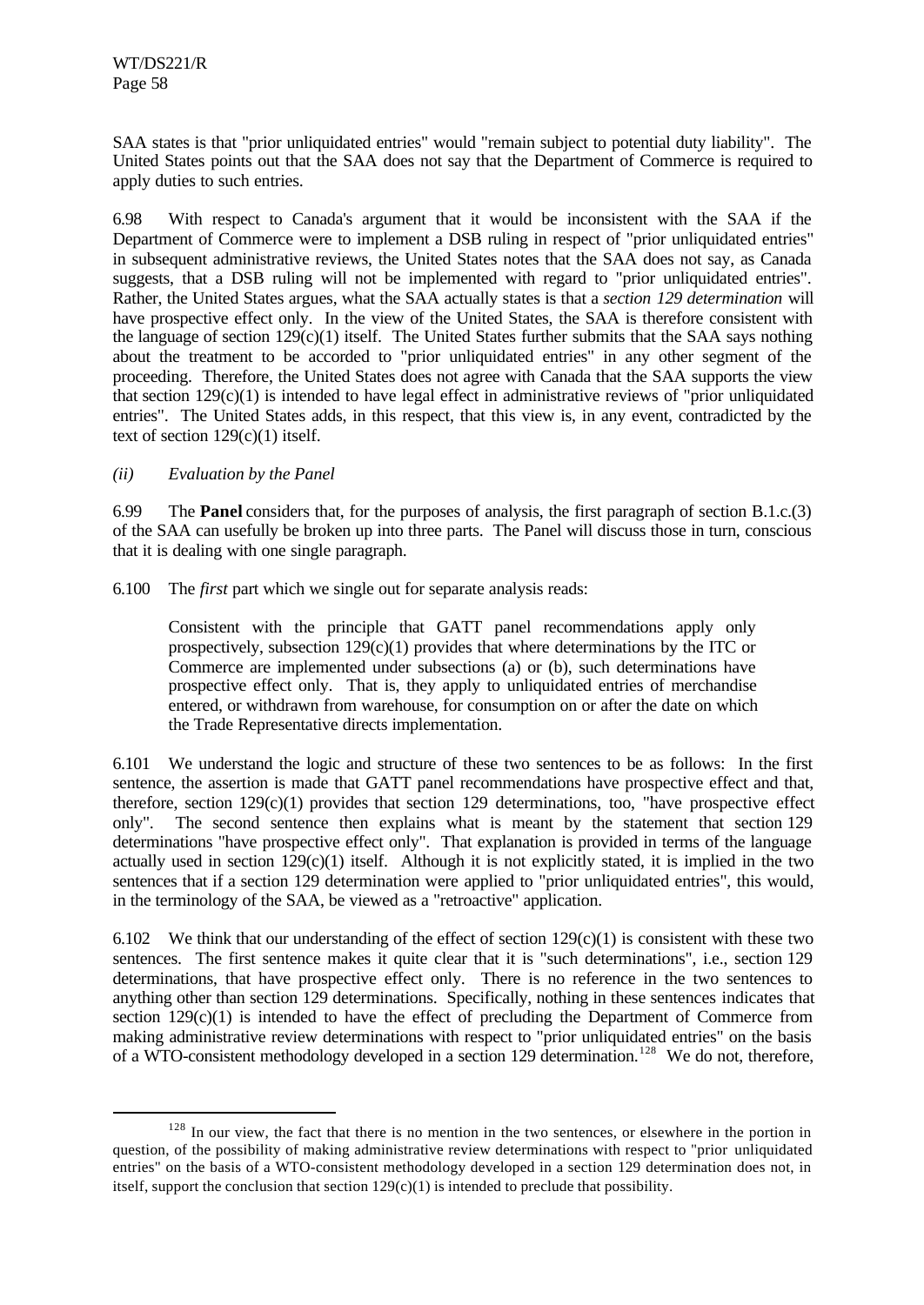agree with Canada that it would be inconsistent with the SAA if the Department of Commerce were to make such administrative review determinations.

6.103 Moving on, then, to the *second* part of the relevant passage of the SAA, we note that that part consists of only one sentence, which provides:

Thus, relief available under subsection  $129(c)(1)$  is distinguishable from relief available in an action brought before a court or a NAFTA binational panel, where, depending on the circumstances of the case, retroactive relief may be available.

6.104 This sentence contrasts relief available under section  $129(c)(1)$ , which it characterizes as "prospective", with relief available in an action brought before a US court or a NAFTA binational panel, which it characterizes as (potentially) "retroactive". Canada has stated, in this regard, that if the US Court of International Trade or a NAFTA Chapter Nineteen panel finds that a determination of the Department of Commerce or the ITC is inconsistent with US domestic law, all entries of the subject merchandise would be liquidated in accordance with the adverse decision, including unliquidated entries that took place before the adverse decision.<sup>129</sup>

6.105 As we read it, the above-quoted sentence simply confirms that relief available *under section 129(c)(1)* is different from relief available under certain other provisions of US law and that *section 129(c)(1)*, unlike those other provisions of US law, is intended to provide relief only for postimplementation entries. The sentence does not state, explicitly or by implication, that section  $129(c)(1)$  is intended to have the effect of precluding the Department of Commerce from providing relief for "prior unliquidated entries" through a mechanism other than the section 129 mechanism. More specifically, the sentence does not say that section  $129(c)(1)$  is intended to have the effect of precluding the Department of Commerce from making administrative review determinations with respect to "prior unliquidated entries" on the basis of a WTO-consistent methodology developed in a section 129 determination.

6.106 We would agree with Canada that the sentence at issue tends to support the view that implementation of an adverse DSB ruling was "contemplated exclusively with respect to entries after the Implementation date".<sup>130</sup> However, as we have stated above, we consider that the fact that the United States may have sought, via section  $129(c)(1)$ , to ensure implementation only with respect to post-implementation entries does not mean that it intended to *preclude* implementation with respect to "prior unliquidated entries".<sup>131</sup> In any event, the sentence in question does not suggest to us that section  $129(c)(1)$  was intended to have that effect.

6.107 Finally, we need to examine the *third* part of the relevant passage of the SAA, which, again, consists of only one sentence. It reads:

Under  $129(c)(1)$ , if implementation of a WTO report should result in the revocation of an antidumping or countervailing duty order, entries made prior to the date of Trade Representative's direction would remain subject to potential duty liability.

6.108 The first thing that should be noted regarding this sentence is that it directs itself exclusively to situations where a section 129 determination results in the revocation of an antidumping or countervailing duty order. This noted, we understand the sentence to provide confirmation that if, pursuant to section  $129(c)(1)$ , an antidumping or countervailing duty order is revoked, the revocation

<sup>129</sup> In support of its statement, Canada refers to 19 U.S.C. § 1516a(c)(1) and (e) (1994). The United States has not contested Canada's statement.

 $130$  Canada's reply to Panel Question 79(b).

<sup>&</sup>lt;sup>131</sup> As we have said, the intention of the US Congress may simply have been not to take any *particular* steps to ensure implementation with respect to "prior unliquidated entries".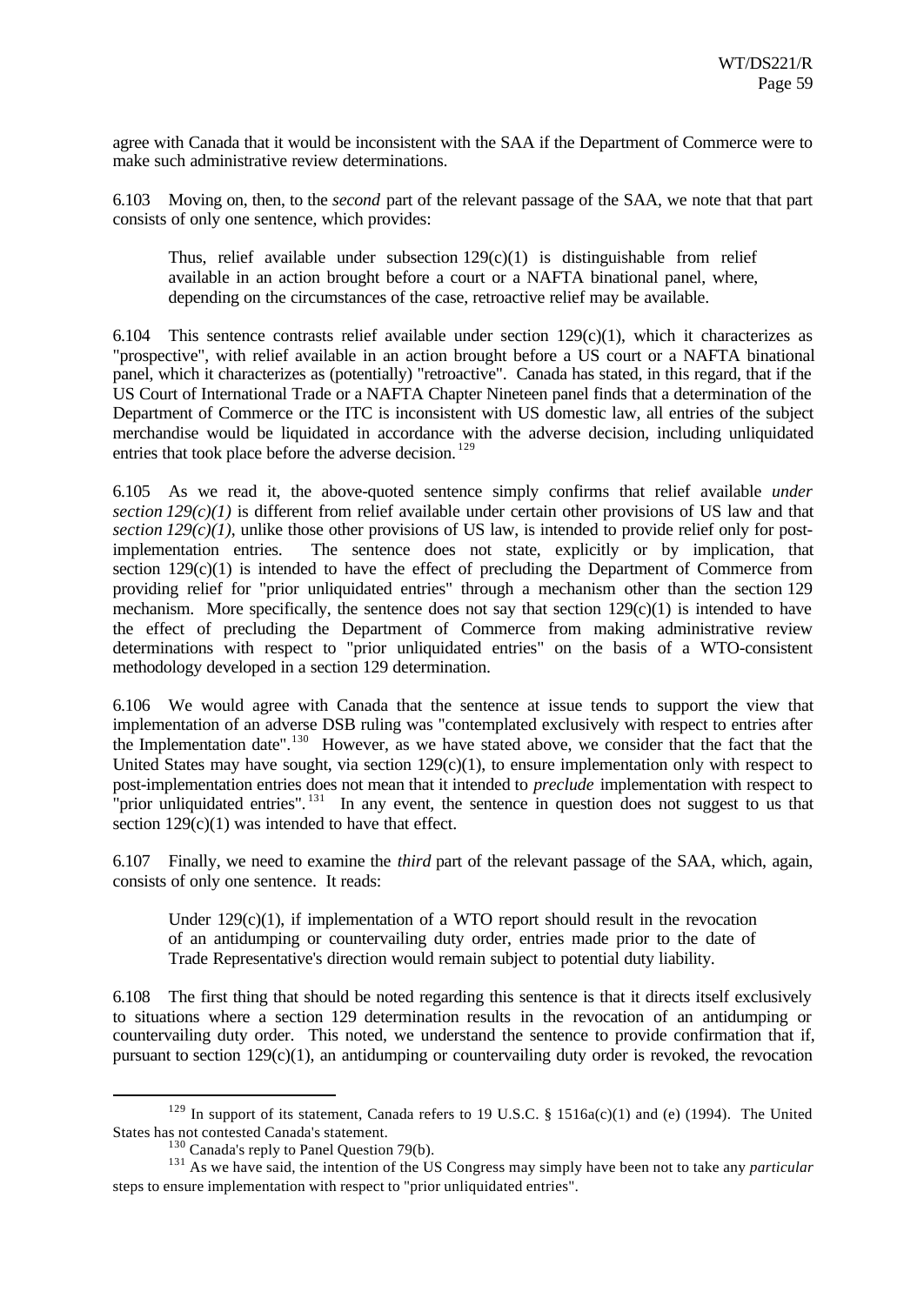would apply only to post-implementation entries and that, as a result, the relevant antidumping or countervailing duty order would continue to apply to "prior unliquidated entries". The statement in the above-quoted sentence to the effect that "prior unliqudated entries" "would remain subject to potential duty liability" supports our understanding. Indeed, as Canada itself has stated, a final antidumping or countervailing duty order "imposes potential duty liability on entries subject to that order".  $132$  Thus, in our understanding, the sentence is intended to indicate that, notwithstanding the fact that an antidumping or countervailing duty order may have been revoked, under section  $129(c)(1)$ , with respect to post-implementation entries, the relevant order would continue to apply to "prior unliquidated entries".

6.109 In Canada's view, the sentence in question confirms that, *because of section 129(c)(1)*, the administrative review process "will" continue with respect to "prior unliquidated entries" and administrative review determinations "will" be made with respect to such entries without regard to the fact that the order has been found to be WTO-inconsistent. We are not persuaded by Canada's reading of the sentence in question. As we have said, the sentence at issue simply clarifies that a revocation determination that is implemented under section 129 would not have any impact on "prior unliquidated entries".

6.110 To be sure, the above-quoted sentence affirmatively states that "prior unliquidated entries" would remain subject to potential duty liability. It is conceivable, therefore, that administrative reviews would be conducted with respect to "prior unliquidated entries" and that administrative review determinations would be made with respect to such entries on the basis of a WTO-inconsistent antidumping or countervailing duty order. However, it is clear to us that such actions, if taken, would not be taken because they were required by section 129(c)(1), but because they were required or allowed under other provisions of US law. At any rate, we see nothing in the above-quoted sentence which would suggest that section  $129(c)(1)$  is intended to have the effect of requiring such actions.

6.111 Having regard to the foregoing considerations, we find that our reading of section  $129(c)(1)$  is fully consistent with the first paragraph of section B.1.c.(3) of the SAA. Based on the same considerations, we further find that Canada has failed to establish that, in view of section B.1.c.(3) of the SAA, a US court would interpret section  $129(c)(1)$  as having the effect of requiring and/or precluding any particular treatment of "prior unliquidated entries" after the implementation date.<sup>133</sup>

6.112 We note that Canada has also referred us to the third paragraph of section B.1.c.(5) of the SAA, which states:

Since implemented determinations under section 129 may be appealed, it is possible that Commerce or the ITC may be in a position of simultaneously defending determinations in which the agency reached different conclusions. In such situations, the Administration expects that courts and [NAFTA] binational panels will be sensitive to the fact that under the applicable standard of review, as set forth in statute and case law, multiple permissible interpretations of the law and the facts may be legally permissible in any particular case, and the issuance of a different determination under section 129 does not signify that the initial determination was unlawful.

6.113 According to Canada, this paragraph makes clear that more than one interpretation of US antidumping or countervailing duty laws may be permissible and that multiple permissible interpretations would, in fact, be expected in the light of section 129(c)(1). Canada appears to infer from this that section  $129(c)(1)$  must be read to preclude the Department of Commerce from making

<sup>&</sup>lt;sup>132</sup> Canada's Second Submission, footnote 13.

<sup>&</sup>lt;sup>133</sup> We recall that section  $129(c)(1)$  implies that a section 129 determination can only be applied to post-implementation entries.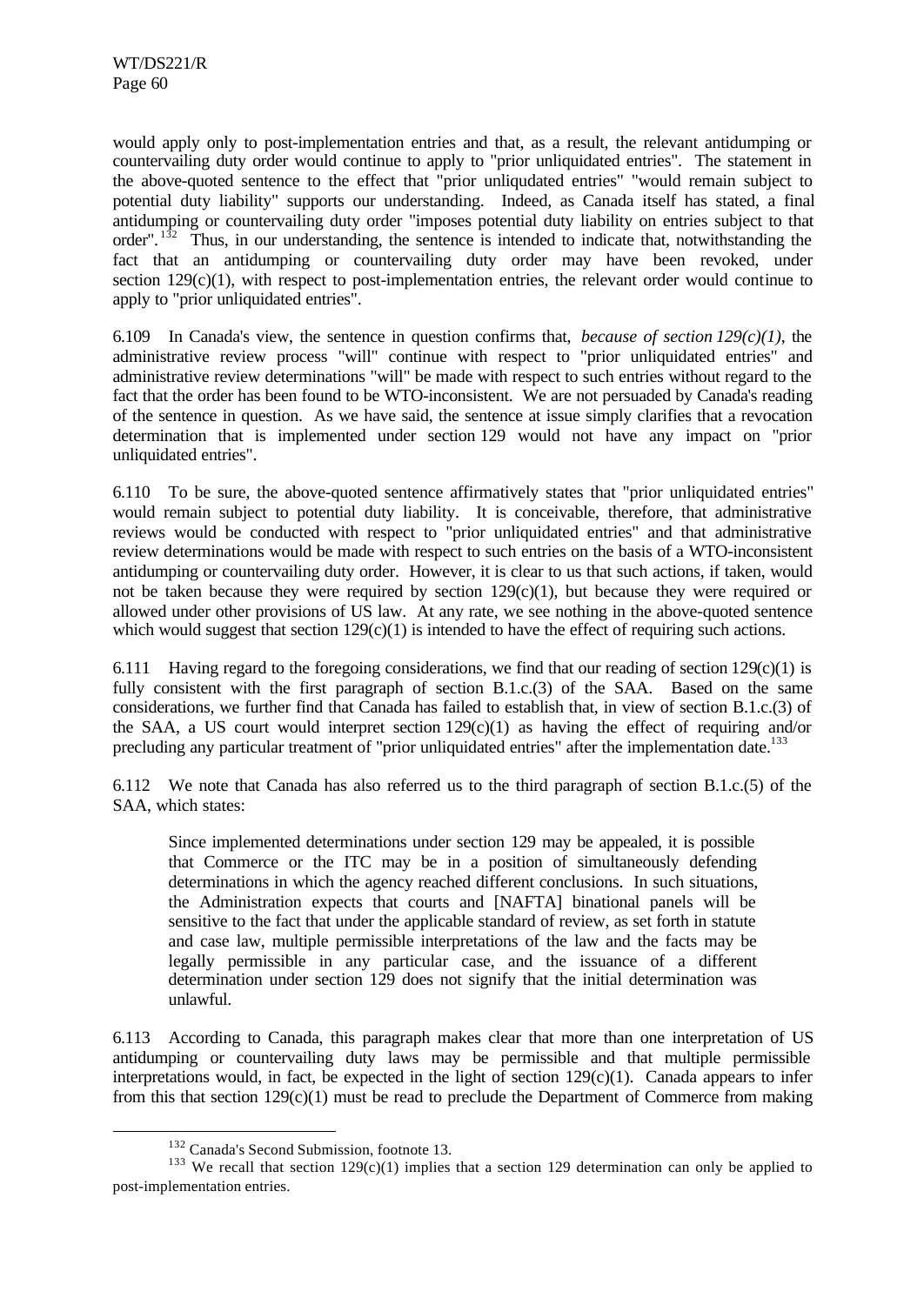administrative review determinations with respect to "prior unliquidated entries" consistently with a WTO-consistent interpretation or methodology adopted in a section 129 determination.<sup>134</sup>

6.114 Canada has not explained to our satisfaction how the above-quoted paragraph of the SAA supports its reading of section 129(c)(1). Even assuming that the paragraph in question established, as Canada seems to suggest, that, because of the operation of section  $129(c)(1)$ , the Department of Commerce could apply one interpretation of US laws to post-implementation entries and, at the same time, apply another to "prior unliquidated entries", we do not think that it would necessarily follow from this that the Department of Commerce could not apply a uniform interpretation to all entries. Even if at the time the SAA was agreed multiple statutory interpretations were expected in the light of section 129, as Canada appears to argue, this does not, in our view, support the conclusion that section  $129(c)(1)$  is intended to have the effect of precluding the Department of Commerce from making administrative review determinations with respect to "prior unliquidated entries" on the basis of interpretations developed in a section 129 determination. We are, therefore, not persuaded that, in view of the third paragraph of section B.1.c.(5) of the SAA, we should adopt a different reading of section 129(c)(1).

(c) Application of section  $129(c)(1)$  to date

6.115 As the **Panel** has noted above, before reaching any conclusions on Canada's assertions regarding the "effect" of section  $129(c)(1)$ , it will briefly consider the application of section  $129(c)(1)$ to date, thus taking due account of the evidence submitted on this point by the United States.

#### *(i) Arguments of the parties*

6.116 The **United States** recalls that in the six years since section 129(c)(1) entered into force, it has been applied to two antidumping or countervailing duty investigations. The United States points out that both instances involved the DSB ruling in *United States – Antidumping Measures on Stainless Steel Plate in Coils and Stainless Steel Sheet and Strip from Korea<sup>135</sup>. In that case, the Department of* Commerce made new, WTO-consistent final determinations for the two investigations covered by the DSB ruling. Those determinations were then implemented with respect to all entries taking place on or after the date of implementation. According to the United States, the Department of Commerce has since completed the first administrative reviews of the antidumping orders covering the products in question. The United States notes that some of the issues raised in the WTO dispute were no longer relevant in the administrative reviews. The United States points out, however, that as far as currency conversions are concerned, the Department of Commerce examined the same types of transactions that were at issue in the WTO dispute. The United States asserts that, with respect to the issue of currency conversions, the Department of Commerce acted consistently with the DSB ruling.

6.117 **Canada** did not specifically discuss the application of section  $129(c)(1)$ .

#### *(ii) Evaluation by the Panel*

l

6.118 The **Panel** begins by noting that it is not aware, and has not been made aware, of any judicial interpretations of section 129(c)(1).

6.119 As for administrative practice under section  $129(c)(1)$ , the Panel notes that it is not in dispute that, to date, the Department of Commerce has applied section  $129(c)(1)$  on only two occasions, both involving implementation of the DSB ruling in *US – Stainless Steel.*

<sup>&</sup>lt;sup>134</sup> Canada's reply to Panel Question 68(b).

<sup>135</sup> Panel Report, *United States – Anti-Dumping Measures on Stainless Steel Plate in Coils and Stainless Steel Sheet and Strip from Korea* ("*US – Stainless Steel* "), WT/DS179/R, adopted 1 February 2001.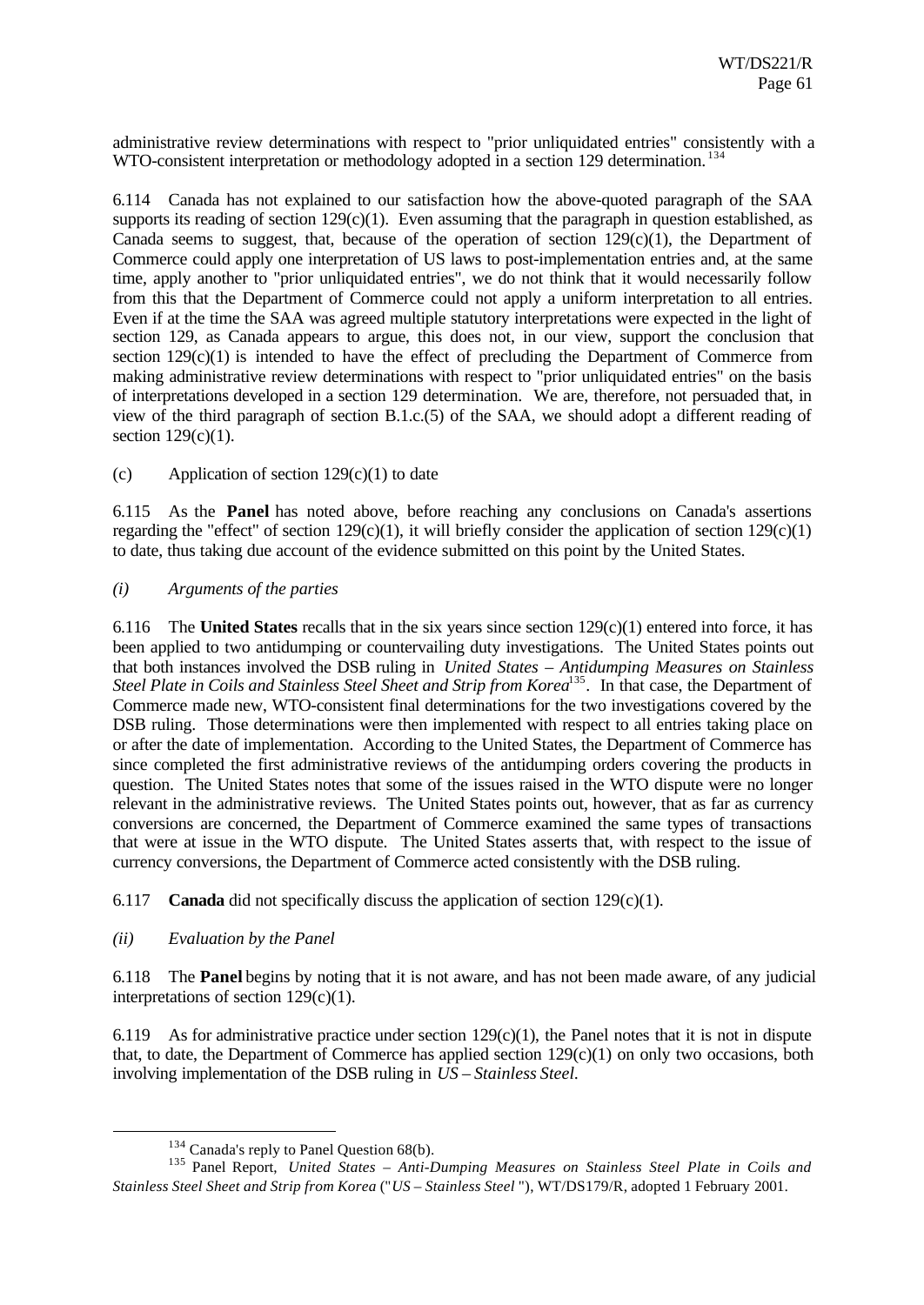6.120 In this context, it seems that, in a recent administrative review of the US antidumping order on stainless steel plate in coils from Korea, the Department of Commerce made administrative review determinations with respect to "prior unliquidated entries" after the implementation date.<sup>136</sup> According to the United States, the issues addressed in the DSB ruling were either not relevant to the administrative review in question or else were resolved in a manner consistent with the DSB ruling. Canada has not contested the US statement regarding compliance with the DSB ruling in *US – Stainless Steel*.

6.121 In view of the foregoing, we find that the evidence before us relating to the application of section  $129(c)(1)$  to date does not support Canada's view that section  $129(c)(1)$  has the effect of requiring and/or precluding any of the actions which it has identified.

(d) Conclusion

l

6.122 The **Panel** recalls that it has considered relevant portions of the SAA and the evidence relating to the application of section  $129(c)(1)$  to date and that it has found that both elements support its provisional findings at paras.  $6.67-6.91$  regarding the "effects" of section  $129(c)(1)$  as enacted.

6.123 Thus, having regard to its detailed examination of section  $129(c)(1)$  as enacted, of relevant portions of the SAA and of the application of section  $129(c)(1)$  to date, the Panel concludes that Canada has failed to establish that section  $129(c)(1)$ , read in the light of the SAA:

- (a) has the effect of requiring the Department of Commerce:
	- (i) to conduct administrative reviews with respect to "prior unliquidated entries" after the implementation date pursuant to an antidumping or countervailing duty order found by the DSB to be WTO-inconsistent;
	- (ii) to make administrative review determinations regarding dumping or subsidization with respect to "prior unliquidated entries" after the implementation date pursuant to an antidumping or countervailing duty order found by the DSB to be WTO-inconsistent;
	- (iii) to assess definitive antidumping or countervailing duties with respect to "prior unliquidated entries" after the implementation date pursuant to an antidumping or countervailing duty order found by the DSB to be WTO-inconsistent; or
	- (iv) to retain cash deposits in respect of "prior unliquidated entries" after the implementation date at a level found by the DSB to be WTO-inconsistent; or
- (b) has the effect of precluding the Department of Commerce from:
	- (i) making administrative review determinations regarding dumping or subsidization with respect to "prior unliquidated entries" after the implementation date in a manner that is consistent with an adverse DSB ruling;
	- (ii) assessing definitive antidumping or countervailing duties with respect to "prior unliquidated entries" after the implementation date in a manner that is consistent with an adverse DSB ruling; or

<sup>136</sup> *Stainless Steel Plate in Coils From the Republic of Korea: Final Results of Antidumping Duty Administrative Review*, 66 Fed. Reg. 64017 (Dec. 11, 2001) (exhibit US-10)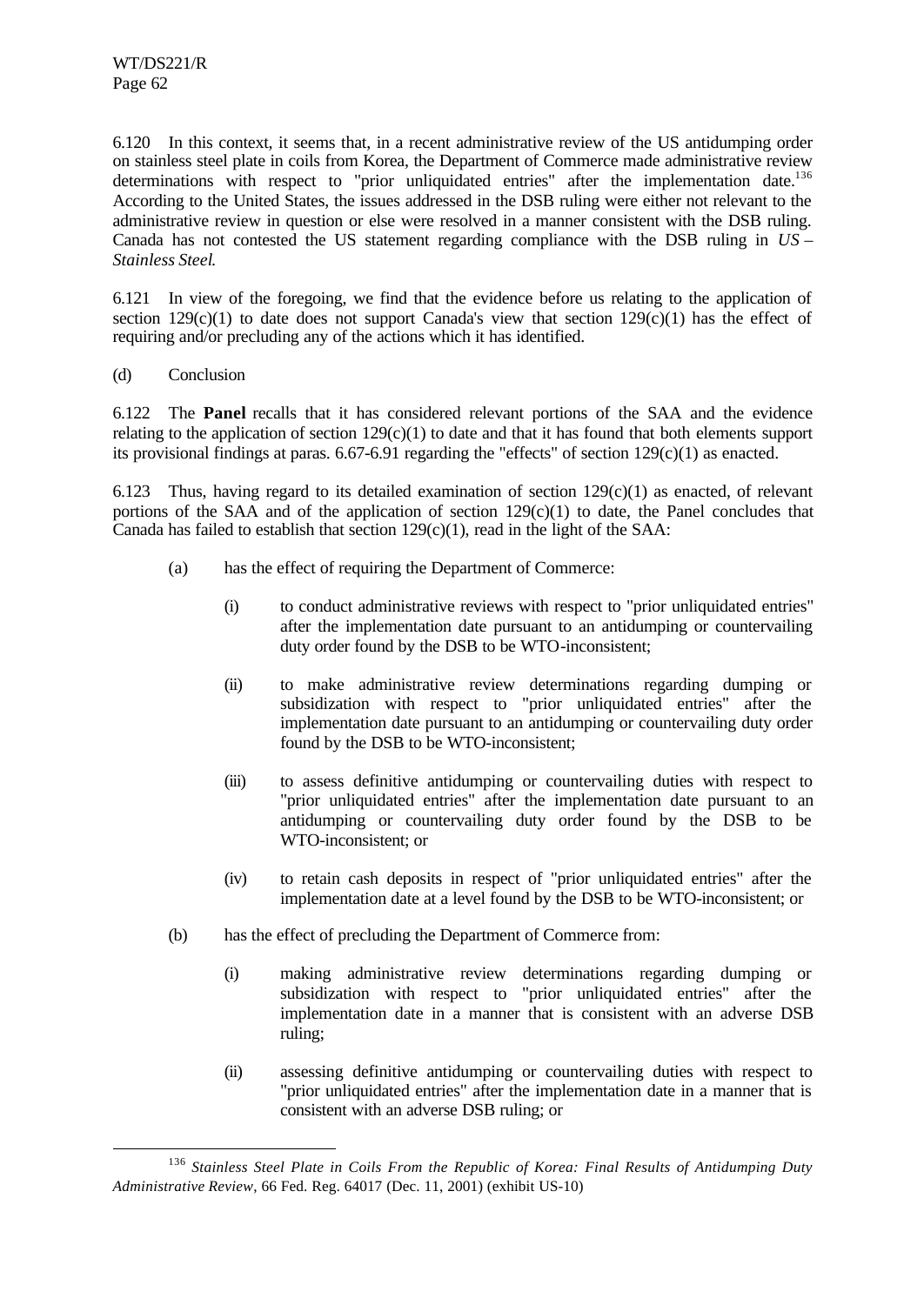(iii) refunding, after the implementation date, cash deposits collected on "prior unliquidated entries" pursuant to an antidumping or countervailing duty order found by the DSB to be WTO-inconsistent.

## **5. Whether section 129(c)(1) mandates the United States to take any of the actions and/or not to take any of the actions identified by Canada**

6.124 The **Panel** has concluded in Subsections C.3 and C.4 above that, as a matter of US law, section  $129(c)(1)$  does not require (or have the effect of requiring) or preclude (or have the effect of precluding) any of the actions identified by Canada.<sup>137</sup> On the basis of these factual conclusions, we must now assess whether Canada has established that, as a matter of WTO law, section  $129(c)(1)$ mandates the United States to take any of the actions identified by Canada and/or mandates the United States not to take any of the actions identified by Canada.

6.125 We have previously stated that, in the circumstances of this case, if Canada does not succeed in demonstrating, as a matter of US law, that section  $129(c)(1)$  requires (or has the effect of requiring) or precludes (or has the effect of precluding) any of the actions identified by Canada, it will not have established, as a matter of WTO law, that section  $129(c)(1)$  "mandates" the United States to take any of those actions or "mandates" the United States not to take any of those actions.<sup>138</sup>

6.126 Accordingly, since we have concluded that Canada has failed to demonstrate that, as a factual matter, section 129(c)(1) requires (or has the effect of requiring) or precludes (or has the effect of precluding) any of the actions identified by it, we further conclude that Canada has failed to establish that, as a matter of WTO law, section  $129(c)(1)$  mandates the United States to take any of those actions or mandates the United States not to take any of those actions.

## **6. Whether the actions identified by Canada, if taken or not taken, would infringe the WTO provisions that it has invoked**

6.127 Since the **Panel** has concluded in Subsection C.5 that Canada has not succeeded in establishing that section 129(c)(1) mandates the United States to take any of the actions specified by Canada and/or mandates the United States not to take any of the actions specified by Canada, the Panel, consistently with its analytical approach outlined in Section B, considers it unnecessary to proceed with its analysis of Canada's principal claims.

6.128 As a consequence, we do not assess whether Canada's principal claims are based on a correct interpretation of the WTO provisions which Canada invokes in support of those claims.<sup>139</sup> Nor do we assess whether Canada has met its burden of establishing that the actions which Canada alleges the United States, under section  $129(c)(1)$ , is mandated to take or mandated not to take are inconsistent with the relevant WTO provisions.

## **7. Overall conclusion with respect to Canada's principal claims**

6.129 In the light of all its findings and conclusions in Section C, the **Panel** concludes that Canada has failed to establish that section 129(c)(1) is inconsistent with Articles VI:2, VI:3 and VI:6(a) of the

<sup>&</sup>lt;sup>137</sup> For a description of the actions identified by Canada see, *supra*, paras. 6.31 and 6.32.

<sup>138</sup> See *supra*, footnote 75.

<sup>&</sup>lt;sup>139</sup> We realize that our decision to examine first whether section  $129(c)(1)$  mandates the United States to take any of the actions identified by Canada and/or mandates the United States not to take any of the actions identified by Canada could be construed to imply acceptance of Canada's premise that such actions, if taken or not taken, would be contrary to the WTO provisions invoked by Canada. However, no conclusions should be drawn from the structure and sequence of our findings as to whether we agree or disagree with Canada's premise.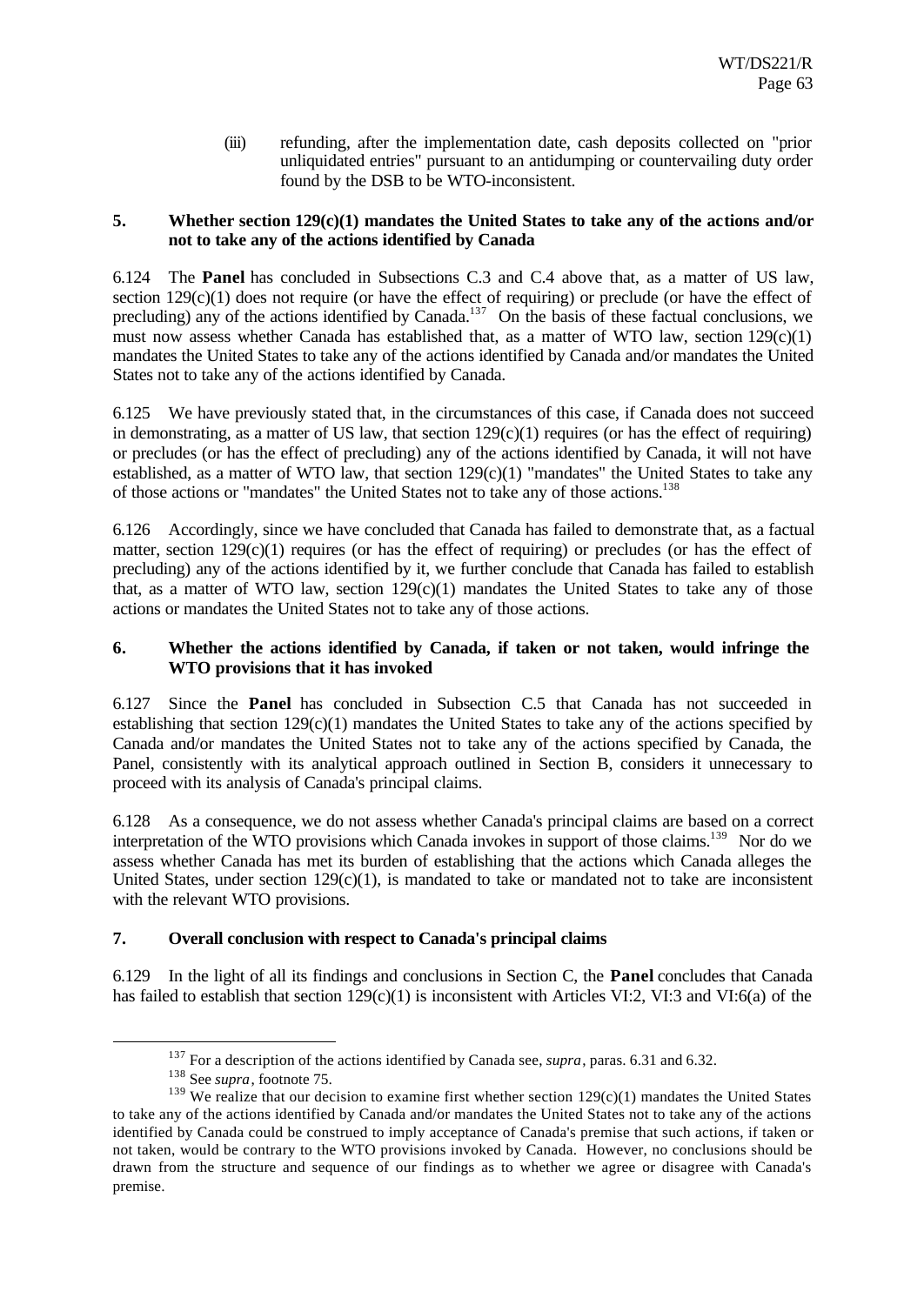GATT 1994; Articles 1, 9.3, 11.1 and 18.1 of the AD Agreement; or Articles 10, 19.4, 21.1 and 32.1 of the SCM Agreement.

6.130 In reaching this conclusion, we note that Canada has requested us to make a specific finding in response to a statement made by the United States. Canada's request stems from the US statement that the Department of Commerce has the legal authority to implement an adverse DSB ruling with respect to "prior unliquidated entries" by applying a WTO-consistent methodology to such entries in the context of an administrative review which concludes after the implementation date.<sup>140</sup> Canada requests that if the Panel accepts that such action is consistent with section 129(c)(1), it find that the relevant statement of the United States (i) expresses the official position of the United States in a manner that can be relied on by all Members, and (ii) is an undertaking that the United States will interpret its domestic laws and regulations to apply an adverse DSB ruling to "prior unliquidated entries". <sup>141</sup>

6.131 We understand the United States to have made the statement in question by way of an argument in the alternative, to be considered in the event that we find that the United States is obligated, as a matter of WTO law, to implement adverse DSB rulings with respect to "prior unliquidated entries".  $^{142}$  As noted in Subsection C.6 above, we do not, in this case, make any findings on this issue. Consequently, we cannot address Canada's request for an additional finding.

## D. CANADA'S CONSEQUENTIAL CLAIMS

6.132 The **Panel** recalls that Canada has made consequential claims under Article 18.4 of the AD Agreement, Article 32.5 of the SCM Agreement and Article XVI:4 of the WTO Agreement.

6.133 As we have observed in Section B above, Canada argues that section 129(c)(1) is inconsistent with Article 18.4 of the AD Agreement, Article 32.5 of the SCM Agreement and Article XVI:4 of the WTO Agreement because it is inconsistent with the WTO provisions invoked by Canada in support of its principal claims. Since we have concluded in Section C that Canada has not succeeded in demonstrating that section  $129(c)(1)$  contravenes any of the WTO provisions relied on by Canada, we must, therefore, find that Canada has not succeeded in establishing its consequential claims under Article 18.4 of the AD Agreement, Article 32.5 of the SCM Agreement and Article XVI:4 of the WTO Agreement.

6.134 In the light of this, we conclude that Canada has failed to establish that section  $129(c)(1)$  is inconsistent with Article 18.4 of the AD Agreement, Article 32.5 of the SCM Agreement or Article XVI:4 of the WTO Agreement.

#### **VII. CONCLUSION**

l

7.1 For the reasons set forth in this report, the **Panel** concludes that Canada has failed to establish that section  $129(c)(1)$  of the Uruguay Round Agreements Act is inconsistent with:

<sup>&</sup>lt;sup>140</sup> Canada's request is based on the US reply to Panel Question 84(a). We see nothing in that reply which would indicate that the United States "will" act in a particular way. To the contrary, the United States simply states what it "might" do in hypothetical circumstances. Moreover, we note that the US reply to Panel Question 84(a) addresses a situation where section  $129(c)(1)$  would not be implicated. This said, it is correct that the United States has stated that the Department of Commerce has the legal authority to implement an adverse DSB ruling with respect to "prior unliquidated entries" by applying a WTO-consistent methodology to such entries in the context of an administrative review which concludes after the implementation date. See US reply to Panel Question 91.

<sup>&</sup>lt;sup>141</sup> Canada's comments on the US reply to Panel Question 84.

<sup>&</sup>lt;sup>142</sup> US Second Submission, para. 10; US Second Oral Statement, para. 9; US Second Closing Statement, para. 4.